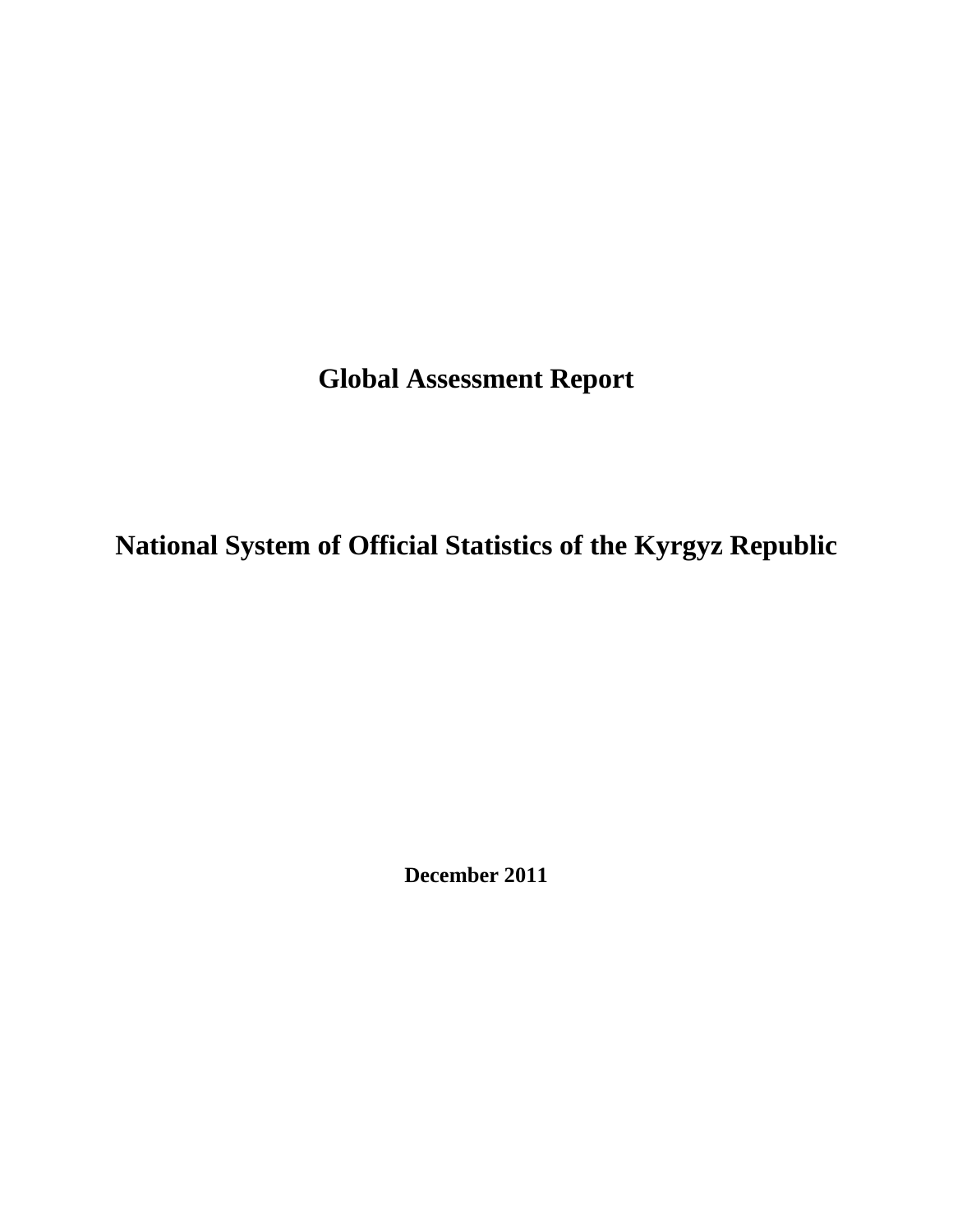## Table of content:

| 1.1. |                                                                                           |  |
|------|-------------------------------------------------------------------------------------------|--|
|      |                                                                                           |  |
|      |                                                                                           |  |
|      |                                                                                           |  |
|      | 1.1.4. Differences in the data processing for statistical and administrative purposes  17 |  |
|      |                                                                                           |  |
|      |                                                                                           |  |
|      |                                                                                           |  |
| 1.2. |                                                                                           |  |
|      |                                                                                           |  |
|      |                                                                                           |  |
|      |                                                                                           |  |
| 1.3. |                                                                                           |  |
|      |                                                                                           |  |
|      |                                                                                           |  |
|      |                                                                                           |  |
|      |                                                                                           |  |
|      |                                                                                           |  |
|      |                                                                                           |  |
|      |                                                                                           |  |
| 1.4. |                                                                                           |  |
|      |                                                                                           |  |
|      |                                                                                           |  |
|      |                                                                                           |  |
|      |                                                                                           |  |
| 1.5. |                                                                                           |  |
|      |                                                                                           |  |
|      |                                                                                           |  |
|      |                                                                                           |  |
|      |                                                                                           |  |
|      |                                                                                           |  |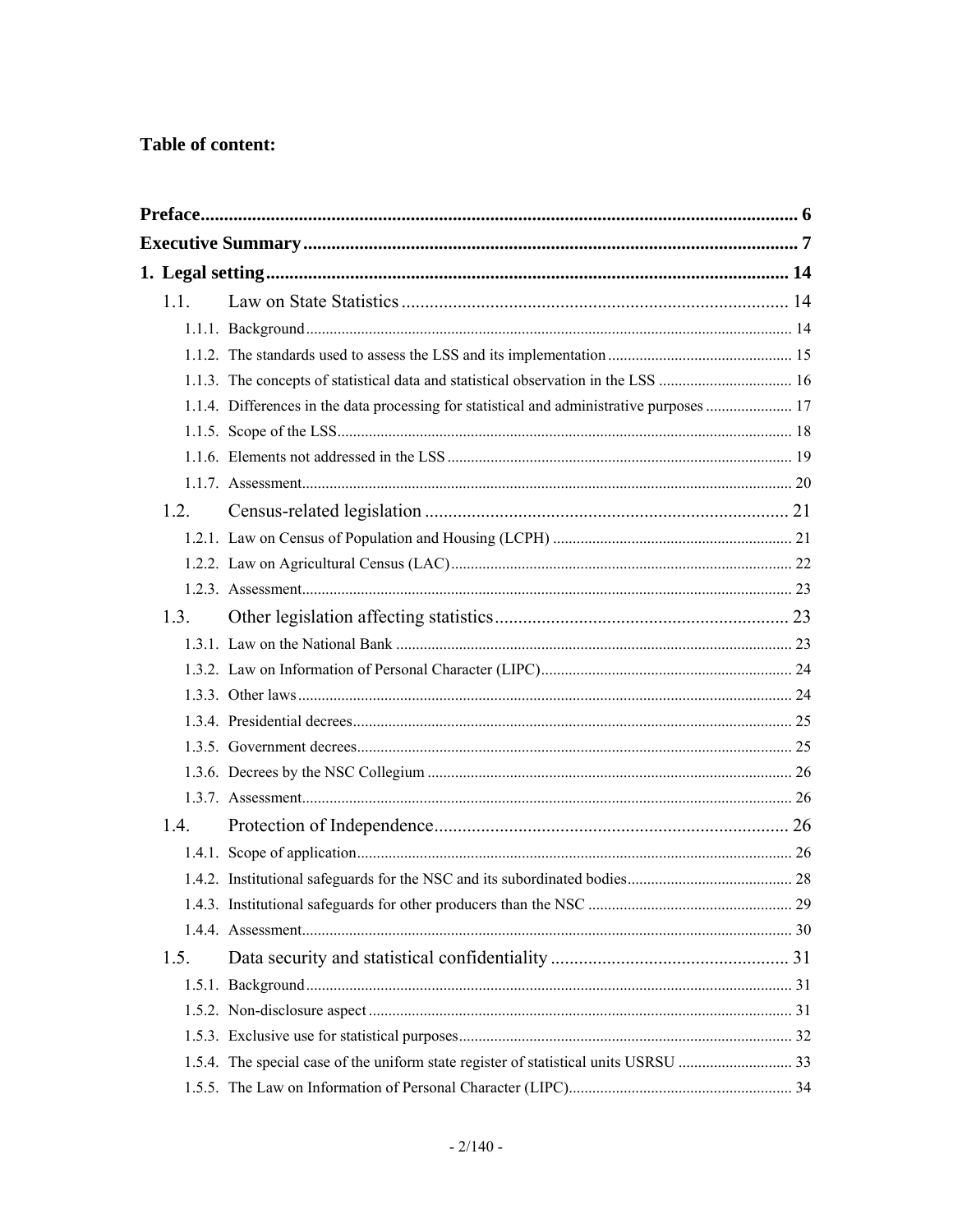| 1.6. |      |                                                                                                |  |
|------|------|------------------------------------------------------------------------------------------------|--|
|      |      | 1.6.1. The difficulties for the NSC to receive unit-level data from administrative sources  36 |  |
|      |      |                                                                                                |  |
|      |      |                                                                                                |  |
|      |      |                                                                                                |  |
| 2.1  |      |                                                                                                |  |
|      |      |                                                                                                |  |
|      |      |                                                                                                |  |
|      |      |                                                                                                |  |
|      |      |                                                                                                |  |
|      | 2.2. |                                                                                                |  |
|      |      |                                                                                                |  |
|      |      | 2.2.2. The programme of improvement and development of state statistics of the Kyrgyz Republic |  |
|      |      |                                                                                                |  |
|      |      |                                                                                                |  |
|      |      |                                                                                                |  |
| 3.1. |      |                                                                                                |  |
|      |      |                                                                                                |  |
|      |      |                                                                                                |  |
|      |      |                                                                                                |  |
|      |      |                                                                                                |  |
|      |      |                                                                                                |  |
|      |      |                                                                                                |  |
|      | 3.2. |                                                                                                |  |
|      |      |                                                                                                |  |
|      |      |                                                                                                |  |
|      |      |                                                                                                |  |
|      |      |                                                                                                |  |
| 3.3. |      |                                                                                                |  |
| 3.4. |      |                                                                                                |  |
|      |      |                                                                                                |  |
|      |      |                                                                                                |  |
|      |      |                                                                                                |  |
|      |      |                                                                                                |  |
|      |      |                                                                                                |  |
|      |      |                                                                                                |  |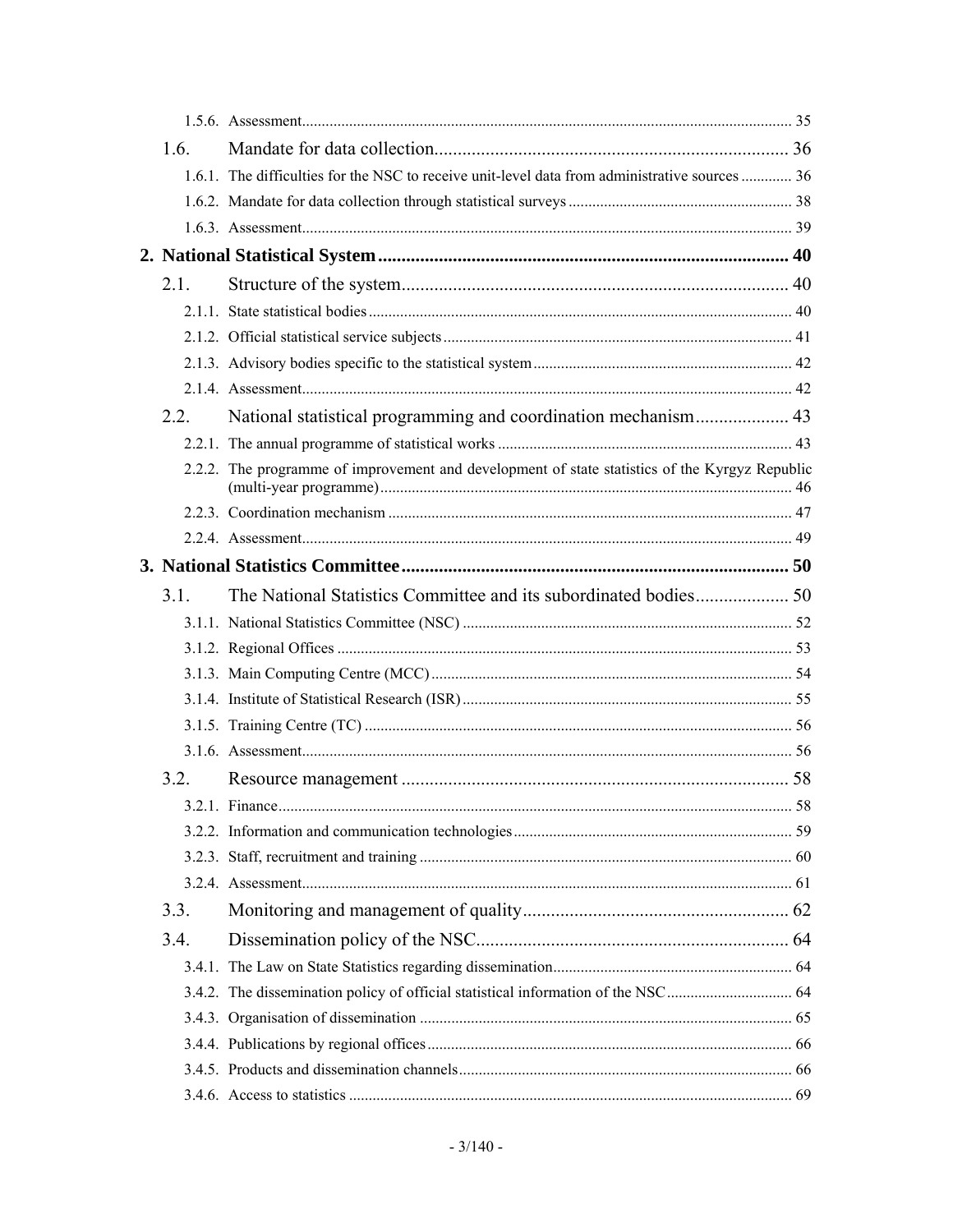| 3.5. |  |
|------|--|
|      |  |
|      |  |
|      |  |
|      |  |
|      |  |
|      |  |
| 3.6. |  |
|      |  |
| 4.1. |  |
| 4.2. |  |
|      |  |
|      |  |
|      |  |
|      |  |
| 4.3  |  |
|      |  |
|      |  |
|      |  |
| 4.4  |  |
|      |  |
|      |  |
|      |  |
|      |  |
| 5.1. |  |
|      |  |
|      |  |
|      |  |
|      |  |
|      |  |
|      |  |
| 5.2. |  |
|      |  |
|      |  |
|      |  |
|      |  |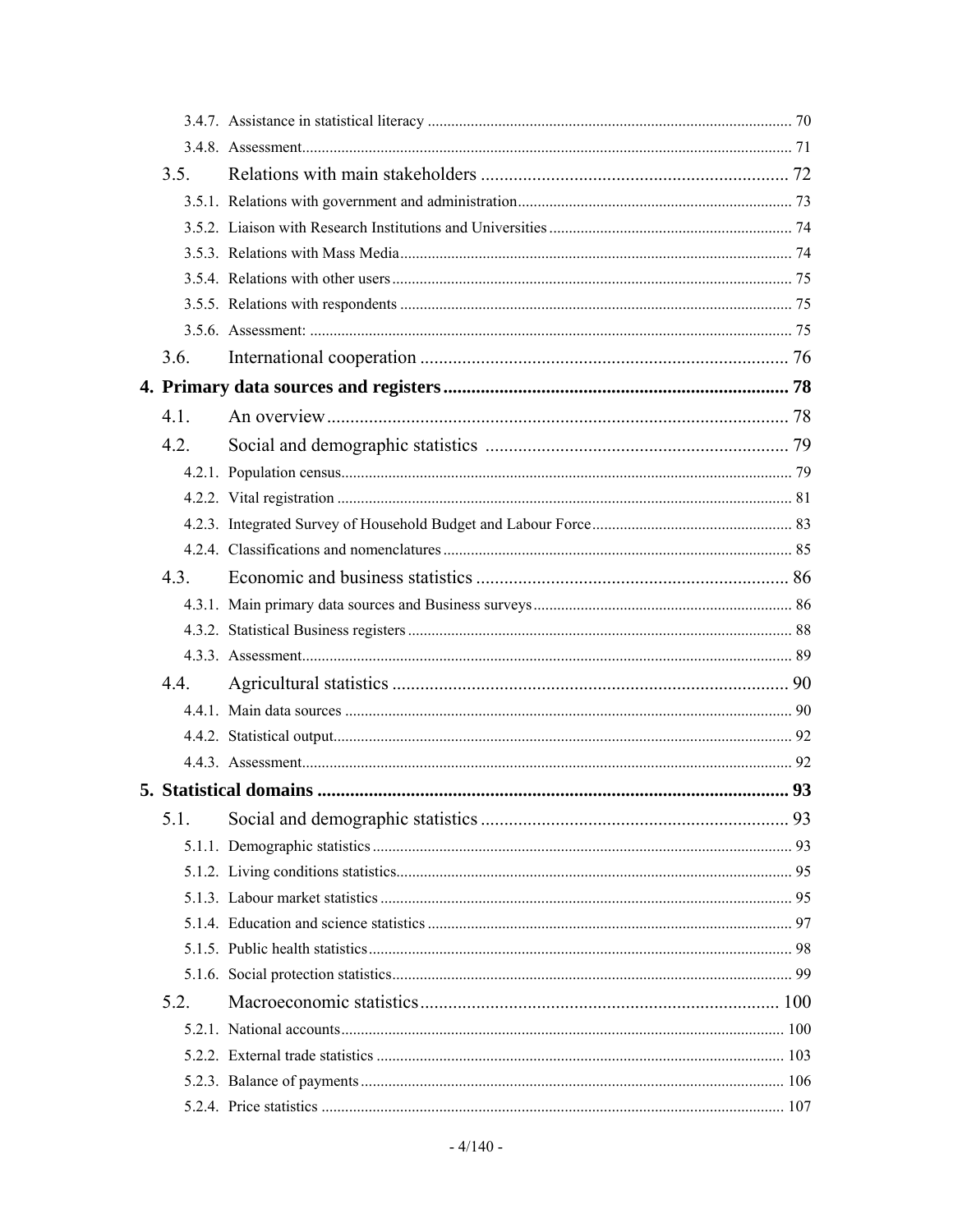| Annex 1: Organisational structure of the Central Office of NSC  120                  |  |
|--------------------------------------------------------------------------------------|--|
| Annex 2: Organisational structure of the State Statistics of the Kyrgyz Republic 121 |  |
| Annex 3: Proposed new version of articles 1, 3 and 19 for the LSS 122                |  |
|                                                                                      |  |
|                                                                                      |  |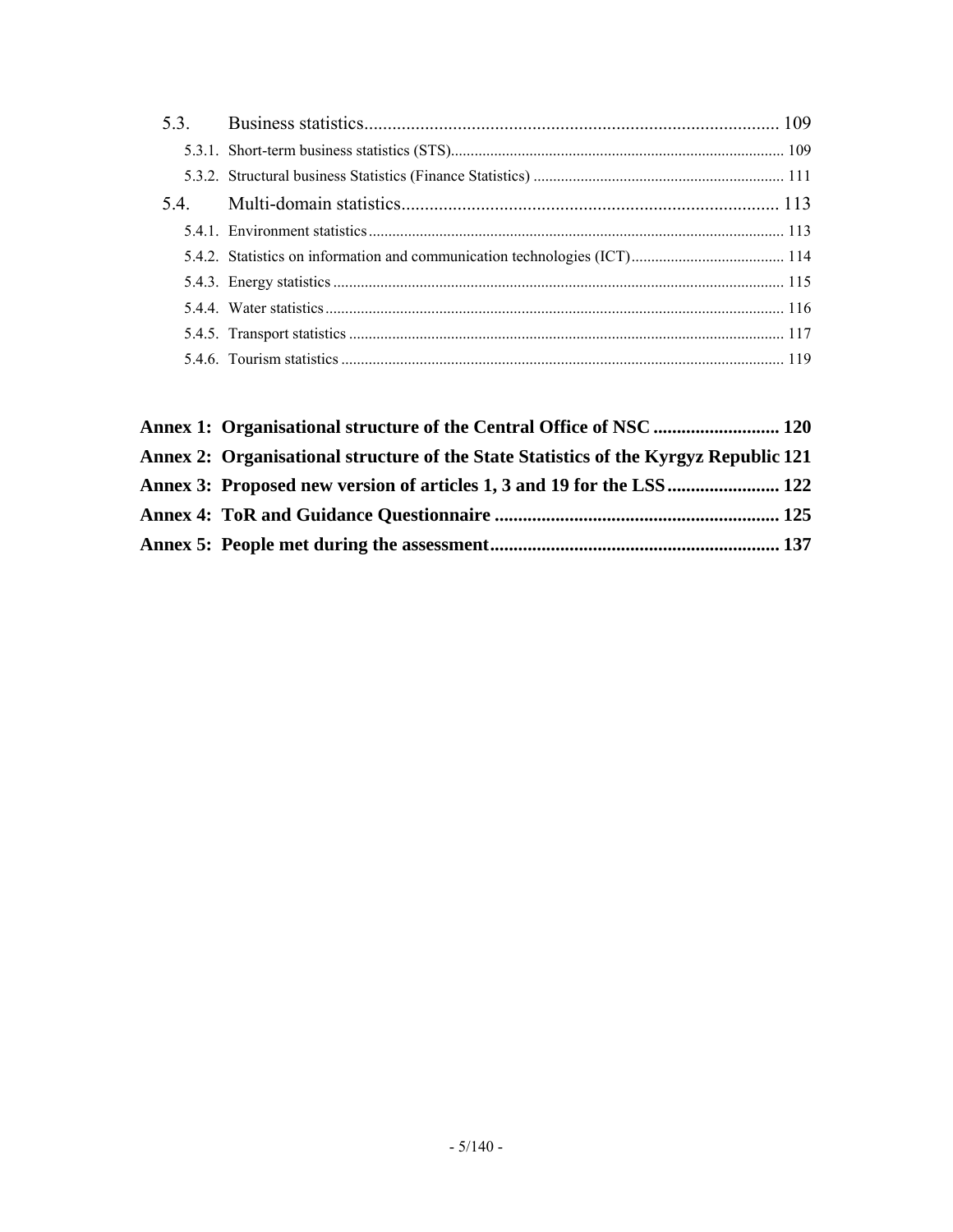### <span id="page-5-0"></span>**PREFACE**

The Global Assessment of the National System of Official Statistics of the Kyrgyz Republic (the Assessment) was jointly undertaken by the United Nations Economic Commission for Europe (UNECE), the European Free Trade Association (EFTA) and the European Commission (Eurostat). The Assessment process was initiated in response to a request by the National Statistics Committee of the Kyrgyz republic (NSC) to the UNECE made in February 2010.

The assessment is based on an extensive review performed during two assessment missions with the objective to describe and analyse institutional and organisational aspects of the National Statistical System (State Statistics) including the compliance of Kyrgyz official statistics with international and European standards, norms and recommendations. The first mission took place during 4 - 8 April 2011 and the second mission during 11 – 15 July 2011. The assessor team included Mr Heinrich Brüngger, consultant on behalf of EFTA and former Head of the UNECE Statistical Division, Ms Andrea Scheller, Head of the EFTA Statistical Office, Mr Ernesto Azorin, Head of section at Eurostat, Mr Andres Vikat, Chief demographic and social statistics at UNECE, and Mr Gabriel Gamez, UNECE Regional Adviser in Statistics.

The missions to Bishkek have included sessions with experts from the NSC at national and territorial level, representatives from NSC subordinated bodies as well as with experts from relevant ministries, the National Bank of the Kyrgyz Republic (NBKR) and other national and international stakeholders (see annex 5). The assessors have exploited materials available at UNECE, Eurostat and other international organisations and detailed methodological descriptions provided by the NSC or available on its website. NSC also completed a detailed guidance questionnaire, which was made available before the first mission to Bishkek, and covered all relevant institutional, organisational and technical aspects, including the compliance with the UN Fundamental Principles on Official Statistics and the European Statistics Code of Practice.

The Management of the NSC have been actively involved in discussions on the content of this Global Assessment. The Chairperson of the NSC, Mr Abdykalykov, and his deputies, were eager to create a positive and constructive environment for the assessment team who very much appreciated the openness of the communication both with the staff of NSC and with representatives from others partners and stakeholder organisations. The assessors were greatly helped in their task by the staff of the NSC and in particular from the International Department who performed a good job in preparing the missions and organising the discussions. The assessors also thank Veronika Konstantinova and Polina Bulygina, interns at UNECE, for their important contribution to this report.

We hope that the Assessment will be of benefit to the further development of the National System of Official Statistics of the Kyrgyz Republic.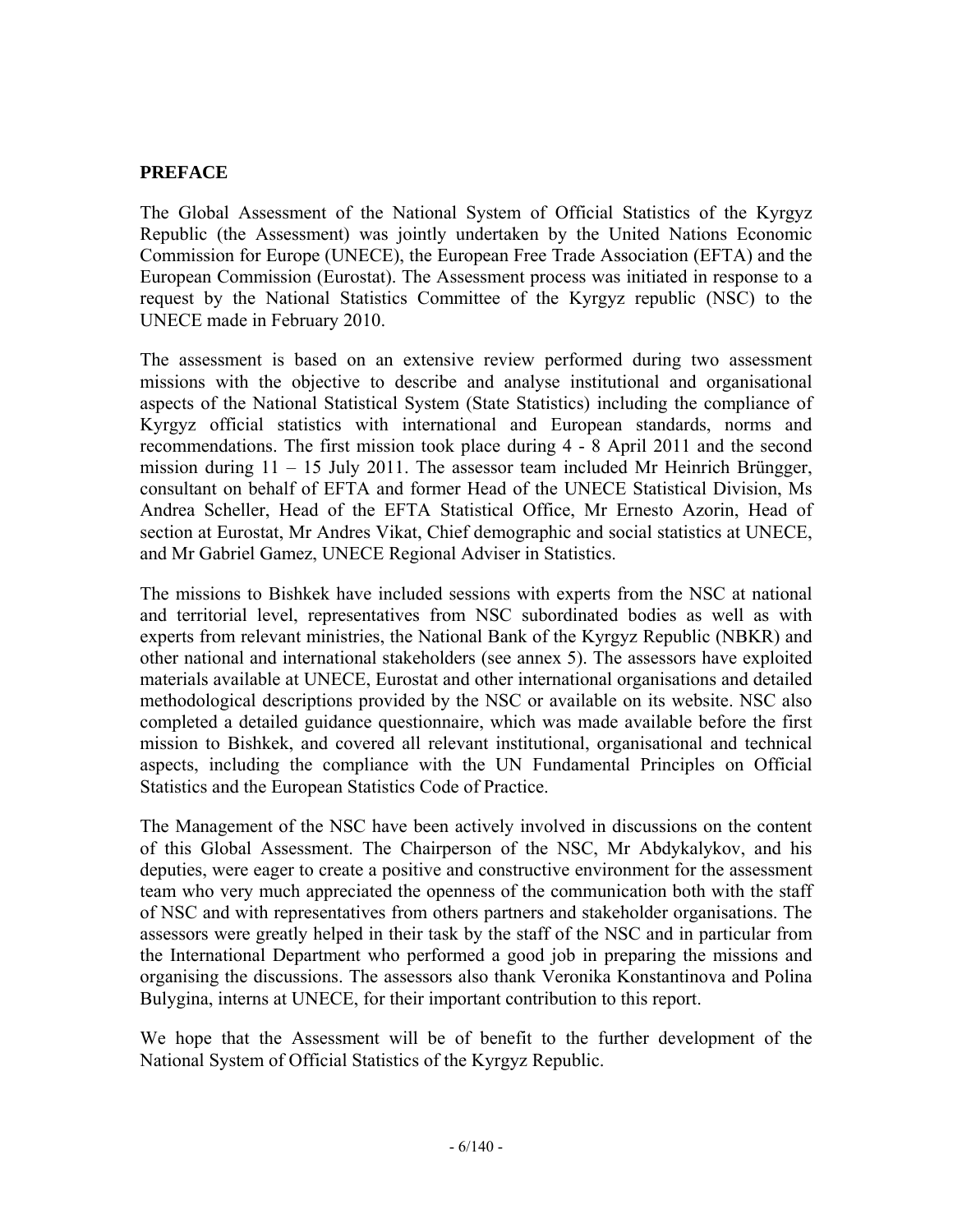#### **EXECUTIVE SUMMARY**

- <span id="page-6-0"></span>1. The objectives of the Global Assessment (GA) of the National System of Official Statistics of the Kyrgyz Republic was to evaluate the legal and institutional framework of the statistical system, the technical and organisational capacity to produce statistical information in an efficient and effective manner, and the compliance of statistical output with international and European standards, norms and recommendations.
- 2. The aim of the GA of the National Statistical System (State Statistics) of the Kyrgyz Republic is the following:
	- a) To provide a broad picture of the state of development of official statistics in the country, including recommendations for further improvement;
	- b) To assist national authorities in the programming of the long-term development of statistics;
	- c) To enhance coordination and prioritisation of capacity building activities in the field of statistics provided by international organisations and other bilateral cooperation partners in the country.
- 3. The National Statistics Committee of the Kyrgyz Republic (NSC) and other national statistical agencies are confronted with an increasing demand from the Government, the business sector, international organisations and the civil society for timely, reliable and international comparable statistics for monitoring economic, social and environment policies. The NSC, as major producer of official statistics and coordination body of the National Statistical System, is committed to maintain trust and public confidence in the State Statistics by keeping the production of official statistics, from the data collection to the dissemination, free from non-professional interferences and by following modern management practices. In recent years, despite scarce financial, human and technical resources, the main priority of the leaders of the NSC was to comply as much as possible with international standards and best practices. The NSC is committed to participating in international conferences and meetings dealing with statistics and actively sharing national practices. This report is taking stock of the progress made during these last years by the NSC in the development of statistical capacities in the Kyrgyz Republic.
- 4. This report contains assessments and recommendations about the legal and institutional framework of the National Statistical System, the organisational structure and functioning of the State Statistics, the organisation of primary data collection and registers, and the broad compliance of statistical output with international and European standards.

#### *Main recommendations on legal and institutional framework:*

5. **Revising the Law on State Statistics** (LSS) in order to bring the scope and the institutional framework of official statistics fully in line with the UN Fundamental Principles of Official Statistics and the European Statistics Code of Practice. Other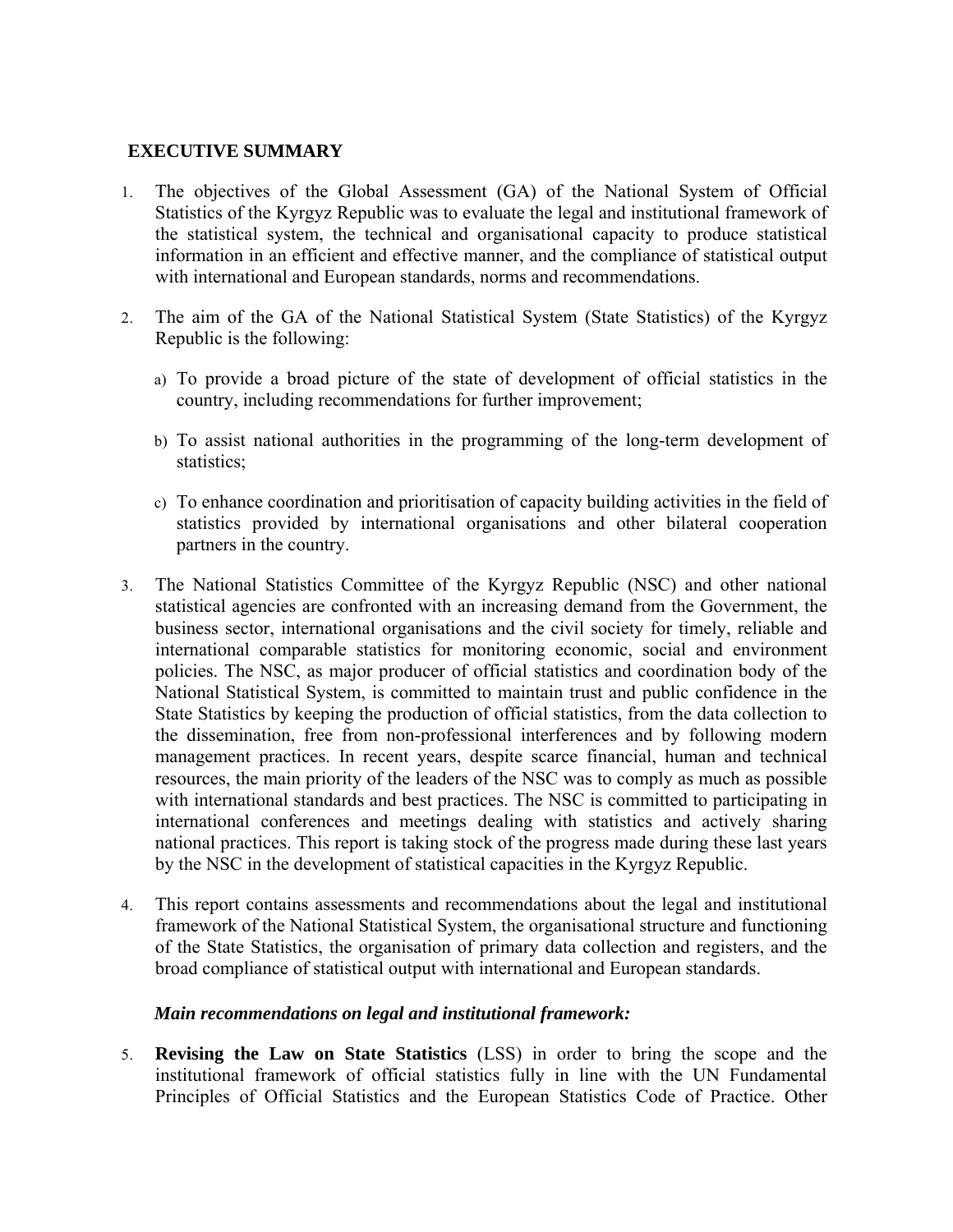primary legislation (laws on the Population and Housing Census and Agricultural Census) and secondary legislation (Presidential decrees) should be modified accordingly.

*The current legal state is ambiguous about the scope and the institutional boundary of the national system of official statistics in which all actors are requested to comply with the principles of official statistics and about the strict distinction between data collection for statistical and administrative purposes. Annex 3 of this report, proposes a new version of articles 1, 3 and 19 for the LSS.* 

6. Incorporating in the **annual and multi-annual statistical programmes** all producers of statistics that fall within the boundary of official statistics according to the new LSS.

*Presently, there is no clear criteria about which activities from other producers, and which other producers, to consider as official statistics and to include in the statistical programmes. Only state organisations that are able and willing to regularly produce and disseminate official statistics in full compliance with the principles can be considered producers of official statistics. This requires more than processing and issuing data collected for administrative purposes. To be considered as a producer of official statistics, statistical departments subordinated to other agencies and ministries will also have to comply fully with the LSS.* 

7. Making the **State Council of Statistics** operational as the top advisory body of the national statistical system, in which the main users from within and outside the government shall be represented.

*A high-level advisory body, composed of main users, is an important institutional feature to ensure that the system of official statistics remains accountable and relevant. Such a body is foreseen in the statistical law, but it is currently not operational.* 

#### *Main recommendations on the organisational structure and functioning of the State Statistics:*

- 8. Reviewing the **organisation structure and the division of labour** between the NSC, territorial and subordinated bodies in order to improve the coherence, efficiency and effectiveness of the State Statistics:
	- a) The regional statistical bodies at "oblast" level are becoming obsolete mid-layers and could be gradually suppressed,
	- b) The functions of the Training Centre and the Institute of Statistical Research are to some extent redundant with those of the NSC and could be integrated into the central apparatus,
	- c) In the medium-term, a full integration of the Main Computing Centre activities into the NSC would avoid duplication of tasks and lead to positive synergy effects;
	- d) IT and communication infrastructure should be further developed along with the modernisation of the business architecture of the State Statistics.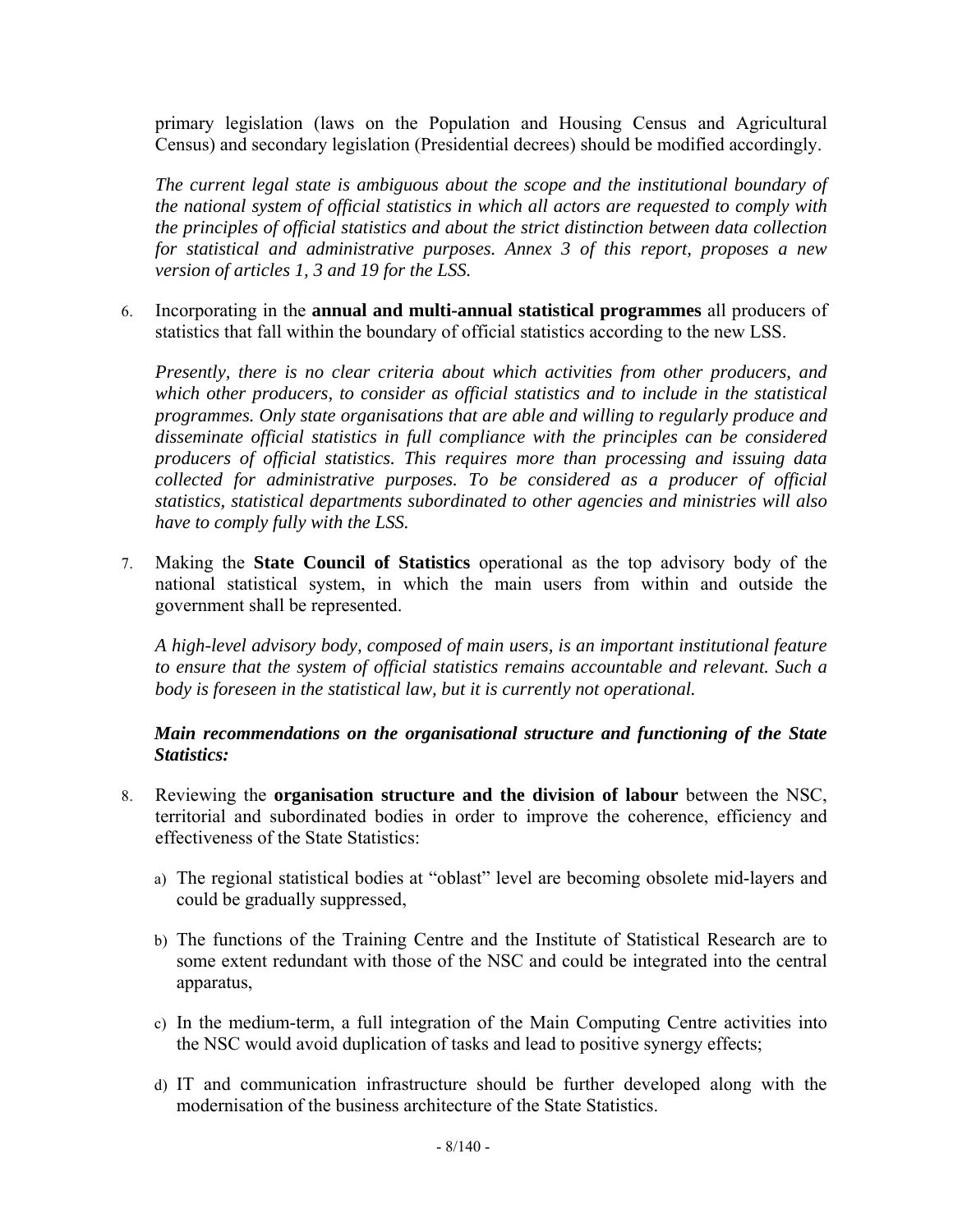*The present business architecture of the State Statistics has a number of disadvantages and the NSC could benefit from an integration of its organisational structure and related production processes.* 

- 9. Developing a comprehensive **human resources and training policy** for the NSC:
	- a) staff mobility should be promoted, especially among junior statisticians;
	- b) existing training programmes should be complemented with non-technical courses such as project management, quality management and communication skills;
	- c) professional staff members should improve their knowledge of English in order to be able to participate actively in international meetings and benefit from the large volume of materials available on statistical methodologies,
	- d) the gap between salaries offered by the NSC and the private sector business should be reduced in order to be able to attract high qualified junior professionals and to retain senior statisticians.

*Qualified, experienced and motivated staff members are a prerequisite for the production of high-quality, comparable, timely and international comparable statistics. At present, the NSC experiences a gradual ageing of its professional staff members due to a high turnover of young qualified statisticians.* 

10. Developing a comprehensive **quality policy** for official statistics and establishing a Quality department within the NSC in charge of the quality monitoring and management of statistical processes and products.

*Currently, internal monitoring within the State Statistics is done via basic hierarchy channels and a comprehensive quality management system with a defined quality policy, strategic goals, organisational measures and staff training has still to be implemented.* 

11. Considering the possibility to increase the state budget for official statistics.

*Long-term development activities, renewal of IT and communication infrastructure, and ad-hoc surveys are mainly financed by international donors. This situation is not sustainable since statistical capacity building is dependent mainly from external sources that are unpredictable in the long-run and could be discontinued without notice.* 

- 12. Developing a modern **communication and marketing** strategy by:
	- a) Establishing a communication and marketing department within the NSC with the objective to gather under one umbrella all activities related to publication, dissemination, marketing and other interactions with users;
	- b) Making public on the website of the NSC a regularly updated advance calendar of all releases of official statistics, including publication of revised data, and ensuring for all, simultaneous access to released statistical information.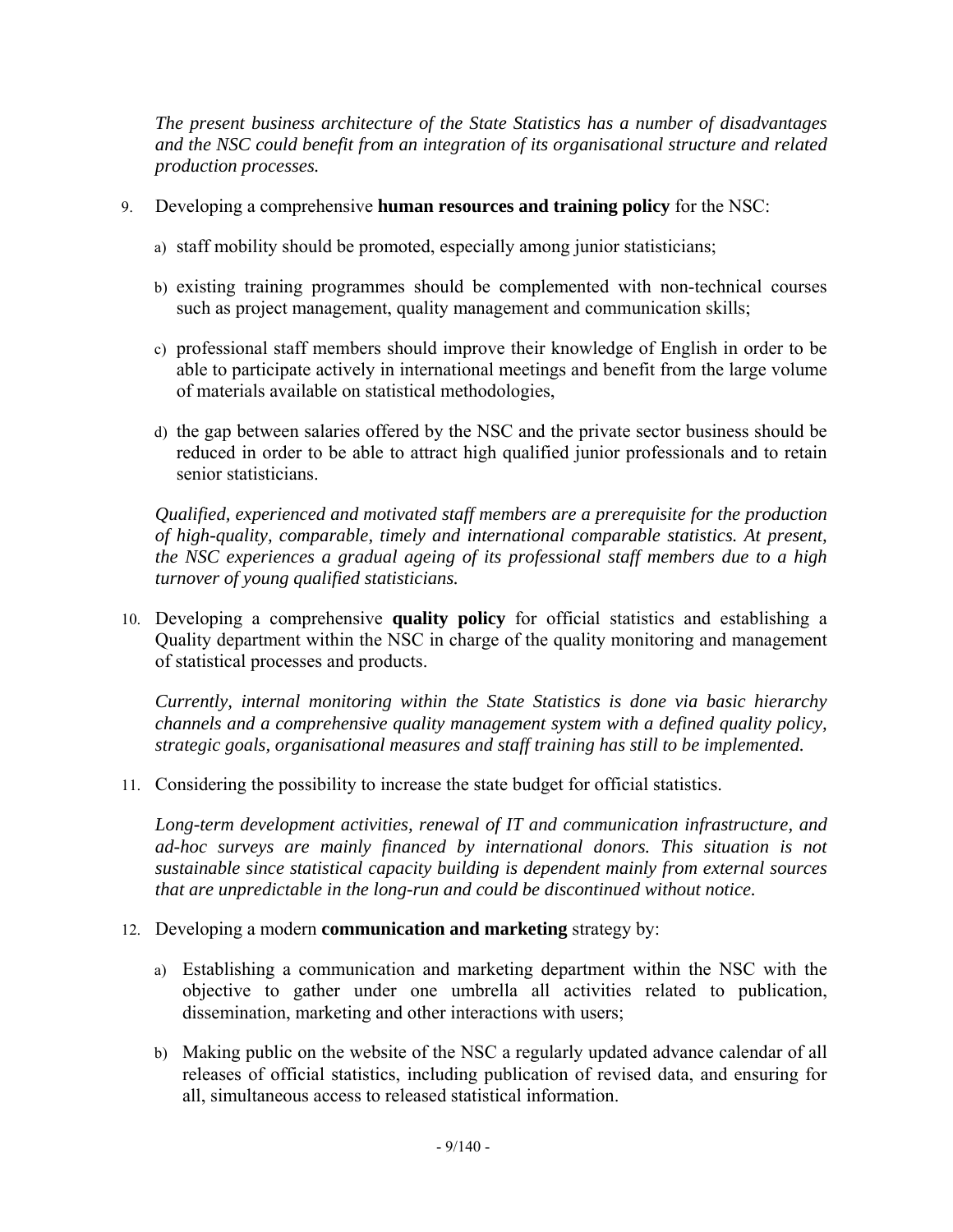- c) Making statistics more attractive and interesting for users by complementing tables with short explanatory comments and visual presentations (graphs, charts and maps);
- d) Improving communication with the media, drafting effective press releases and organising press conferences when key indicators are published
- e) Developing an on-line dissemination database on the web covering gradually all subject areas of official statistics and that allows users to select, extract and generate tailor-made tables and figures;
- f) Maintaining a broad network with the business community, the civil society and other stakeholders outside the government

### *Main recommendations on the organisation of primary data collection, registers and nomenclatures*

13. Ensuring, through the on-going process of developing an administrative **population register** that the needs for demographic statistics and annual estimates of population size are taken into account.

*The introduction of common identification numbers in the population register would essentially improve the coordination between different information systems and is*  expected to improve the accuracy of population estimates. It would also provide *efficiency gains and simplify the recording of demographic events and residential moves.* 

14. Considering the opportunity to complement the Integrated Household Survey with regular **ad-hoc sample surveys** on health, social protection, labour migration and informal employment.

*Statistics in most of these areas rely strongly on administrative records, which are often insufficient for measuring the health status of the population and the accessibility and needs for social protection. Labour migration and informal employment are areas of major policy concern in Kyrgyzstan and would require measurement in targeted surveys. It is obvious that the present Integrated Household Survey cannot cover all these issues with sufficient detail.* 

- 15. Improving accuracy and exhaustiveness of economic statistics by:
	- a) Developing and maintaining a unified statistical business register for all economic units independently of their economic activities (with the exception of agriculture, forestry and fishing) and legal forms;
	- b) Developing a concept for sectoral rotating-scheme censuses of economic units, independently of their legal forms. All economic activities should be covered within a five-year period.
	- c) Granting access for the NSC to all administrative data and registers, whether they are considered as confidential or not.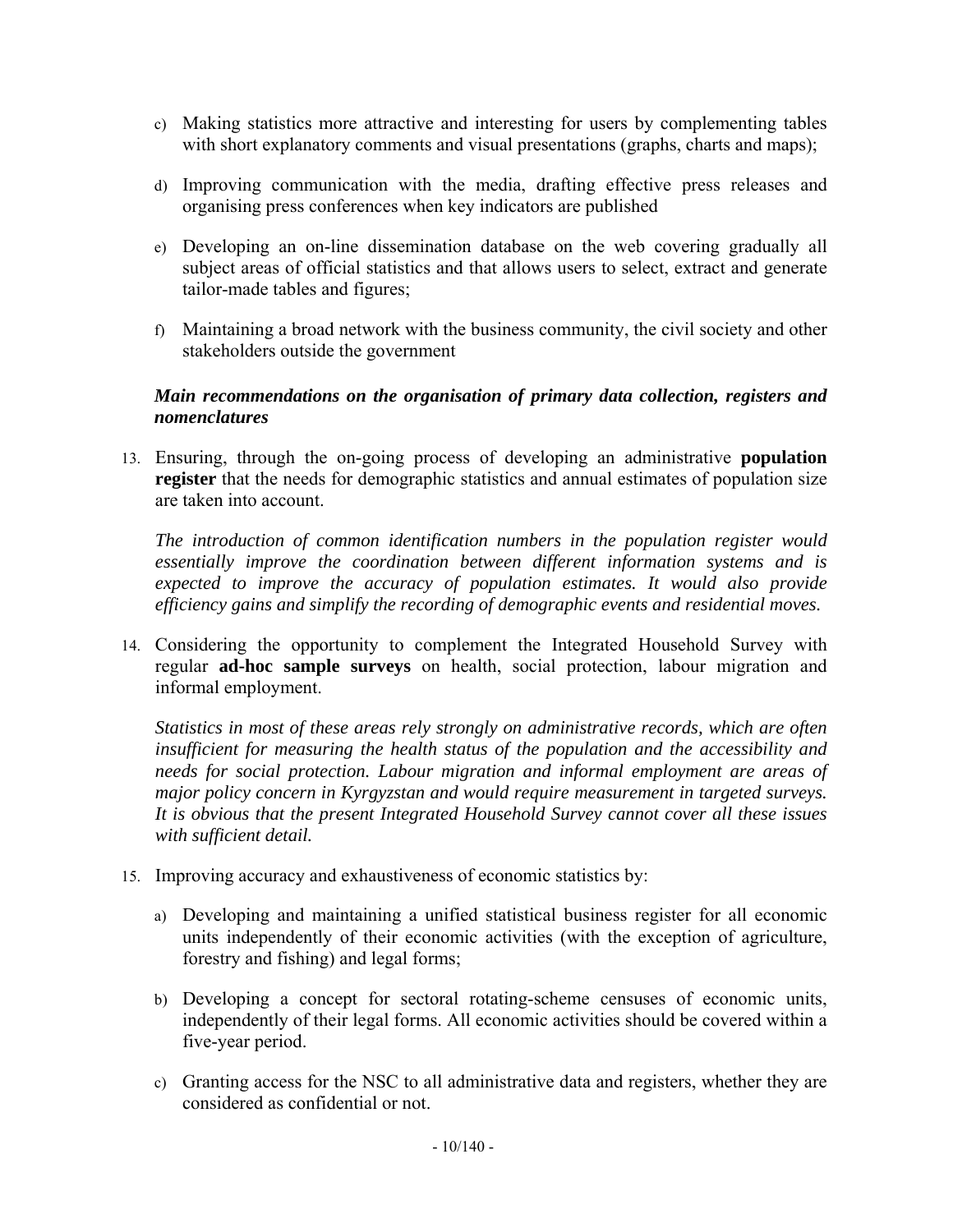d) Developing a concept for the collection of primary data through sample surveys mainly for economic units that are not subject to the regular reporting system (individual entrepreneur).

*A statistical business register (including the public sector) is an essential prerequisite for an exhaustive and efficient system of business surveys and economic statistics. Such a statistical register has to be managed and set up by official statistics on the basis of statistical concepts and definitions. Therefore, it has to be separated in substantive and organisational terms from a business register that has the purpose of legal evidence or public directory like the USRSU.* 

For the NSC, economic censuses and access to administrative data and registers will *contribute to keeping the statistical register up-to-date. For data collection, sample surveys are less expensive to conduct than exhaustive surveys, and reduce the respondents' burden and the time required for analysing and processing the data.* 

16. Setting-up and maintaining a statistical **register of economic units in agriculture**, forestry and fishing based on the results of regular censuses of economic units involved in these activities.

*The agriculture statistical register was not updated with the information of the 1st agricultural census in 2002. As for economic statistics, a good agricultural register is the cornerstone for good agricultural statistics.* 

17. Redesigning and reorganising the processes of **collecting and processing agricultural surveys** based the observation of individual economic units.

*For most agricultural surveys and data collections, the district statistical bodies (rayon) only receive aggregated data from each rural community, which severely limits any quality control and use for ad hoc tabulation and analysis.* 

18. Further aligning national **nomenclatures** to newly adopted international classifications in order to preserve the international comparability of national statistics.

*In general nomenclatures used by the State Statistics are consistent with international standards. In some cases, national nomenclatures, e.g. State Statistical Classification of Products (goods and services) and the classification of occupations, still have to be updated in order to mirror the new versions of corresponding international nomenclatures, e.g. NACE rev.2/ISIC rev.4 and ISCO-08.* 

- 19. Organising all **production processes** in the NSC in the way that:
	- a) Edited and documented unit-level data generated for the production of official statistics are kept centrally in electronic form;
	- b) In order to ensure consistency, the gross-up and compilation of national and regional aggregates are carried out centrally and simultaneously.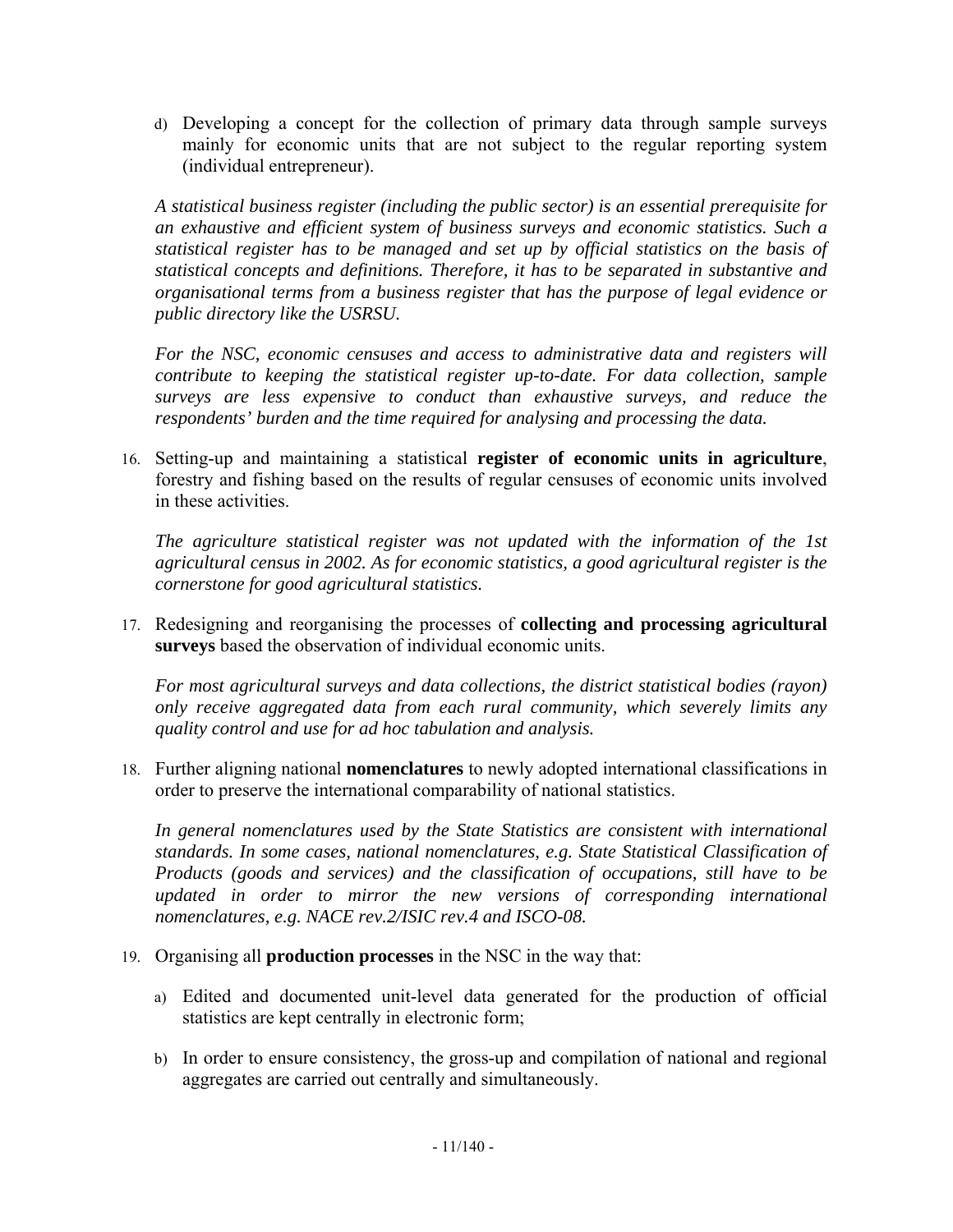*The more extensive use of sample surveys for primary data collection will not allow regions to gross-up statistical information independently.* 

#### *Further recommendations on specific statistical domains*

- 20. This section contains only specific recommendations that are not explicitly mentioned under main recommendations on the organisation of primary data collection, registers and nomenclatures.
- 21. Harmonising the definition of the **resident population** in Kyrgyzstan with the United Nations concept of the place of usual residence.

*The published population estimates includes, in the resident population, individuals who had been living abroad for more than twelve months whereas they should be excluded according to the United Nations definition. The United Nations definition of resident population should be used in the calculation of all the indicators based on population.* 

22. Developing a realistic strategic plan, with objectives and deadlines, for the implementation of the **2008 System of National Accounts** (2008 SNA) and the **6th edition of the Balance of Payments** and International Investment Position Manual (BPM6).

*The 2008 SNA and the BPM6 are updated version of previous international standards (1993 SNA and BPM5), which were undertaken in order to align the frameworks with the evolving needs of data users and adapt it to the new economic environment. Nevertheless, the fundamental principles remain the same as in the previous versions. This will allow the NSC and the NCBKR that have not fully implemented the previous versions to plan the gradual implementation of the new standards in parallel to their efforts to improve the scope and quality of the existing statistics.* 

23. Using the right, when statistical evidence or strong professional assumptions are available, to **correct primary statistical information**.

*If the right of correcting erroneous primary statistical information is enshrined in articles 7 and 12 LSS, the NSC is in general not using it. For the External Trade Statistics (ETS), the outcome of the mirror exercise with external trade data from China and the conclusions of other independent studies are bringing enough arguments allowing the NSC to correct the primary data on imported goods from China to the Kyrgyz Republic.* 

24. Compiling and making available long, **fixed based time series** of sub-annual indicators.

*The Consumer Price Index (CPI), Producer Price Index (PPI) and other short-term economic indicators are published by the NSC compared to the preceding month, to December of the previous year, to the same month of previous year, or to the same period (cumulative) of previous year. However, in order to meet user needs, it should be considered to make long, fixed base time series of the CPI available. The same recommendation can be given on the production and publication of PPI time series and*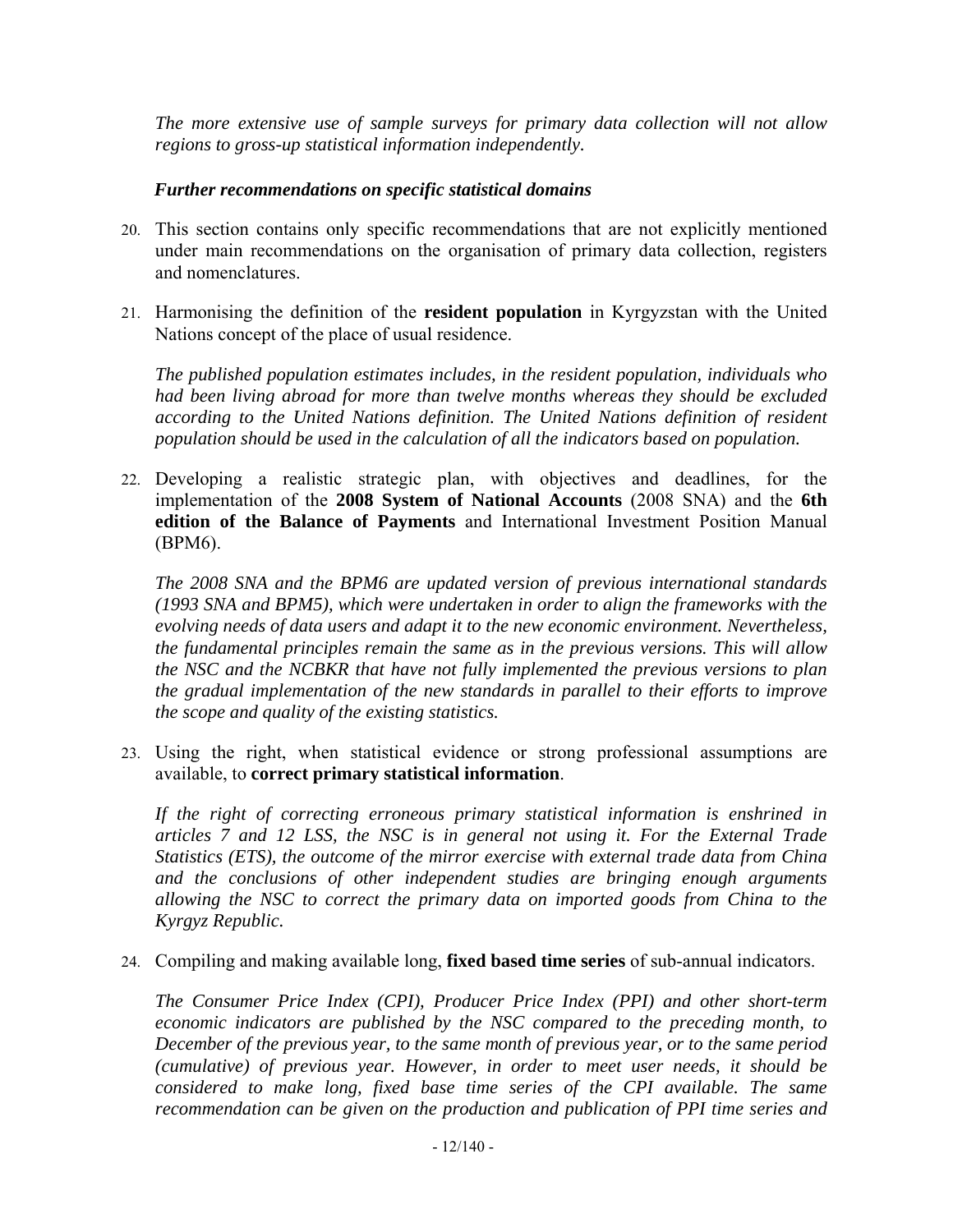*other short-term indicators. Eventually, this will allow the NSC to compile and publish seasonal adjusted short-time indicators.*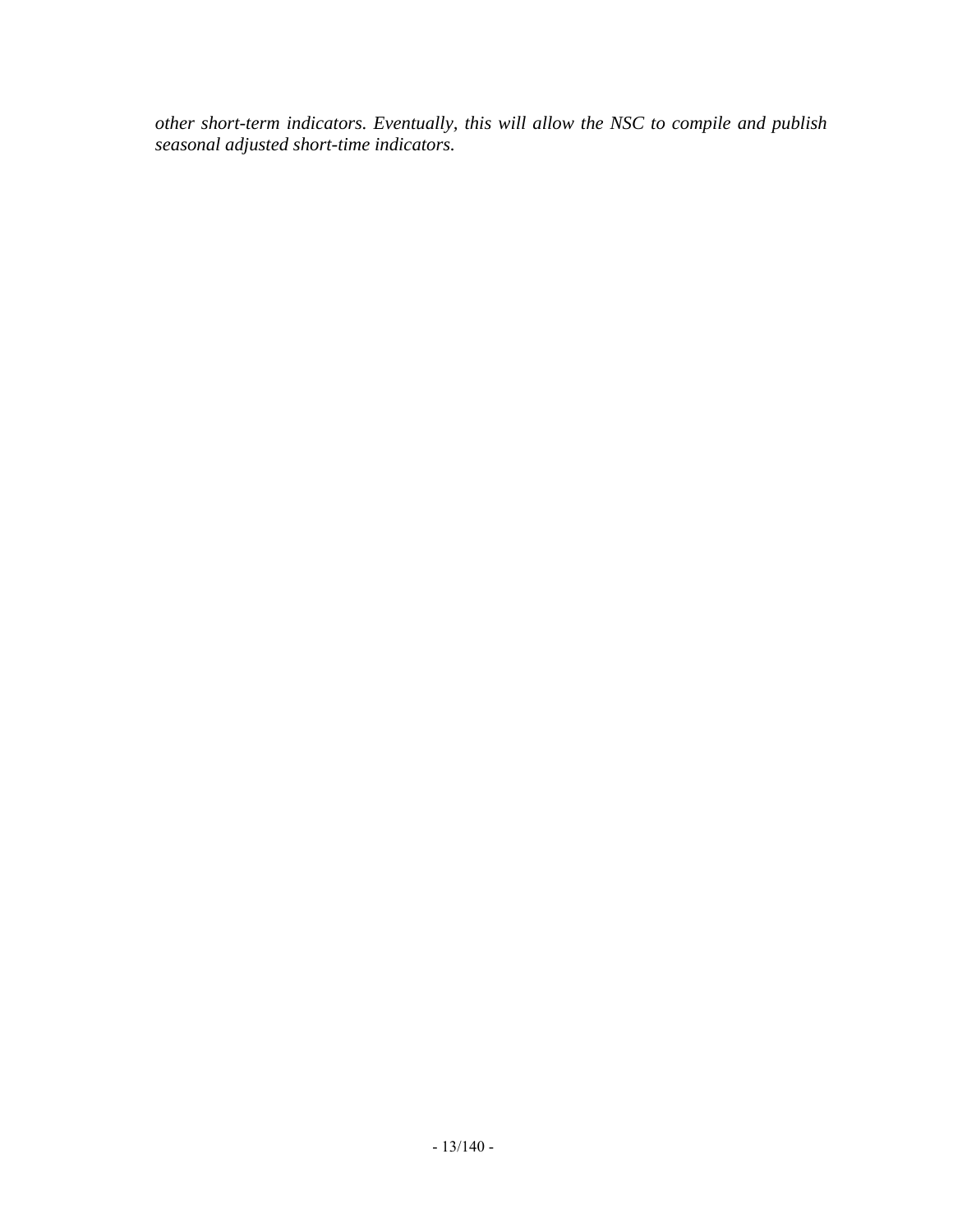### <span id="page-13-0"></span>**1. LEGAL SETTING**

### **1.1. Law on State Statistics**

### *1.1.1. Background*

- <span id="page-13-2"></span><span id="page-13-1"></span>1. The Law of the Kyrgyz Republic on State Statistics (LSS) was adopted by Parliament and subsequently signed by the President of the Republic on 2 February 2007. The stated purpose is to provide the legal basis for a uniform policy in the area of official statistics (the terms State statistics and official statistics are used in this report as synonymous, however this identity does not extend to the terms "state statistical bodies" and "official statistical service subjects", which are defined differently in article 1). The altogether 22 articles of the law define basic concepts used, list the principles of official statistics, mention some actors in the process of deciding, producing and disseminating official statistics, notably the National Statistics Committee of the Kyrgyz Republic (NSC) and its territorial and other subordinated bodies, and specify in more detail the principles of confidentiality and of dissemination and access to results. The LSS also provides for sanctions in the case of violation of obligations, e.g. response obligations or confidentiality provisions. Since its adoption in 2007, it has been amended once (in 2009; this amendment concerns article 17 and will be analysed in detail in 1.5.5).
- 2. The 2007 LSS replaced a previous statistics act from 1994. It is therefore the second statistical law after independence of the Kyrgyz Republic in 1991. It has the characteristics of a framework law for official statistics that defines the mandate, scope, processes and responsibilities for official statistics, but does not regulate individual subject areas of statistics (this is left to the programme of statistical works). The NSC senior management is very pleased with the LSS, since it includes the essence of the UN principles of official statistics and at the same allows enough flexibility to adjust the portfolio of statistical activities to the changing information needs and the development of international methodological standards. With two major exceptions -- the access for the NSC to administrative data at the level of individual units, and the State Council for Statistics as high-level advisory body -- the law has been implemented as regards the statistical activities in the responsibility of the NSC.
- 3. However, a closer look reveals that, in spite of mentioning the UN principles, some of the basic concepts of official statistics are not yet defined or applied in a way that is in full compliance with these principles; their present interpretation still follows practices that have subsisted from the pre-independence system of state statistics in the centrally planned economy of the former USSR. This is to some degree due to ambiguous or unsuitable specifications in the LSS itself, but even more to the absence of a clear interpretation for staff and users, which would have had to be laid down when the LSS entered into force.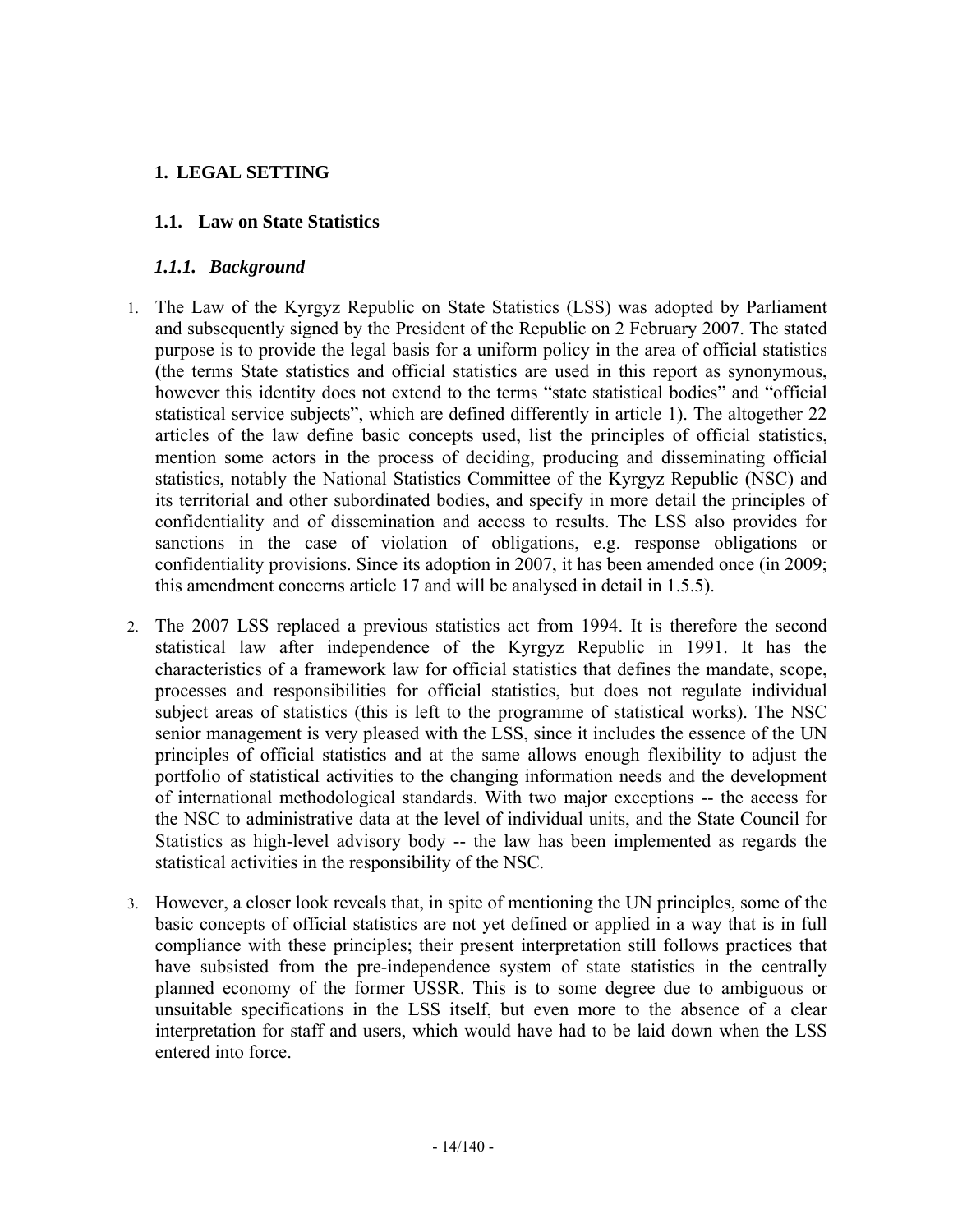4. Where applicable, the provisions of the LSS will be discussed in more detail in the respective contexts such as professional independence (1.5), confidentiality (1.6), mandate for data collection (1.7), statistical system (2.1.), the national statistical programming and coordination mechanisms (2.2), the tasks and the organisation of the NSC (3.1), dissemination (3.4), relations with stakeholders (3.5), and international cooperation (3.6). The present part (1.1) will therefore concentrate on the general issue of the modern notion of official statistics and the discrepancies identified in the provisions of the LSS and their application in this respect, as well as on issues not addressed by the LSS at all. Annex 3 contains a possible reformulation of three selected articles from the LSS.

### **1.1.2.** *The standards used to assess the LSS and its implementation*

- <span id="page-14-0"></span>5. Before embarking on an analysis of the LSS, it is appropriate to specify the standards against which the legal and institutional framework is assessed. For the purpose of this report, we will distinguish two possible functions of a system of official statistics in a given country:
	- a) The development, production and dissemination of results of official statistics in full compliance with the UN Fundamental Principles of Official Statistics (as adopted in 1992 by the UNECE, of which the Kyrgyz Republic is a member State, in 1994 by the UN at the world level), and with the European Statistics Code of Practice (adopted by the EU in 2005). These principles include impartiality, professional independence, confidentiality of unit-level information, and reliability. Such results have always to be disseminated publicly to honour citizens' rights of information about the situation and development of the country and region in which they live. The responsibility for the concepts and methods used in compiling these results and collecting the necessary inputs is entirely with the system of official statistics; for many concepts, official statisticians have agreed at international level on suitable standards and methods that should guide national statisticians in their task.
	- b) The provision of client-oriented statistical services by the system of official statistics, using data that are collected and compiled for the core function as described under (a). The responsibility for the concepts used for this type of output is with the specific client; the statistical system only guarantees the quality of the input data. The set of principles that the provision of such services has to comply with is limited (e.g. confidentiality); the observation of other principles has to be agreed case by case between the responsible producer of the system and the client.
- 6. The main objective of the GA is to assess whether the national system of official statistics is organised in a way that allows it to fulfil the core function (provision of results of official statistics) in an effective, efficient and transparent manner, respecting all principles of official statistics, and answering information needs that are expressed by various user groups and/or are relevant for the public. It is efficient to use the infrastructure built up for this core function also for providing the second type of output, and the EU Code of Practice includes this requirement explicitly. The GA will therefore also assess whether the statistical system can provide statistical services in an effective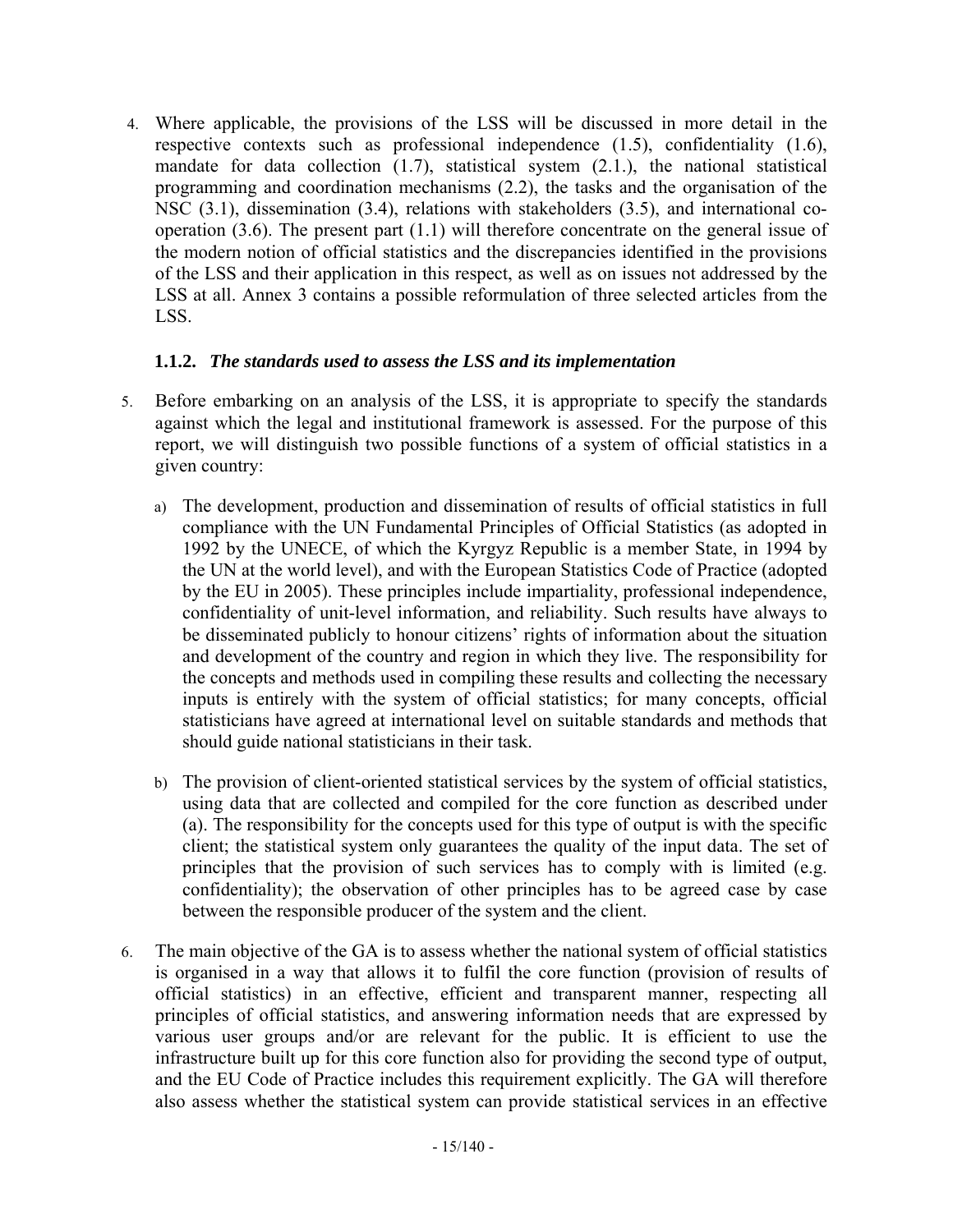way. However, the emphasis will be on the core function of producing and disseminating results of official statistics.

# *1.1.3. The concepts of statistical data and statistical observation in the LSS*

- <span id="page-15-0"></span>7. The main crosscutting notion in the LSS that needs clarification is the distinction and boundary between statistical and administrative data collection resp. sources. The confusion is most visible in the definition of "statistical observation" as part of article 1 as "collection of primary statistical *and administrative* (emphasis by the author) data by the official statistical service subjects". The primary collection of administrative data is therefore a statistical observation (provided it is carried out by an official statistical service subject, but article 15 allows almost any government body beyond the state statistical bodies as defined in article 10 to carry out statistical observations). As a consequence, the LSS is not only the legal basis for statistical surveys (data collection for exclusively statistical purposes), and for the secondary use of administrative data for statistical purposes, but in addition it also serves as legal basis for the primary data collection for administrative purposes by almost the entire central, regional and local administrative structure of the Kyrgyz Republic. This very broad scope of the LSS is clearly a legacy from the past, but it is definitely not compatible with the modern notion of official statistics, because of the following consequences:
	- a) The notion of confidentiality, which in the UN and EU definitions includes the exclusive use for statistical purposes, does not make sense for the primary data collection and data processing for administrative purposes; the scope of the confidentiality provisions is therefore left in the vague.
	- b) For an increasing number, but not for all data collection for administrative purposes, other laws have been adopted, which are likely to include provisions for both the administrative and the statistical use of data that may be in conflict with the LSS provisions.
	- c) The very wide notion of state statistical observation does also blur the difference between producers of official statistics, and holders of administrative records that do not engage in the production of official statistics. The delimitation of what is, institutionally and concerning activities, within the system of official statistics in the Kyrgyz Republic and what is outside, or with other words the institutional borderline between the system of official statistics and the rest of the overall administrative structure of the country, is crucial for specifying who has to comply with the principles of official statistics, notably the confidentiality principle.
	- d) Other fundamental principles mentioned in article 5 than confidentiality may also lack applicability to the primary data collection and data processing for administrative purposes, and prevail only from the moment when such data enter the system of official statistics and are processed for this purpose by a producer of official statistics. An example is the multi-user-orientation of the definitions and concepts on which the results of official statistics have to be based: for administrative agencies, it is very likely that the use for administering specific policies will often be the prevailing or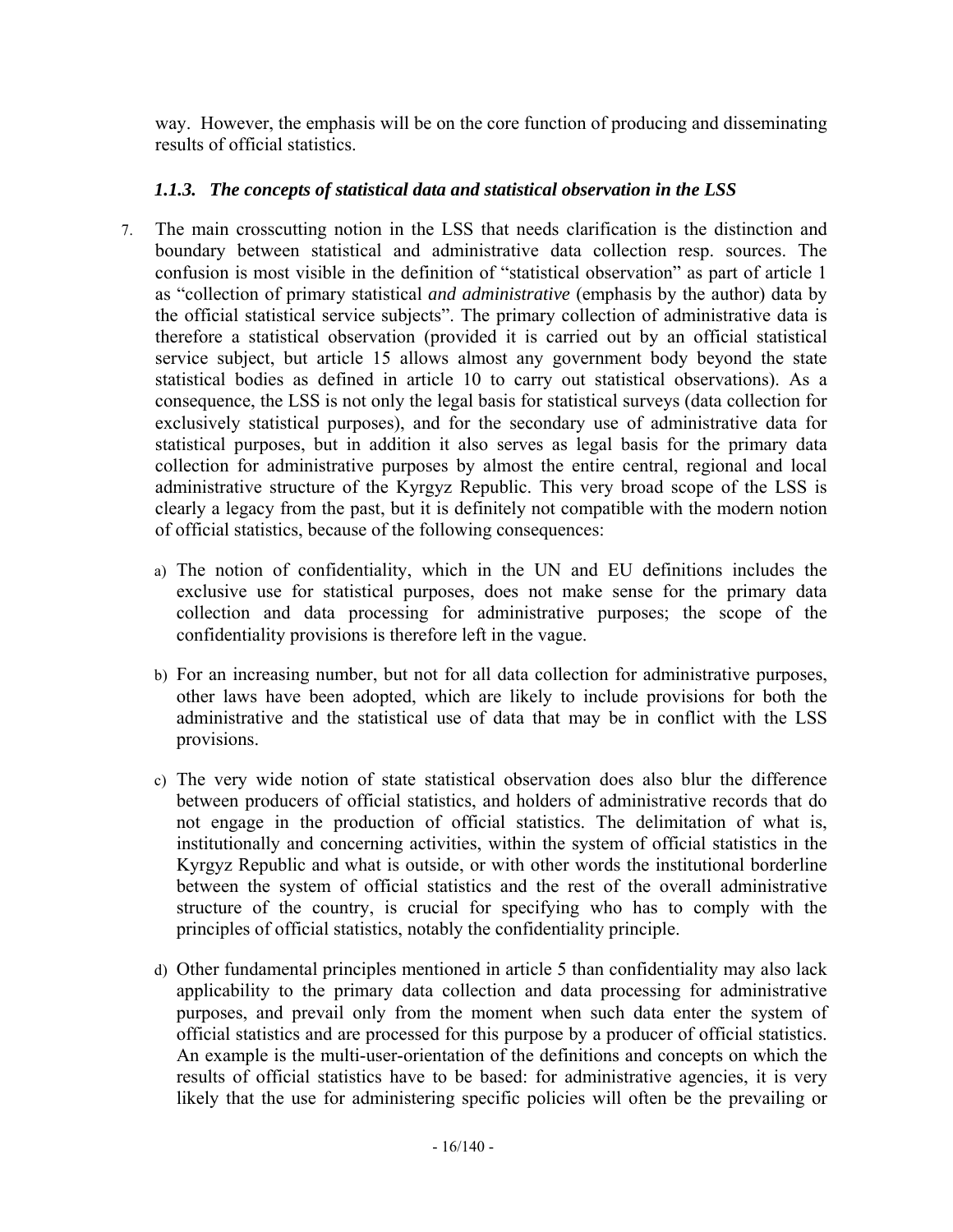even the only user consideration that is taken into account for both the primary data collection and the compilation of aggregate information.

e) Lastly, the requirement that the NSC has to agree to all reporting methodology and forms for administrative data collection (as stated in article 15) is another strong reflection of this old concept of official statistics. The NSC is obliged to assess and approve forms and questionnaires for data collections submitted by other administrative bodies that may be of very minor or no relevance at all as potential source of official statistics. While it may have been a strong coordination tool for statistics in the past (see more on this under 2.3.2), it is imposing a strong and visible role to the NSC in what are non-statistical processes and activities, and this may create conflicts of interest with the core NSC task of developing, producing and disseminating results of official statistics in the modern sense. Legislation in specific areas like taxation may contain provisions that grant exceptions from the necessity of getting forms approved by the NSC, but in this case, the NSC has to be consulted.

# *1.1.4. Differences in the data processing for statistical and administrative purposes*

- <span id="page-16-0"></span>8. As long as information about a specific unit will be used for administrative purposes concerning this unit, the information collected has to have documentary value for the respondent unit, i.e. be able to serve as evidence at the level of an individual unit. This is a necessary requirement when data are used for administrative purposes; but whenever data are collected or processed for the purposes of official statistics, this requirement has to be removed. Consequently, as soon as unit-level data are within a system of official statistics, they have to lose their evidence character at the unit level. Statisticians have to be able to apply editing, imputing and adjustment methods that are necessary for approximating as closely as possible the target concepts and coverage of the results to be produced, but if the raw data in the statistical system had to continue to serve documentary purposes, producers of official statistics are legally prevented from applying any correction at unit level (unless the respondent explicitly agrees with a proposed "correction").
- 9. In legal terms, the statistical processing of data primarily collected for administrative purposes can only be handled if the primary data collections, and the subsequent processing for administrative purposes, are governed by other, non-statistical laws, and not by the LSS. The LSS would become applicable only from the moment when data (or more exactly copies of the data) are transferred from the administrative data holder to the producer of official statistics (NSC or one of its subordinated bodies). The data file in the statistical system will then undergo data processing that alters some of the unit-level data (including through possible merging with other files), so that it will not be any more identical to the file kept by the administrative data holder, which is the only place from which data can be used for legal and administrative purposes at unit-level (e.g. in court). The same rationale applies for the distinction between an administrative or a public register like the Uniform state register of statistical units (USRSU), and a statistical register in the proper sense.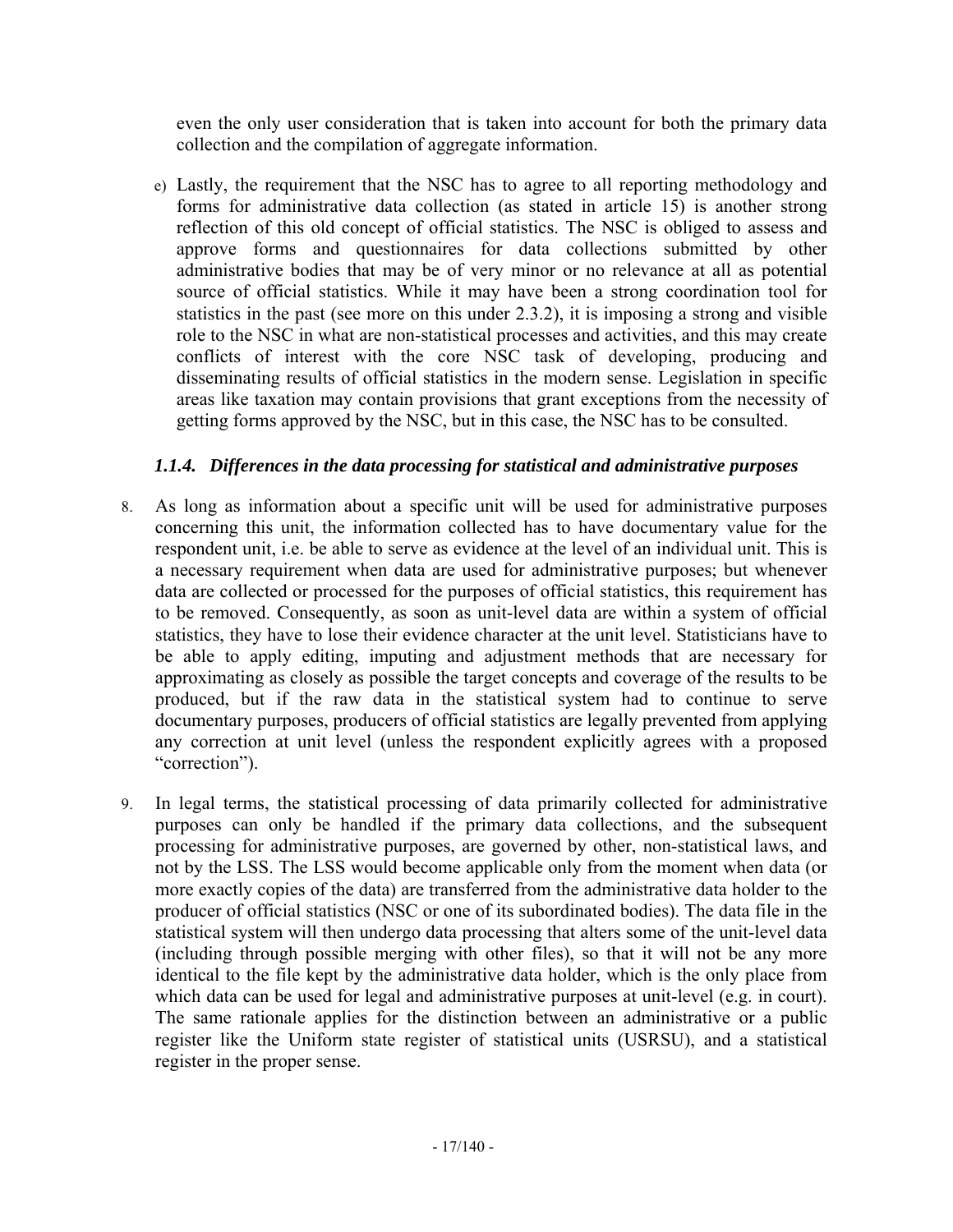10. The requirement for the statistical system to store unit-level data (contained in article 13 of the LSS) should be made applicable to the unit-level data files after editing, imputation and adjustment (with adjusted and imputed unit-level elements marked accordingly), and not to the unadjusted data. This modern practice seems to be applied by the NSC for household surveys and the housing and population census, but not for economic statistics, or for the rather limited number of files with unit-level data from administrative sources the NSC receives from other agencies. In these areas, the habit from the old system, fortunately discontinued in the Kyrgyz Republic since the adoption of the LSS, to use unit level data kept by the statistical system for legal purposes, seems to be still present in the mind of staff and acts as a barrier to adjust or edit the collected information, and to impute missing unit-level information. This way of thinking is also present in the NSC practice to require aggregates from unit-level data of administrative origin (e.g. external trade statistics) compiled by the NSC to be identical to the aggregates compiled by the original holder of administrative records (Customs Agency for this example) for their own internal management purposes, instead of applying methods of adjustment and reconciliation with other sources at the aggregate level when required by considerations of coverage or consistency with concepts of official statistics.

### *1.1.5. Scope of the LSS*

- <span id="page-17-0"></span>11. The second crosscutting issue related to the LSS to be analysed in this chapter is its scope. The analysis of the issues of statistical vs. administrative data and their processing for the respective purposes has some impact on the scope of a statistical law, both in terms of what issues should be addressed, and what issues should not be addressed. A modern statistical law should have the following limits to its scope:
	- a) Institutionally, it defines who belongs to the system of official statistics (producers and specific advisory bodies), and what are the tasks and rights of the various actors and the decision-making processes for official statistics (part of these provisions do not have to be in the law itself and can appear in second-level legal acts that are based on the statistical law). The law prescribes the principles of official statistics that have to be followed by all parts of the system. In its present form, the institutional limits of the LSS (together with the secondary legislation based on the LSS, notably the annual programme of statistical works) are not clear (see also 2.1 on this issue).
	- b) With respect to sources, it makes sure that statistical surveys for official statistics are covered from the very beginning to the very end, whereas for other sources, notably of administrative origin, it is only applicable once these data cross the institutional boundary of the system of official statistics. The scope of the present LSS also covers the primary data collection for administrative purposes, which leads to contradictions.
	- c) A statistical law should only regulate the system of official statistics, activities of official statistics, and statistical services provided by the system. It should not be the legal basis for non-statistical activities, even if they are assigned to the NSC or its subordinated bodies (it is a law about official statistics and not about a specific institution like the NSC). However, the LSS presently contains two non-statistical activities in the responsibility of the NSC: the publicly accessible uniform state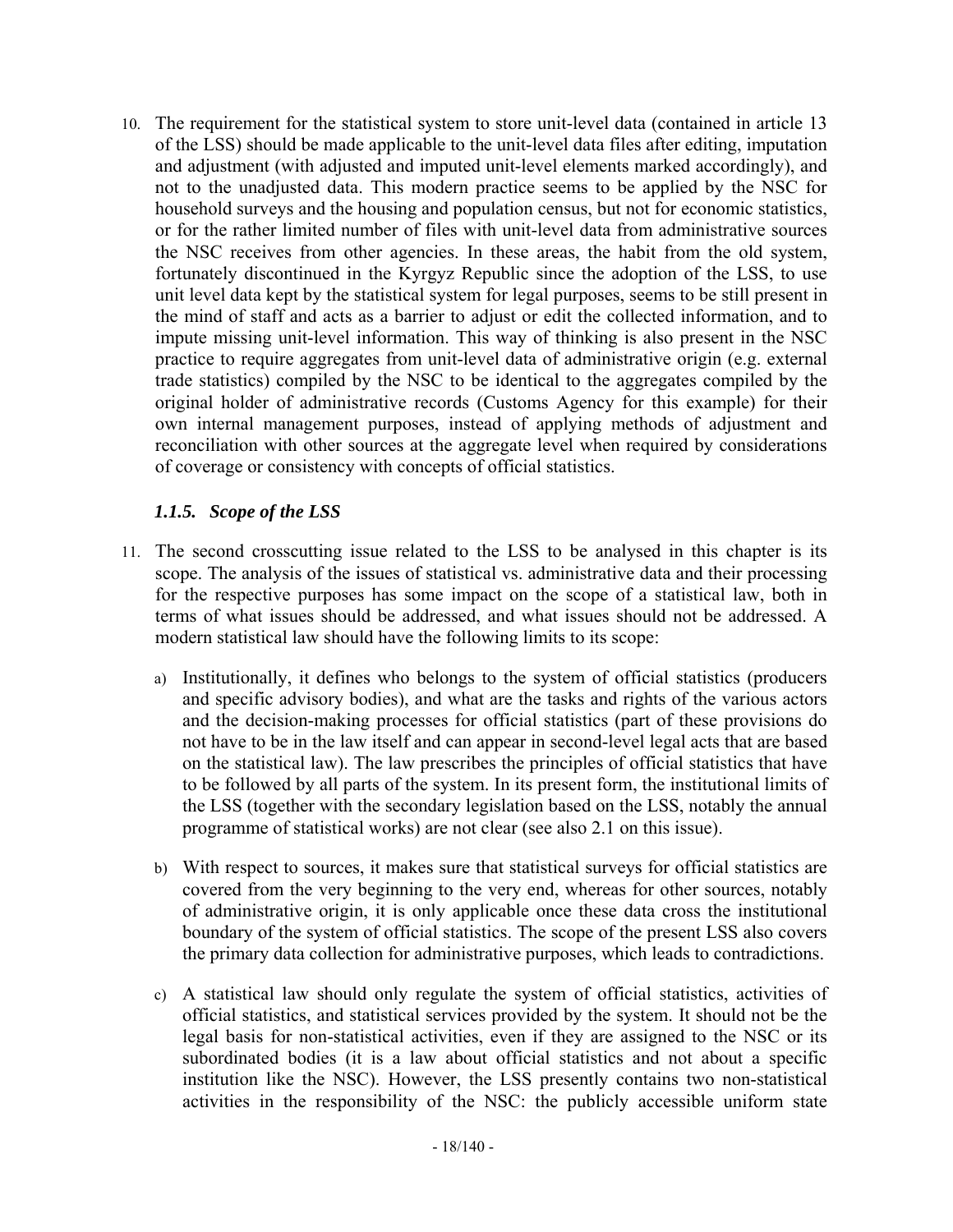register of statistical units URSRU (article 9), including the fact that economic units have to get registered with regional offices of the NSC; and the approval by the NSC of forms used by any administration to collect documentary data for administrative purposes. These two activities should not only have a legal basis in another law; it is also recommended that the substantive role of the NSC is reviewed, because of possible conflicts of interest with and credibility considerations for its core function as leader and main producer of official statistics. In any case, these two functions cannot be placed within the system of official statistics. This will be further elaborated for the USRSU in 1.5.5, and for the second issue in 2.2.3.

#### *1.1.6. Elements not addressed in the LSS*

- <span id="page-18-0"></span>12. The basic structure of the law with respect to sections is appropriate for a modern statistical law. In addition to the comments and suggestions for improvements in this and other chapters of this report, there are two issues that are not covered at all in the present LSS, and that need to be addressed in a revised LSS:
	- a) Statistical registers: statistical registers of economic units (statistical business register; statistical farm register) or of households (statistical registers of occupied dwellings or of persons) are an essential tool in modern official statistics. They are indispensable as a sampling frame and for grossing-up results to a total population (or targeted part thereof). Furthermore, especially the statistical business and farm registers can be used as direct statistical source for official statistics (births, deaths, mergers etc.) and for results based on longitudinal analysis of selected units. Statistical registers differ from administrative registers insofar as they can only be used for statistical purposes (which include selection of units for statistical surveys). They differ from ordinary unit-level statistical files to the extent that identifiers like names and/or addresses are stored together with selected quantitative characteristics in a permanent way (for ordinary files, at least names and addresses should not be stored permanently), and that they are regularly updated using a variety of administrative and statistical sources (a public or administrative register can only be updated from sources where unit level data are not confidential, which excludes statistical surveys). In view of these two special characteristics of statistical registers, an article in the LSS should address this issue, leaving the details to lower-level legislation. Since the USRSU as a public register is mentioned in the LSS, the void about statistical registers is potentially dangerous because it might be argued that the same provisions govern them as the public register, which should not be the case. In view of the Law on Information of a Personal Character (LIPC), where article 22, paragraph 2, does not authorise the state bodies to build up datasets with personal data that combine datasets from different owner authorities, unless the combined dataset has explicit legal basis, it seems urgent to have such a legal basis for statistical registers as part of the LSS, since statistical register cannot be built up and maintained with combing different data sources, many of which are of administrative origin (see the more detailed assessment of the LIPC in the confidentiality chapter). Presently, two types of business registers, the URSRU and purely statistical business registers, co-exist in the NSC, so it is important that each type has a clear, but separate legal basis.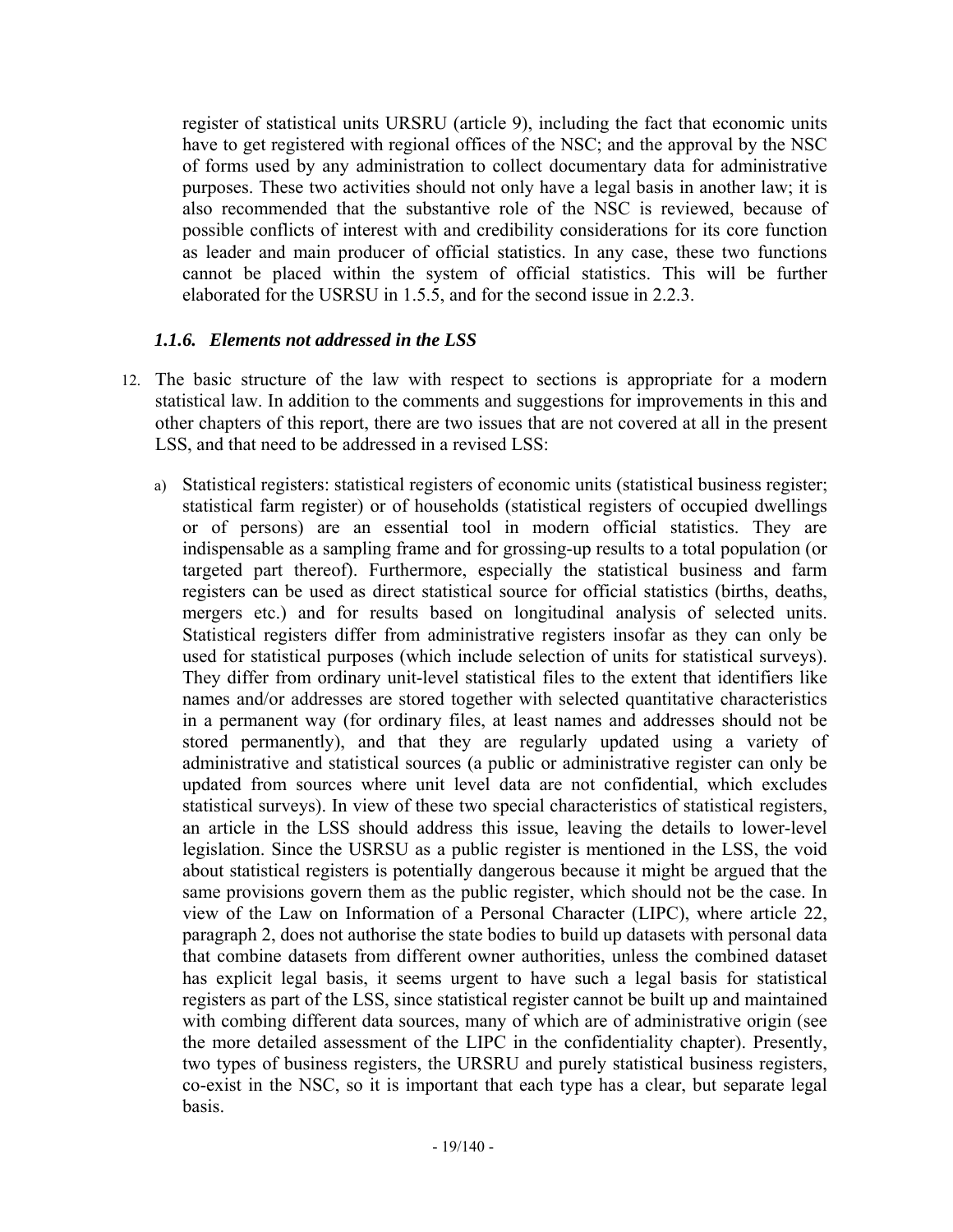- b) Access for researchers to unit-level data without identifiers: data with characteristics pertaining to units protected by statistical confidentiality, but without their names and addresses, are still confidential from the perspective of the LSS (article 19 mentions direct and indirect identification) and the international principles of official statistics. They can be used (and exchanged) within the statistical system, but giving access for statistical purposes to somebody outside the system like a university researcher is not authorised unless a specific provision in the LSS regulates this issue (i.e. specifies the conditions when such access is possible). Such a provision is not included in the present LSS (or in the census law). It is recommended to introduce such an article when the LSS is revised. This article should list strict conditions to be fulfilled for this type of access: the researcher can only use the data for a specific project; he has to destroy the data after completion of the project; he is not allowed to merge the data with other data at individual level in order to exclude any re-identification of units; he has to store the data safely and in such a way that only those persons involved in the specific project can access the file; finally, he has to sign a contract and also provide a feed-back to the NSC about the results of the project. There is no right for a researcher to obtain unit-level data: the final decision for each request is with the NSC (the development of a policy for uniform application is necessary, however). Researchers and the institutions to which they belong have to be free of conflicts of interest concerning the non-statistical uses of unit-level data; this condition excludes all parts of the administration from qualifying as researchers under this provision.
- 13. Given that the only unit-level data that are presently made available to researchers are those from household surveys with very limited regional coding (only oblast), the present practice of disseminating unit-level data from household surveys can be considered as not allowing either direct or indirect identification and is therefore legal. However, the possibility of access for researchers should be possible for all sources, i.e. censuses, business surveys, datasets of administrative origin processed by the statistical system, household surveys with more detailed regional coding, and for these other sources, it is either impossible to exclude indirect identification, or the loss of information would jeopardize the analytical purpose of the research. In view of this desirable extension, it is proposed to regulate the use of confidential data for research purposes in a new article of the LSS.

### *1.1.7. Assessment*

- <span id="page-19-0"></span>14. The LSS in its present form has been a good basis for progressing along the lines of transition towards a modern system of official statistics that is fully compliant with the principles of official statistics. However, further steps along this path are necessary, and a revision of the LSS is recommended in order to:
	- a) Enshrine some basic distinctions between different concepts in an unambiguous way such as to make them compatible with international standards;
	- b) Limit the scope of the LSS to exclude activities that are related to the collection and processing of data for administrative purposes;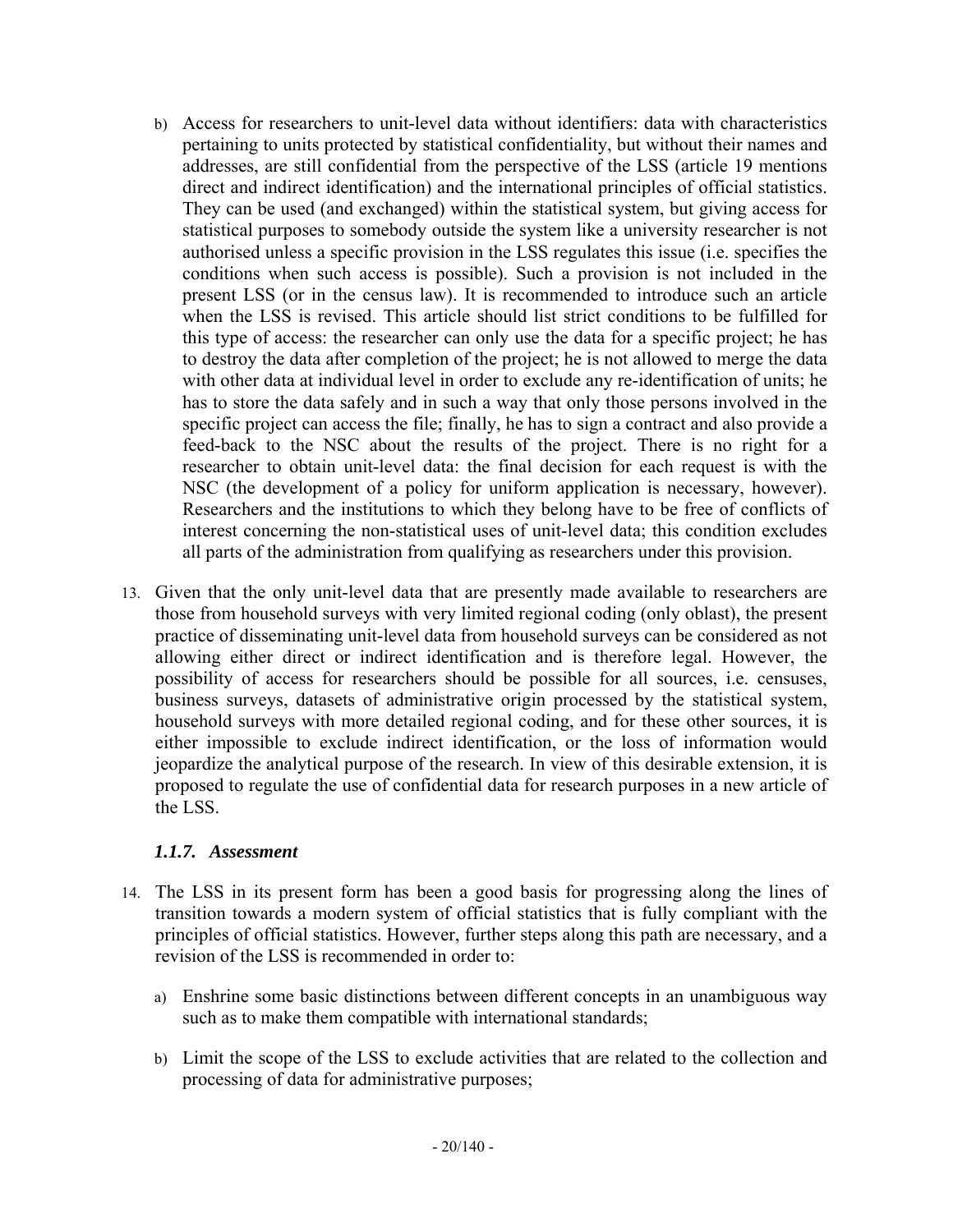- c) Define the institutional boundaries of the national system of official statistics, which determines the scope of application of the fundamental principles;
- d) Introduce articles about statistical registers and access to unit-level data for researchers;
- e) Incorporate the other proposals for greater precision/modifications made in the subsequent chapters that are necessary at the level of a law, notably concerning the exclusive use for statistical purposes of confidential data managed by the statistical system;
- 15. Most articles of the present LSS will be affected by the revision. Annex 3 contains first suggestions for reformulating three selected articles as a starting point for the process to be launched and driven by the NSC management.
- 16. Furthermore, the interpretations given to the various articles of the revised LSS have to be written down in lower-level legal acts (if they apply beyond the NSC), or in NSC documents that are available to all staff. Staff should also be regularly trained concerning issues of applying the LSS in practice.

# **1.2. Census-related legislation**

### *1.2.1. Law on Census of Population and Housing (LCPH)*

- <span id="page-20-1"></span><span id="page-20-0"></span>17. The population and housing census of 2009 is based on the Law of the Kyrgyz Republic on Census of Population and Housing of March 6, 2008 (LCPH). This law is not limited to a census of a specific year, but governs future censuses as well, which, according to article 2, have to be conducted once in 10 years. From a purely legal point of view, censuses could be based on the LSS and the statistical programme, but it was mainly for planning and resource reasons (also because of the predecessor law from 1998) that it was felt preferable to have a specific law on this large-scale activity.
- 18. The relationship between LSS and LCPH is less clear with respect to the "selective sample socio-demographic surveys" that can be conducted, according to article 2 LCPH, "when there is a need". However, all paragraphs after article 3, paragraph 1, deal exclusively with the census, and not with the sample surveys. Article 9 on financing is also limited to the census. Household surveys are generally included in the statistical programme, like other surveys, and based on the LSS. The only household surveys directly linked to the census are pilot surveys (mentioned in article 8), and possible postenumeration surveys (which should be carried out, and referred to in the LCPH directly); these two surveys should be financed by the census budget.
- 19. Apart from the issue of household surveys, the coexistence of LSS and LCPH would not cause any problem if there were a clear reference in the latter that for all issues not explicitly addressed in the LCPH, certain chapters of the LSS, notably concerning the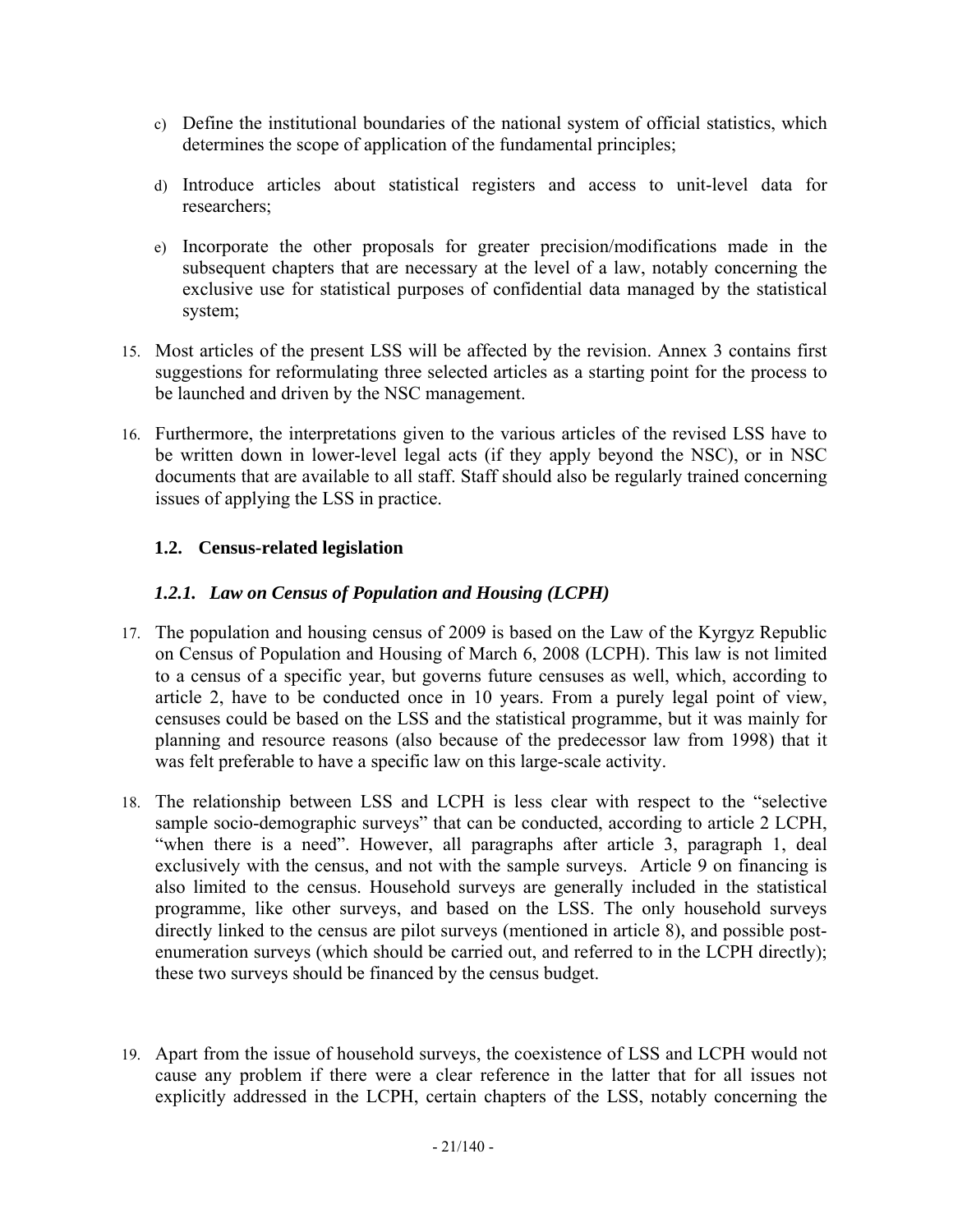principles of official statistics, are applicable. This is the case only for the dissemination of census results (article 12). The more general reference that personal data of population and housing census are protected "in accordance with the legislation of the Kyrgyz republic" is rather vague from this point of view if it is meant to include legislation beyond statistical and data protection legislation. The provision about sensitive characteristics that cannot be included in statistical surveys (penultimate paragraph of article 8 LSS) is repeated in the LCPH (article 7).

- 20. Because of this undefined relationship between LSS and LCPH, a particularly important aspect of the population census cannot be judged on the basis of the law: whether it is a purely statistical data collection, or whether some characteristics (statistical and/or identifiers such as names) are also used for updating administrative registers. It was confirmed that the latter was not the case for the 2010 census. In order to avoid any ambiguity on this key issue, it may have been better to directly exclude any nonstatistical use of census data in the LCPH (the exclusion of disclosure in article 12 is not the same as the exclusion of non-statistical use).
- 21. The underlying concept of the census is a traditional data collection with all information coming from the persons concerned though the census forms, excluding any combination with administrative data or administrative registers. If the next census were to include the use of administrative sources for at least some characteristics, the LCPH would have to be amended accordingly.
- 22. From all other aspects, the LCPH is a clear and not too detailed legal basis for a traditional census. Like for the LSS, two issues are not addressed: the access to unit-level data (without identifiers) for researchers, and the use of census data including identifiers as sampling frame for household surveys. In the case of a revised LSS where the recommendation of this report are incorporated, and a reference to the LSS introduced in the LCPH, these two gaps would be covered.

# *1.2.2. Law on Agricultural Census (LAC)*

<span id="page-21-0"></span>23. In view of the agricultural census 2002, a Law on Agricultural Census was passed. It shares many features with the LCPH: it is meant to address all future agricultural censuses, to be held at least once in 10 years (the next one is planned for 2014); it also mentions agricultural sampling surveys in intercensal years. The confidentiality provisions are clear and exclude any access from outside the NSC, so no use for administrative purposes is authorised. Pilot or post-enumeration surveys are not addressed in the LAC. Reference to the LSS is made for dissemination, where only dissemination in aggregated form, excluding any access to micro-data for researchers, is authorised.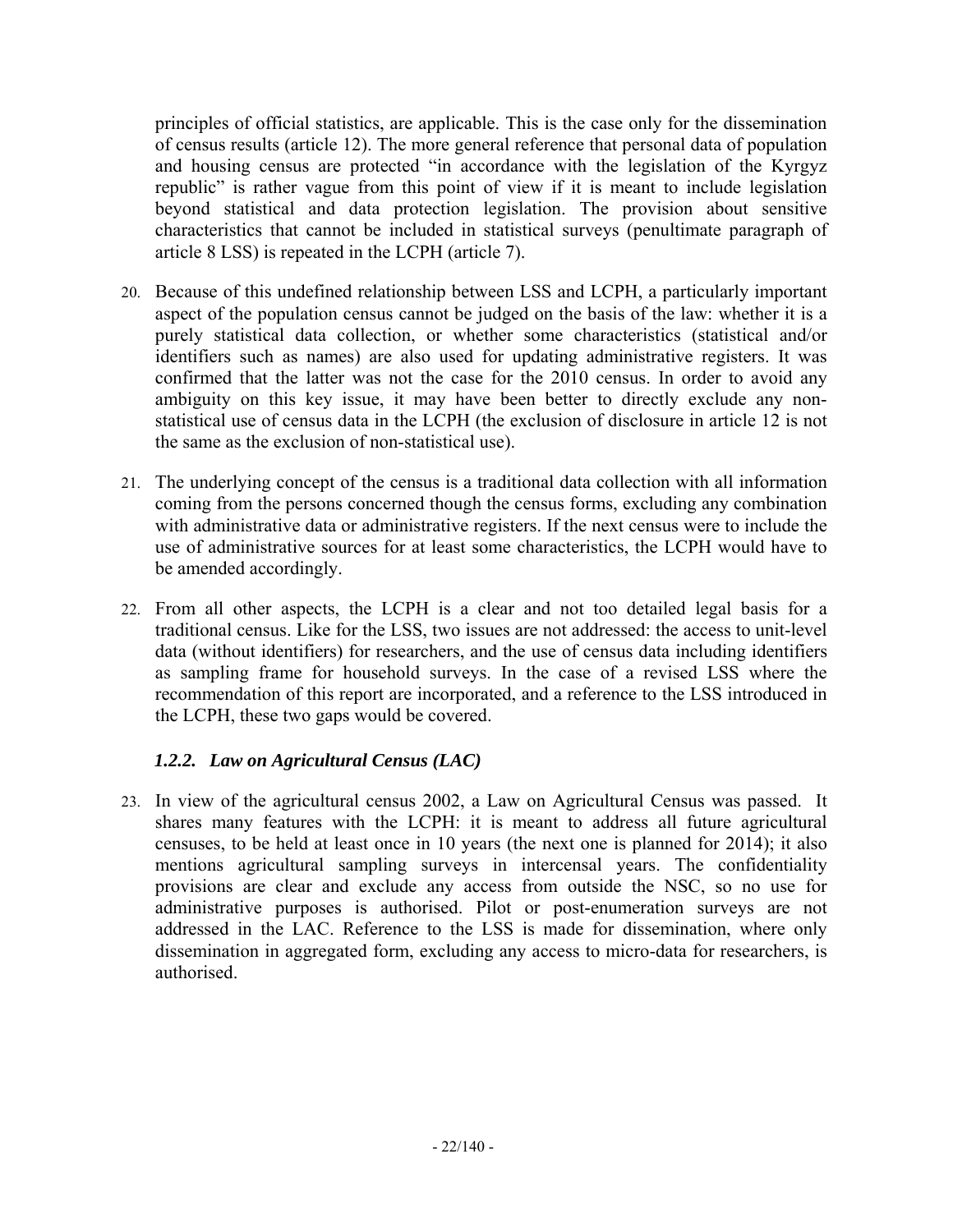#### *1.2.3. Assessment*

- <span id="page-22-0"></span>24. The LCPH and the LAC are can serve as a legal basis also for future censuses as long as they remain a traditional form of primary data collection with respondents. Before the preparations for the next agricultural or population census start, it is recommended to modify the LCPH and the LAC in the following ways:
	- a) Define the population and housing census and the agricultural censuses as data collections for exclusively statistical purposes;
	- b) Include in the LCHP and in the LAC a reference to the revised LSS in the sense that for all aspects not explicitly addressed in the LHCP, the provisions of the LSS are applicable;
	- c) Consider the LSS as a sufficient legal basis for household surveys and agricultural sample surveys respectively, drop the reference to such surveys in the articles 1, 2 and 3 of the LCPH, and in the articles 1 and 2 of the LAC. However, the postenumeration surveys should be explicitly mentioned in the LCPH, and pilot and postenumeration surveys introduced to the LAC.
- 25. Additional changes to the LCPH would be required if the next population and housing census were to introduce elements of a registered-based census.
- 26. Before the next agricultural census, the existing law on this issue should also be examined with respect to the coverage of private farms; 100% coverage above a minimal size is likely to provide better coverage, and be more operational in practice, than a 35% target irrespective of size.

### **1.3. Other legislation affecting statistics**

### *1.3.1. Law on the National Bank*

<span id="page-22-2"></span><span id="page-22-1"></span>27. The Law on the National Bank (from 1997, with several more recent-amendments) contains an article 51 on compilation of the balance of payments. The first paragraph of this article reads as follows: "The Bank of Kyrgyzstan in cooperation with the State Body on Statistics shall compile the balance of payments". Also in the second paragraph it is mentioned that state agencies, institutions and organisations, irrespective of their form of ownership, as well as non-residents in the Kyrgyz Republic shall provide the information needed for the National Bank to compile the balance of payment in forms and terms defined by the National Bank in consultation with the National Statistical Committee. Also in the second paragraph, the approval of the NSC is mentioned as necessary for any reporting of "indicators" by respondents to the Bank for the purposes of balance of payments. These articles, together with the excellent cooperation between the statisticians of the Bank and the NSC, ensure that balance of payments statistics is coordinated with related statistics in the competence of the NSC. De facto, the balance of payments is the official statistical information in this area, although from the purely legal point of view, this is not clear. The National Bank Law does not mention the principles of official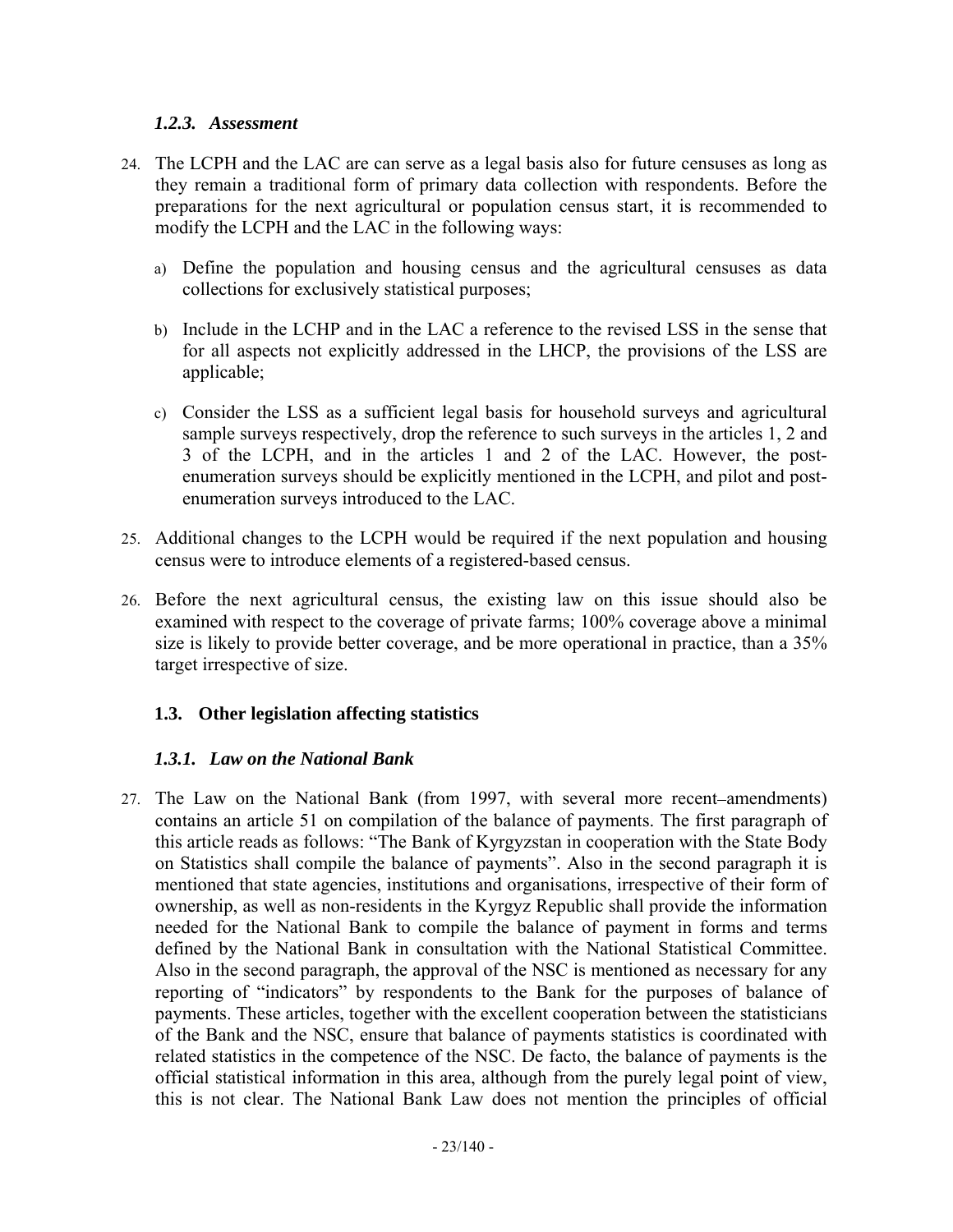statistics to be applicable for the statistical work in the Bank. Neither are the balance of payment or other statistics produced by the Bank (banking statistics, financial market statistics) included in the statistical programme.

- 28. In general, the Laws on the National Bank of the Kyrgyz Republic and on Banks and Banking in the Kyrgyz Republic, as well as legal acts of the Government and the National Bank of the Kyrgyz Republic ensure the legal basis for data collection and dissemination.
- 29. Both the National Bank and the NSC are interested in making the principles of official statistics applicable to this area of statistics. The way to do it involves two measures: first, the balance of payments and selected other statistics produced by the Bank have to be explicitly mentioned in the statistical programme (with the clear understanding that, during the approval process by government, these items cannot be removed by the government, since the Bank has to protect its independence from government decisions). Secondly, the LSS has to be adapted, through the definition of the institutional scope of application, to cover also the statistical units of other producers of official statistics like the National Bank (see more about this in chapter 2.1.2).

# *1.3.2. Law on Information of Personal Character (LIPC)*

<span id="page-23-0"></span>30. This law is basically a law about the protection of personal data. It was passed in 2008, i.e. after the LSS. Unfortunately, only selected articles of this law were available in English. There are no provisions in either law that explicitly address the issue of mutual relationship. The NSC does not seem to be affected by the LIPC, but the few articles that were made available in English indicate that without paying explicit attention to this issue in the revision of the LSS, the NSC might be confronted with legal obstacles to an efficient collection and processing of personal data in the very near future. The LIPC will be analysed in more detail as part of the confidentiality chapter (1.5.6).

# *1.3.3. Other laws*

<span id="page-23-1"></span>31. There are occasional provisions on data collection for statistics (or for statistics and administrative use combined) in a limited number of other laws (Law on state regulation of foreign trade; Law on energy conservation; Law on the production and consumption waste; Law on general technical regulations on environmental safety), but they are in line with the present LSS, as well as with a revised LSS that will be fully in line with the fundamental principles of official statistics. Provisions in other laws ask the NSC to compile certain indicators for allocation purposes as a statistical service (e.g., Law on guaranteed state minimum social standards); the poverty line used in this context is defined by a body outside the statistical system (which, since the threshold is used mainly for defining eligibility of benefits for individual households, is completely correct from the point of view of professional independence, as long as the aggregates based on this threshold are produced by the NSC as statistical services and do not have the status of results of official statistics like those based on definitions established and decided by the system of official statistics in full independence).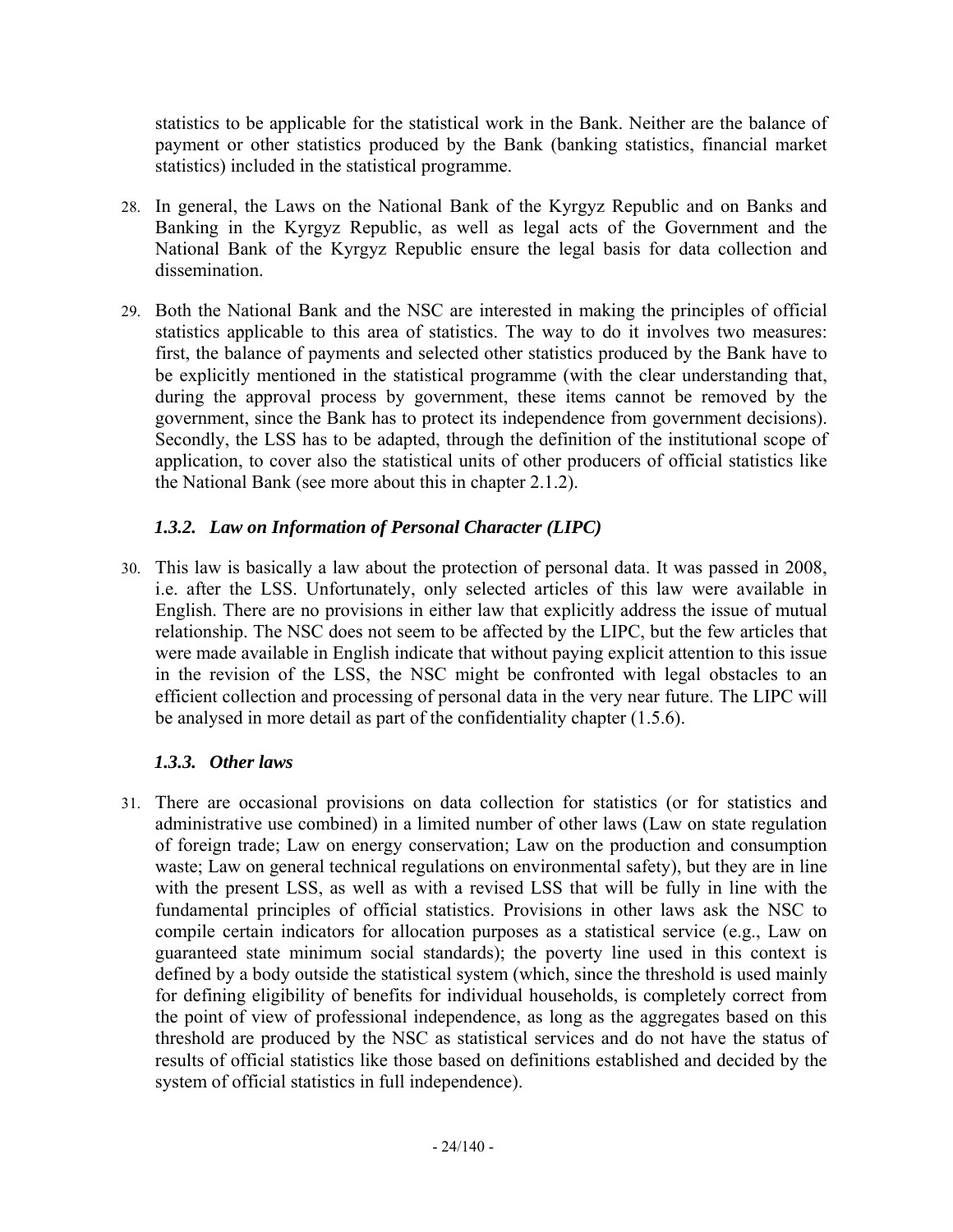32. An important law, which often creates problems of consistency with the statistical legislation, concerns data protection in general. However, the law on personal information was not available in English for closer examination.

# *1.3.4. Presidential decrees*

- <span id="page-24-0"></span>33. Concerning secondary legislation, an important piece of legislation is the Decree of the President of the Kyrgyz Republic of 21 January 2011. It defines the line of reporting for 13 state services that used to be all subordinated to the President of the Republic. With this recent decree, most of these services are removed from the subordination to the President to become subordinated to the government, which is in line with the general policy of moving from a presidential system of government to a parliamentary system. Among the few exceptions that remain subordinated to the President is the NSC. This is meant to underline the apolitical nature of the NSC as main producer of official statistics. The issue of professional independence will be analysed more in detail under 1.4.
- 34. Another decree of the (former) President of the Kyrgyz Republic from 2008, based on the LSS, nominates the members of the State Council for Statistics. It is not implemented in the current moment, given that most of the members listed in this decree have either terminated or changed their function. The State Council for Statistics is discussed in more detail in 2.1.3.
- <span id="page-24-1"></span>35. A presidential decree from 2007 (no. 335 about the National Statistics Committee) regulates in somewhat more detail than the LSS itself the tasks of the NSC and its subordinated bodies, as well as the competences of the NSC Chairman and the NSC collegium or board The NSC collegium can issue decrees that are binding for all bodies of state statistics (see below); the content of individual articles will be mentioned in the relevant context. This decree is a condensed and useful set of rules for the NSC at this level of legislation, which leaves most of the internal organisational decisions to be finally decided either by the NSC collegium or the NSC chairman. The only substantive gap in substance decree 335 is that the role of the NSC in setting up and monitoring the implementation of statistical programmes is not specified over and above the few provisions in the LSS itself (see chapter 2 for more details*).*

# *1.3.5. Government decrees*

36. In addition to laws and presidential decrees, there are also government decrees that are based on the LSS. Examples of this are the decrees by which the annual programme of statistics, and the multi-year statistical programme, are adopted by the government. Other examples of this legal form are the government decrees that regulate the USRSU (Provision on the UNSRS of 2003, amended in 2008, and the Regulation on the interaction of the USRSU with the departmental government register of 2007). The first of the two acts state in the last chapter that any interested person is entitled to obtain information from the register (which do not contain any quantitative variables like employment or turnover, only names, addresses, legal form, economic activity, a unified identifier as well as special numbers such as tax codes), but being publicly accessible, it is certainly not within the limit of exclusively statistical use.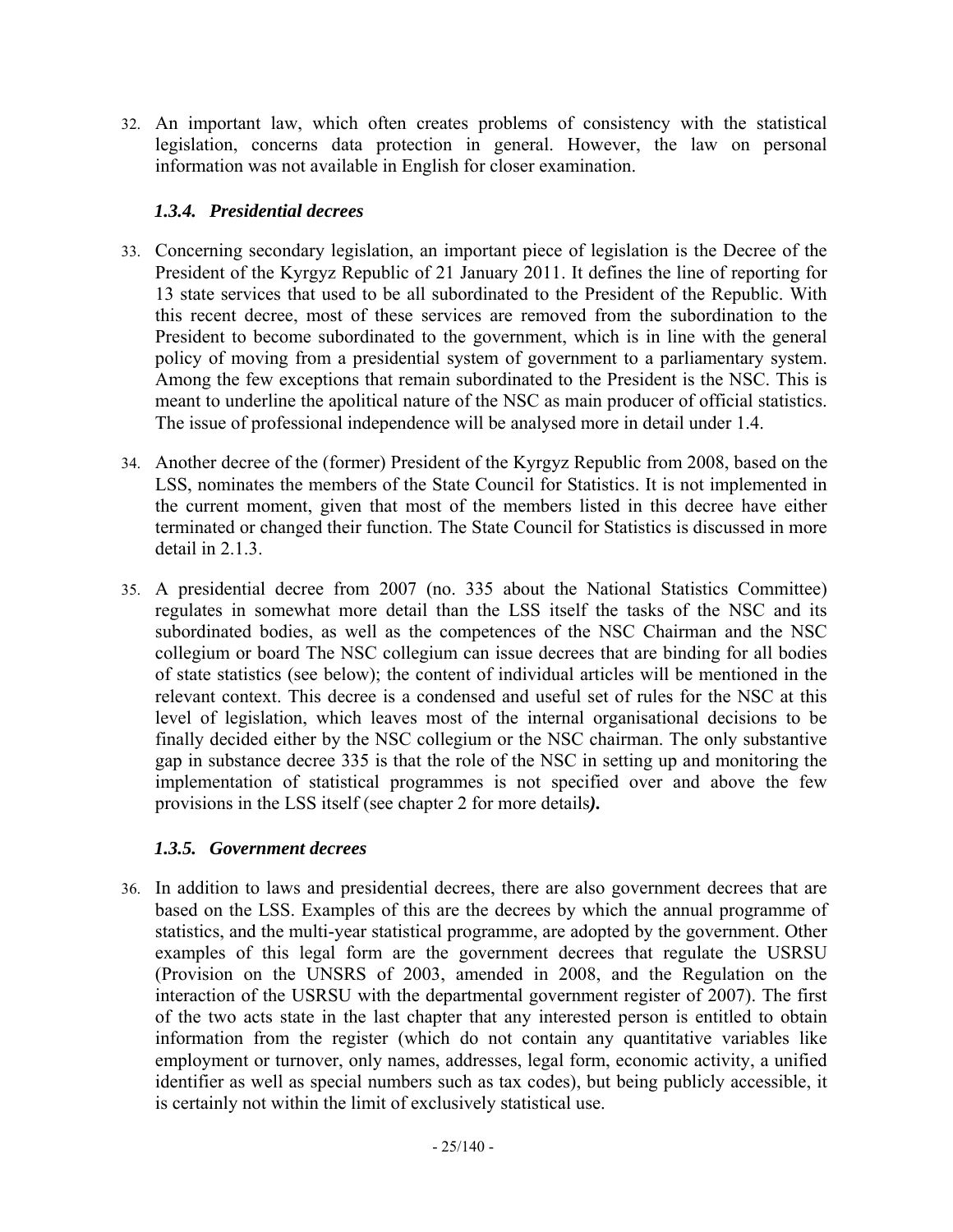### *1.3.6. Decrees by the NSC Collegium*

<span id="page-25-0"></span>37. The Decisions by NSC Board or collegium are taken in the form of Decrees that are binding for all "bodies of state statistics". This is an adequate format for decisions taken within the statistical system and with a scope that goes beyond the NSC and its subordinated bodies, i.e. is also binding for other statistical service subjects. However, the term "state statistical bodies" as defined in the LSS is too narrow from this point of view (see chapter 2.1 for more details). Furthermore, from a strictly legal point it is somewhat surprising to see included in a decree the competence for the NSC to issue decrees with system-wide validity; this crucial competence should figure in the LSS.

### *1.3.7. Assessment*

- <span id="page-25-1"></span>38. Concerning legal acts for official statistics in general, the use of three types of decrees, presidential, government, and NSC decrees, is confusing at first. The LSS clearly asks for presidential decrees for all issues concerning the State Council for Statistics (appointment, tasks and way of functioning), whereas for issues of activities (e.g. censuses; statistical programme), government decrees seem to be the legal instrument, as well as for the USRSU. The way the NSC chairman and the NSC deputy chairman are appointed is regulated in the Presidential decree about the NSC, but it would be preferable to have these rules included in the LSS itself, since they are an important element of professional independence. It is further recommended to include in the decree about the NSC more details about the process to prepare and monitor the implementation of the annual and multi-annual statistical programmes and the key role of the NSC in these processes.
- 39. Other recommendations are:
	- a) Include the statistical activities of the National Bank in the statistical programme and, on the occasion of the revision of the LSS, make the LSS explicitly applicable to these activities (with the exception of the decision-making role of the government);
	- b) Define in the LSS the legal form by which decisions of the NSC are made binding for the whole system of official statistics;
	- c) To make the LSS shorter, eliminate items of tasks and responsibilities of the NSC from the LSS that are to be found in both the LSS and in the decree about the NSC, and the impact of which does not stretch beyond the NSC and its subordinated bodies. For those competences that affect also other producers, the LSS should just mention the NSC competence, and leave the details of the process to the decree level.

# **1.4. Protection of Independence**

# *1.4.1. Scope of application*

<span id="page-25-3"></span><span id="page-25-2"></span>40. Article 6 of the LSS enshrines professional autonomy and independence as principles by which state statistical activities have to be carried out. The same article explicitly states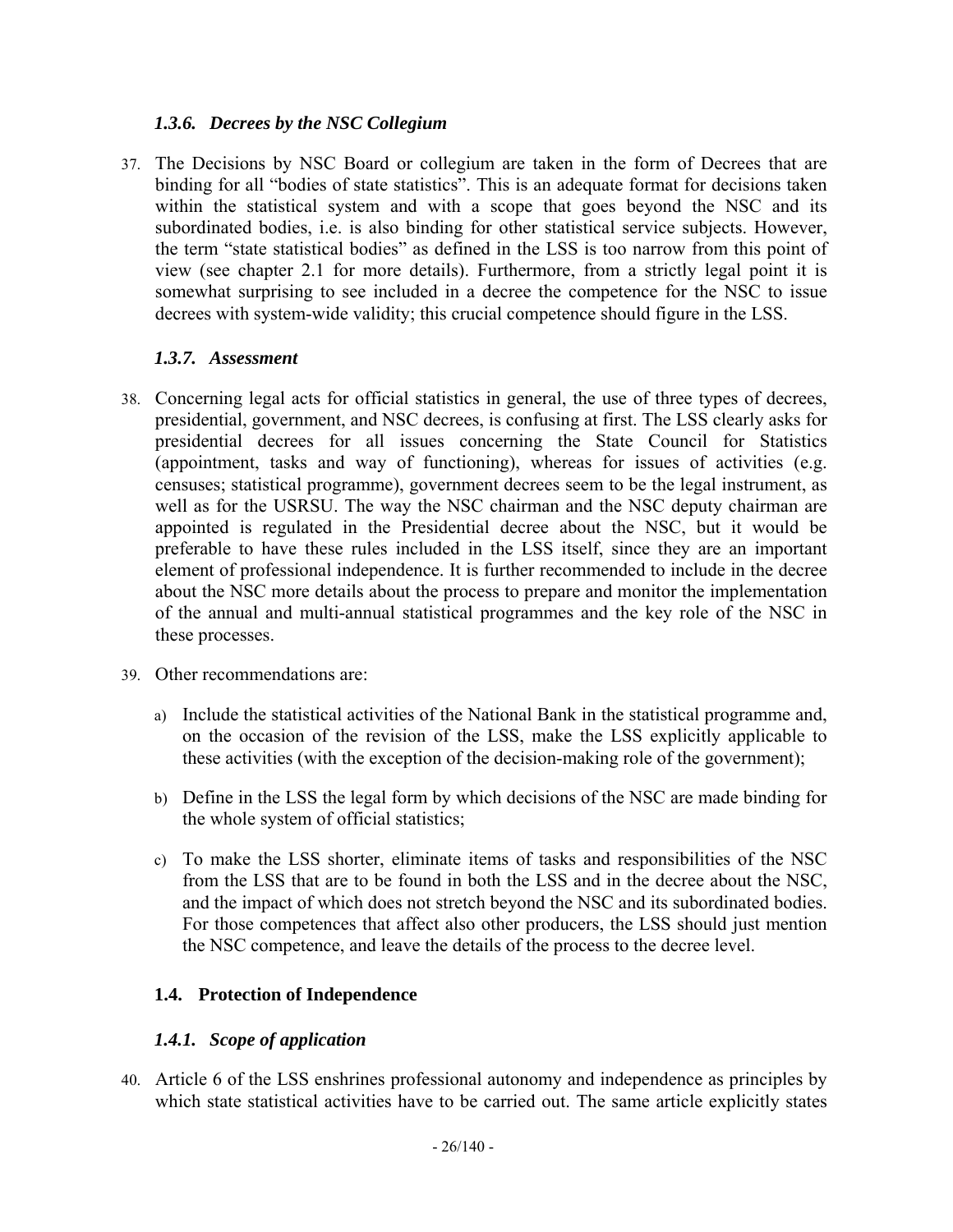that "interference of administrative and local self-government bodies, public civil associations, officials and other persons" with state statistical activity shall be inadmissible". The decree about the NSC furthermore repeats this principle in the very first paragraph; in addition, it is elaborated in paragraph 8 concerning who is not authorised to interfere, but it does not specify what parts of the statistical production and dissemination process are protected.

- 41. This principle needs to be interpreted in terms of scope to be translated into some institutional safeguards for the actors of the statistical system, notably the NSC and its chairman. Both elements are not present in the LSS, but they seem to be at least partially present in practice and in other legal acts (which were not identified in detail).
- 42. Professional independence is about the decisions on "how" to measure, but not necessarily about priorities for "what to measure" (which is expressed in the statistical programme approved by the government). The "how" part includes first and foremost the translation of information needs of various users (and the public) into operational concepts and classifications for results of official statistics. International statistical standards have gone through this process to come up with proposals of concepts and classifications that have turned out to be meaningful concepts at national level in many countries, thus facilitating this part of the process for national statisticians. However, national statisticians still have to find out about the information needs and purposes of the national users in order to propose priorities and fine-tune international standards to national specificities. Consulting users for this purpose is not interference, but indispensable to ensure that another fundamental principle, the principle of relevance, is met. Professional independence furthermore applies to the selection of appropriate sources, in the case of statistical surveys to decisions about scope, design and questionnaires of the surveys, and to the processing of data from statistical surveys and from administrative or third sources, including the editing, imputing, adjusting and combining of sources to compile the target results of official statistics. Finally, independence applies to all aspects of dissemination of results of official statistics; attempts to interfere are most frequent during this phase.
- 43. The decisions of the NSC concerning the above issues, notably dissemination, are made in full respect of this principle, i.e. without interference from any of the possible stakeholders mentioned in article 6. Concerning the design of surveys and methodological issues, the NSC could go further to make use of their independence. Introduce new international concepts and methodologies such as sampling in business surveys in a more proactive way rather than waiting for requests from specific users (or international agencies) to do so. The reluctance in this respect has more to do with the difficulties to judge relevance of new concepts, and with the difficulties of access to the conceptual and methodological discussions at world level (for which the knowledge of English is essential), than with interference from outside. Independence seems to be more an issue of the mind-set of staff, who may still be reluctant to initiate changes unless somebody from outside (e.g. a user ministry) takes the lead. If a user insists on a continuing time-series according to an "old" concept, this should not block the change towards an international standard for the rest of the users and the public; the specific user can still be served through statistical services in the form of aggregating the data in the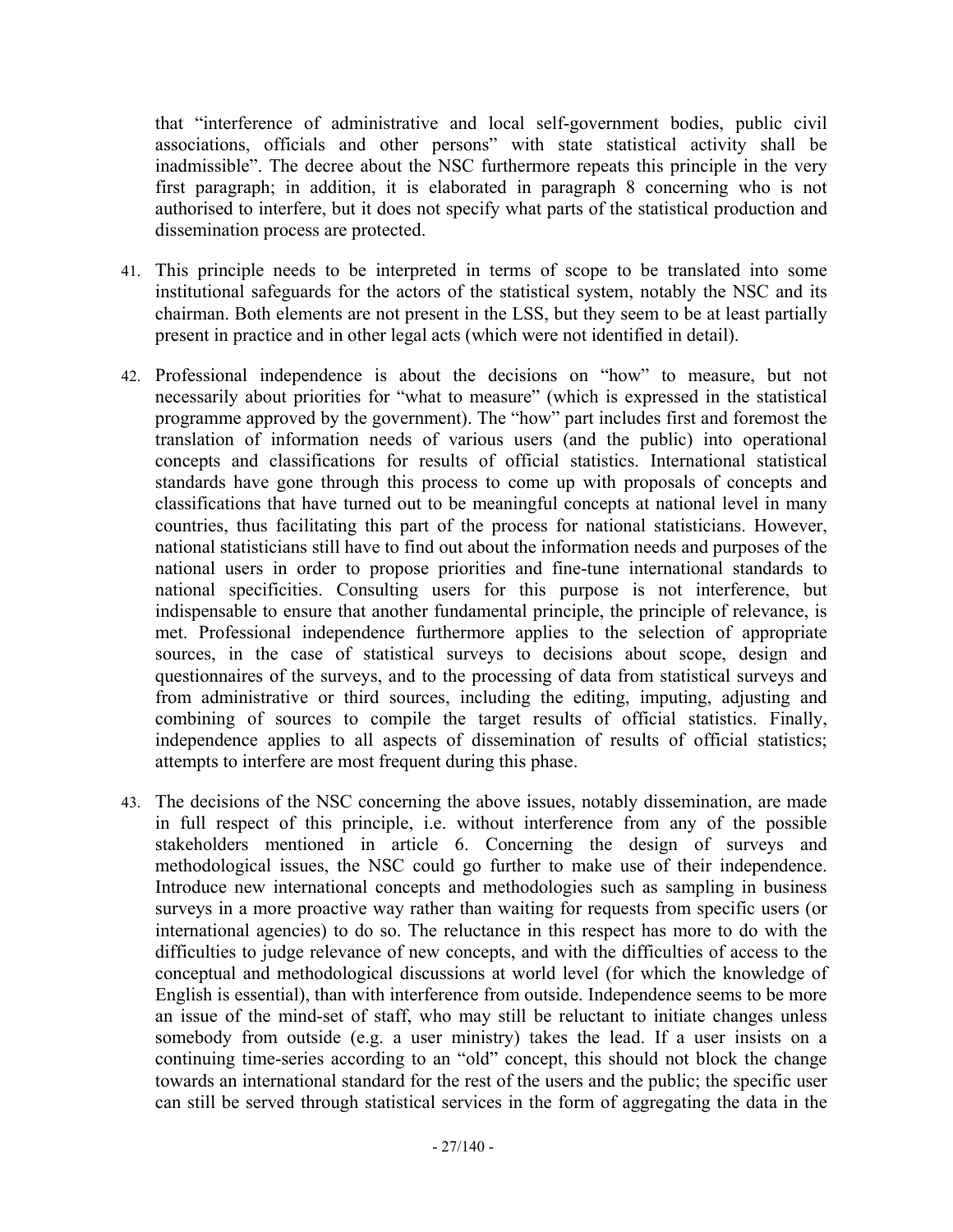way determined by this user, which will be different from the aggregation method used by the NSC for compiling results of official statistics according to international statistical standards. The mandate of the NSC is to make sure that the concepts underlying the results of official statistics give as much of a comprehensive picture as possible in line with the development of international standards. It should proactively propose steps in this direction as part of the statistical programmes (see 2.2).

44. Another element of professional independence is the right for the NSC to correct erroneous interpretations and misuse of published results (4th UN principle). This competence is explicitly mentioned in the LSS (last element of article 12), and in the decree about the NSC (last bullet of paragraph 7), but not used in practice (at least not in mass media). The absence of a NSC policy in this respect can also be explained by the fact that the number of known users with sufficient knowledge in general is still rather limited, and that the use of results are not monitored systematically by the NSC.

# *1.4.2. Institutional safeguards for the NSC and its subordinated bodies*

- <span id="page-27-0"></span>45. Concerning the institutional measures to protect the NSC from interference, the LSS only mentions that the NSC is accountable to the President of the Kyrgyz Republic (article 4): since the recent change in the constitution, competences have been transferred from the President to either the Parliament or the government (which is accountable to the Parliament), and the NSC is one of the few state organs that remains in the presidential branch of the executive. According to the decree about the NSC, the chairman of the NSC is appointed by the President of the Kyrgyz Republic for an undetermined term. Implicitly, this means that the President could terminate the term of office of the NSC chairman at any moment. The current chairman has been in office since 2005, i.e. his term was not affected by the events of April 2010, which brought about the change of the constitution and a change in the presidency. A further change in the presidency is expected for the beginning of 2012, after the first presidential elections under the new constitution to be held in October 2011. The NSC deputy-chairpersons are also to be appointed by the President of the Republic, upon a proposal by the NSC Chairman (paragraph 15).
- 46. However, it is somewhat unusual that a statistical law does not mention at all the position of the chief statistician, who is not only the head of the central statistical office, but represents the whole system of official statistics. The LSS does not mention the chairman of the NSC, only the NSC as such. The way by which the chairman of the NSC is appointed seems to be fixed in a presidential decree; however, in view of the importance of professional independence, such provisions should appear at the level of a formal law, preferably in the LSS itself.
- 47. A fixed term of office is considered a very good practice of institutional protection of the chief statistician and his deputies, because it avoids the quasi-automatic replacement of senior level posts when governments or presidents change to be applicable to the chief statistician. For this reason, the fixed term of office should preferably have a different (longer) duration than the term of office of the appointing body (president in this case).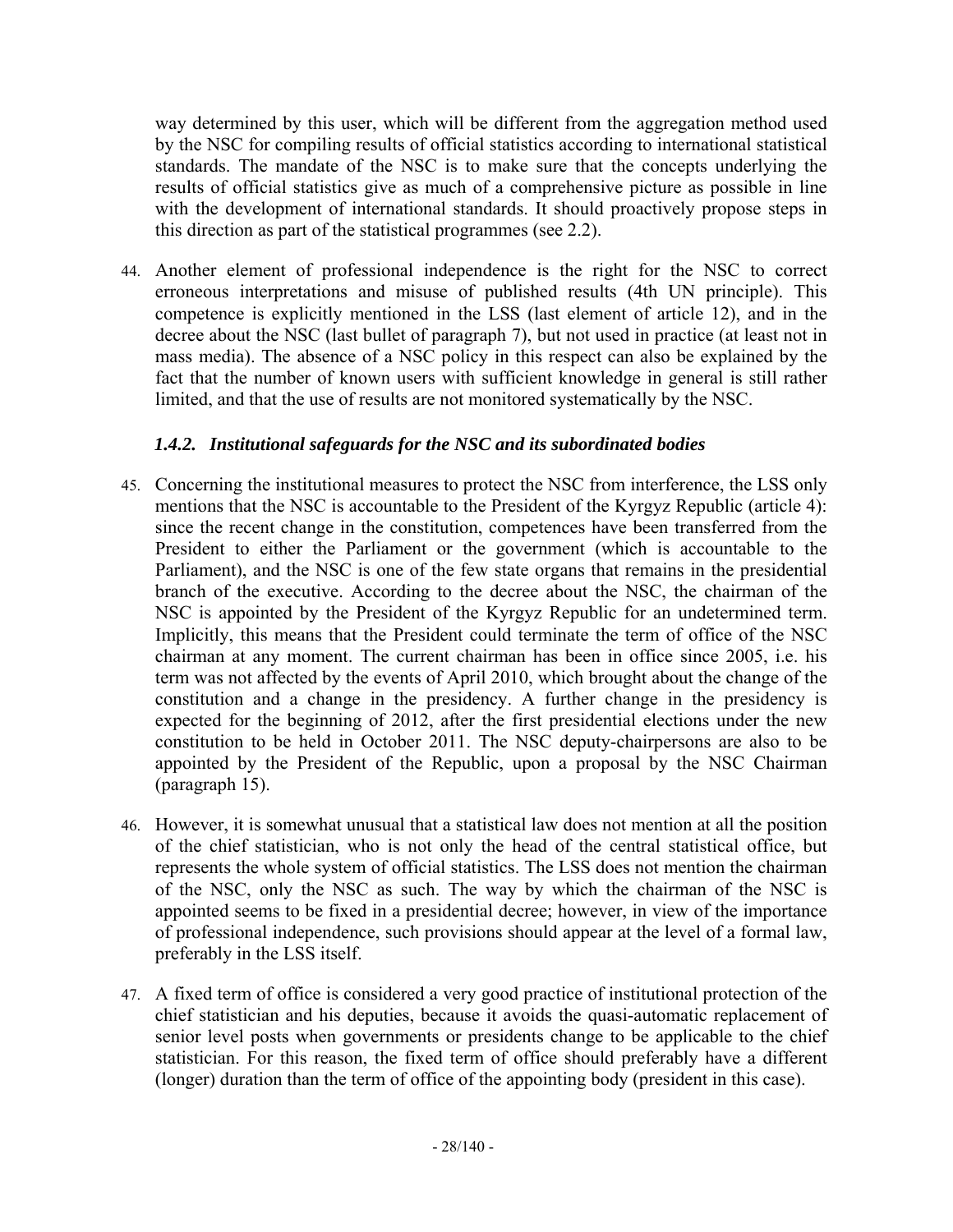- 48. The NSC chairman is a regular observer in the meetings of the government, the second executive branch. In the Kyrgyz Republic, this set-up applies to Heads of other institutions outside of the government structure, or with special status within the government structure, who also regularly attend government meetings, such as the governor of the National Bank, the Prosecutor General, or the Auditor. The legal basis for this practice is not part of the statistical legislation, but to be found somewhere else. The presence of the chief statistician is especially important for issues directly related to official statistics like the statistical programme and the budget, but it also is the ideal platform to act as spokesman for official statistics in all other issues that have an indirect bearing on statistics, and in order to anticipate forthcoming information needs. The government cannot give orders to the NSC (which is subordinated to the President), but it can voice expectations and concerns. A possible drawback of being a regular participant at governmental meetings is, however, that the NSC chairman may be perceived as a political person and member of the government, which may negatively affect the perception of independence and impartiality, but as long as the Chief Statistician is not the only person who regularly attends government meetings in a special role, this consideration does not seem to have much relevance for the time being.
- 49. The independence of the territorial and other subordinated bodies from agencies outside the statistical system is explicitly addressed in the LSS. The last paragraph of article 15 states "appointment and dismissal from office of heads of oblast, city and rayon state statistical bodies shall be carried out without agreement with heads of local state administrations and local self-government bodies". In other words, the territorial branches of the NSC are only accountable to the NSC and do not have a second line of reporting to a high-level authority of the corresponding territorial administrative structure. According to the decree about the NSC, the heads of territorial statistical offices are appointed by the NSC chairman;
- 50. It is important to mention that anybody subordinated to the NSC, although it is legally a state statistical body in its own right, cannot invoke independence from the NSC; the NSC must have the competence to decide on the assignment of tasks and division of work within the overall structure of NSC and subordinated bodies.

### *1.4.3. Institutional safeguards for other producers than the NSC*

<span id="page-28-0"></span>51. The situation concerning independence is much less satisfactory concerning other producers of official statistics, since the term used in article 6 "state statistical bodies", is defined in article 10 as including only the NSC and its subordinated bodies, but not the other "official statistical service subjects". The same comment is applicable to article 5, where the principles other than independence are listed, and to the second part of article 19 on confidentiality. Other producers and their superior bodies therefore do not have, from a legal point of view, to observe the principles of independence in the production and dissemination of official statistics. Neither do they have to create a separate organisational unit for statistics that can become part of the statistical system. Since this legal question is unclear, there does not seem to be any implementation of the provisions of the LSS for other producers beyond the inclusion of some of their statistical activities in the annual statistical programme.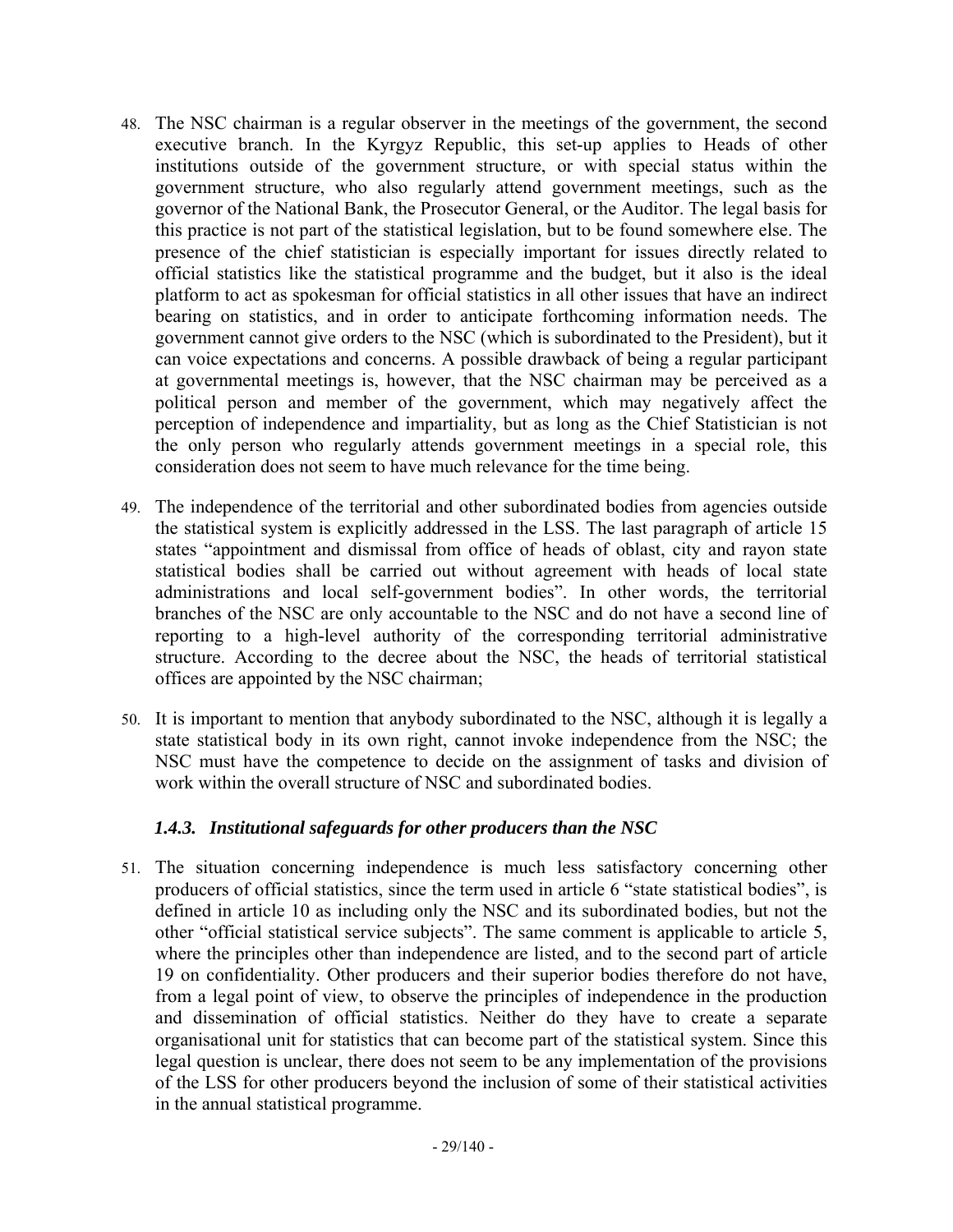52. For producers other than the central statistical office, the translation of the principle of professional independence requires them to create a specific organisational unit for statistics. Only this unit, and not the rest of the ministry/agency to which it belongs, will be part of the system of official statistics; this unit enjoys professional independence from the rest of the ministry/agency in statistical matters, but it is not professionally independent from the NSC (e.g. standards defined by the NSC chairman and applicable to the whole statistical system have to be observed). Since the LSS will be fully applicable to all units that are defined in this way and listed in the statistical programme, they have to meet a number of criteria to qualify as a producer of official statistics. It is part of the coordination tasks of the NSC (see 2.3.3) to ensure and check that producers of official statistics are willing and able to produce and disseminate official statistics in full compliance with the fundamental principles of official statistics, notably with respect to the interference aspect of professional independence and impartiality.

### *1.4.4. Assessment*

- <span id="page-29-0"></span>53. Article 6 of the LSS is very important for ensuring professional independence of the NSC and its subordinated bodies. In the present situation of moving from a presidential republic towards a more parliamentary system, the current set-up for the NSC (accountable to the President; regular participation as observer in government meetings) is a very balanced compromise to minimise the risk of one of the two branches of the executive interfering in issues covered by professional independence. This rather unique set up also signals distance from politics, but at the same time provides opportunities to make the voice of official statistics heard when decisions related to statistics are made. However, the present arrangement should be complemented by the following elements:
	- a) Defining the scope of independence (concepts, methodology, and dissemination) in the LSS;
	- b) Introducing into the LSS the function of the chairman of the NSC as chief statistician, with a fixed term of office, appointed (and possibly reappointed for a second term) by the President of the Republic following a public vacancy announcement;
	- c) Making more use of the conceptual and methodological prerogatives of the NSC to move the conceptual basis of results of official statistics and classifications towards international standards, and consider the production of results according to old concepts as statistical services for specific users;
	- d) Developing and implementing a policy when to react to erroneous interpretations and misuse of statistical information by users.
- 54. Concerning the independence of statistical departments of other producers, the assessment is included in the assessment of the statistical system (2.1.4).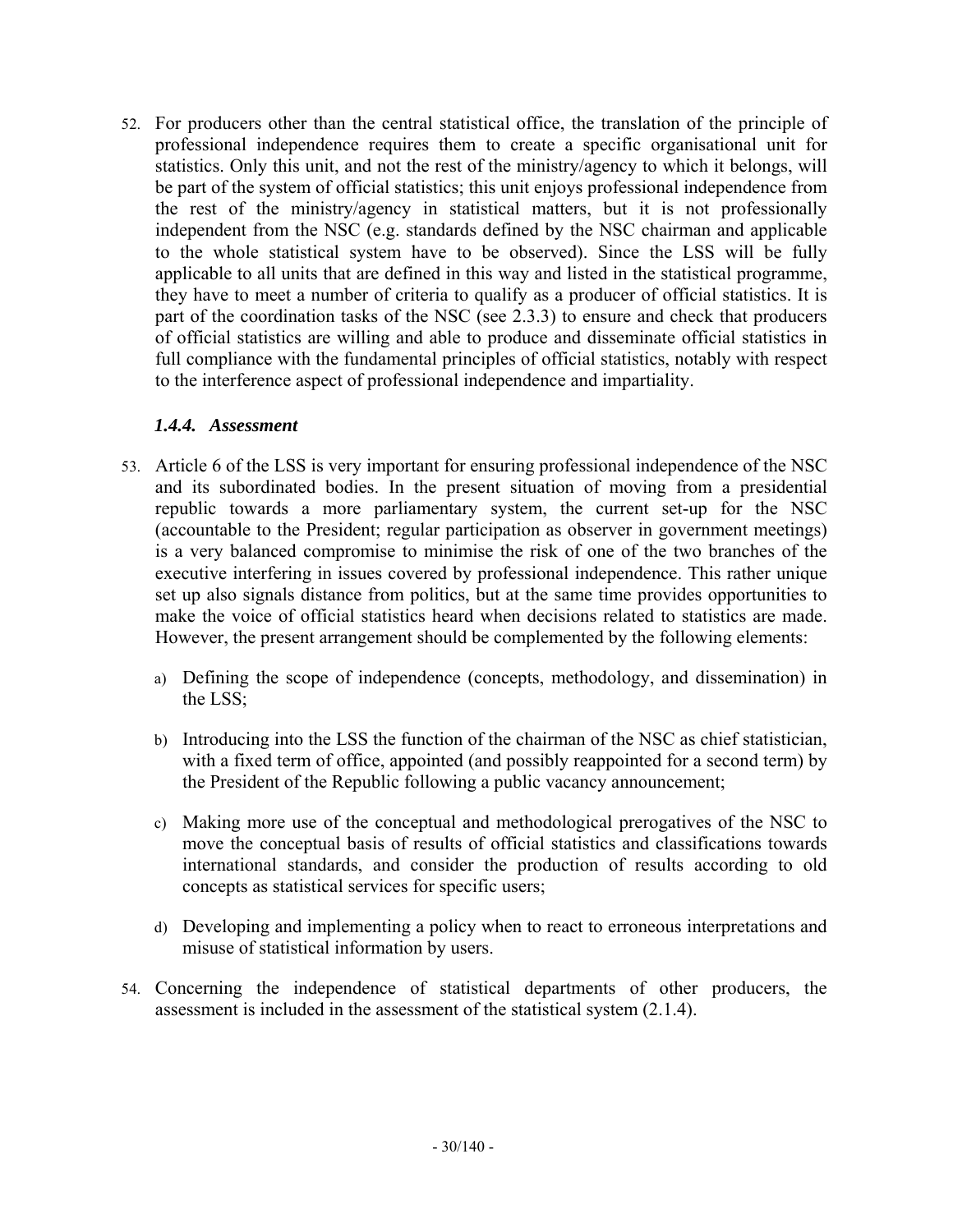## **1.5. Data security and statistical confidentiality**

### *1.5.1. Background*

<span id="page-30-1"></span><span id="page-30-0"></span>55. The five paragraphs of article 19 regulate the confidentiality issue in official statistics. Again, this a good starting point and certainly an improvement over the previous law, but it does not contain all necessary elements. The absence of important elements (e.g. on the treatment of identifiers and filled-in forms) is the most regrettable because they are not addressed in any lower-level legal act. An internal code of conduct for employees of the NSC (dated 9 Nov. 2005) exists, but was not available in English. The fifth paragraph of article 19 LSS obliges all staff (including temporary employees) of the NSC and its subordinated bodies) to observe the confidentiality and safety requirements; the application of this paragraph could be further improved by having each official or employee sign a confidentiality pledge in written form, as stipulated in the EU Code of Practice. But before introducing such a procedure, some issues around article 19 are in need clarification for staff to put them in a position to apply them, and this requires to a certain extent the adaptation of the article in the LSS. Furthermore, article 19 includes some elements that would be better placed elsewhere. The issue is further complicated by the recent amendment to article 17 LSS, which introduces a right of access for the agency in charge of law enforcement in the area of money-laundering and financing terrorism.

### *1.5.2. Non-disclosure aspect*

- <span id="page-30-2"></span>56. The first paragraph of article 19 is the basis for defining the scope of the confidentiality principle. It declares directly and indirectly identifiable unit-level information as confidential, with a ban on distribution of such information. However, the law is silent about two important specifications:
	- a) Who has to treat identifiable information as confidential? The answer should be: all parts of the system of official statistics and anybody subordinated or mandated by a member of the system;
	- b) The distribution to whom shall be forbidden? The answer is: the transmission to anybody at national level outside the system of official statistics (with two possible exceptions that should be addressed explicitly in the LSS, but of course for exclusively statistical purposes: to international organisations; and to researchers). On the other hand, exchange of confidential data within the statistical system, i.e. from the statistical department of the National Bank to the NSC and vice versa, should be legal under certain conditions; again this aspect is missing in the present LSS.
- 57. Another issue of the first paragraph that requires some clarification is the reference to "respondents" as the statistical units protected by the confidentiality provision. Respondent is a term defined in article 1, and this definition does not only include natural persons and legal persons of the private sector, but all state bodies. However, state bodies do not have a privacy to be protected; data about themselves (e.g. about expenditure), from which no natural or legal person in the private sector can be identified, should not be protected, unless it is declared, on the basis of other legislation, to be a state secret (the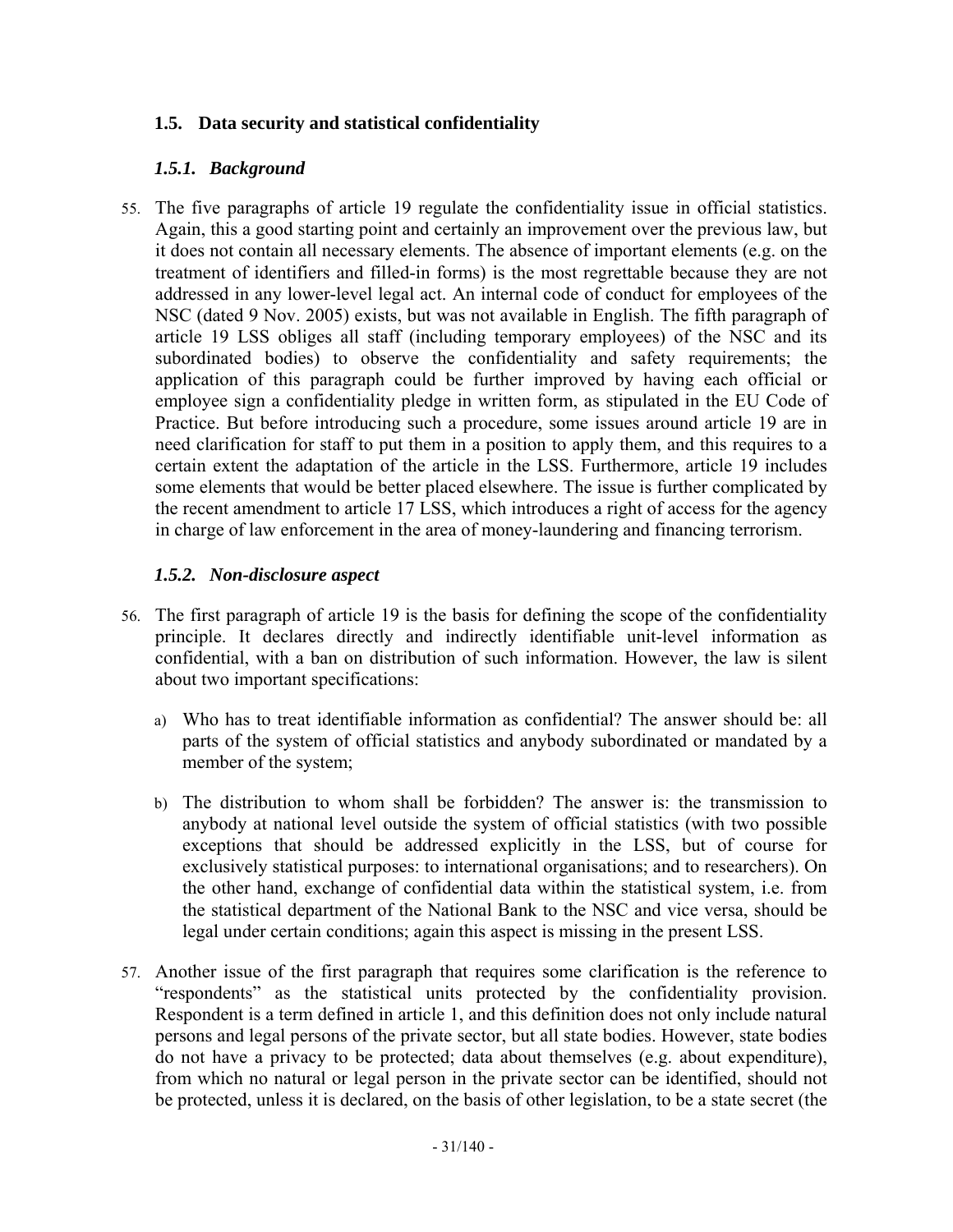obligation for statistical producers to observe state secrets is included in article 13, if the NSC receives such information at all).

58. The second paragraph of article 19 about data from "common sources" is to be found in many statistical laws, but its impact is limited since the statistical processing often adjusts and combines such information with other sources that are not open. The adjusted or combined information has to be protected, unless all inputs were so-called common sources. Requests for access to such common sources, with the present exception of the USRSU (see below 1.5.5), should not be addressed to and handled by the NSC, but by the agency in charge of managing the open source under consideration.

# *1.5.3. Exclusive use for statistical purposes*

- <span id="page-31-0"></span>59. The confidentiality principle is not only about distribution (or disclosure), but the other even more fundamental element is the exclusive use for statistical purposes. This part should be valid throughout the whole system of official statistics, and without any exception. It is addressed in the fourth paragraph of article 19, but unfortunately with some serious loopholes:
	- a) The paragraph ends with the clause "if the legislation of the Kyrgyz Republic does not stipulate otherwise". This is a way of expressing that the confidentiality provision of the LSS can be easily overridden by a provision in another law, which would take precedence. If applied (and this seems to be the case for the purposes for antiterrorism on an on-going basis, legally without limitation of scope, in practice concerning names and addresses from registers kept by the NSC), this is a clear violation of the international principles, and a breach of the promise of exclusive use for statistical purposes given to respondents in the forms addressed to them.
	- b) The paragraph is limited to "state statistical bodies", i.e. the NSC and its subordinated bodies, which does not cover the whole system of official statistics (it excludes the official statistical service subjects).
	- c) The paragraph is limited to data obtained through "statistical observations" according to the definition in article 1, which includes paradoxically primary data collection for administrative purposes, but only if carried out by a "state statistical body". Customs are not a state statistical body, so, legally speaking, the customs confidential unitlevel data, once transmitted to the NSC, would not be covered by this paragraph. However, all confidential data, whatever their origin, should be protected from any non-statistical use once they have crossed the boundary of the system of official statistics (one-way principle). For any non-statistical use that is legal, requests should be addressed to the administrative agency in charge (customs in this case) and not to the NSC.
- 60. A very strict policy concerning the non-statistical use of any data in the system of official statistics about natural persons and private-sector legal persons would also allow softening the penultimate paragraph of article 8 concerning certain items that cannot be included in any statistical data collection (race, religion, political views, and issues that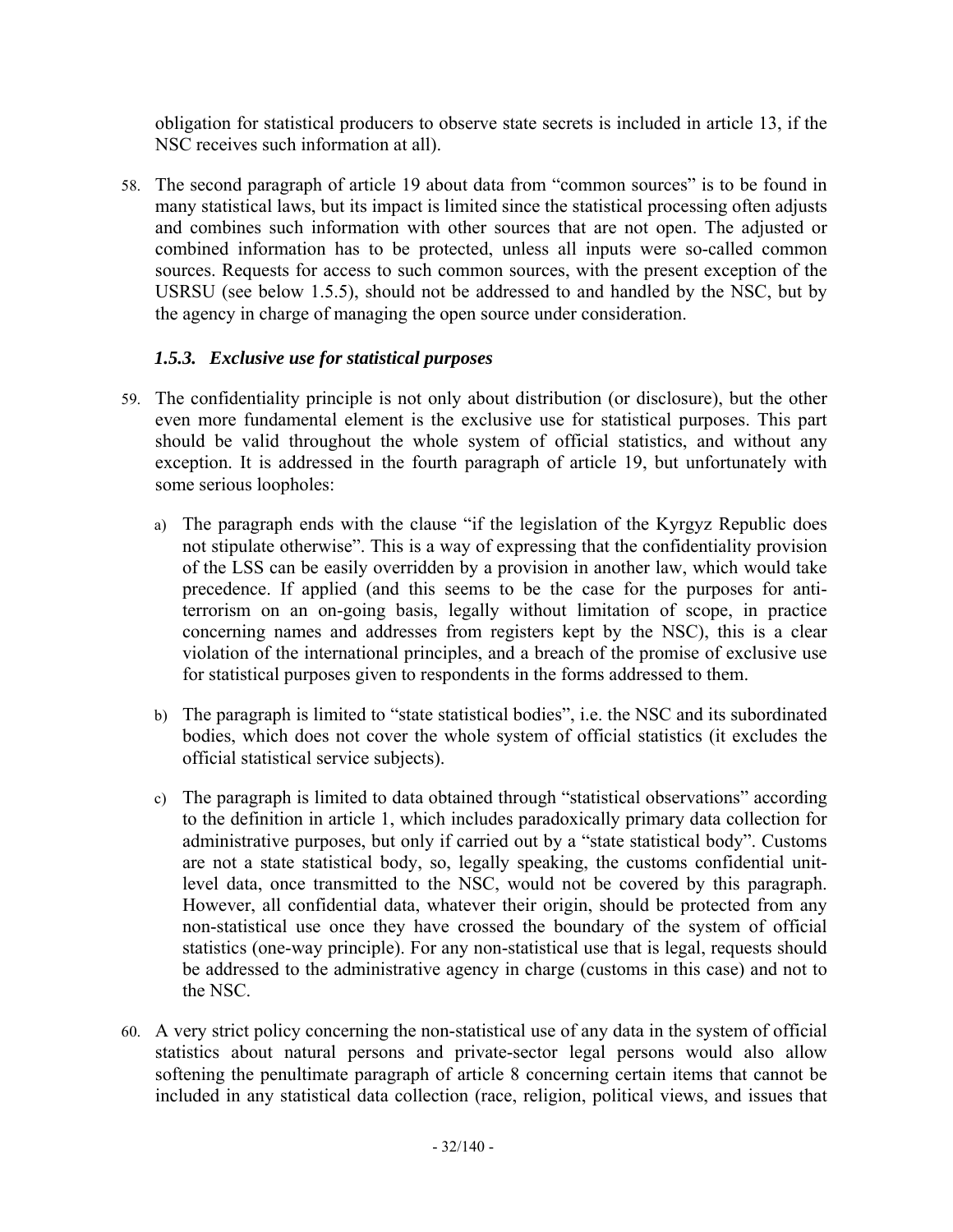"violate the privacy of citizens"). This is discussed in more in 1.6.2. Other elements of the confidentiality article

- 61. The third paragraph of article19, grants the right to all natural persons to consult the statistical information concerning them, seems to be taken from the Law on Information of Personal Character (LIPC). There, it is meant to be applicable to all information about natural persons kept by administrative agencies for legal and administrative purposes, but it is very dangerous to extend this principle to all unit-level data kept by a system of official statistics (the USRSU is considered as being outside the statistical system, see 1.5.5). If the exclusive use for statistical purposes for any data in the statistical system is guaranteed, such data cannot be used for any decision related to a single person, so there is no substantive reason to grant the right to consult one's own data kept in the statistical system.
- 62. The issue of data security is mentioned (in the fifth paragraph of article 19, as well as in articles 11 and 13), but without further specifications. Most specifications can be fixed as standards that are at least valid for all NSC staff, but preferably for the whole statistical system. Some few elements need to be specified at the level of the LSS itself. It is good practice not to keep completed forms with names and addresses beyond data entry and control, and not to store names and addresses in electronic files together with the full range of characteristics (statistical registers are an exception to this rule). This policy of separating direct identifiers and content characteristics is the best safeguard against any pressure to release information on individual units for non-statistical (law enforcement or court) purposes. If a file cannot be searched by name or address, it ceases to be of interest to anybody interested in a non-statistical use. It is recommended to introduce an additional paragraph to this article, which prescribes this practice for the statistical system, and also makes sure that the MCC (or any other computer centre that processes data for the statistical system) takes the necessary organisational and technical measures to protect the data from illicit disclosure and use.

# *1.5.4. The special case of the uniform state register of statistical units USRSU*

- <span id="page-32-0"></span>63. The above considerations about confidentiality are clearly not applicable to the de facto public USRSU. For this reason, it cannot be located inside the system of official statistics, and hence it is better regulated through another law than the LSS. Whatever the legal basis of the USRSU, the update of this register by taking over information collected through statistical surveys (paragraph 20 of the USRSU decree) is not in line with the confidentiality principle of the LSS.
- 64. A central statistical office should be free from activities outside statistics, especially if there is a risk that such an activity raises doubts about the strict compliance with the fundamental principles. The confidentiality principle is of particular importance in this respect: if the central statistical office is perceived as being actively involved in or even responsible for administrative processes related to a natural or legal person, the credibility of the pledge to use data exclusively for statistical purposes is undermined. Through registering businesses in the USRSU, which takes place at a territorial office of the NSC, the NSC is highly visible as an operator in this administrative process (article 9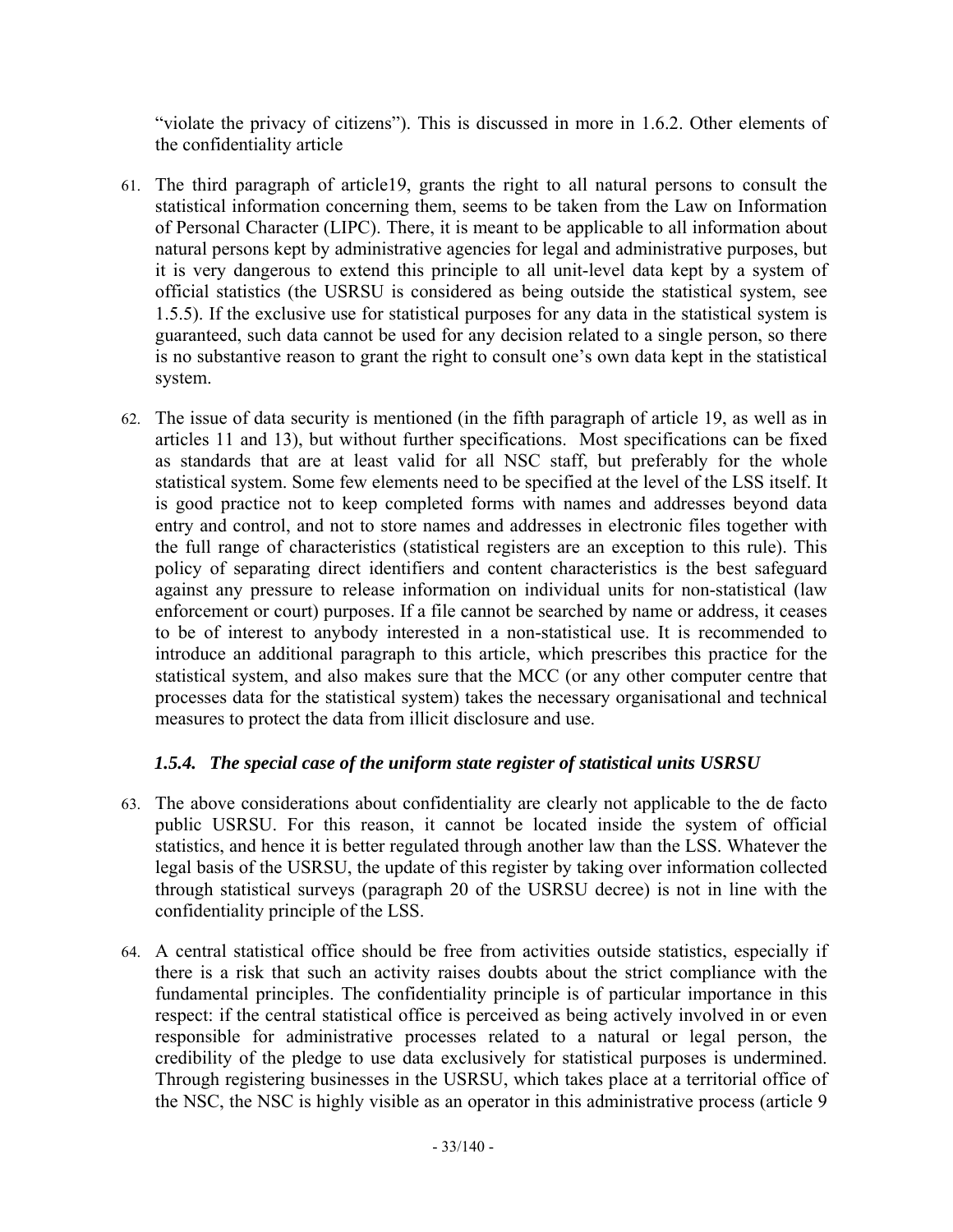states that such registration is a prerequisite for opening bank accounts). Therefore, the responsibility for this activity should move away from the NSC, and territorial NSC offices should not be the place any more for registering new businesses. The only function in this respect for which the NSC might retain the responsibility is the assignment of the economic activity code for new economic units (or for economic units that have changed their main economic activity), since building up this specialised knowledge about the underlying classification somewhere else may be too difficult.

- 65. Moving the responsibility for this public register to another part of the government (that has branch offices across the territory) would allow the NSC to concentrate on the quality of the statistical business registers described in 4.2.2. There seems to be a plan to centralise the registration of businesses for all administrative purposes with another agency, and the USRSU should become fully integrated in such a central register. This new register will remain an important source for the statistical business registers, so the NSC must keep read access in its full detail when the responsibility is transferred to another agency.
- 66. The significance of the recent amendment to the LSS, the introduction of a third paragraph into article 9, is unclear. It provides access to the USRSU for the purpose of combating money laundering and terrorism. This does not make much sense, since the decree about the USRSU grants access to everybody. If the amendment were to address access to unit-level data other than those of the USRSU, notably in the statistical registers managed by the NSC, it would be one of the exceptions addressed at the end of the fourth paragraph of article 19, which has been identified above as an inacceptable weakening of the confidentiality principle. If this interpretation is correct, the amendment to article 9 should be dropped together with the provision on the fourth paragraph of article 19.

# *1.5.5. The Law on Information of Personal Character (LIPC)*

- <span id="page-33-0"></span>67. The LIPC is the general data protection law in the Kyrgyz Republic. For official statistics, it is very important to be clear about which parts of such a general data protection law are also applicable to producers of official statistics, and which issues are regulated specifically for official statistics in the LSS. The relationship between such laws is a delicate issue, and requires more careful analysis than was possible on the basis of the very partial translation of the LIPC that was made available.
- 68. The scope of the LIPC is limited to data about natural persons. Contrary to the LSS, legal persons are not covered in the LIPC. This makes the LSS the only protection for legal persons concerning the confidentiality of the information that businesses provide to the NSC. On the other hand, this does not mean that the statistical business and farm registers managed by the NSC are completely outside the scope of the LIPC, since these registers do include economic units in the form of (groups of) physical persons, to which the LIPC is applicable. Nor are business surveys that include individual entrepreneurs completely outside the LIPC.
- 69. The only article of the LIPC where the term "statistics" appears is article 26. It provides personal data for statistical, historical, medical and some other types of "studies" cease to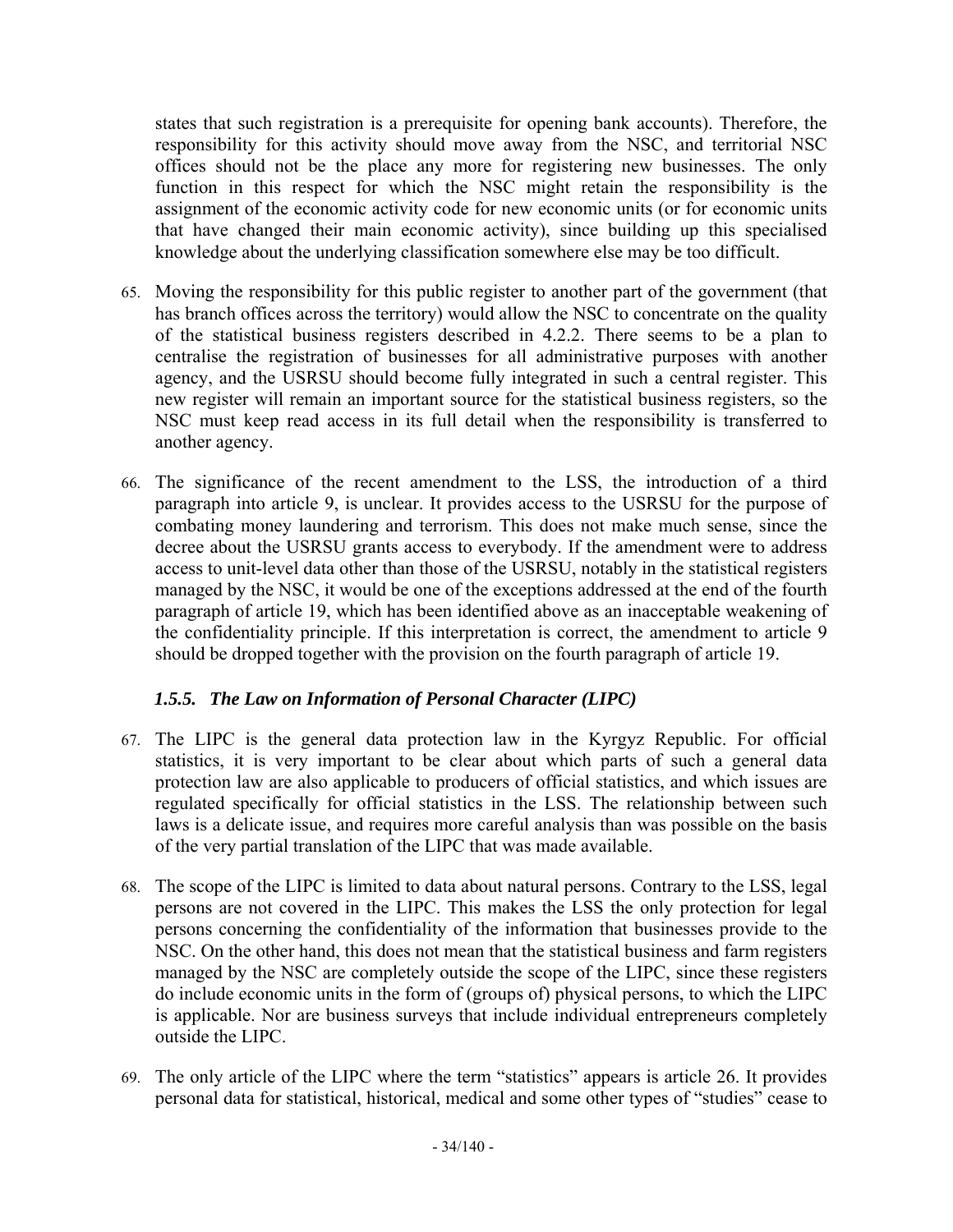fall under the LIPC if they are "depersonalised". Depersonalised is defined as excluding any form of identification, or in other words excluding both direct and indirect identification. This is the case for the household survey data presently kept by the NSC, but it is not the case for census data, nor will it be the case once household surveys are extended and coded in much more detail so as to allow better analytical use, even if direct identifiers are removed. This means that an important range of activities of the NSC, and of the system of official statistics in general, fall or are likely to fall in the near future under the scope of the LIPC.

- 70. Data protection laws in EU countries normally contain a clause that if the collection and processing of personal data is exclusively for depersonalised purposes such as statistics or research, these activities and the resulting datasets (that are not completely depersonalised, i.e. still allow at least an indirect identification in some cases) are exempt from certain provisions in the data protection law, notably from:
	- a) The right of the person concerned to inspect his/her data and to ask for modification;
	- b) The notification of all datasets with personal data to the authority in charge of overseeing the implementation of data protection;
	- c) The limits for combining or merging information about the same person from datasets of different origins;
	- d) The ban on, or the legal requirements for, collecting personal data that are particularly sensitive, such as health, crime, ethnic origin etc.
- 71. Such a general clause about exemptions for statistics and research cannot be found in the LIPC. Nor does the LSS address this issue (which is not surprising, given that the LSS preceded the LIPC). However, it is urgent to close this gap by inserting a new article in the LSS that contains this exemption, limited to the scope of the LSS. Otherwise, the NSC datasets identified above as presently or potentially falling under the LIPC may be affected, since the LIPC indeed contains articles with requirements about the four elements listed here. Where articles with similar restrictions can also found in the LSS (such as article 8 on the exclusion of certain characteristics from statistical observations), they have to be made considerably softer as well.

### *1.5.6. Assessment*

- <span id="page-34-0"></span>72. Article 19 on confidentiality has to be revised in the following way:
	- a) Delimitation of the institutional scope to be identical to the boundary between the system of official statistics and outside, and of the units covered by confidentiality to natural persons and legal persons of the private sector;
	- b) Transmission of confidential data within the system of official statistics, especially to the NSC, should be legal;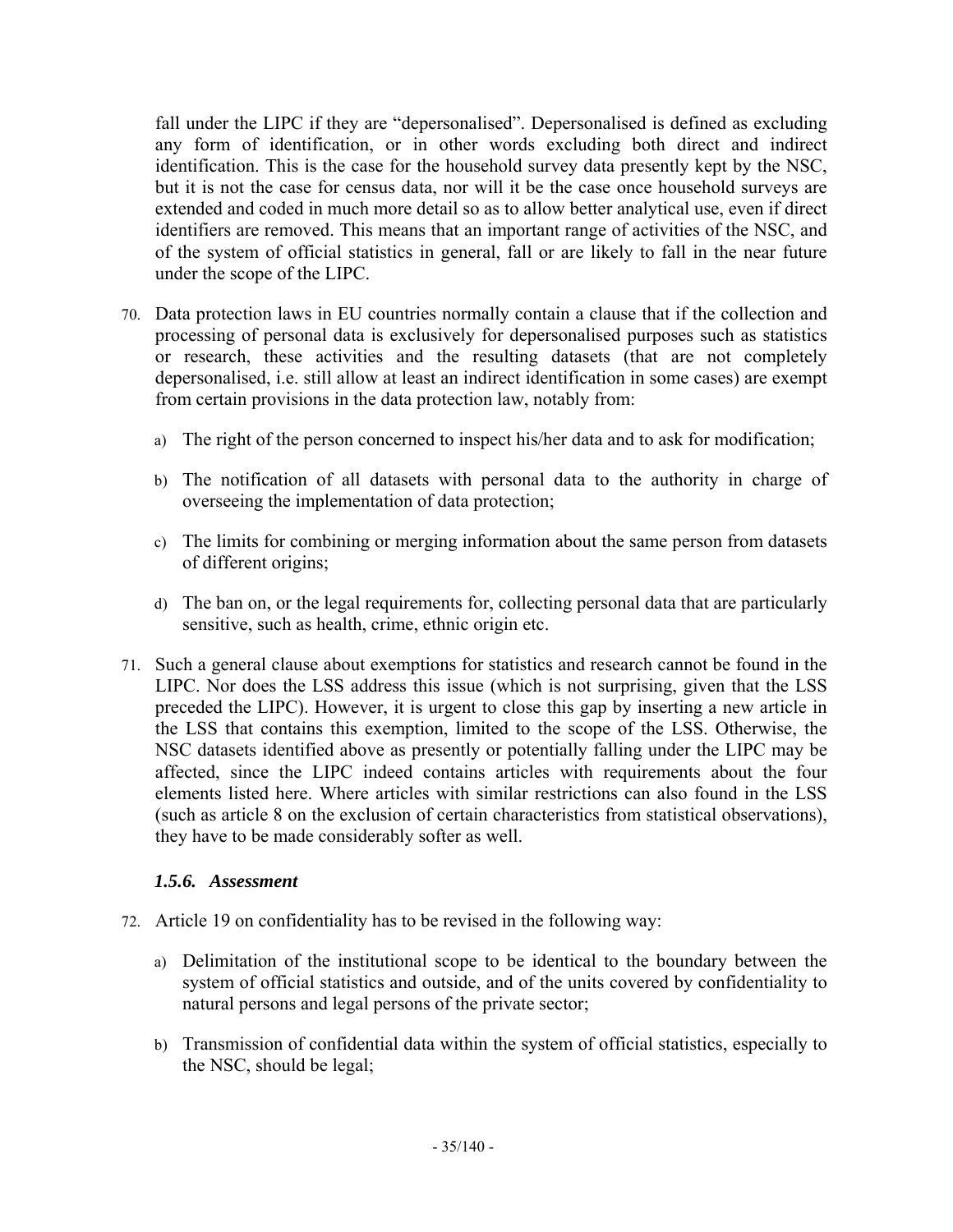- c) The qualifications for the non-statistical use of any data in the statistical system should be removed and the corresponding practice of allowing access terminated as soon as possible (this applies also to the recent amendment to article 17);
- d) The second and third paragraphs can be dropped;
- e) A new paragraph should be added to address the handling of completed forms and identifiers;
- f) When the confidentiality provisions are revised to fully conform to the international principles, the paragraph in article 8 concerning certain sensitive characteristics of natural persons should be revised so as to enable data collection in household surveys without response obligations;
- g) NSC staff (as well as staff of statistical departments of other producers) should sign an explicit confidentiality pledge;
- h) The USRSU and the associated registration processes are clearly administrative; it has to be placed outside the statistical system and should therefore be taken out of the scope of the LSS, be given a different legal basis and the responsibility transferred from the NSC to another part of the administration. The decree about the URSRU has to be modified so as to exclude updating from purely statistical data collections.
- <span id="page-35-0"></span>73. An additional paragraph has to be introduced into the LSS that lists the articles of the Law on Information of Personal Character from which official statistics activities based on the LSS are exempt.

### **1.6. Mandate for data collection**

### *1.6.1. The difficulties for the NSC to receive unit-level data from administrative sources*

- <span id="page-35-1"></span>74. In spite of the extensive definition in article 1 of "statistical observation" to include primary data collection for administrative purposes, the NSC has many difficulties in receiving unit-level data from data collection carried out by other agencies for administrative purposes. In most cases, only aggregated data in table form, agreed upon in bilateral discussions, are transmitted. For the purposes of modern official statistics, this is completely unsatisfactory for the following reasons:
	- a) Unless statistical concepts have been used in the definition of the tables, the tables reflect administrative coverage and concepts, and not those of official statistics;
	- b) Without unit-level files, the NSC cannot carry out any aggregation or processing according to statistical concepts;
	- c) Data from such sources cannot be merged at the level of the individual unit with other sources covering the same units;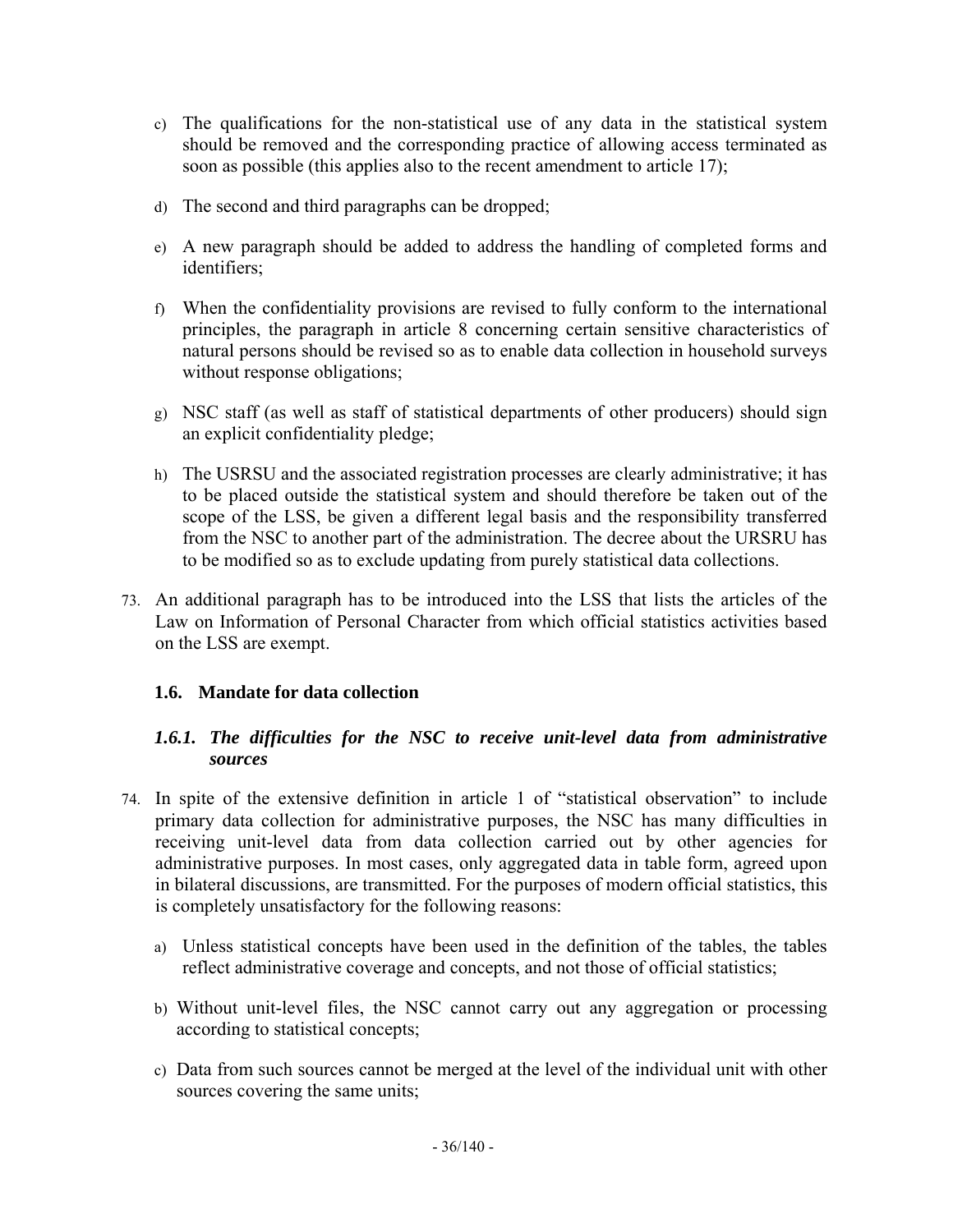- d) No quality control by the NSC is possible; they have to rely on the administrative agency in this respect.
- 75. With all these impediments, it may even be questioned whether the term "results of official statistics" should be granted to this form of output, even when released by the NSC. The label of results of official statistics should not be given to whatever is submitted to the NSC by other agencies in form of tables without the NSC assessing these tables against the criteria of official statistics.
- 76. It is highly recommended to introduce into the LSS a clear article that gives the NSC the right to ask the transmission of unit-level data from all potentially relevant administrative sources in electronic format, for further statistical (not administrative) processing under the sole responsibility of the NSC. Alternatively, the administrative agency could opt for to become a producer of official statistics, which would imply the creation of a statistical division/department that is subject to the LSS and part of the system of official statistics. Since this option implies the fulfilment of many conditions and the regular production and dissemination of results of official statistics, it will be resource-intensive; for this reason, the first option, i.e. transferring the unit-level data to the NSC. The NSC acting as a responsible producer of official statistics based on this source, it is likely to be preferred by most administrative agencies. Regular transfers of such files should become visible in some form (e.g. as part of the annual statistical programme). In many cases, the NSC will ask these unit-level data to be transmitted with identifiers, allowing the matching with files from earlier periods of the same source or with other sources; however, after matching and adjustment, the identifiers should be separated from the content characteristics, as was explained in the confidentiality chapter 1.5.4.
- 77. Administrative agencies should not have the right to refuse the transmission of unit-level data on the basis of confidentiality clauses in their respective laws, or based on the LIPC. Once the data is with the NSC, they will not be used in any way for decisions related to a single unit. Only if a legal base for an administrative data collection were to explicitly exclude the use of such data for statistical purposes (which is very unlikely), the access for statistical processing can be denied to the NSC. The right of the NSC to receive administrative data should also include unit-level or aggregate data declared as state secrets; the LSS is clear about the fact that this data cannot be disseminated as such by the NSC, but only be used as building blocks for higher-level aggregates.
- 78. It is important to have in the LSS a very explicit mandate for this type of data transmission. The current perception in the NSC is that such transmissions can only take place if there is an "interchange" of data, i.e. that some data has to flow also in the opposite direction from the NSC back to the holder of administrative data. Such interchanges take place between the NSC headquarters and ministries, but also between NSC territorial offices and their ministerial counterparts at territorial level. The notion of interchange is inspired by some ambiguous formulations in the LSS and the decree about the NSC, such as "ensuring interaction of the state statistical information system with information systems of administrative and self-government bodies" (article 11 LSS), the "uniform system of primary recording" (article 4 LSS), or "ensuring interaction of the state statistical information system with information systems of administrative and self-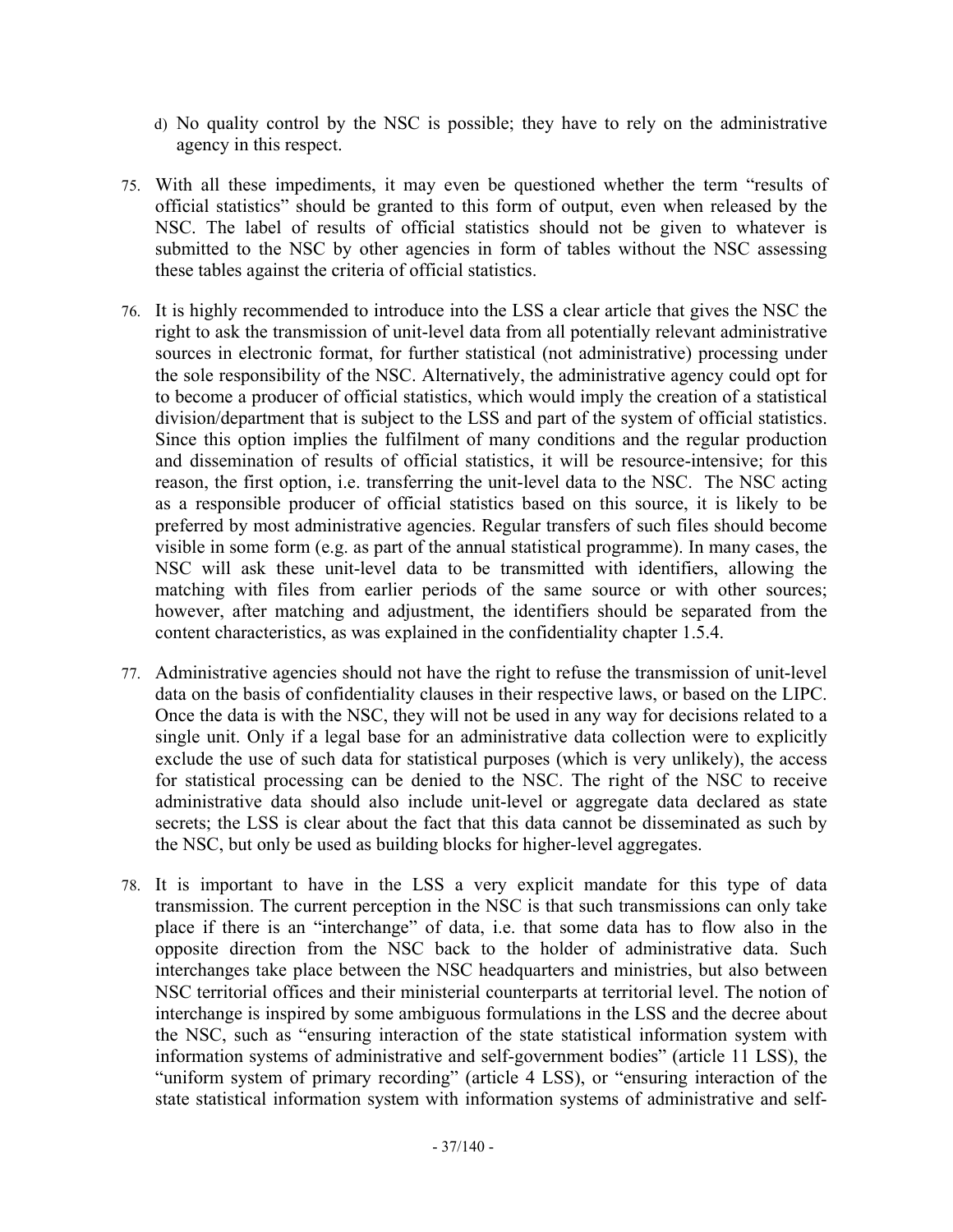government bodies" (paragraph 5 of the decree). Since results of official statistics have to be accessible simultaneously to all users at the same time, and unit-level data, once they are in the statistical system, they cannot be transmitted back to anybody outside the statistical system (except to researchers, but never for non-statistical use), the possibilities for flow in the opposite direction is very limited. The only possible form is as part of statistical services, i.e. statistical services on demand after the release of the main results, but the products of such services can be transmitted to the requesting agency only in aggregated form, allowing no direct or indirect identification of units.

79. The notion of interchange is also dangerous because the first flow from the administrative body to the NSC has to be an obligation that can be enforced, whereas the provision of statistical service is limited by the resource possibilities of the NSC and should in most cases be subject to the additional cost being paid by the user. The two flows cannot therefore be put at the same level. The compelling reason for making full use of administrative data for statistics is that otherwise the same data would have to be collected in parallel, mostly from the same respondents, and this would be highly inefficient and causing unnecessary reporting burden to them.

## *1.6.2. Mandate for data collection through statistical surveys*

- 80. Concerning statistical surveys in the proper sense, the LSS has a sufficient mandate for collecting such data from all kinds of respondents, with the only exception of the characteristics mentioned in article 8 discussed below.). The rights and obligations of respondents are spelt out in the LSS (article 12 and 16). Household sample surveys are not compulsory. Violations of response obligations by economic units, and in the case of censuses, can be sanctioned, but the fines seem to be very small, even in the case of large enterprises.
- 81. The issue of minimization of response-burden is mentioned in article 5, but there are signs that concerning data collection from businesses, modified or new forms are not systematically put to a pilot test with respondents. Some of the concepts in international statistical standards cannot be repeated as questions in a form; they have to be broken down into components with concepts that are familiar to the respondents. There is also a lack of a regular network with representatives of the business community where the issue of response burden caused by statistical surveys can be discussed.
- 82. In view of the still existing legacy of treating unit-level data in a way that they could be used for legal purposes and have therefore to be stored without modifications, it may be useful to include this in the LSS as an article that addresses the issue of adjusting, imputing, and merging sources in a different way than the parts of the present article 12 that speak about "corrections" that respondents have to introduce at the request of the NSC. The decree about the NSC further elaborates this right in a way that looks rather invasive: "examine the primary record keeping", and "introducing corrections to this primary material" (kept for other purposes than statistics). The NSC should have the possibility, but not the obligation, to contact individual respondents if their information is modified, complemented with information from other sources, or if missing information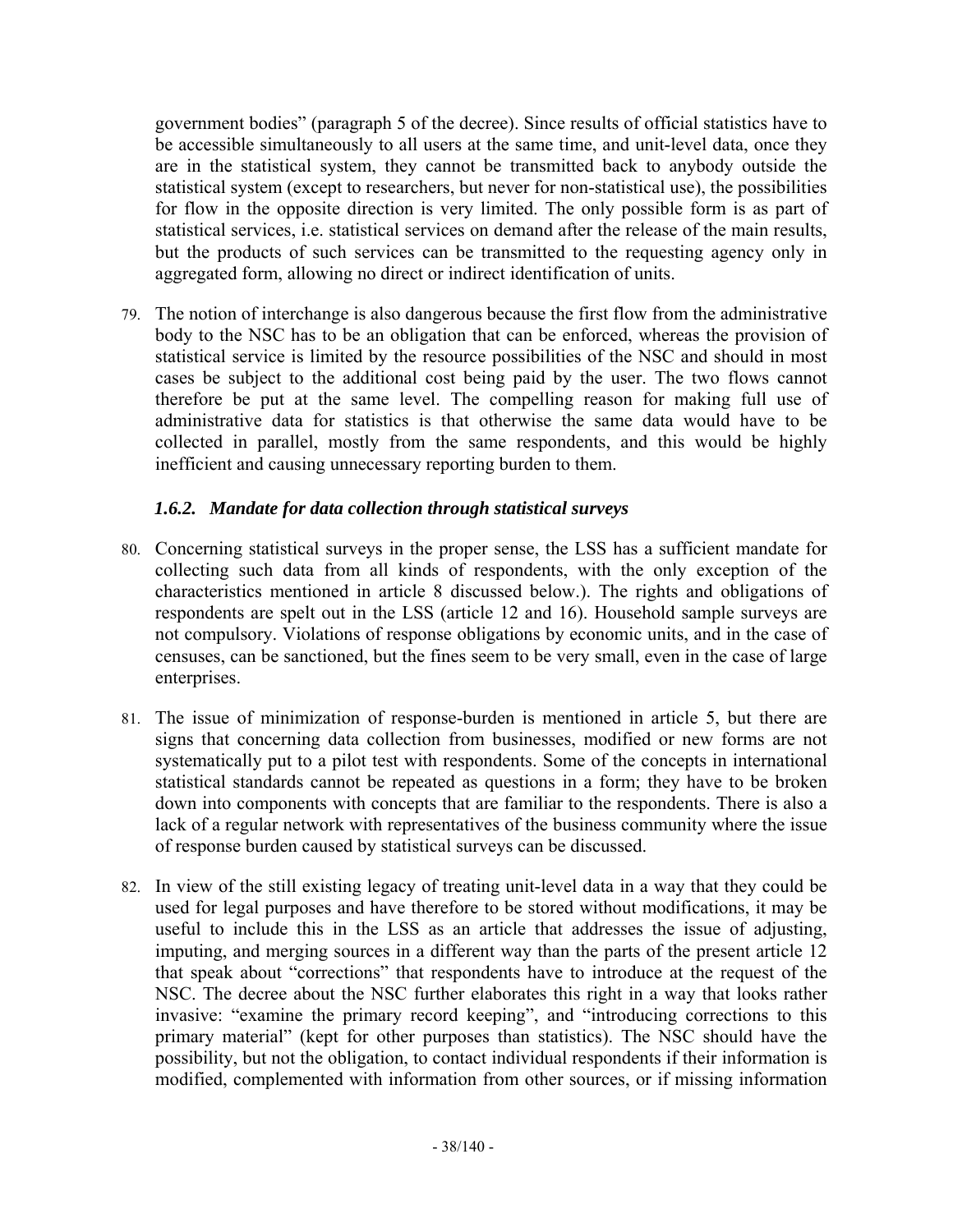is imputed, and it should not be involved in a type of auditing exercise with respect to primary records, this being a non-statistical task.

83. In contrast to these far-reaching competences in business surveys, the LSS contains some rather narrow limits for the content of household surveys as part of official statistics through its article 8 (penultimate paragraph). A number of issues like race, religion, or political views, and any issue "violating the privacy of citizens" are listed as prohibited for statistical observations. With the exception of political views, it may become relevant to address some of the above topics as part of official statistics, however, and if issues like health status, victimization, or political activities were considered as falling under the term "violating the privacy of citizens"; they could not be incorporated into the activity programmes of official statistics. A similar article is to be found in the LIPC (article 8), with health explicitly mentioned, from which it is not clear whether collection and processing for statistical purposes would be allowed or not. If there is a confidentiality regime in the statistical system without any loopholes through a revised article 19 of the LSS, it should be possible for official statisticians to include questions about such issues in household sample surveys. It is therefore proposed to change this paragraph in article 8 in such a way that these issues are not completely excluded from statistical observation, but only from response obligations.

### *1.6.3. Assessment*

- 84. The mandate for data collecting through statistical surveys in the LSS is sufficient in general. The provisions of rights and obligations of respondents and statistical producers are well specified, with the exception of two issues:
	- a) Issue of "corrections" for missing or inadequate replies, which includes the right to see respondents' primary records corrected (decree about the NSC);
	- b) The impossibility to include certain items in household surveys listed in article 8.
- 85. The legal basis for the NSC to receive regularly unit-level data from administrative sources, collected by other agencies primarily for administrative purposes, is not sufficient to be implemented in practice. Other laws should only be able to stand up against this obligation if the use for statistical purposes is explicitly forbidden.
- 86. Transmission of aggregate data is in no way a substitute for the transmission of unit-level data, nor should access to such data by the NSC be made dependent on some form of "interchange" of information. It is recommended to revise the provisions in the LSS in this direction, and to include an explicit list of transmission obligations for unit-level data of administrative origin in the annual statistical programme.
- 87. The NSC should never be involved in the primary collection of data that may be accessed and used by other agencies for making decisions about individual units.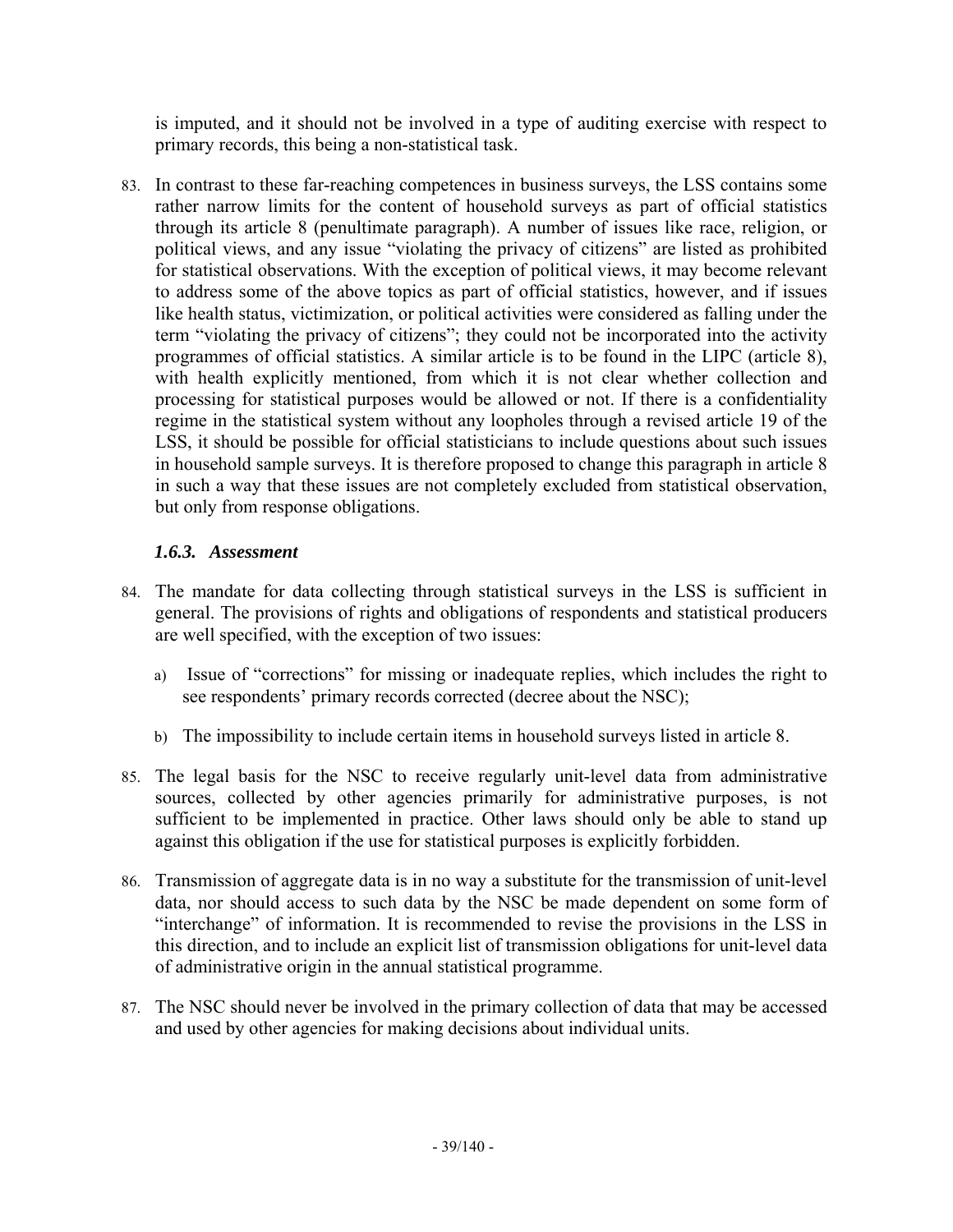### **2. NATIONAL STATISTICAL SYSTEM**

#### **2.1. Structure of the system**

#### *2.1.1. State statistical bodies*

- 1. The notion of an institutionally defined national statistical system does not come out very clearly in the Kyrgyz Republic, neither in the LSS or in the two statistical programmes, the annual Statistical Work Programme, the multi-year programme of improvement and development of state statistics (the current one covers the years 2010 to 2014). The major reference is in article 10 of the LSS, where the "system of state statistics bodies" is defined as being composed of:
	- a) The NSC;
	- b) The territorial bodies of state statistics created by the NSC at two territorial levels, oblasts/cities and rayons;
	- c) Other subordinated bodies of state statistics created by the NSC (examples are the Main Computing Centre MCC, the Training Centre, and the Institute for Statistical Researches).
- 2. Given that the bodies under (b) and (c) are, in both operational and legal terms, subordinated to the NSC, it is somewhat surprising to see them appear, at the level of a law, as bodies of state statistics in their own right, i.e. being potentially entitled to produce and disseminate official statistics under their own responsibility and under their own name. From a purely legal point of view, it would therefore be possible to assign certain activities to one of the subordinated state statistical bodies explicitly mentioned in article 10. However, the annual statistical programme does not mention any state statistical body of the second or third category; the NSC is the only institution of article 10 explicitly referred to in the annual statistical programme. This raises doubts about the legal construction to define the organisational units of the second and third type as separate state statistical bodies. In operational terms, (a), (b) and (c) can therefore be considered as forming together the Central Statistical Office of the Kyrgyz Republic, in charge of the great majority of official statistics and being also the leader and the coordinator of the system. The allocation of tasks within this wider NSC should be an internal management decision, and to the extent territorial or other subordinated units will be entitled to produce and disseminate official statistics, it should be carried out under the name of the NSC and by following all procedures for official statistics, notably the explicit inclusion in the statistical programmes.
- 3. Article 1 has another type of definition for what is called "system of state statistics" in terms of data and methodologies, or in other words as the sum of data and metadata stored and processed by "official statistical service subjects". This latter term is also referring to institutional units, using a different term than "bodies of state statistics", which will be analysed in more detail in the next section. It is important to be clear that the definition of a system of official statistics is at the first level in institutional terms, and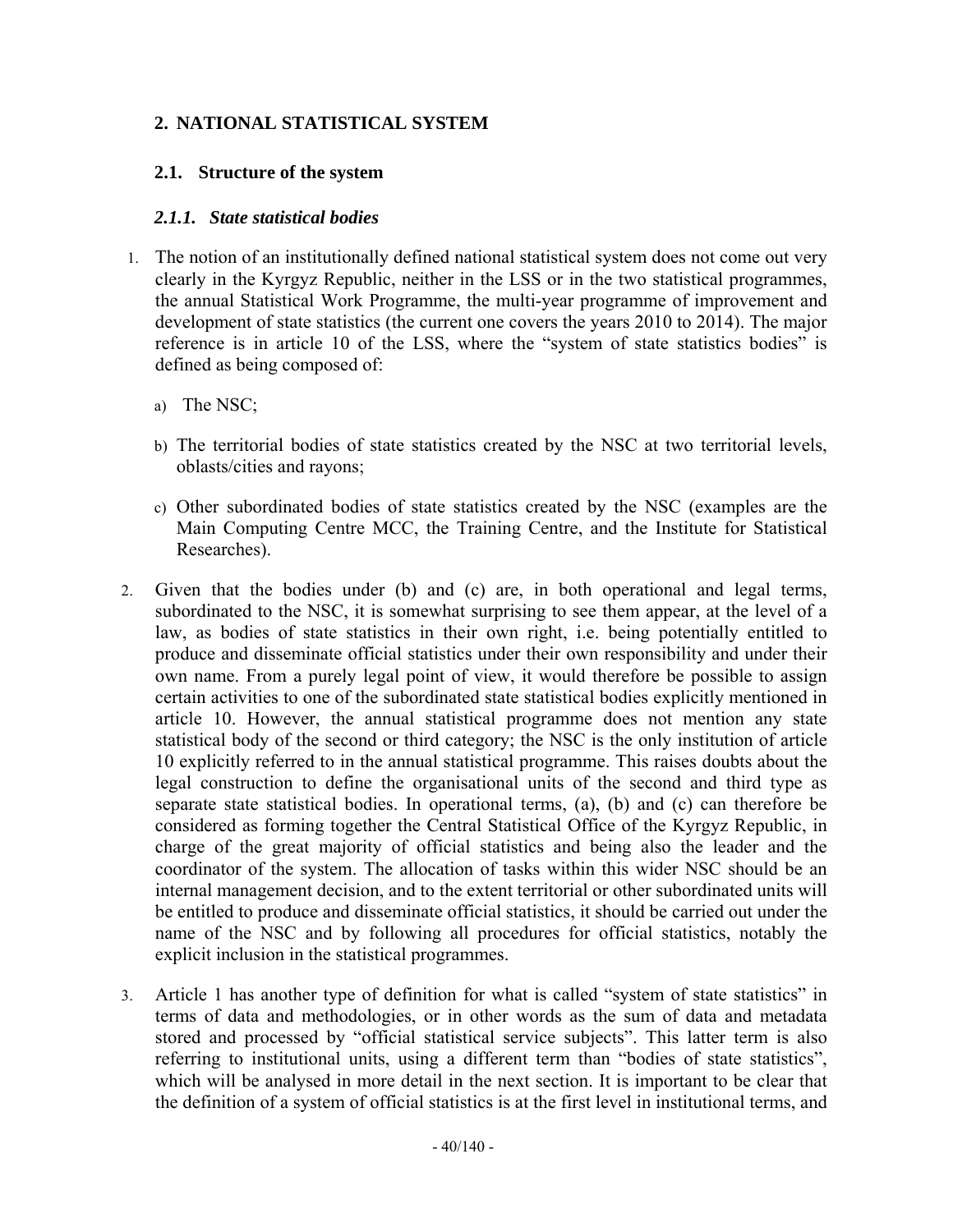only at the second level as activities linked to datasets carried out by organisational units that are part of the system. In almost all cases, all datasets processed for statistical purposes by organisational units of a national statistical system are either directly or indirectly used for the production of official statistics, or for providing additional statistical services with the same data. The overwhelming majority of statistical datasets in the responsibility of producers of official statistics will therefore be part of official statistics also at this second level of the definition. Concerning the possibility of such units processing datasets for non-statistical, especially administrative purposes, this would create a conflict of interest and damage the credibility of the confidentiality pledge. Datasets used for such purposes should therefore not be located within an organisational unit that is part of the system of official statistics, but only with units outside the system border.

## *2.1.2. Official statistical service subjects*

- 4. It is good practice not to include, at the level of a law, a full list of recognised producers of official statistics beyond the Central Statistical Office, with the possible exception of the National Bank given its special status as a state institution that is independent of both government and the President of the Republic. Producers other than the NSC that are part of the government executive structure are better listed, with their respective responsibilities as producers of official statistics, in the statistical programmes. For the Kyrgyz Republic, the programme of statistical work for 2010 lists 197 activities that might be loosely called production activities of official statistics, of which 77 mention approximately 40 different other agencies than the NSC as "executive". The statistical production activities of the National Bank are mostly not included in the programme (the National Bank is mentioned as co-producer for one activity, and as the only producer for the national currency rate, but key statistical activities of the National Bank such as balance of payments or banking statistics do not appear in the programme).
- 5. At first sight, this gives the appearance of a substantive degree of decentralisation of official statistics, but this is not the case: some activities include the NSC and one or several other agencies together (and in this case the results seem to be published by the NSC, but produced by the other agency). For some activities, the programme mixes up the function of producer of official statistics and provider of the administrative data that are transmitted to the NSC either in aggregated or more detailed form. For some other activities in the responsibility (or co-responsibility) of other agencies, it is rather doubtful whether, from both the relevance and the conceptual basis points of view, they qualify as activity of official statistics.
- 6. In legal terms, the assignment of tasks of state statistics to an agency outside the NSC structure of article 10 have only a weak basis through the notion of "official statistical service subjects" in article 1, and the fact that they are not included in the more restricted term "state statistical body" makes it difficult to see how the LSS applies to them, and what their appearance in the annual programme entail as obligations for them. It is therefore fair to say that the boundary of the system of official statistics is blurred and needs clarification as regards to the conditions under which other agencies than the NSC in the wider sense can become recognised producer of official statistics through the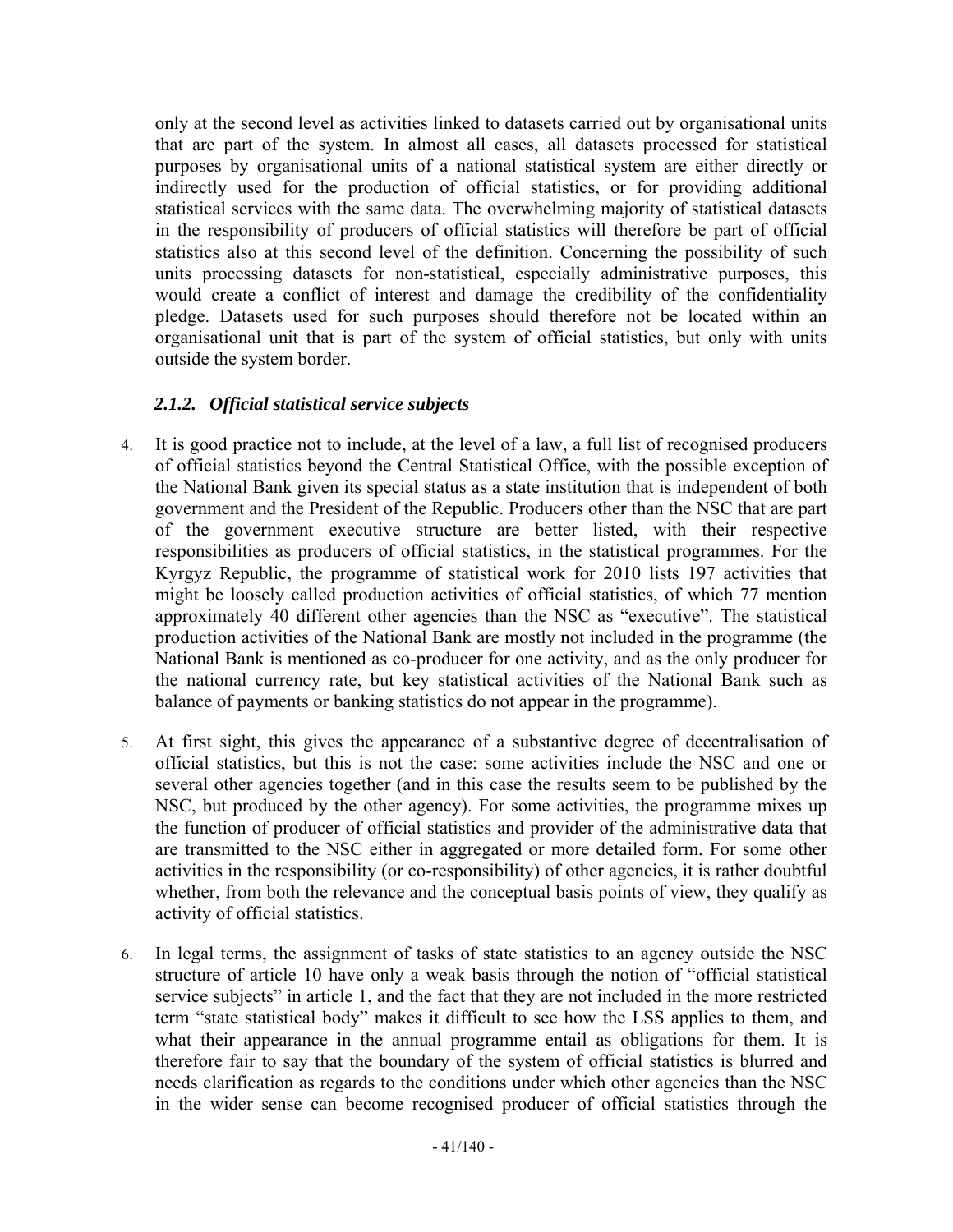inclusion of some of their activities in the statistical programme. But this is only justified if it is ensured that these activities would have to respect the LSS, especially the fundamental principles of official statistics, and that they meet all the other criteria of official statistics. This is not the case today; concerning the inclusion of activities where other agencies are mentioned as "executive", it looks as if any submission to the NSC was just carried over and submitted to the government for approval, without any criteria being applied by the NSC to ensure that the substantive and institutional characteristics of official statistics are fully met. In a revised LSS, it should still be possible to include a limited number of other agencies as producers of official statistics, through the explicit inclusion of at least one activity in the statistical programme, but this should be based on clear criteria being observed (and their observation being checked by the NSC). Not all statistical activities currently listed in the programme will remain official statistics in an approach based on verifiable criteria; the respective agencies can continue to be engaged in such activities, but they will not be considered as activities of official statistics, nor will the LSS be applicable to them.

### *2.1.3. Advisory bodies specific to the statistical system*

- 7. A statistical system is not only composed of producers of official statistics, but advisory bodies specific to the statistical system are also a player in the system. The State Council for Statistics, mentioned in article 4 LSS, should therefore be moved to the chapter of the law that defines the statistical system.
- 8. As mentioned in 1.3, the State Council for Statistics is not presently operational. A new presidential decree is in preparation. In the old list contained in the presidential decree from 2008, most of the users are from the state sphere (which includes a representative of parliament, but none from a territorial government). Users from outside the state sphere were clearly under represented (no representative of media, business community, or the civil society; the only representative being from the academy of science). It is hoped that a better balance of user communities can be established with the new list of members of the State Council for Statistics. The articles in this decree about main functions and tasks, as well as on the competence, the organisation and the activity of the Council are a good basis for the functioning of this advisory body; however, it would give more weight to the decisions of the Council (in terms of recommendations) if they were to be made public on the NSC website.

## *2.1.4. Assessment*

9. The boundary of the system of official statistics is blurred, both in the LSS and in practice. Whereas the "state statistical bodies", i.e. the NSC and its subordinated bodies, are clearly within the system (with the exception of the unit in charge of the USRSU), the situation is less clear concerning the approx. 40 "official statistical service subjects" other than the NSC that are mentioned in the main part of the programme of statistical works. It therefore recommended that: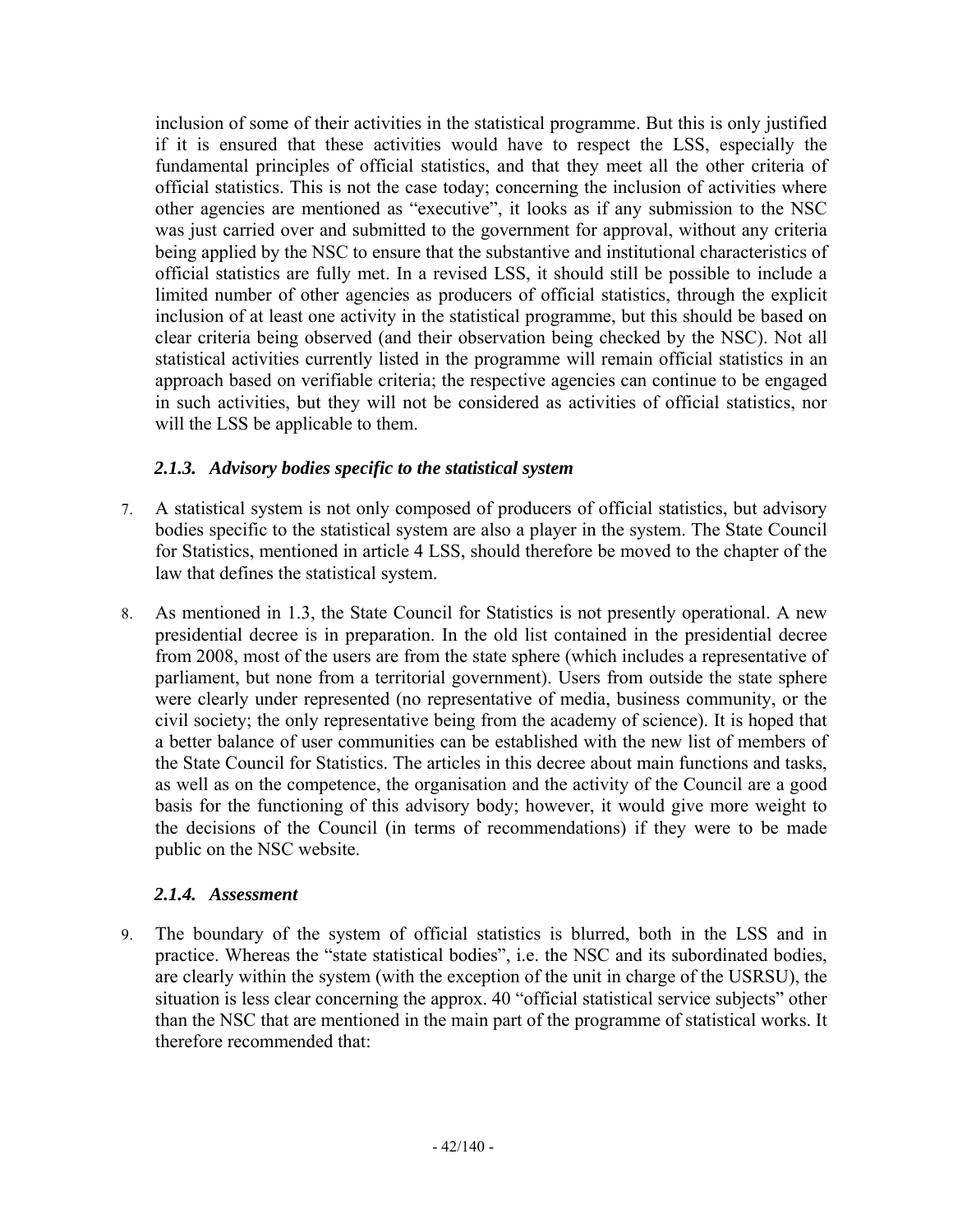- a) At the level of the LSS, the NSC is mentioned as the main producer of official statistics, with explicit functions to manage the infrastructure for the whole statistical system and to ensure coordination;
- b) The only other producer of official statistics to be mentioned in the LSS is the National Bank;
- c) The other producers to be mentioned in the programme of statistical works, but only if they are willing and able to produce and disseminate official statistics as a regular activity and in full respect of the principles of official statistics; agencies that provide data from administrative sources to the NSC for further statistical processing and dissemination as results of official statistics would not be considered any more as producers of official statistics, and would therefore not be part of the system of official statistics;
- d) The revised LSS will require the National Bank and the other recognised producers of official statistics to create an organisational unit for statistics; these units would then become part of the system of official statistics, but not the rest of the agency/department to which they belong. The LSS would be fully applicable to the activities of official statistics assigned to these units through the programme of statistical works (for the National Bank with the exception of the LSS provisions that refer to decisions by the government).

### **2.2. National statistical programming and coordination mechanism**

## *2.2.1. The annual programme of statistical works*

- 10. Article 14 of the LSS requests the NSC to develop, "jointly with the central authorities and other concerned bodies" an "annual programme of statistical works". According to the second paragraph, the government of the Kyrgyz Republic shall approve the programme, which will be implemented from the state budget funds. This programme is the legal basis for the NSC (and the other official statistical service subjects explicitly mentioned there) to execute the statistical "works" in their respective competence. The list of "works" is activity-based; it is not a list of data collections (statistical surveys and access to administrative data collected for administrative purposes by other agencies). However, the output to be generated by the activities is very visible through the list of publications contained in additional tables of the programme, which sometimes even fix the exact data by which the results are to be disseminated. The advantage of having an activity based work programme is the link to resources from the state budget. After approval by the government, the annual programme is transformed into a government decree and published on the NSC website.
- 11. A draft of the programme is circulated for comments to a wide range of users, both from inside and outside government. Before preparing the version submitted to the government, the NSC may discuss bilaterally with individual users. For many activities, the entries in subsequent annual programmes remain unchanged, and new items or activities that are not carried out each year are only introduced if the additional funding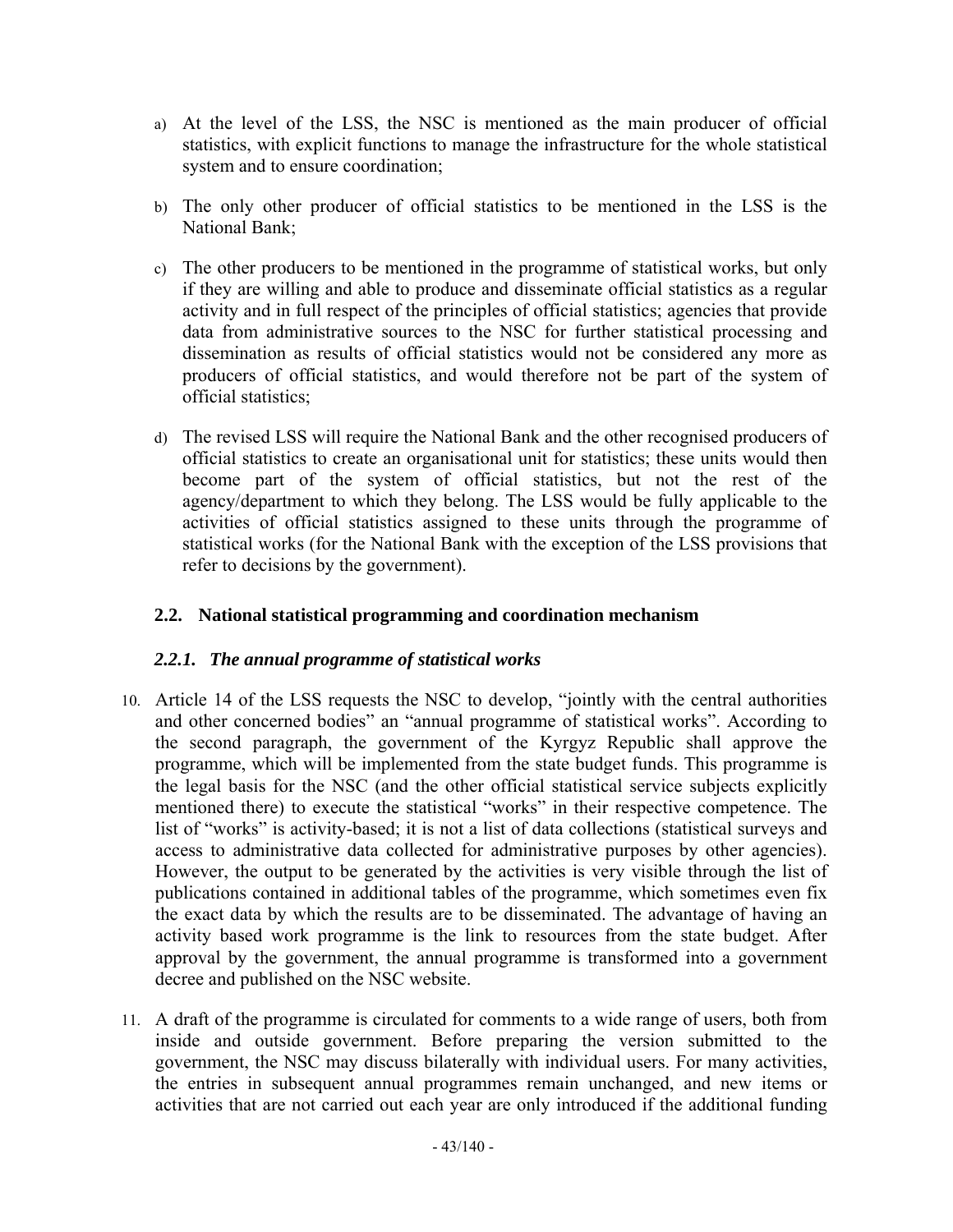from the state budget is likely to be approved as part of the budgetary decision processes, or if it can be funded from other sources (article15 allows some state statistical activities to be funded from other sources). However, multilateral discussions, e.g. in the State Council for Statistics, about the draft programme do not take place. Once the Council is operational again, this task, explicitly mentioned in the relevant Presidential decree, should have a high priority, with the comments and recommendations of the Council being made known to the government when the programme is submitted for approval.

- 12. For the purpose of linking activities to resources, the programme of work, once approved, is translated into a more detailed log-frame, which includes cost and deadlines of implementation milestones for each line (activity). This helps the NSC management to follow the implementation and intervene when necessary (the NSC collegium discusses the implementation of the annual programmes regularly). The log-frame also makes explicit any data collection activity (notably surveys) and outputs that are specific to a given activity. The resource assignments can be changed between different activities by the NSC management in the course of the year within the overall resource envelope (an example is the economic "census" in trade and services planned for autumn 2011 that is not listed in the 2011 programme). This log-frame does not have a legal status, and is not publicly accessible. The deadlines include dates for sending out forms to respondents, for respondents returning the forms, for data entry and availability of results. The NSC Chairman informs the government about the progress twice a year; a summary reporting after the completion of the year about the achievements and gaps in implementing the programme is not available in a form that allows public access.
- 13. The annual programme gives a very comprehensive overview about the activities and the output of the NSC. The inclusion of other agencies, either as co-responsible agency together with the NSC or as only producer, does not seem to follow any policy or criteria. It is also not clear what is the implication of mentioning more than one agency; responsibility for being the producer of official statistics should not be shared, but the responsible producer can of course delegate some parts of the work to others, including possible private operators, without his overall responsibility being affected (therefore, such sub-contractors do not have to be mentioned in the programme itself, only in the log-frame). It is very positive that, in addition to the main part with 197 statistical "works", there is well structured information added about type of activities in the NSC that do not need explicit approval by the government, such as methodological work that does not lead to output in the same year, internationally funded activities, work on databases and registers, and major ICT investments. Similar information for other producers is not included.
- 14. In view of the difficulties for the NSC to receive unit-level data from administrative sources (see 1.6), it may be necessary to associate to the list of works not only a list of outputs in terms of reports to be published, but also a list of inputs in from of data collection activities, subdivided by:
	- a) Statistical surveys for official statistics (data collection for exclusively statistical purposes, of which at least one output falls into the category of results of official statistics);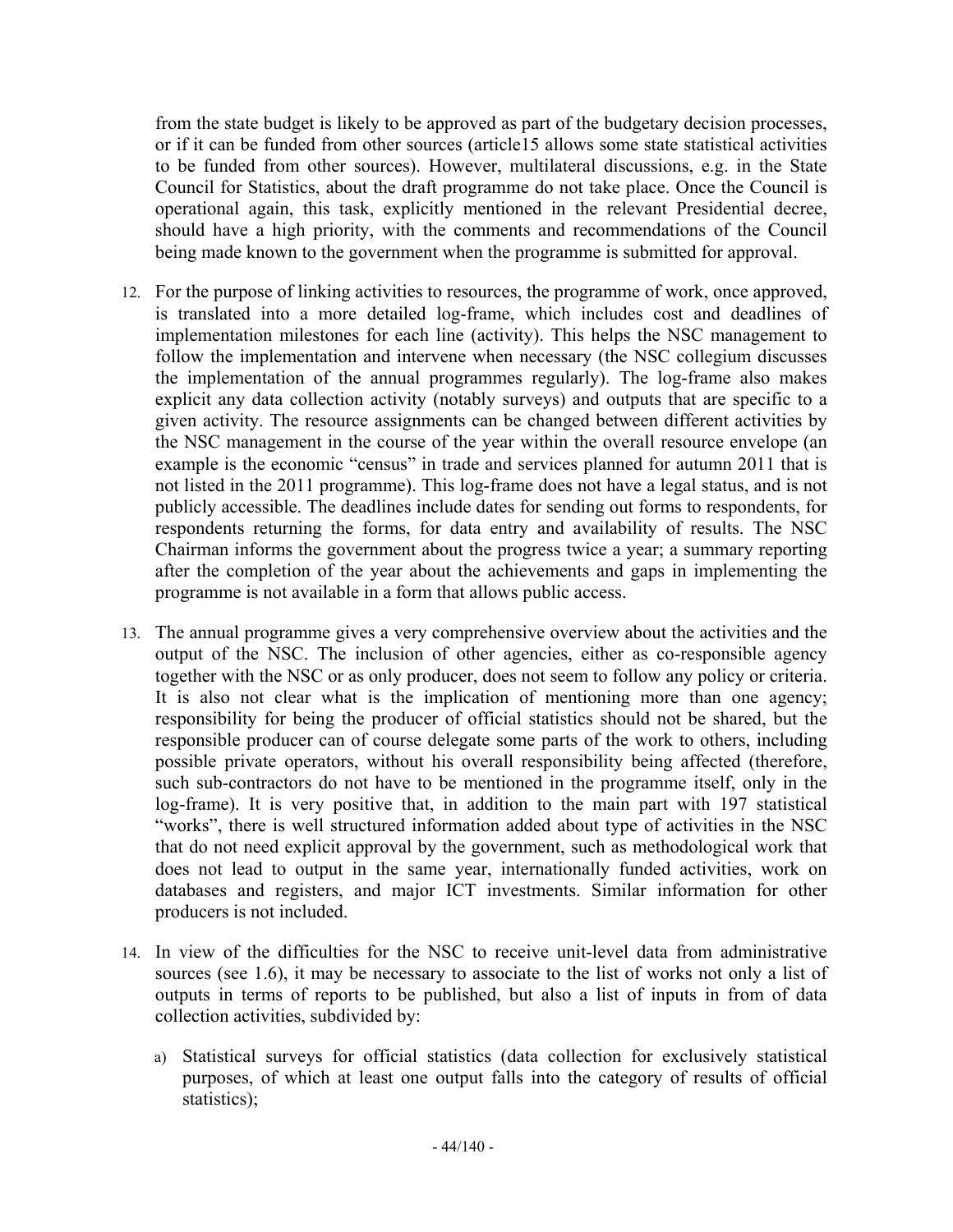- b) Import into the statistical system of data collected outside the statistical system for administrative purposes, to be used for the production of results of official statistics;
- c) Imports of other types of data (e.g. environmental data; data from other countries) to be used for the production of results of official statistics:
- 15. Each category would have to be described with the salient characteristics where approval by government helps implementation. In the case of transmission of administrative sources, approval by the government would have to be preceded by bilateral discussions with each source agency/department. When difficulties arise, the discussion and support from the State Council of Statistics may help the NSC in getting such items approved. Following the principle of professional independence, the NSC would be free to use any of the listed sources for any of the activities listed in the programme.
- 16. Another welcome piece of added information, for activity, output and data collection items would be to highlight changes compared to the preceding annual programme. Otherwise, the comparison between two subsequent programmes is very cumbersome. The present process encourages status quo, i.e. keeping activities unchanged, too much; this is reinforced by the priority setting in the case of insufficient resources; continuation of regular activities receives priority over non regular activities or resource-intensive changes. The NSC management should be encouraged to ensure a certain degree of innovation in all years, even if this may be at the expense of dropping or reducing ongoing activities.
- 17. Once adopted by the government, the annual programme is published on the NSC website. However, it is proposed that the changes made to the programme by the NSC management in the course of the year and within the overall resource envelope be made visible on the website, notably concerning additional data collection activities that cause response burden to businesses or households. The necessity to update the programme in the course of implementation may require the introduction of an additional enabling paragraph in article 14 of the LSS.
- 18. Finally, an obligation to prepare, submit to the Council of State Statistics, inform the government and publish a succinct report on the accomplishments in the previous year should appear at the appropriate level of legislation (possibly decree). It would give an overview on the extent of implementation of the annual programme, and give reasons why certain activities could be implemented only partially, or not at all.
- 19. Is the approval of a statistical programme by a political body like the government an infringement on professional independence of the statistical system? Not if the government limits itself to either balance activities with resources, which includes the setting of priorities, and for some specific cases to balance information needs against burden to respondents. However, the government should not change methodological or dissemination characteristics contained in the programme; these are protected by professional independence. Therefore, the approval should only be about the list of activities (present main part), and possibly some items in the added list of data collections (including the decisions on administrative unit-level data to be used by the statistical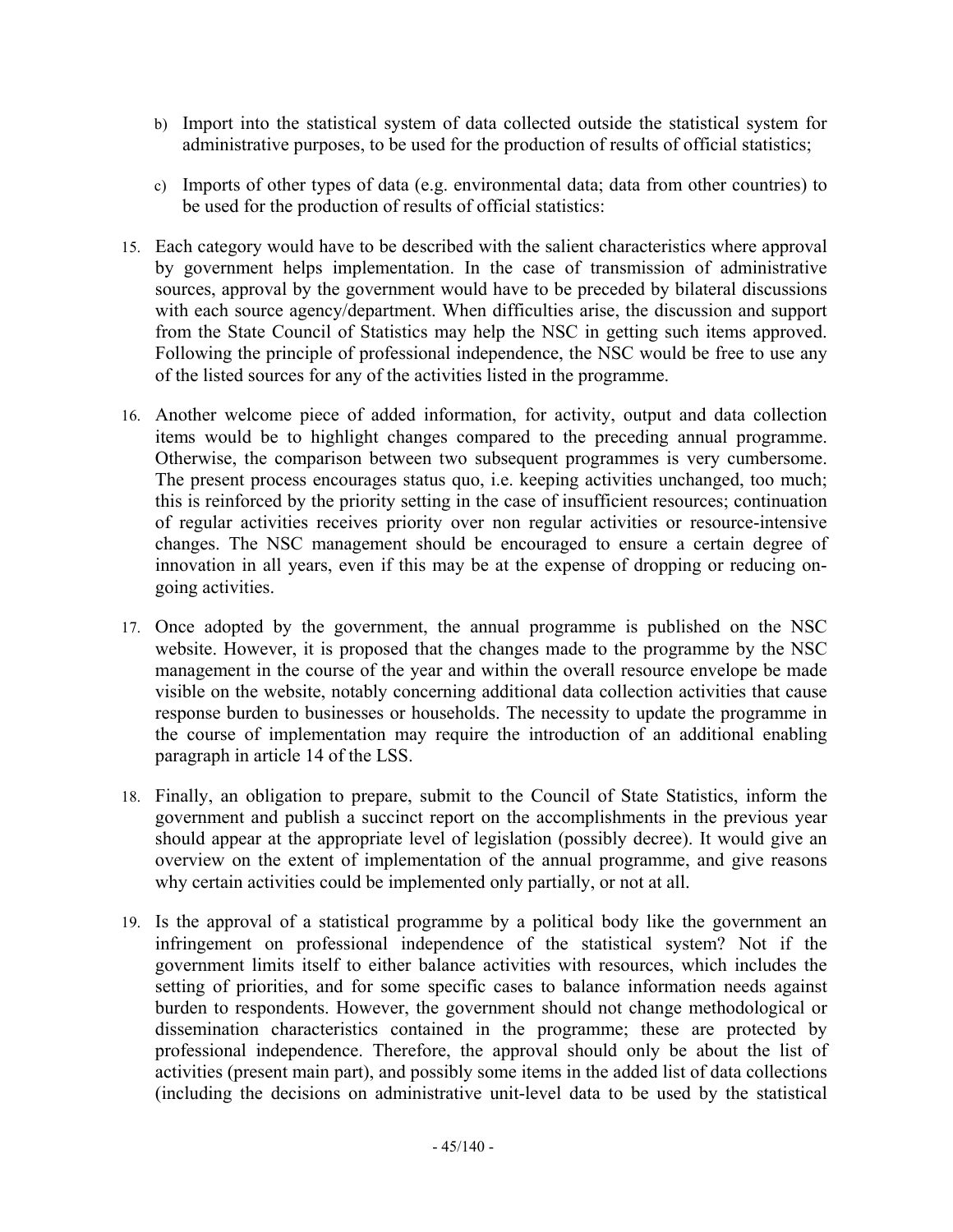system), but not on the other parts that figure in today's annual programme. Furthermore, the government should refrain from changing any of the items in the competence of the National Bank.

### *2.2.2. The programme of improvement and development of state statistics of the Kyrgyz Republic (multi-year programme)*

- 20. Like the annual programme, the multi-year programme is very comprehensive, but covers only the NSC in the wider sense. The programme for the five years 2010 to 2014, published on the NSC website, has as core an impressive list of improvements and developments that the NSC envisages for this period if the resources can be made available. The list of programme activities is preceded by a kind of strategy chapter and a chapter on the outcomes of the previous multi-year programme (which covers only four years: 2006 to 2009). Activities are listed where major changes affecting the budget are envisaged. This programme in a way reflects the subjective view of the various levels of management in the NSC; it is not based on systematic discussion with users (according to the NSC, very few users would be able to express their views about future information needs). Ministries have a possibility to comment when the programme is submitted to the government for approval, but given its non-binding nature; very few take an effort to do so.
- 21. The NSC collegium discusses progress in implementing the multi-year programme twice a year. However, it is not clear to what extent the multi-year programme is linked to the items of the annual programmes. The nature of the activities included in the multi-year programme is very varied and follows a less clear structure compared to the annual programme; in particular, it is not clear what criteria are used by the NSC to decide whether a proposed activity is to be included or not in the multi-year programme. The description of the various items would have to be made much more operational to estimate the resource implications. Furthermore, should suddenly the budget allow all proposed improvements to be carried out, it is likely that, from the pure management point of view, it would be difficult for the NSC to implement all development activities in parallel to ensuring the on-going production To an outsider, the multi-year programme appears therefore as a kind of wish-list of items, out of which only a few may be followed up to a level of operational specification that allows their inclusion in one of the annual programmes. This makes it difficult to use as a statement of expected achievements against which actual performance can be assessed.
- 22. The system of official statistics could benefit from a multi-year programme that has a clear normative character and a fixed periodicity (4 or 5 years). As now, it should be approved by the government, but in addition preceded by early consultations with some users and discussion in the State Council for Statistics like for the annual programme of work. The structure of the present plan, including the strategy chapter and the accomplishments of the previous period, can be used for this purpose, but the inclusion of items should follow some criteria, and items should be activity based (or form bundles of activities that are managed together). For government approval, it is also necessary to give an overall estimate of the various resources for the implementation of the plan, as well as for selected major items, and to indicate where applicable activities that would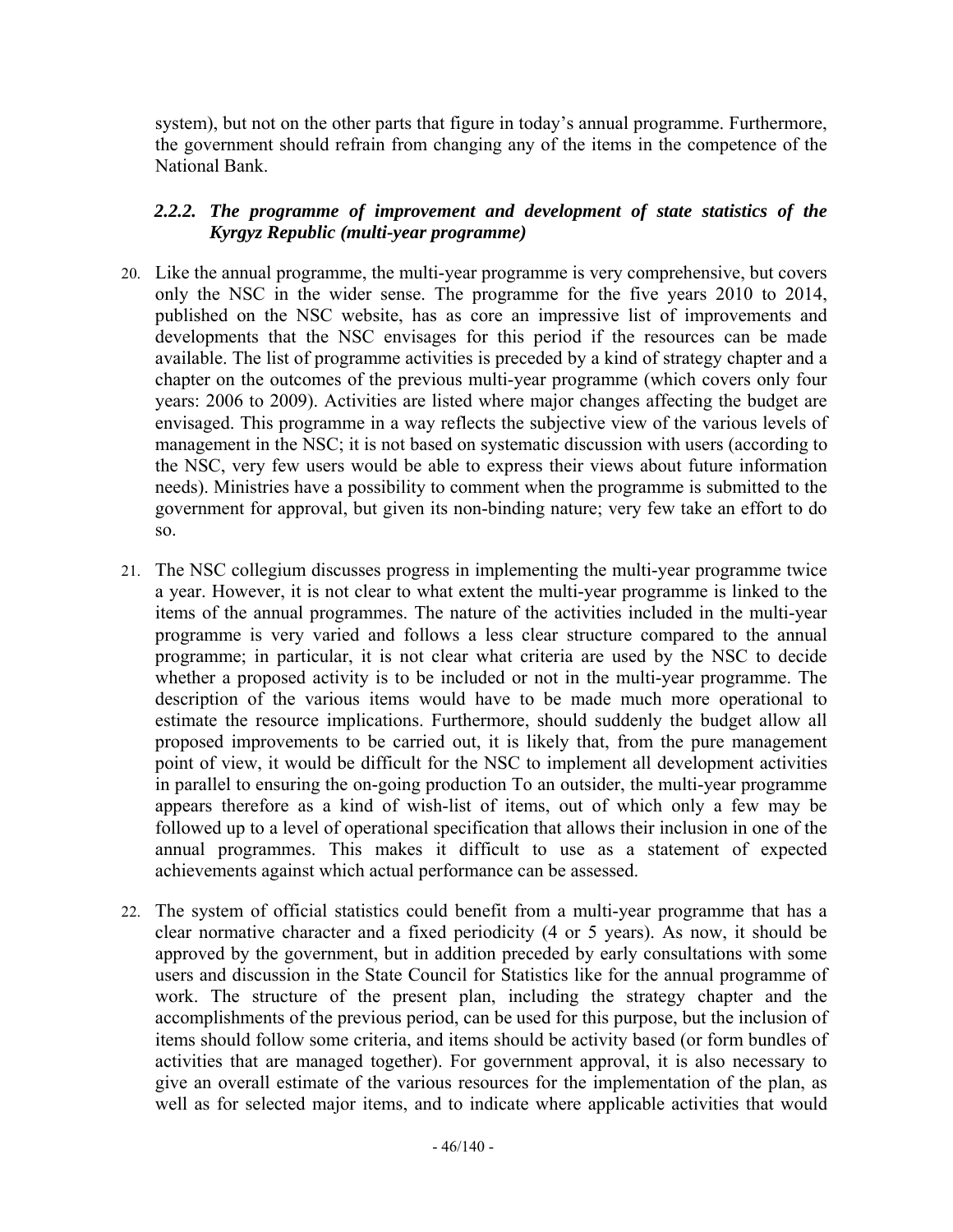depend on funding from other sources than the state budget. The implementation of the entire development plan should not be beyond the management capacities of the NSC. The plan should not only cover the NSC, but also any developments or improvements to official statistics activities envisaged by other producers.

23. It is also necessary that the NSC management formalise the process by which items from the multi-year list can be taken over to the annual programmes, by specifying a list of criteria against which each activity is assessed, including the information needs from a variety of users. The number of criteria met could be an indication of priority for implementation. The implementation process should follow a standard project management procedure to be developed for the whole NSC. Exceptionally, it may also be the case that items not envisaged in the multi-year plan become so urgent as to require inclusion in the annual programme of the next year; such items should be marked accordingly. The proposed regular ex-post reporting about the implementation of the annual programmes should also include an assessment about the extent to which the current multi-year plan has been put into practice so far.

### *2.2.3. Coordination mechanism*

- 24. The principal instrument of coordination in today's statistical system is the approval of forms for "statistical observations" by the NSC, which include forms for both statistical surveys and for primary collection of administrative data, based on article 12 and 15 LSS. The decree about the NSC mentions terms like "coordinating activities in accounting" and "coordination of actions of administrative and self-government bodies and other legal entities regarding issues of administrative data collection and use arrangements". These provisions assign a basically non-statistical role to the NSC that contributes to the NSC being perceived as directly involved in administrative decisions about individual units. This approval process is resource intensive, and as coordination tool of decreasing value. Furthermore, only a part of these administrative data collections has a potential value for official statistics. Even if restricted to statistical reporting, coordination that concentrates on approving forms and questionnaires has proven not to be an effective approach, because it focuses on only one (and a rather late) stage in the process. Coordination issues are better integrated into the overall quality control and project management mechanisms.
- 25. The substantive part of coordination is about ensuring consistency of results while at the same time avoiding unnecessary data collection through statistical surveys, for the whole system of official statistics. For this purpose, administrative data have to be used to the maximum extent. All available data sources, whether statistical surveys or administrative data, have to be considered as potential resource for the whole statistical system, i.e. as inputs for many types of statistical outputs, and not only for outputs of one particular organisational unit within the NSC. An effective coordination presupposes the overcoming of the traditional stovepipe approach, by which one source (statistical survey or administrative source) is the only input to produce a given set of tables (1 to 1 relationship). Modern official statistics is more and more characterised by n to m relationships, i.e. one source can be used for outputs in several areas, and the output of one statistical activity is based on a combination of several sources. With other words,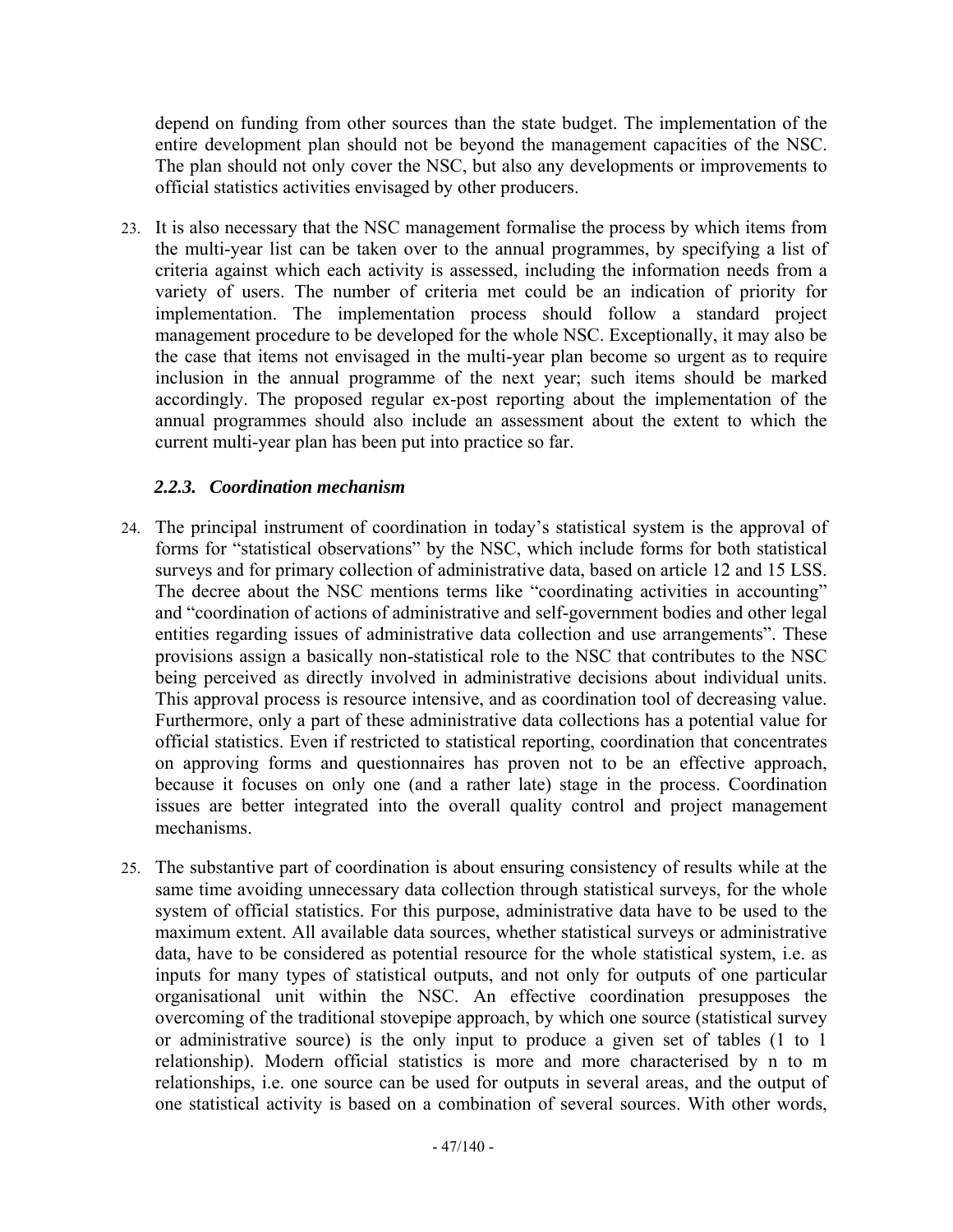individual departments in the NSC are not any more the exclusive user of "their" unitlevel data; they have to make it available to other NSC departments as well.

- 26. The major coordination tool will be the preparation of the statistical programmes, but this requires an approach by which the proposed items are checked from the point of view of duplication and efficient use of available data. The traditional approach of just taking on board all proposals in substance and just harmonise the structure of presentation is not instrumental for both the coordination and the priority setting aspects. The units in the NSC in charge of the preparation of programmes must therefore have a critical view, not only with respect to proposed new items or changes of existing items, but also ask evidence for effective use of statistics in traditional areas where outputs have remained basically unchanged over years. The preparation of the multi-year programme is also the trigger that the NSC can use to check whether existing and proposed new producers of official statistics have the capacity and the environment to engage in this activity in full respect of the LSS, and notably of the principles of official statistics.
- 27. Additional coordination tools are necessary in the course of the implementation of the programme. The consistency of results is best approached through a process of approval of concepts and classifications that are proposed for use in new or modified results of official statistics. This process can easily be extended to the production of other producers. In addition, forms and questionnaires should undergo a NSC internal quality process of testing before being launched to all respondents, but this process has to be limited to statistical surveys, including censuses.
- 28. The higher the degree of centralisation of activities of official statistics with the main producer, the NSC and its subordinated units, the more the system-wide coordination of becomes identical with the coordination of activities within the NSC. In substantive terms, this will not reduce the efforts necessary to ensure this coordination, but it may facilitate processes and transparency. The most controversial issue concerning centralisation is whether statistical surveys, i.e. data collection for exclusively statistical purposes, should, in the context of official statistics, only be assigned to the NSC, or whether other producers, i.e. in ministries, may also be charged with this type of statistical activity. Since the professional design, implementation and processing of statistical surveys is a specialised task, and because a single statistical survey is used as input into an increasing number of production processes, efficiency and system (as well as integrity) considerations point towards centralisation with the NSC, especially for a small transition country like Kyrgyzstan.
- 29. Concerning the primary collection of administrative data by other agencies outside the statistical system that are used in the system of official statistics, the NSC should make sure that it is consulted in time when other agencies plan to modify or even drop a relevant collection of administrative data. This is much earlier than the present approval of administrative forms, which intervenes at too late a stage. Through the observer status of the NSC Chairman in the government, the NSC should be in a position to detect changes in administrative data collections envisaged by other ministries very early. The NSC can then concentrate its efforts on influencing the design at an early stage, and on getting access to such data at unit-level, which it can subsequently process and adjust ex-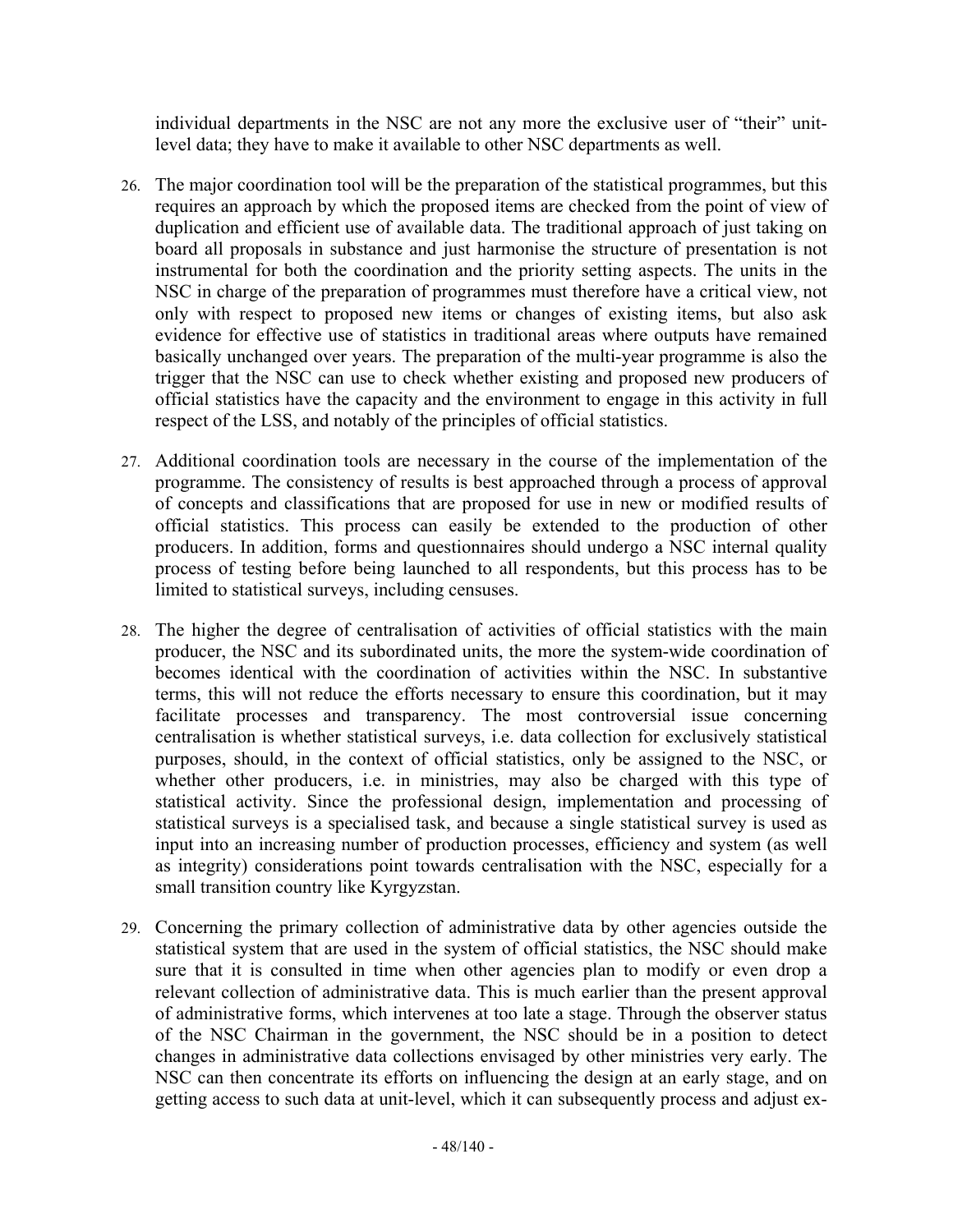post to approximate statistical concepts if the requests for improving the collection form were not or not entirely successful. Statisticians have to accept that the final decision about forms for collecting data for administrative purposes (e.g. tax declaration forms) cannot be assigned to the statistical system, but has to remain within the respective administrative system; the decision-makers should however be aware of the implications of their decisions on official statistics and if possible take them into account.

### *2.2.4. Assessment*

- 30. Both the annual programme of statistical works, approved by the government, and the multi-year plan for the improvement and development of state statistics are a very good basis for the planning of statistical activities. The following extensions are proposed:
	- a) To mention the multi-year programme, like the annual programme, in the LSS with a defined periodicity and as requiring approval by the government;
	- b) To discuss both programmes with the State Council of Statistics;
	- c) To assign a specific activity in the annual programme only to one producer;
	- d) To complement the list of activities and publications by a list of data collections, subdivided in statistical surveys and transmission of administrative data at unit level. Statistical surveys should only be assigned to the NSC;
	- e) To maintain the annual programme of work on the website as a living document that is updated when important changes in the course of the year are decided by the NSC management;
	- f) To highlight changes compared to the programme of the preceding year, and to ensure that in each year a certain degree of innovation takes place;
	- g) To set up explicit criteria for including the activities of other producers in both programmes, which will have to be checked by the NSC for each individual item proposed;
	- h) To introduce the obligation to make public the report on the implementation of the annual programmes.
- 31. The preparation of the programmes should become the major instrument of ensuring coordination of official statistics activities in such a way that the results will be consistent, and that no duplicative data collection takes place. All available sources have to be assessed for their possible contributions to any area of statistical work, and during the preparation of the multi-year programme, the compliance of other producers with the principles of official statistics has to be verified by the NSC, as well as with the criteria of relevance and conceptual foundation for the activities they propose to be included as official statistics.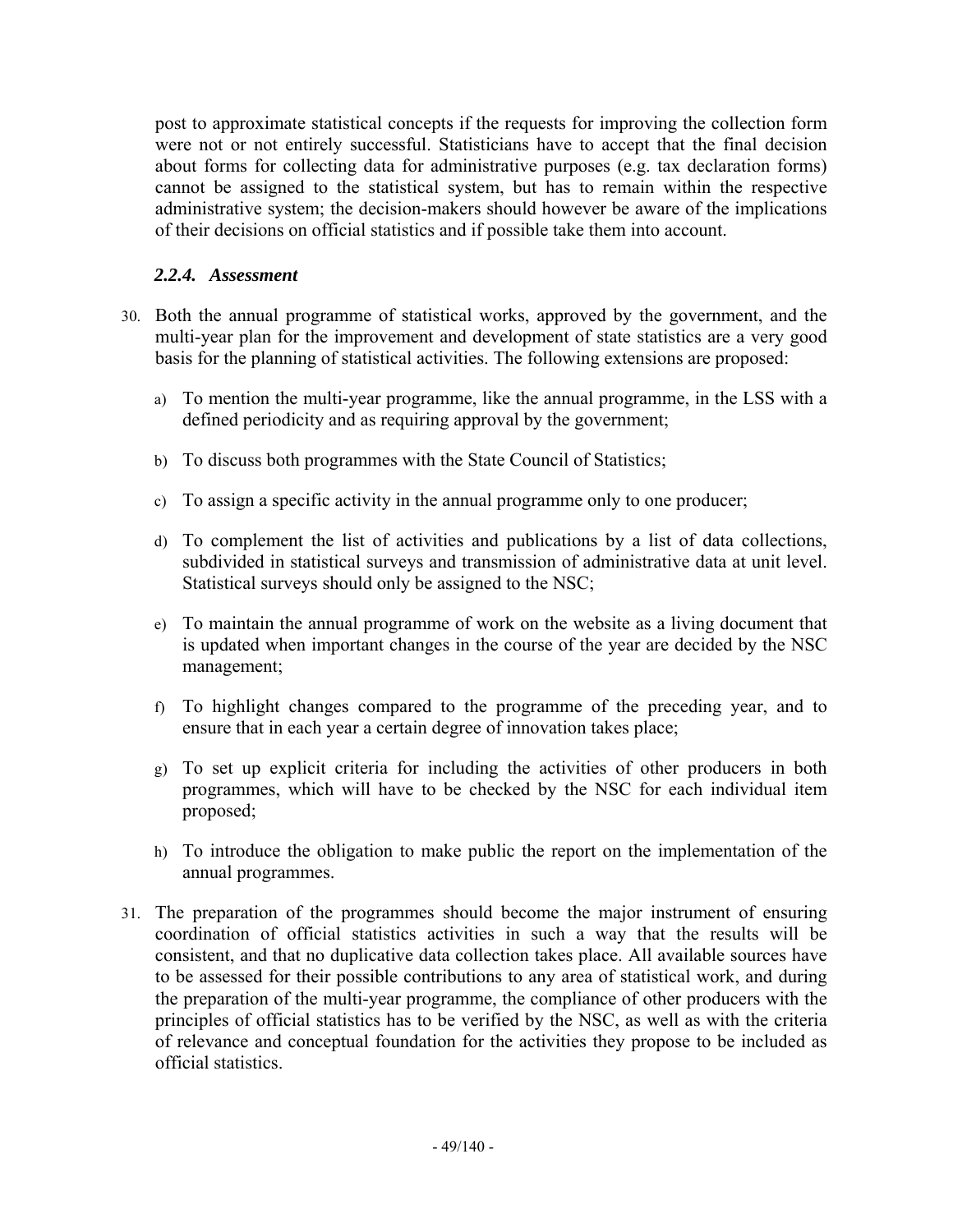- 32. Additional coordination tools during the implementation of the programme are processes to request approval from the NSC for concepts and classifications used for results of official statistics, and processes to require testing of new or modified forms/questionnaires.
- 33. The obligation for the NSC to approve all forms for administrative data collection should be replaced by the obligation for other agencies to consult the NSC in time when they plan changes to administrative data collections or registers that are relevant for official statistics.

## **3. NATIONAL STATISTICS COMMITTEE**

#### **3.1. The National Statistics Committee and its subordinated bodies**

- 1. According to article 10 of the Law of the Kyrgyz Republic on State Statistics (LSS), the National Statistical System of the Kyrgyz Republic (or State Statistics) consists of the National Statistics Committee (NSC) as well as national and territorial bodies subordinated of the State Statistics.
- 2. The LSS, in the first paragraph of its article 4, refers to what could be considered as mission statement of the State Statistics. Most of the elements for such a mission statement for official statistics are present: the main topics of economic, demographic, social and environmental statistics, the different user groups including the general public, the objectivity, and the international comparability (as well as implicitly, through the term "trends", comparisons over time). An explicit reference to the fundamental principles is missing, but most of these principles are listed in the article that directly follows this mission statement (article 5).
- 3. The second paragraph of article 4 mentions that the *State shall establish and administer a uniform system of primary accounting and statistics and determines the content and nature of statistical activities throughout the territory of the Republic*.
- 4. From this paragraph two comments have to be made:
	- a) It should be the mission of the State Statistics solely to establish and manage the system of national statistics (principle of professional independence)
	- b) Data collection for administrative purposes and the maintenance of administrative registers should not be the competence of the State Statistics (see also chapter 2.2.3 of this report).
- 5. The list of statistical products to be delivered by the State Statistics is however a competence of the Government and is executed through the approval of the annual statistical programme.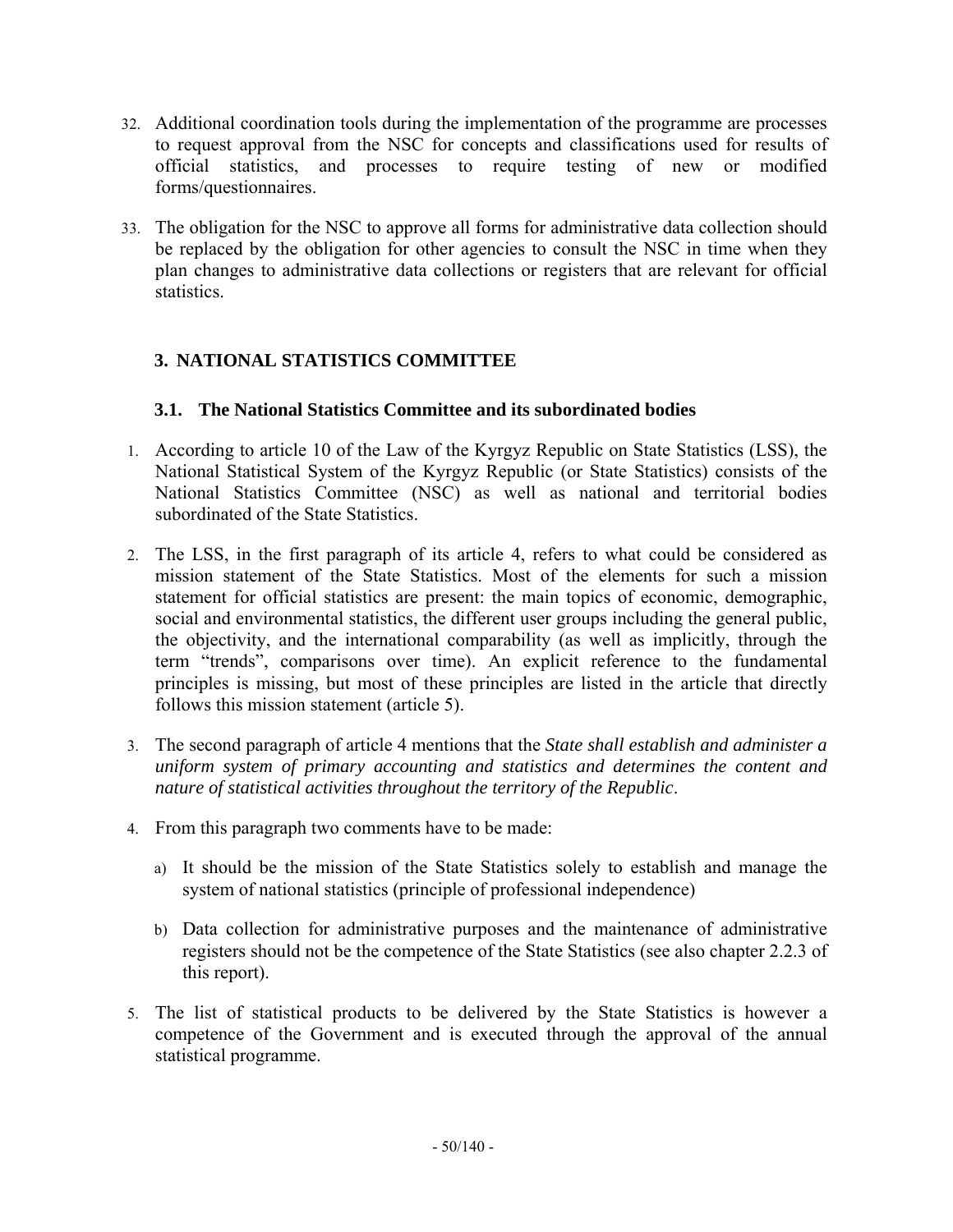- 6. The Decree of 21 January 2011 specifies that the NSC remains under subordination of the President of the Republic and therefore the President appoints the chairman of the NSC. The Law does not mention the duration of the mandate of the chairman nor foresees the rules for his appointment and dismissal. The deputies of the NSC chairman are also appointed by the President of the Kyrgyz Republic upon proposal by the chairman.
- 7. The Kyrgyz Republic is administratively divided in 9 *oblasti* or regions: 7 provinces and the cities of Bishkek and Osh. Each region is further divided into *rayoni* or districts, administered by officials, appointed by the national government. Rural communities (ayil okmoty), consisting of up to 20 small settlements, have their own elected mayors and councils. The structure of the State Statistics at territorial level mirrors the administrative organisation of the Kyrgyz Republic and is fixed in the LSS. It consists of 2 layers: 9 regional offices, including Bishkek city and Osh city statistical offices and 49 district offices. There is no statistical body at the level of rural communities. Territorial statistical bodies are created by the NSC. Article 15 of the Law stipulate that appointment and dismissal from office of heads of territorial bodies shall be carried out without agreement with heads of local state administrations and local self-government bodies. In 2011, 899 people were working for territorial bodies and 158 in the NSC.
- 8. Article 15 LSS stipulate that appointment and dismissal from office of heads of regional statistical offices shall be carried out without agreement with heads of local state administrations and local self-government bodies. The LSS does not mention whether the NSC chairman or the President of the Republic is the authority of last resort for such decisions.
- 9. At national level, there are 3 subordinated bodies to the NSC: the Main Computing Centre, the Institute of Statistical Research and the Training Centre. According to the LSS, national subordinated bodies of the State Statistics are created and managed by the NSC.
- 10. The Board assists the NSC chairman. The latter is an advisory body consisting of the chairman (chair of the board) and his 3 deputies, the director of the Main Computing Centre and two directors of regional statistical offices. The Boards meets regularly and is consulted by the NSC chairman on important issues including the preparation of multiyear and annual working programmes.
- 11. If the NSC is responsible for the coordination of the State Statistics and the guardian of the harmonisation of statistical methodology and nomenclatures throughout the system, territorial statistical bodies at districts level are mainly involved in primary data collection. Data are then checked, aggregated and sent to the next territorial level (regions) that after performing the same operations forward them to the NSC. The Main Computing Centre plays a central role in this bottom-up process since it is responsible for the development of the IT infrastructure allowing each regional level to process primary data and transfer information to the next upper level.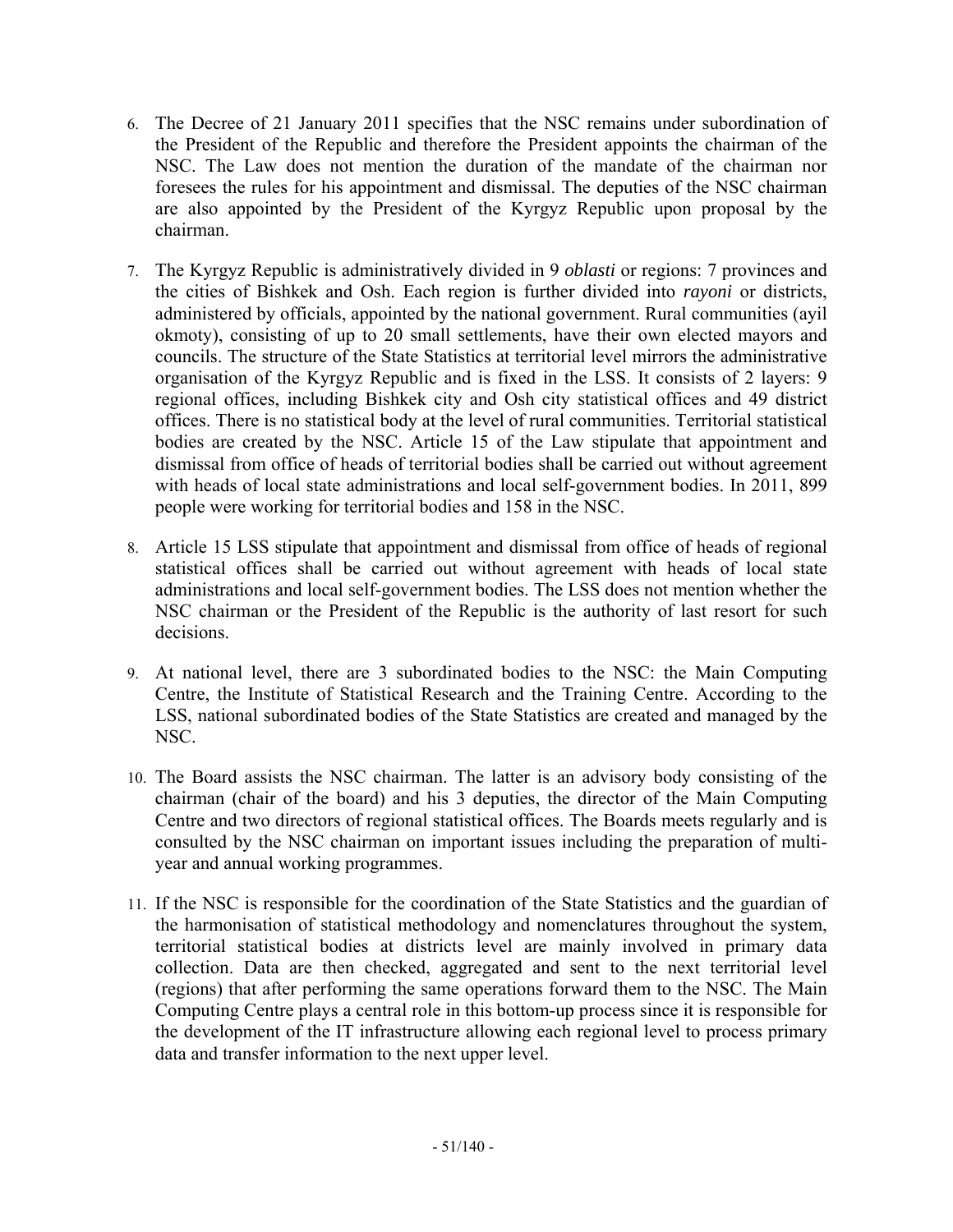### *3.1.1. National Statistics Committee (NSC)*

- 12. The LSS does not provide a specific mission statement for the NSC. Article 11 LSS defines the major functions of the system of state statistics bodies, as defined in article 10, but does not refer explicitly to the NSC.
- 13. Article 11 of the LSS is a rather comprehensive list of broad functions, including even items that have not received much attention so far such as quality assurance or safe storage of data:
	- a) Collect, process, analyse and disseminate timely and quality statistical information;
	- b) Give access free of charge to official statistics, and inform users about statistical sources and compilation methodology;
	- c) Continuous development, improvement and implementation of new methodologies, IT infrastructure and software taking into account international recommendations, users' needs and respondents' burden;
	- d) Ensure confidentiality and data protection of all statistical information processed by the State Statistics from the data collection to the storage of the information;
	- e) Interact with stakeholders at national and regional level of the country and statistical services of international organisations;
- 14. Article 11 LSS also includes items that refer to non-statistical tasks:
	- a) Activities related to the collection of administrative data;
	- b) The establishment and maintenance of a public register: the Uniform State Register of Statistical Units,
- 15. These activities conflict with the fact that individual data collected, processed or/and stored by statistical agencies are to be strictly confidential and used exclusively for statistical purposes. Primary statistical data may be drawn from all type of sources including administrative data and records but statistical agencies should avoid as much as possible to be involved in the collection of data that could be used for documentary purposes; could be in favour or against the respondent unit.
- 16. As already mentioned in chapter 3.1 of this report, a chairman heads the NSC. The President of the Kyrgyz Republic appoints the Chairman and approves the nomination of the three deputy chairmen. The NSC Chairman is regularly invited to take part in government meetings as an observer when topics related to statistics are discussed. This is an ideal stage for the chairman to represent the State Statistics and participate in discussions about the annual statistical programme and the state resources allocation (human and financial resources) for its implementation.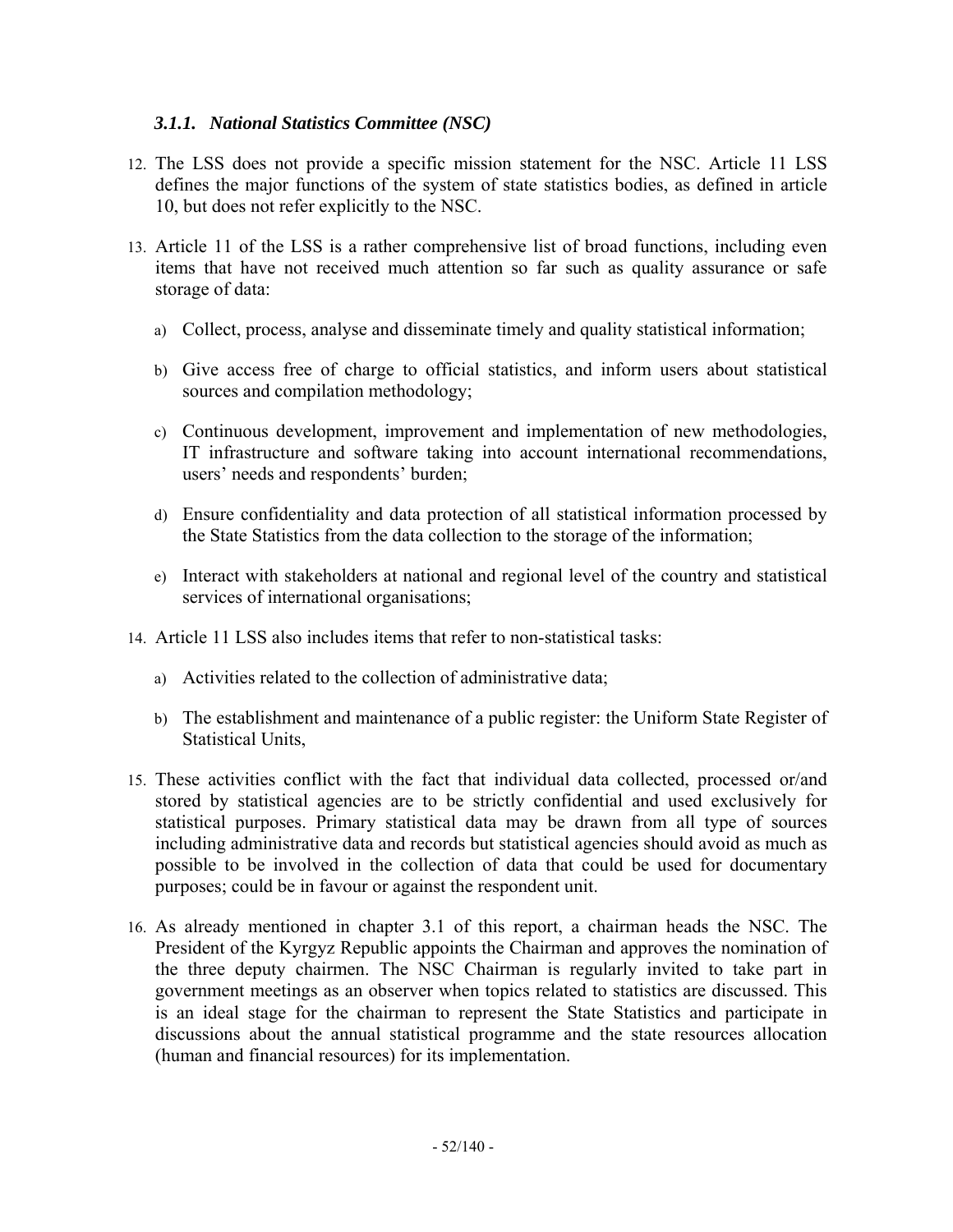- 17. The NSC is structured into 3 divisions and 18 departments. There are 11 substantive departments and 7 non-substantive (administrative and production-support) departments. Each deputy chairman is responsible for a division. Divisions have no name and are a mix of substantive and non-substantive departments:
	- a) Division 1: national accounts department; price statistics department; department of foreign trade statistics; enterprises and finance statistics department; department consumer market and services statistics; department of planning, organisation and coordination of statistical work; department of summary works and information.
	- b) Division 2: department of industry and innovation statistics; department of investments and construction statistics; department of social and ecological statistics; department of labour and employment statistics; international cooperation department.
	- c) Division 3: agriculture statistics department; demographical statistics department; department for population and housing census
	- d) Three departments are directly subordinated to the chairman: sampling surveys department; accounting and finance department; department of administrative maintenance.
- 18. The NSC consists of 137 civil servants, 158 employees including the logistics personnel, (12% of the total State Statistics) and they are all located on the same premises in Bishkek. In average, 8.6 people are working in each department. The smallest departments are the International Cooperation and Demographic Statistics departments each with 4 employees and the largest are the Administrative department, Sampling department and National Accounts department with respectively 13 (34 with the logistics personnel), 12 and 11 staff members. The budget of the NSC in 2010 was 25 million KGS which corresponds to 15% of the total budget of the State Statistics.
- 19. At first sight, the organisational structure of the NSC is somehow complex since it is a combination of subject oriented and process oriented approach. Furthermore, nonsubstantive departments are distributed among most divisions and three of them are directly subordinated to the Chairman. While there are probably good reasons for the present structure of the NSC, the increasing internal and external pressures for efficiency gains, reduction of respondents' burden and quality management would speak in favour of a reorganisation of the NSC. This will be further developed in the assessment chapter 3.1.6 after the description of the NSC subordinated bodies.

## *3.1.2. Regional Offices*

20. According to article 10 of the LSS, the territorial statistical system consists of 2 layers: regional offices in 7 "oblasti" and 2 cities (Bishkek and Osh) and 49 district offices in "rayoni". Territorial statistical offices are under the subordination of the NSC and according to article 15 of the LSS, appointment and dismissal from office of heads of territorial statistical bodies shall be carried out without the agreement of heads of local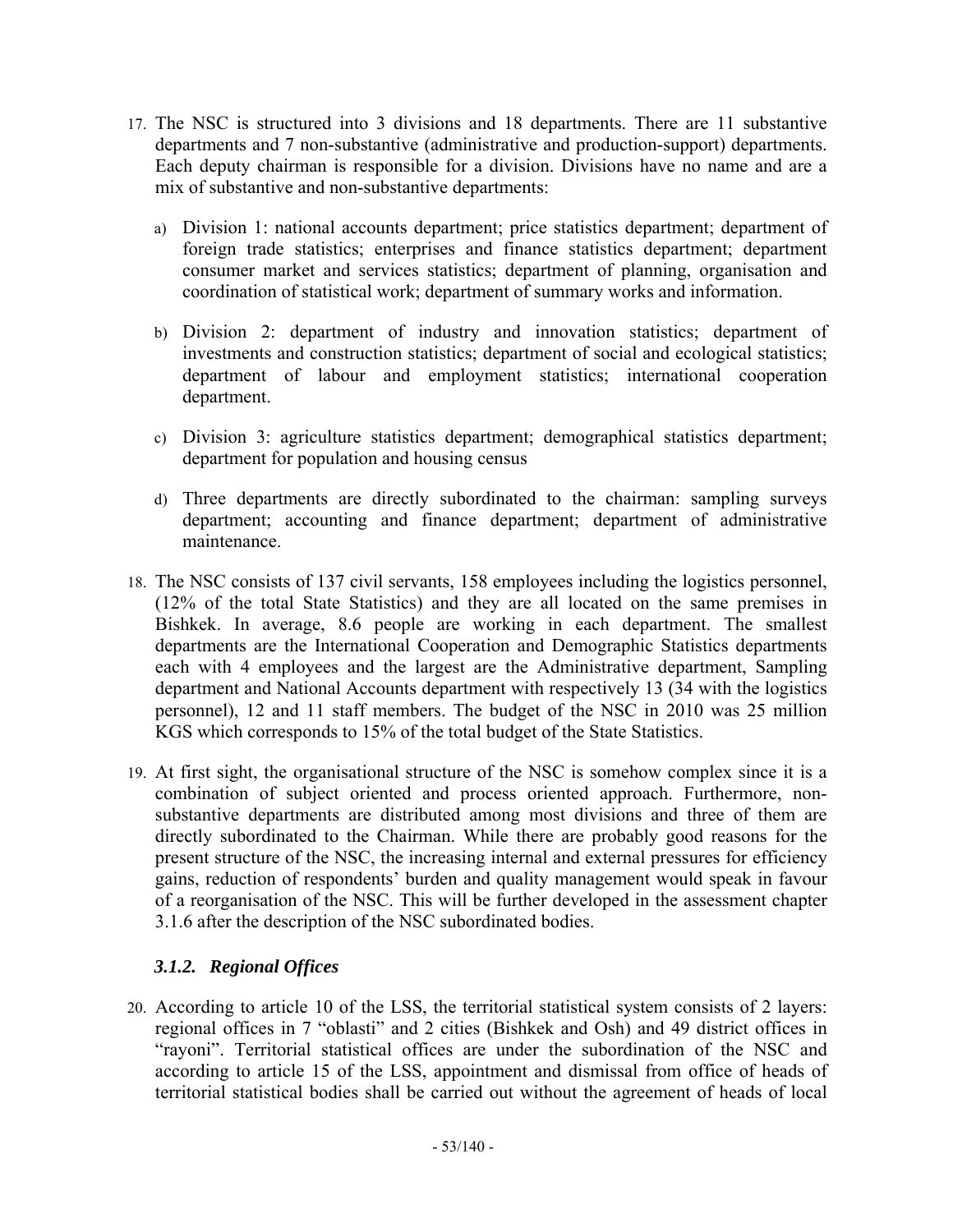state administrations and local self-government bodies. Activities of territorial statistical bodies are not explicitly mentioned in the annual statistical programme but are financed directly through the national budget. 68% of the total budget for the state statistics is allocated to regional and district statistical bodies. In 2011, 899 civil servants were working for territorial statistical bodies; about 6 times the number of people employed by the central office of the NSC.

- 21. Statistical bodies at district levels are responsible for the primary data collection and the maintenance of local registers. The quality of the data is checked, mainly through automatic quality check, aggregated and sent to the Main computing Centre (MCC) via the next territorial level: regional statistical bodies. This bottom-up procedure is supervised by the MCC that is in charge of the development of IT infrastructure and software for the quality monitoring and aggregation process. The NSC is getting the aggregated information directly from the MCC.
- 22. Territorial statistical offices are entitled to provide specific statistical services to territorial authorities and other users at regional and local level. For these requests, statistical methodologies and nomenclatures shall be approved by the NSC, but it is not specified in the LSS if these services shall be mentioned in the annual work programme and how they shall be financed.
- 23. The territorial structure of the State Statistics finds its origin in the organisation of the primary data collection, aggregation and transmission under the USSR. Nevertheless, the rapid development of information capture, processing and transmission technologies might questions the necessity to have for the Kyrgyz Republic two layers of territorial Statistical bodies. It seems that the regional level (Oblast) is no more needed in the production process of timely and quality statistical information. The vertical integration (production processes including territorial organisation) of the State Statistics will be further developed in the assessment chapter 3.1.6.

## *3.1.3. Main Computing Centre (MCC)*

- 24. The MCC implements the National Statistics Committee's common technical and technological policy for the collection, aggregation, transmission and storage of statistical data, employing modern technologies and making wide use of electronic, printing and office automation equipment and communications.
- 25. The MCC is a subordinated body of the State Statistics (article 10 of the LSS) and is located on the premises on the NSC in Bishkek. The head of the MCC (director) is appointed and dismissed by the NSC chairman. The MCC director is supported by two deputies that are in charge respectively of the data collection and processing department, and the IT department. The MCC has large management autonomy but in counterpart, its 175 employees are not considered as civil servants. However, staff members of the MCC gave the impression to be knowledgeable, dynamic and committed people with a rather good command of English. In 2010, the budget of the MCC amounted to 25 million KGS which represented slightly more than 15% of the total state budget for statistics.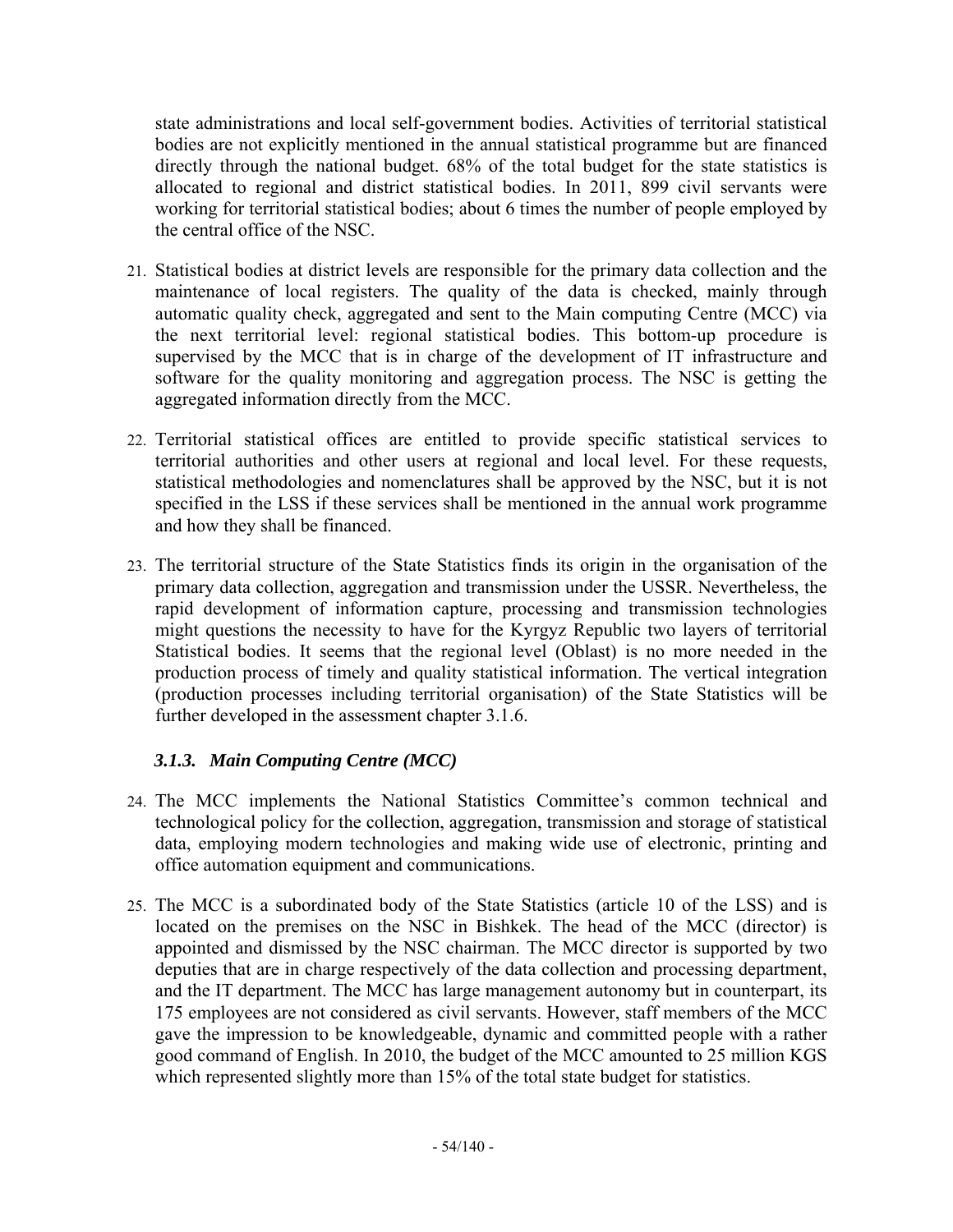- 26. The MCC is working exclusively for the State Statistics with the main objective to develop and maintain the IT infrastructure and logistics for the data collection, quality check, aggregation process and transmission for ultimate control and dissemination of statistical information to the NSC. The regular activities of the MCC are exclusively financed by the NSC and any extraordinary retribution for additional services provided to users is credited to the budget of the NSC.
- 27. The MCC plays a major role in the production process of official statistics, such as:
	- a) Development of software for computerization of the technological processes for processing statistical information;
	- b) Development of state statistical classifications, generation and maintenance of the state automated data bank of international, inter-state and state classifications/classifiers;
	- c) Collection, logical quality check, automated processing, transfer and distribution of statistical data;
	- d) Development and maintenance of the Unified State Register of Statistical Units (business register) and other derived statistical registers;
	- e) Development of the system of an integrated storage and protection of statistical data from unauthorised access and damage;
	- f) Development and maintenance of an automated system for data exchange among administrative and statistical registers;
	- g) Treatment of request for specific statistical information, and marketing research about the statistical information supply markets.
- 28. In many countries, these activities are considered as core activities of the National Statistical System and, in order to avoid duplication of tasks and processes, have been fully integrated in the National Statistical Institute. Opportunities for horizontal integration of the State Statistics will be discussed further in the assessment chapter 3.1.6.

#### *3.1.4. Institute of Statistical Research (ISR)*

- 29. The Institute of Statistical Research (ISR) is one of the subordinated bodies of the State Statistics mentioned in article 10 LSS. As for the Main Computing Centre (MCC), the ISR has some important management autonomy but its 17 employees are not considered as civil servants. The head of the ISR (director) is appointed and dismissed by the NSC chairman. The ISR is not located in the NSC building but shares its premises with the Training Centre (TC) in Bishkek.
- 30. The main activities of the ISR are research in various fields of statistics, including recommendation for the development of statistical methodology and tools in the context of transition process. Sample design, selection of observation units and gross-up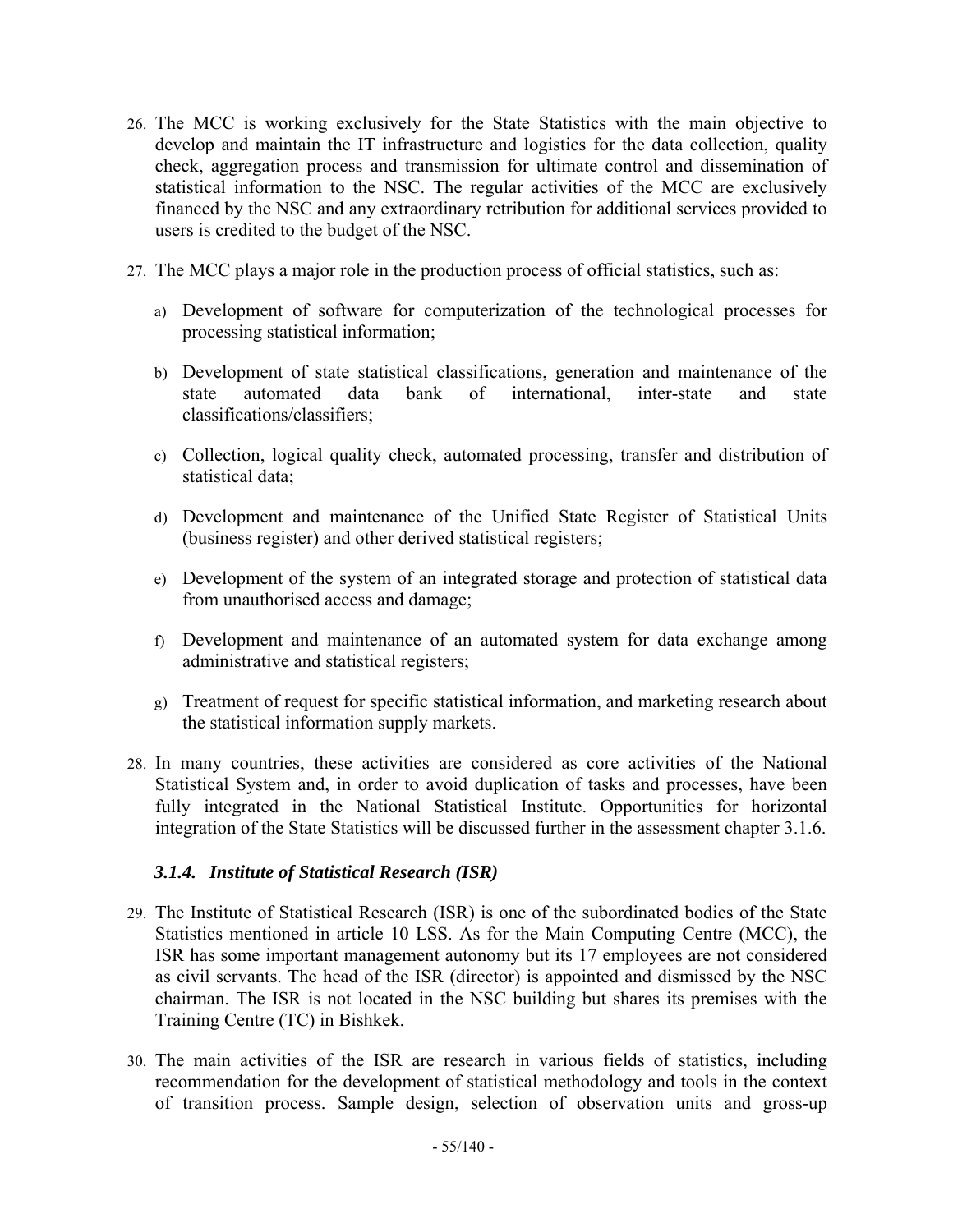procedure are not carried out by the ISR but by a specific department of the NSC directly under the supervision of its chairman.

31. The ISR has 3 personal computers at the disposal of its 17 employees. This probably explains why the ISR has no dedicated website. The budget of the ISR amounts 2 million KGS which corresponds to slightly more than 1% of the total state budget for statistics. The ISR publishes from time to time interesting articles in national and international scientific journals. The full integration of the ISR into to the NSC could be considered in the perspective of a further development of primary data collection through sample surveys, statistical grossing-up (extrapolation) and related quality monitoring.

# *3.1.5. Training Centre (TC)*

- 32. The Training centre was set up in 1934 and provided essentially bookkeeping and accounting training to statisticians working in collective farms. The TC joined the NSC in 1992. There are 19 people currently working for the TC, 7 of which are purely administrative staff and the remaining 12 are technical staff involved only in organisation of training activities. Staff members are not considered as civil servants and are in general not involved as trainers in the activities of the TC. The TC is mainly responsible for the organisation and logistics of training courses, including the selection of external trainers, provided to staff members of the State Statistics in Bishkek and in the regions.
- 33. The current objective of the TC is to organise training activities for NSC staff members according to the Annual Training Plans (ATP). The ATP is established annually through a procedure involving the middle management of the NSC and eventually approved by the Collegium of the NSC. Staff members are not officially consulted and therefore do not have the opportunity to express their needs or wishes. The ATP gives priority to training of newcomers in technical and methodological domains. IT and English courses are organised for all staff members of the State Statistics. In some cases, training activities can also be attended by staff from other national administrations. Courses are provided in Russian, Kyrgyz and on some occasions, in English depending on the trainer.
- 34. With the exception of English courses, in general there are no exams at the end of training activities but participants receive a participation certificate and a questionnaire for the evaluation of the quality of the course. Training may contribute to career development but has no automatic effect on the salary.
- 35. Funding of training is secured from the NSC budget and contribution from international organisations and other bilateral donors through their capacity building programmes. The budget of the TC barely covers all activities foreseen in the ATP and urgent investment would be necessary in ITC equipment (IT, videoconference).

## *3.1.6. Assessment*

36. The NSC has a central role, if not exclusive, as a producer of official statistics. Leaders of the NSC and its subordinated bodies are committed to maintaining trust and public confidence in the State Statistics by keeping the production of official statistics, from the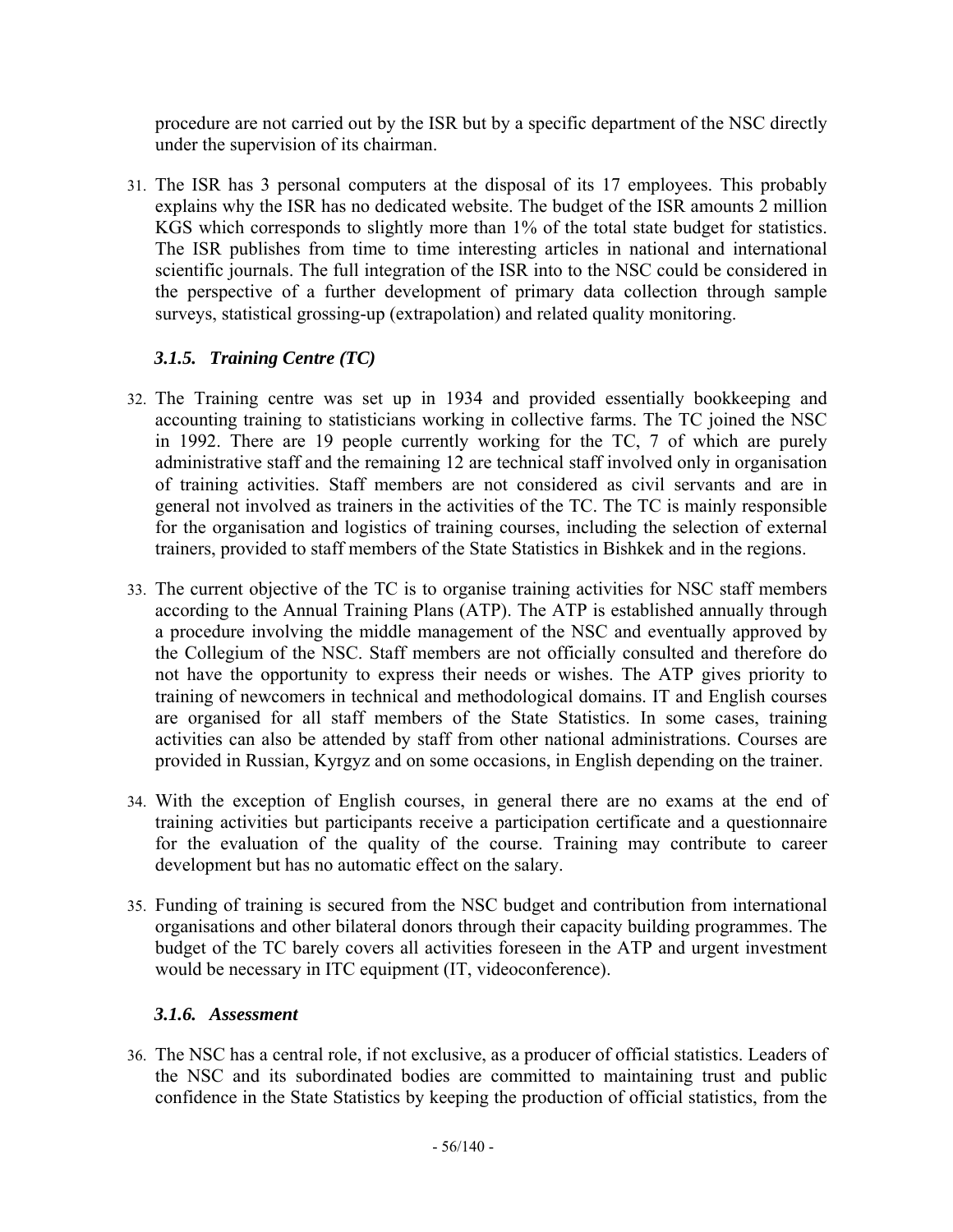data collection to the dissemination, free from political interferences and following modern management practices. The NSC is confronted with an increasing demand from the Government, the business sector, international organisations and the civil society for timely and quality official statistics for monitoring economic, social and environment policies. Unfortunately, financial and human resources are often not following the same path, and the NSC will have to face this increasing demand with limited resources. This report has taken stock of the important progress made during these last years by the State Statistics in streamlining statistical production. However the division of labour between the NSC, territorial statistical bodies and other subordinated bodies could be subject to further review in order to improve the coherence, efficiency and effectiveness of the State Statistics.

- 37. Within the State Statistics, production operates through the various production lines from the data collection at territorial level to the dissemination. Each substantive department has exclusive ownership over the production process of one or more specific statistical products. The overall organisational structure of the State Statistics is probably the outcome of a long historic process in which statistics in individual domains have developed independently from each other.
- 38. This business architecture, also called the stovepipe model, has a number of disadvantages and the NSC could benefit from further integration of its organisational structure and related production processes:
	- a) **Vertical integration** by reducing the layers between the data collection and the dissemination.

The implementation of new data collection methods, the development of integrated and comprehensive administrative registers and the improvement of IT infrastructure at territorial level could be an opportunity to simplify gradually the territorial structure of the State Statistics. Statistical bodies at district level (rayoni) are fully involved in data collection and have the advantage to be close to the respondents but the regional level (oblasti) is becoming an obsolete mid-layer and could be gradually suppressed.

b) **Horizontal integration** by a reorganisation of the NSC and a gradual incorporation of core statistical activities undertaken by subordinated bodies within the central office.

A fundamental question is whether the NSC needs subordinated bodies or not? The opinion of the assessors is that core statistical functions (collection, process, analyse and dissemination) should be fully in the hands of the NSC. Currently, one of the most important bodies in the State Statistics is the MCC. The latter is involved in the overall statistical production process, from the data collection to the dissemination of statistical information including quality check, data processing and storage. In the longer term, a full integration of MCC activities within the NSC could lead to positive synergy effects with other horizontal services already existing in the central office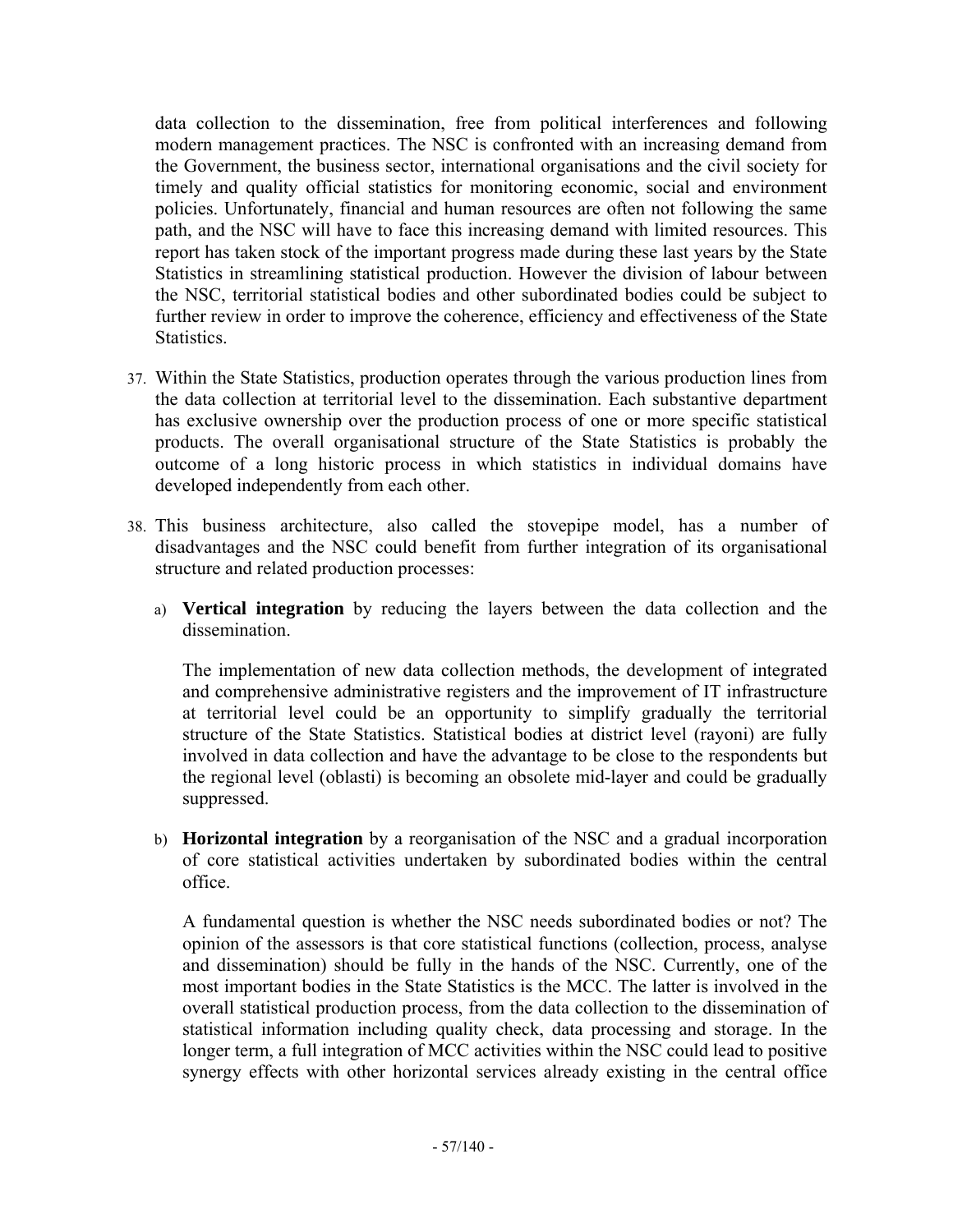and avoid duplication of tasks, e.g.: IT support; activities of planning, organisation and coordination of statistical works; marketing and information services.

Efficiency gains could be also foreseen by the integration of the functions of the TC and the ISR. TC functions could be combined with some activities of the administrative maintenance department in a new human resources and training department. The functions of the ISR could be integrated in the NSC and thus reinforce the sampling surveys department for what will be the next challenge for the NSC.

39. This concentration of statistical activities within a centralised structure should go along with a review of production processes, division of labour and development of IT infrastructure within the NSC. As already mentioned in chapter 2.1.1, one could question why subordinated bodies to the NSC have to be mentioned explicitly in the LSS. The present situation implies that for any decision of the NSC chairman, and ultimately the President of the Kyrgyz Republic, on the establishment or dissolution of a subordinated body, the LSS should be modified accordingly. It would be more appropriate to fix the horizontal (national) and vertical (territorial) organisational structure subordinated to the NSC in a specific decree of the President of the Republic.

## **3.2. Resource management**

### *3.2.1. Finance*

- 40. The National Statistics Committee (NSC), territorial statistical bodies and other subsidiary bodies are funded from the national budget within the amounts allocated for the implementation of activities of the annual statistical programme, including staff salaries. The NSC reviews annually its resources to establish the budget for the next year according to the programme of work and taking into account expected income from payments for specific statistical services and additional financial resources from bilateral or multilateral donors in the framework of capacity building activities.
- 41. Table 1: total annual state budget for statistics including staff and administrative costs (in 1000 KGS):

| Year | Regular Budget | Budget for<br>Population census | Total   | External<br>Funding |
|------|----------------|---------------------------------|---------|---------------------|
| 2007 | 102,990        | 8,804                           | 111,794 | 10,861              |
| 2008 | 151,354        | 57,219                          | 208,573 | 10,549              |
| 2009 | 173,026        | 117,866                         | 290,892 | 24,679              |
| 2010 | 169,972        | 2,274                           | 172,246 | 26,221              |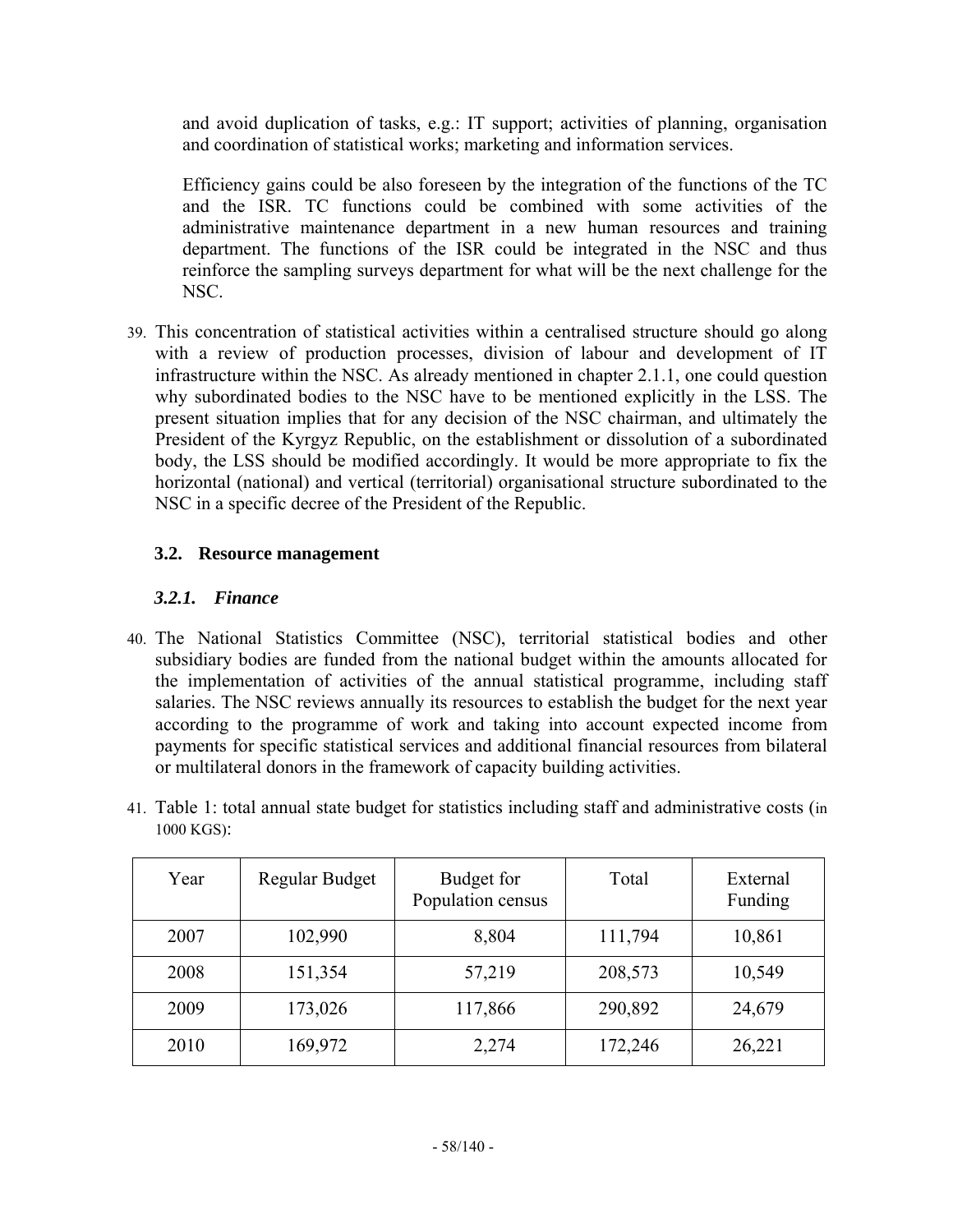- 42. The NSC is constantly reviewing the effectiveness of the State Statistics in order to minimise the costs for the implementation of the annual work programme. Nevertheless, the state budget can cover only 80-90% of the required funds, which corresponds to regular production activities. Therefore, strategic development activities, renewal of IT infrastructure and ad-hoc surveys are mainly financed by international donors. This situation is of course hardly sustainable for the NSC since financial capacity of bilateral and multilateral donors is at present affected by the economic crises and severe cuts in their budget for cooperation programmes could be expected.
- 43. During the coming years, the NSC should not count on a significant increase of financial support from any sources and it appears that the financing of further statistical capacity development will have to be made through measures of rationalisation and streamlining of the current statistical production. Unfortunately, this might not be sufficient for a sustainable development of the statistical capacity of the Kyrgyz Republic.

### *3.2.2. Information and communication technologies*

- 44. In recent years, the government and business sector in Kyrgyzstan has achieved significant progress in the development of information and communication technologies and infrastructure. Government organisations and private enterprises are running their own web sites and the public gradually have access to the internet. Cities and towns are now part of the world information community whereas in rural areas, the need for catching up is obviously necessary.
- 45. Currently, the NSC and its subordinated bodies are equipped with about 900 personal computers; out of them, 300 of which are located on the premises of the NSC in Bishkek and combined in a local network. The other 600 workstations are shared by around 700 people working for territorial statistical bodies, the Training Centre (TC) and the Institute of Statistical Research (ISR). If the number of workstations seems to be adequate, the main problem is the heterogeneity of the equipment, with modern software not running or only at very low speed on more than 50% of the computers. Mainly regional and local statistical offices are concerned with dated IT equipment and most of them are connected to the MCC and the NSC in Bishkek through low capacity dial-up communication lines.
- 46. Application software for data processing, automatic quality check, storage and dissemination are currently developed by the MCC. For this purpose, the NSC and territorial statistical entities send detailed specification requests for programme development and maintenance to the MCC in Bishkek.
- 47. Modern information technologies are one of the most important tools and conditions that would support effectiveness and efficiency of the statistical system. The NSC is currently working on an ambitious but necessary project to introduce ADSL modems for faster and more reliable information transfer among all entities of the State Statistics and integrate all statistical bodies into a single network. In this respect, it is necessary to establish clear rules on the access for employees of the NSC and subordinated bodies to confidential data. Not all employees need to have access to all confidential information.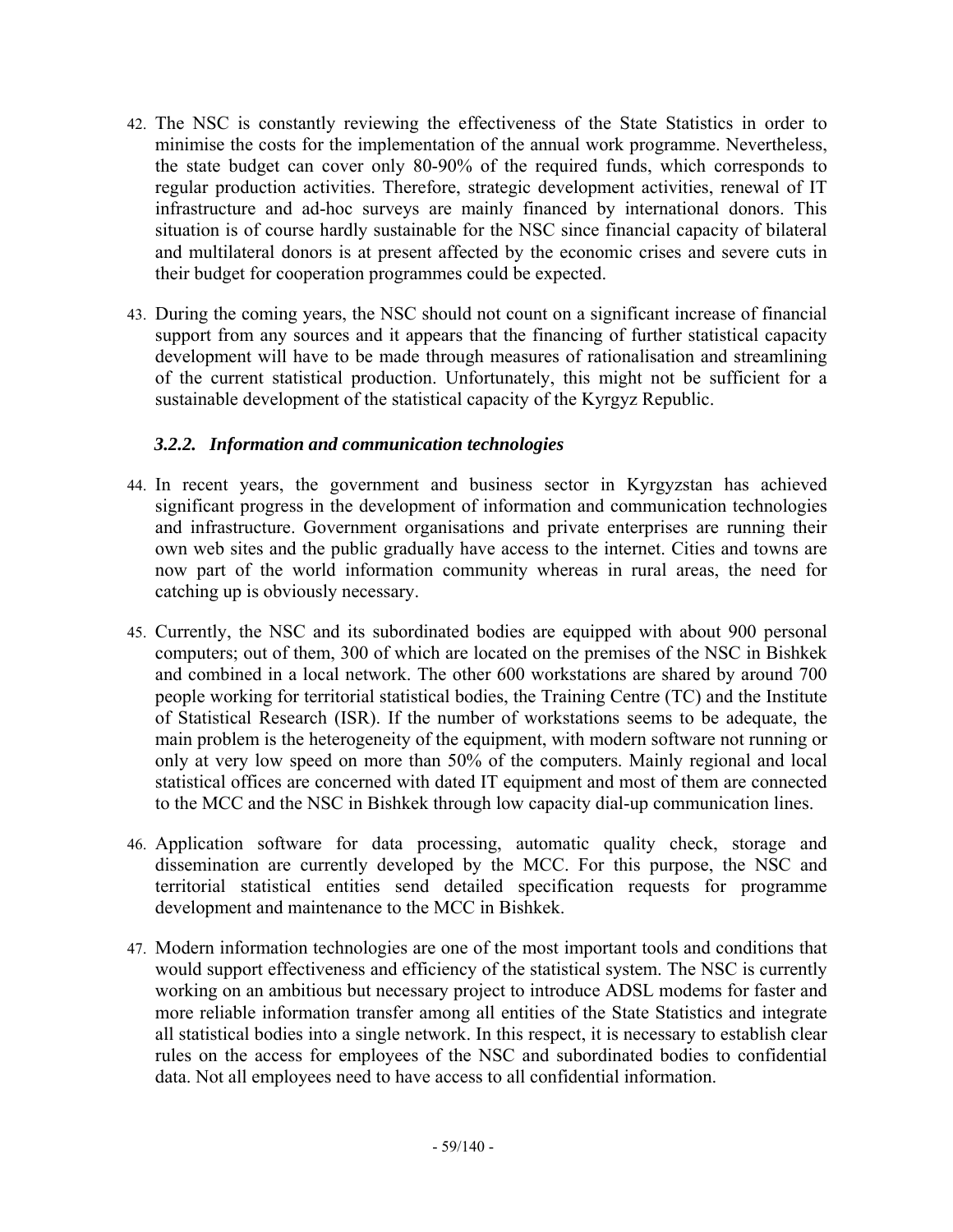48. Introducing modern computers and new communication technologies is not sufficient to streamline production processes. The NSC management is aware that the implementation and maintenance of information and communication technology within the State Statistics must be properly addressed in order to avoid unnecessary heavy investment without the corresponding organisation efficiency gains.

### *3.2.3. Staff, recruitment and training*

- 49. In 2011, 1268 people were employed by the State Statistics, 854 of which are women:
	- a) NSC: 158 employees, 103 of which are women (75%)
	- b) Territorial entities: 899 employees, 589 of which are women (66%)
	- c) Main Computing Centre (MCC): 175 employees, 141 of which are women (80%)
	- d) Institute for Statistical Research (ISR): 17 employees, 8 of which are women (47%)
	- e) Training Institute: 19 employees, 13 of which are women (68%)
- 50. Employees from the NSC and the territorial statistical bodies, except for interviewers involved in the conduction of integrate household budget and labour force survey, are civil servants. The NSC chairman is appointed and dismissed from his position by the President. The Law does not mention the mandate of the chairman nor foresees the rules for his appointment and dismissal. The deputies of the chairman are also appointed by the President of the Kyrgyz Republic upon presentation by the chairman. For the other staff members and in accordance with the *Law of the Kyrgyz Republic on Public Service*, recruitment is carried out on a competitive basis. The announcement for a specific vacant post is published in the media and posted on the website of the NSC and the State Personnel Service. Candidates are selected by a certifying-competitive commission of the NSC and a representative of the State Personnel Service of the Kyrgyz Republic. The competition consists of three stages: first a test on constitutional, normative and legal framework of the KR, the Law on "Civil Service", record management etc, the second stage is a written examination on substance and then an interview with the candidates. Following completion of the competition and based on the recommendations provided by the certifying-competitive commission, the NSC chairman decides on the appointment of a candidate. More than 75% of the staff at regional and local level has higher education, mainly in the field of economics. If salaries in the NSC are similar or slightly lower than those offered in other public sectors, remunerations for comparable jobs in the private business is notably higher and makes it difficult for the NSC to attract and keep the best professionals, and in particular promising junior experts.
- 51. Employees from the subordinated bodies (MCC, ISR and Training Institute) do not have the status of civil servants. They are employed on a contractual basis. This gives these bodies a greater flexibility in the recruitment and management of human resources but in counterpart, staff members of these institutions do not benefit from the same employment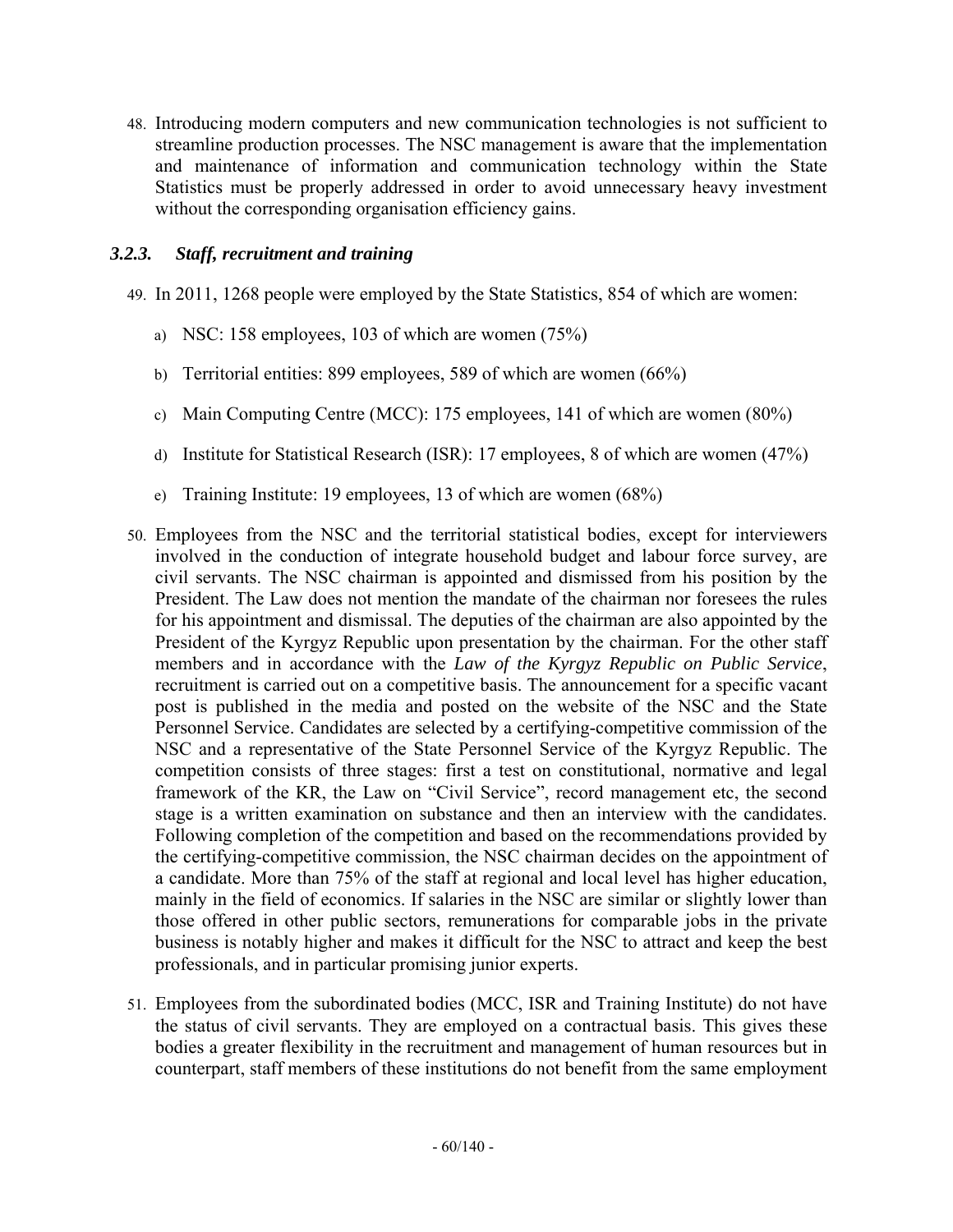conditions. For an IT specialist working for the MCC, it is expected that the private economy will gradually offer much better working conditions, including higher salaries.

- 52. The Training Centre is responsible for the organisation of a training programme on computer skills for the employees of the State Statistics. Seminars are regularly organised on methods for data collection (sampling surveys), international statistical methodology, standards and nomenclatures, and use of modern information technologies in processing and disseminating statistical information. Systematic English language training is conducted to increase employees' ability to read and understand international documents.
- 53. It is difficult to evaluate the outcome of the training programme and the employees from the NSC gave the impression to be motivated people, committed and adequately qualified. However, the knowledge of English is rather poor among staff members, and, during the assessment mission, only few of them were able to use electronic presentation tools (e.g.: PowerPoint). The ability to present a short contribution in international meetings using PowerPoint and to read documents and follow discussions in English should be a prerequisite for NSC professionals.
- 54. According to the figures on "distribution of civil servants according to length of service", there is a high turnover of staff among junior specialists. At the central apparatus, 4% of the employees have less than one-year seniority and 6 % at regional and district level. In the overall State Statistics more than 18% of the staff members have less than 3 years seniority. This phenomenon is not specific to the Kyrgyz Republic and can be observed, though at a lower level, in many countries. It seems that after a very careful selection procedure, national statistical agencies offer valuable on-the-job-training to young graduated, increasing their value on the labour market. There are of course no readymade solutions to retain junior staff in statistics but it seems that young statisticians are not only looking for higher salary but also for recognition of achievement, interesting work content and opportunities for further training and development.
- 55. Staff mobility across the divisions within the NSC and territorial statistical bodies is not encouraged. Currently, employees can change departments either via promotion or by participating in an open competition for a vacant post. Promoting internal staff mobility in the State Statistics would be an excellent policy for sharing good practices and developing a strong corporate identity. Unfortunately, this would be very difficult since it requires an amendment of the Law on Civil Service.

#### *3.2.4. Assessment*

56. Increasing demand for timely and quality statistics with stagnant financial resources might be a challenge for the further development of the State Statistics in the next few years. It is therefore important for the NSC to reconsider the structural organisation and distribution of tasks among bodies of the State Statistics in order to further streamline production processes. As mentioned in chapter 3.1, the benefit of having 2 territorial layers should be carefully reconsidered. The implementation of new data collection methods and the improvement of IT infrastructure at territorial level could be an opportunity to simplify gradually the territorial structure of the State Statistics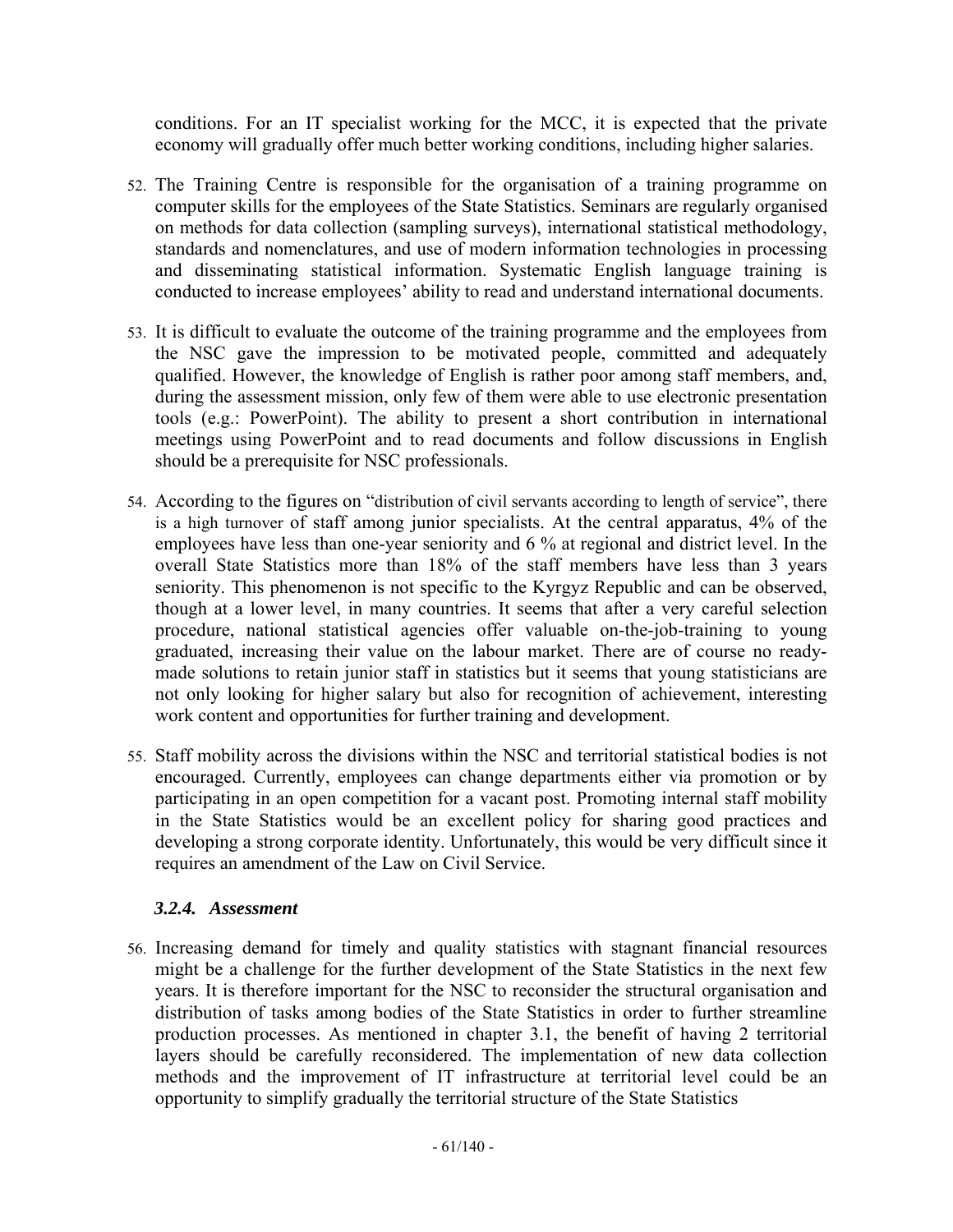- 57. ICT is one of the tools rather than the solution for organisational transformation. Indeed, ICT can create opportunities for changes in order to support accurately the production of timely and quality statistical information. It seems that the NSC could further automate production processes and integrate modern IT systems and infrastructure into its business architecture. It is essential to create a centralised and comprehensive technological platform that would allow statistical registers and data bases to be routinely updated. Nevertheless, future investment for the development and maintenance of information technologies and infrastructure should go along with the modernisation of the business architecture of the State Statistics. The organisational structure of the MCC, which is the main link providing technical and software provisions to the entire system should be reviewed and if possibly further integrated into the NSC.
- 58. Extensive measures for staff training and development have been implemented. However, the NSC and its subordinated bodies might benefit from the development of strategic guidelines for human resources management and training. Staff mobility should be encouraged, especially among junior statisticians. Existing training programmes should also be supplemented by non-technical competences such as project management, quality management and communication skills.
- 59. The level of linguistic knowledge of the employees of the State Statistics should be further developed. All staff members should have perfect spoken and written command in Russian and improve their knowledge of English.

#### **3.3. Monitoring and management of quality**

- 60. The main objective of quality monitoring and management is to ensure the effective design and improvement of processes that ensure that products and services are fit for their purpose and meet their specification. Quality management does not focus only on products or services but also on the means to achieve them. Quality management is also referred to as business management or integrated management.
- 61. In the State Statistics of the Kyrgyz Republic, the quality monitoring is the responsibility of the heads of the substantive organisational units according to the hierarchical principle.
- 62. The NSC chairman assumes the ultimate responsibility for the State Statistics as a whole. The NSC top management is giving a high priority to quality issues and a calendar of releases of statistical information is available on the website of the NSC. For statistics listed in the annual programme, information on punctuality and timeliness is collected systematically. However, there is currently no specific unit that would be responsible for quality monitoring, management and training, and the prevailing policy is that everybody strives to achieve maximal quality given the low available resources.
- 63. Procedures or methods to monitor the quality of the stages in the statistical production process (survey planning, survey design, data collection, data processing, data analysis, and dissemination) are routinely applied. For all surveys, the field operations, the data entry, and the coding are routinely supervised. Revisions of the results are made when required. The Main Computer Centre (MCC) is responsible for the development and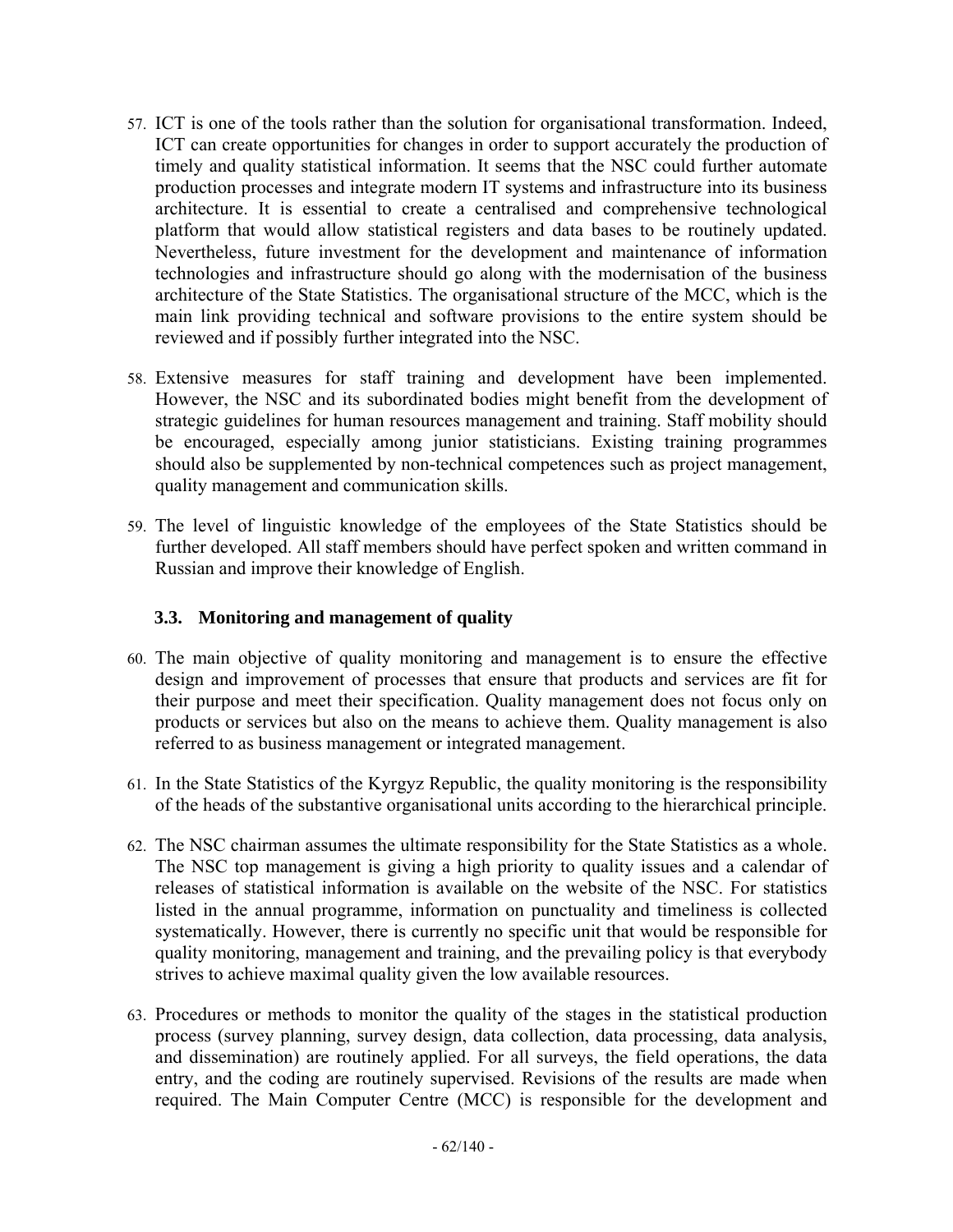improvement of software allowing logical quality checks of the primary data and the aggregation process. For some areas, internal handbooks, guidelines, or recommendations for the statistical production process are available. A comprehensive handbook and training programme on quality monitoring and management for staff members are not yet available.

- 64. The Kyrgyz Republic became the 57th country in the world and fourth among the CIS countries, which has signed the IMF Special Data Dissemination Standard (SDDS). This was a tremendous step forward in the development of the State Statistics and the recognition that the system meets some important international standards. In the framework of the SDDS, a regular external monitoring of quality is provided by the IMF. The NSC provides the collection and dissemination of data in compliance with the IMF SDDS information concerning four quality parameters: coverage, periodicity and timeliness of data; public access; data reliability; the quality of data.
- 65. The NSC is also subject to rigorous monitoring by the State Financial Control system. This monitoring is, however, concentrated solely on financial issues.

#### *Assessment:*

- 66. Quality issues are given importance and consideration by the top management of the NSC. In recent years, the State Statistics achieved exceptional progress in increasing the quality and some further actions directed on improvement of quality have been included in the present multi-year programme. To be mentioned of course: the Kyrgyz Republic subscribed on 26 February 2004 to the IMF Special Data Dissemination Standard.
- 67. Nevertheless, more can be done to develop a holistic concept of quality in the NSC and to improve quality management. Currently, internal monitoring within the State Statistics is done via basic hierarchy channels and a comprehensive quality management system with a defined quality policy, strategic goals, organisational measures and staff training still has to be implemented. The development of a comprehensive quality policy and related measurement tools is a prerequisite for the further development of data collection through sample surveys.
- 68. A specific organisational unit dealing with quality should be created within the NSC. This unit should be in charge of the quality monitoring and management of the overall State Statistics, including regular review of the quality of statistical surveys and administrative data. This unit should work with all substantive departments for the development of a standard documentation of all production processes within the NSC, from the data collection to the dissemination of the information. A summary of information regarding quality management and monitoring should be made available on the website of the NSC.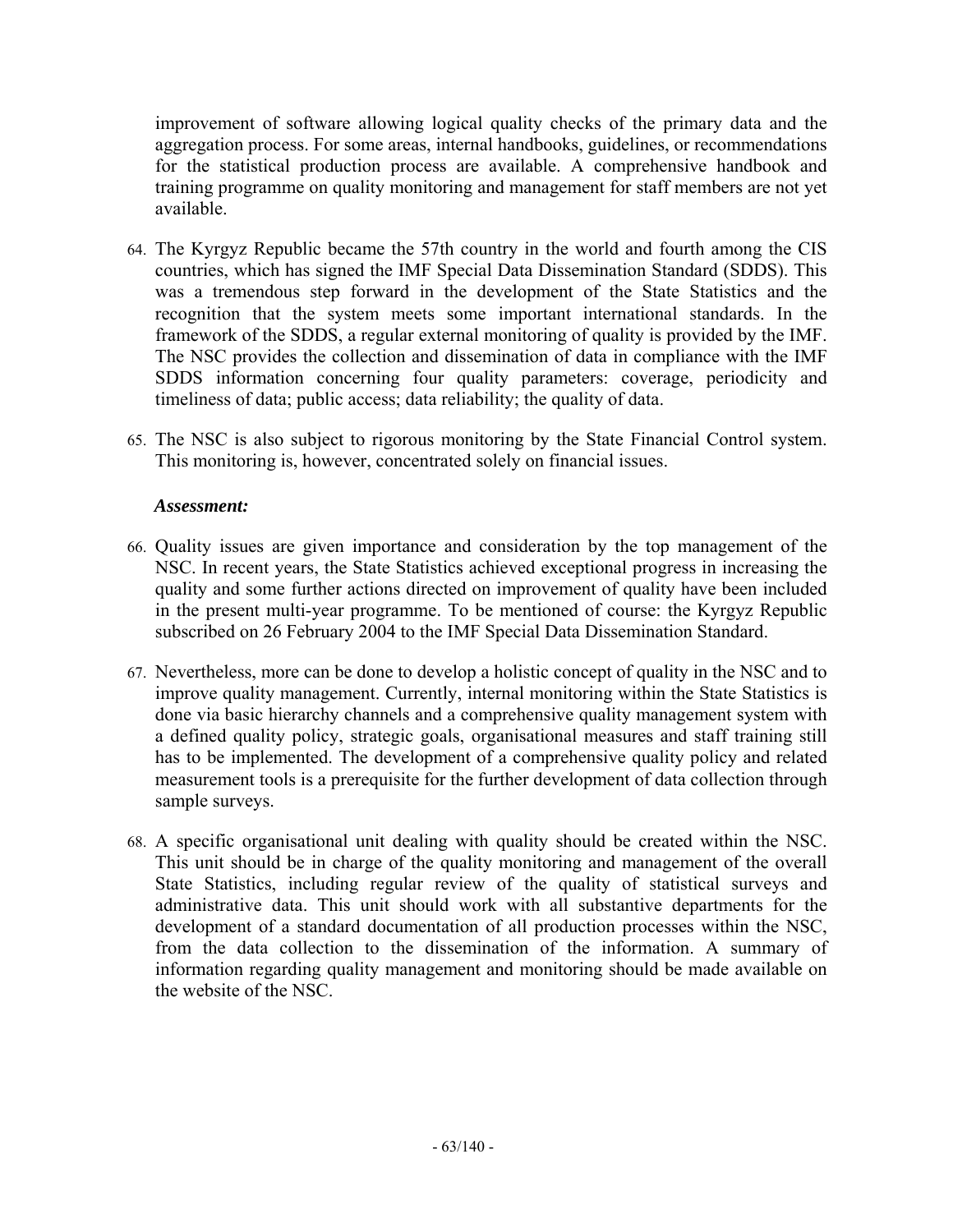#### **3.4. Dissemination policy of the NSC**

#### *3.4.1. The Law on State Statistics regarding dissemination*

- 69. The Law on State Statistics (LSS) defines the main principles of presenting and publishing data: according to article 5 of the LSS, State Statistics bodies are obliged to ensure accessibility and openness of the official statistical information as well as of the applied statistical methodology within the limits established by legislation of the Kyrgyz Republic. One of their major objectives shall be the dissemination of statistical information on main economic, social, demographic, environmental effects and processes occurring in the Kyrgyz Republic and its regions (article 11). They shall have the right to provide comments on incorrect use or wrong interpretation of statistical information (article 12). They have the following basic responsibilities: disseminating statistical information, publishing compiled statistics, publications, bulletins, reviews, express information etc. in line with the Programme of statistical works and holding press conferences; providing international organisations with statistical information and to exchange the statistical information with statistical offices of other countries in accordance with international obligations of the Kyrgyz Republic (article 13).
- 70. Article 18 is entirely dedicated to the distribution of statistical information. It states that non-confidential statistical information shall be disseminated through regular publication in printed editions, mass media, web-publishing on the homepage of state statistics, and through direct supply of governmental and local self-government bodies, other legal entities and natural persons.
- 71. Article 18 also sets down the rules for the payment of statistical information. Specific users listed in a Government decree from 2007 are exempted from paying fees for all types of statistical information described further below. This list includes only state institutions (central and territorial government, Parliament services, President, ministries, committees, courts, National Bank and similar state institutions outside the government structure). Users other than those listed can access statistical information free of charge only through the website or in the NSC library; with the partial exception of media, this category of users has to pay for printed publications, as well for all other types of statistical information. The rules for cost calculations and prices of such requests shall be defined by the Government of the Kyrgyz Republic.

#### *3.4.2. The dissemination policy of official statistical information of the NSC*

72. With the goal of ensuring accessibility and increasing efficiency of the NSC's dissemination of statistical information in mind, the Collegium of the NSC approved the *dissemination policy of official statistical information of National Statistics Committee*. Its main task is to respond to users' needs through timely supply of complete, reliable, scientifically accurate statistical information on socio-economic situation of the republic, demographic, environmental conditions and other matters in accordance with the Law of the Kyrgyz Republic on State Statistics. The policy covers five elements: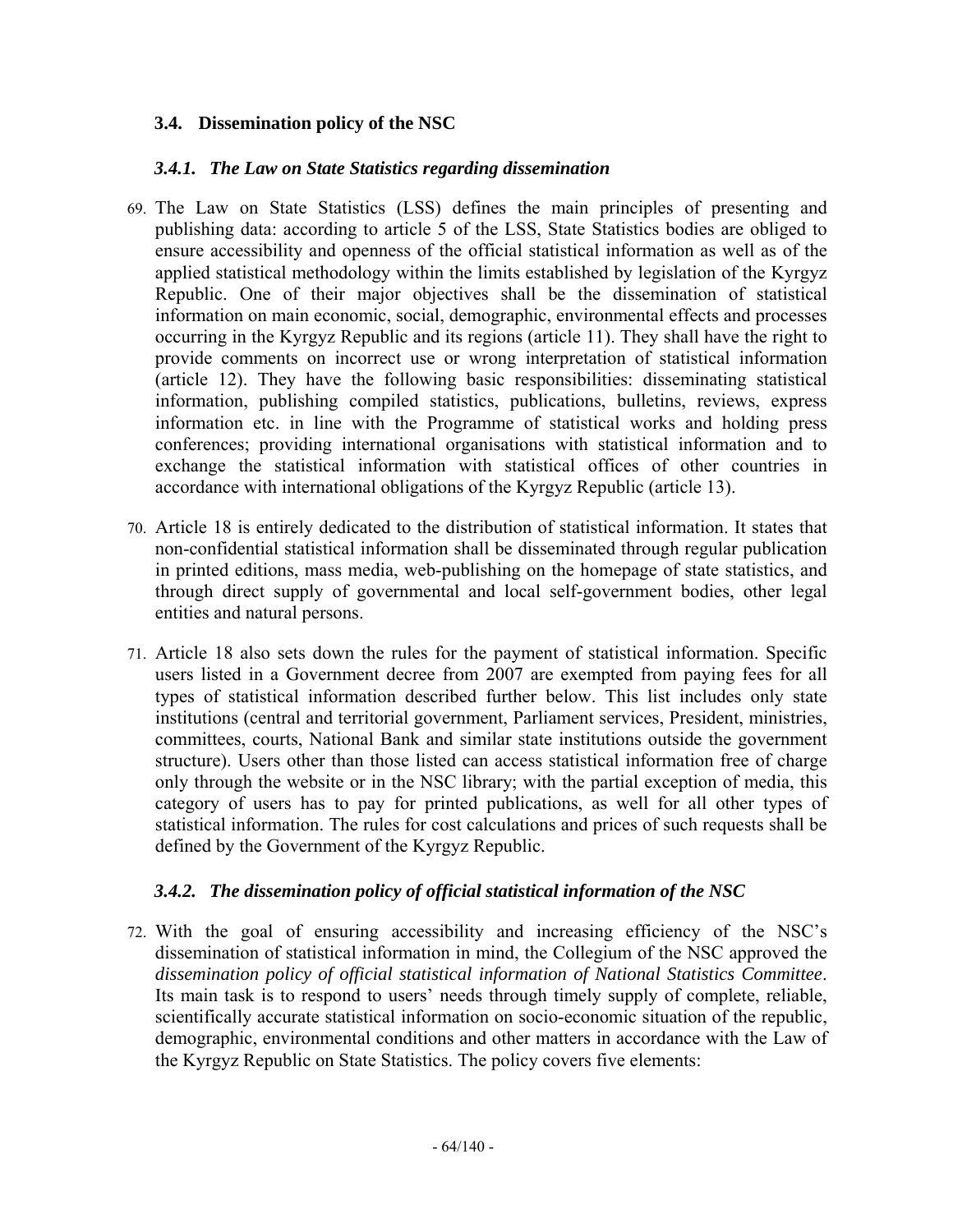- a) *Presentation* describes the dissemination channels as well as the structure and contents of NSC's website;
- b) *Effective dissemination* identifies main users of statistics and three levels of statistical products (aggregated information, standardised information for a specific audience, information on individual requests);
- c) *Interaction with customers and marketing* introduces the marketing sector and the library of the Main Computing Centre (MCC) and their tasks;
- d) *Pricing* refers to the calculation of prices for printed publications, based on tariffs approved by the State Commission on Antimonopoly Policy of the KR;
- e) *Regional policy* addresses NSC's guidance of the territorial bodies of state statistics in their efforts to publish regional data.

## *3.4.3. Organisation of dissemination*

- 73. Two organisational units of the State Statistics have dissemination functions: the Department of Summary Works and Information (5 staff) at the NSC and the Marketing Sector (4 staff) and Library units of the MCC. The production departments of the NSC are responsible for the preparation and the (free of charge) dissemination of their thematic products as a kind of extension of their production responsibilities.
- **74.** The Department of summary works and information is in charge of preparing; producing and disseminating consolidated (i.e. multi-domain) products and prepares cost-free statistical data requested by users. It is responsible for the preparation and dissemination of the Schedule of statistical releases of publications based on the Annual Programme of statistical works. It has developed a uniform format (cover page format, structure of publication, text and table format) for all publications of NSC. The department is also responsible for direct contacts with the press and other media, and provides media releases about economic and social issues. Finally, the department is in charge of updating the contents of the NSC's website and coordinating the SDDS National Summary Page.
- 75. The Marketing sector of MCC was installed in 2001 and is in charge of marketing activities and disseminating publications to users who pay. In addition, it publishes and distributes the Catalogue of statistical information and services (ca. 200 copies per year) and is the first contact point for users. It also prepares payable tailor-made datasets and register extractions for users insofar this implies additional compilation by MCC.
- 76. The Library was established in 2000 in the Headquarters offices of the NSC in Bishkek; it offers statistical information, textbooks, manuals and other educational material as well as statistical publications, including that from other countries. Other than lending books it provides facilities such as work places in the reading room, access to the website of the National Statistics Committee and general access to the Internet. Territorial NSC offices do not have libraries for external users.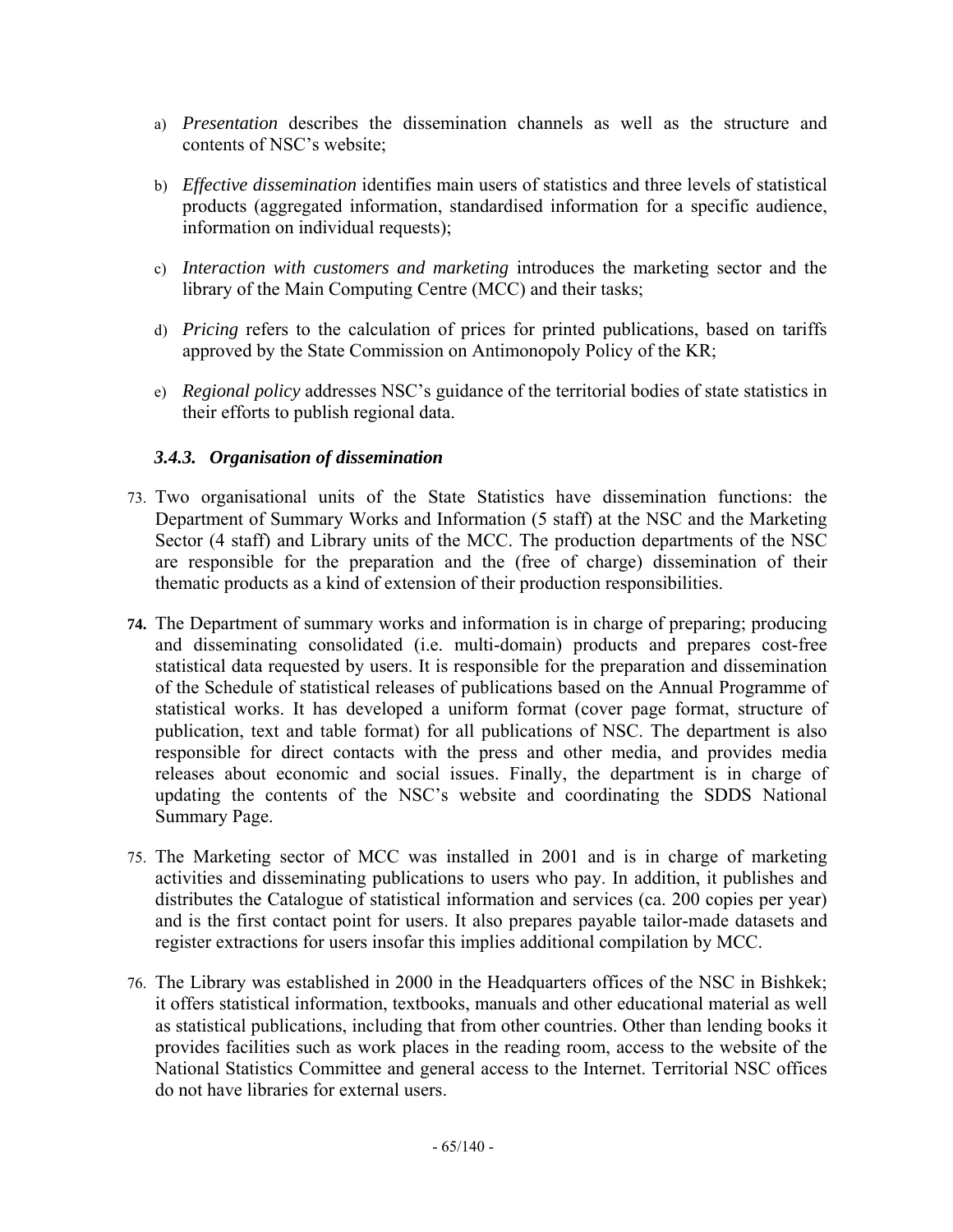- 77. The MCC provides technical support to the updating of the website and prints all publications. Prices for printed products and special data provision are calculated according to the tariffs approved by the State Commission on Antimonopoly Policy of the Kyrgyz Republic. The estimated revenues from the sale of statistical production are included in the MCC's budget.
- 78. Subject matter departments are in charge of the statistical information that is published about the domain in their respective responsibility; they prepare the contents of the publication, press releases and respond to content-related questions from users. The Division of summary works and information prepares multi-domain products such as the monthly publication on the social and economic situation of the Kyrgyz Republic. For 5 years "Kyrgyzstan in Figures", The Statistical Yearbook of the Kyrgyz Republic, and "Social Trends", as well as the monitoring reports for national and international programmes have been published annually.
- 79. The Editing Council, consisting of the top management and several heads of departments approves each publication, before it is produced.

# *3.4.4. Publications by regional offices*

80. Territorial offices also have the right to publish data on relevant socio-economic states and developments in their area. They are obliged to make the regional aggregates they produce as part of their responsibility in the production process accessible to users at their respective regional, district or city level i.e. to users from regional and local governments. They receive guidance from the NSC to meet the dissemination principles laid down in the NSC's dissemination policy paper. The regional offices' tasks are specified therein. However, the current statistical programme does not mention any publication in the responsibility of a territorial NSC office; this is an indication that the territorial offices do not have the resources to make use of the right to prepare additional products to those produced centrally.

## *3.4.5. Products and dissemination channels*

- 81. The NSC together with the MCC operates with a Catalogue of statistical information and services and a calendar of main publication releases. The Catalogue contains around 90 titles with a timetable of their release, a third of which appear on a monthly and another sixth on a quarterly basis, the remaining (half the publications) annually, which adds up to nearly 500 publications per year. The Release calendar is based on the annual programme of statistical works and therefore published with approximate release dates. The exact release date of main publications is made available in all printed publications and on the NSC website through a calendar (information in Word format). The Chairman of the NSC approves a separate schedule for Express Infos (not accessible on the website).
- 82. Publication and dissemination of data include the following products: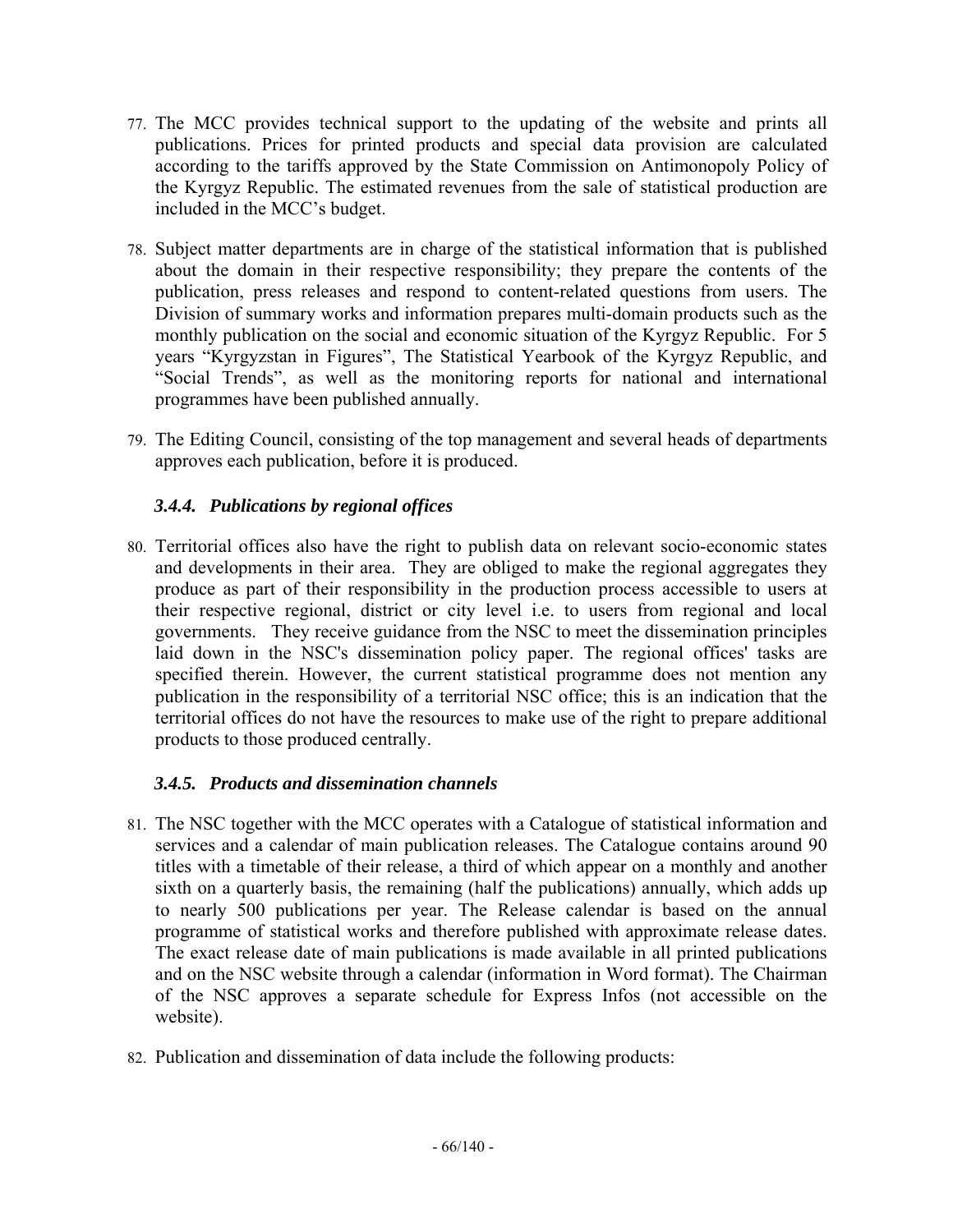- a) Monthly press releases on key indicators of the socio-economic status of the Kyrgyz Republic;
- b) Express Infos released on a monthly or quarterly basis on approximately 25 topics;
- c) Monthly publication of *Socio-economic situation of the Kyrgyz Republic*, close to 150 pages is a strong publication including more than 80 tables, a dozen graphs and some introductory and explanatory texts;
- d) Statistical Bulletins on sectoral statistics appear on a monthly, quarterly or annual basis varying considerably in size, thematically they mainly focus on economic issues, but to a small extent also on poverty and environmental conditions;
- e) Annual monitoring of indicators is done to assess achievements in reaching the Millennium development goals, or the objectives of the Country Development Strategy. Threats to economic security are monitored once a semester, and the same rhythm is held for the 2010-2014 multi-year programme (Programme of improvement and development of state statistics in the Kyrgyz Republic for 2010-2014);
- f) Annually the NSC releases the Statistical Yearbook of the Kyrgyz Republic, Kyrgyzstan in figures, and special thematic publications on selected branches of the economy and selected aspects of society.
- 83. The most important publications are Kyrgyzstan in figures and the Statistical Yearbook of the Kyrgyz Republic (ca. 300 copies each) and the Social Trends of the Kyrgyz Republic (ca. 200). The main language used in the NSC's publication often is Russian, followed by Kyrgyz. Publications are regarded as purely statistical products; they generally include very little explanation and analysis, let alone interpretation of the information.
- 84. The *website* offers information on publications, programmes and surveys, as well as various tables mainly in PDF format. Prominently placed at the top of the entry page are the following products and subjects:
	- a) *Express information* opens directly in PDF showing the latest Express info sheet or press release.
	- b) *Monthly review* opens in PDF showing the latest edition of the social-economic situation of the Kyrgyz Republic.
	- c) *Census statistics* leads to information on the Population and household censuses of 1999, 2009 and the 2002-2003 Agricultural census.
	- d) *Country's development strategy* introduces the Kyrgyz Republic Country Development Strategy (2007-2010) (CDS) and provides a PDF of the Matrix of indicators for monitoring and evaluation of the CDS and an excel-file with the CDS' objectives and indicators with annual data as of 2005.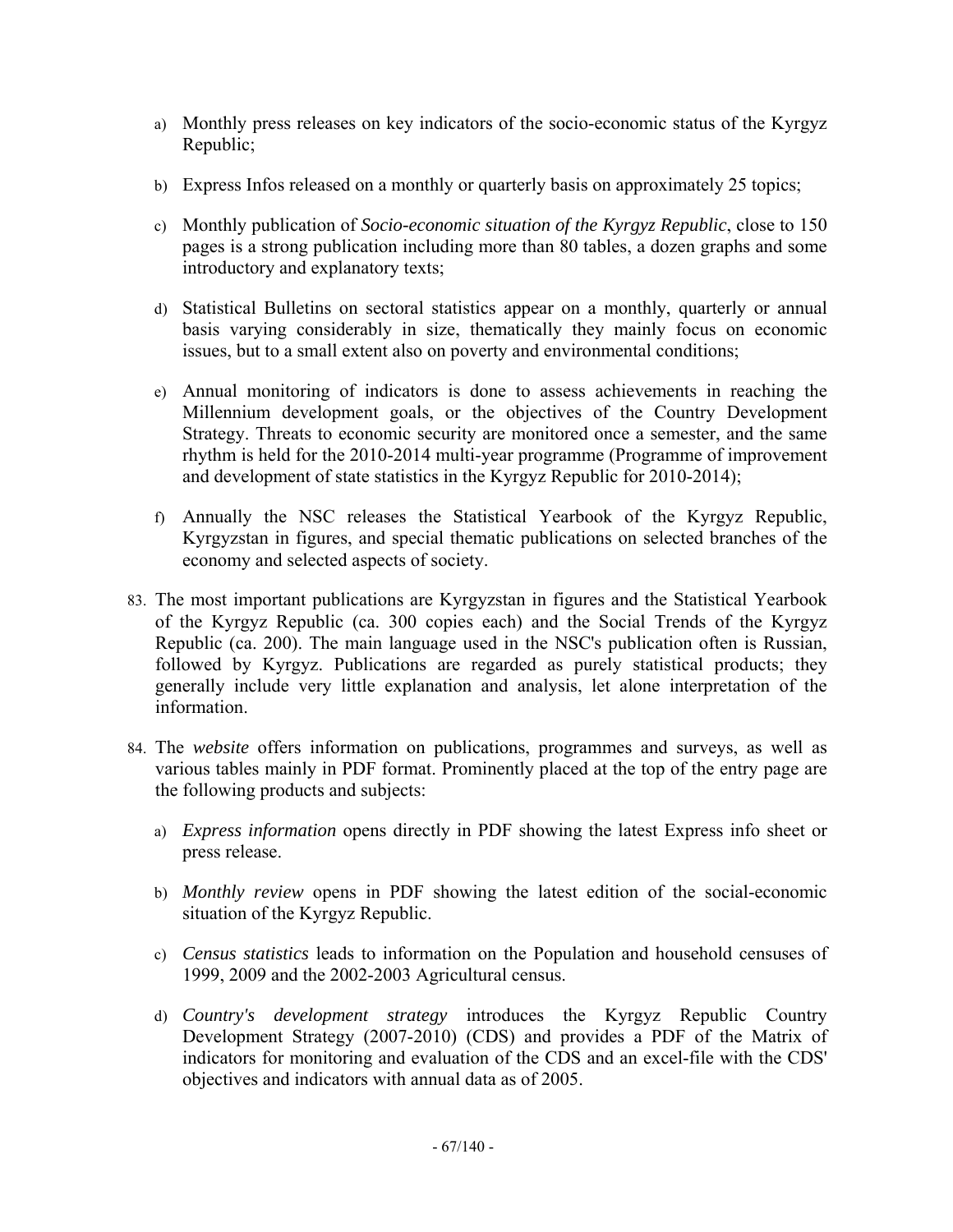- e) *Millennium development goals* (MDGs): In accordance with the CDS the MDGs are compiled and published annually, two excel-sheets may be downloaded one on the methodology and the other on indicators, including annual data since 1996 until present.
- 85. Further down the homepage the customer can access the following sections:
	- a) Sectors of statistics: All pages for sectoral statistics have the same structure: *Main indicators*: PDF tables copied from the publication Kyrgyzstan in figures or a press release, *Operative information*: usually a PDF of an express info, sometimes an excel sheet, *Dynamic tables*: PDF tables of indicators, *Methodological development*: PDF of guidelines (incl. information on international standards and classifications used), *Methodological explanation*: PDF of definitions, *Thematic publications*: in principal posted on the website in PDF format sometimes only the table of contents, *Contact information*: name and phone number of the head of department as well as information for the main statistician;
	- b) System of statistical indicators (SSI); a selection of economic, social and demographic indicators in an overview format has been available in PDF format since 1990.
	- c) Publications: Abstracts of 24 main publications of 2010 as Catalogue of Statistical Services, however without the possibility to download the publications, and the release calendar with only approximate time frames of publication.
	- d) Programme of statistical work: annual and multi-annual programmes of statistical work in Excel format;
	- e) The Programme of improvement and development of state statistics in the Kyrgyz Republic for 2010-2014 in PDF;
	- f) USRSU: A dedicated page to the Unified State Register of Statistical Units
	- g) Methodology: PDFs with methodological explanations, definitions and guidelines divided in 13 sectoral statistics and a page on national and international classifications;
	- h) Statkalendar: Interactive calendar of reporting deadlines for respondents (information in Word format);
	- i) IMF SDDS: An introduction to the Special Data Dissemination Standard, the review of compliance, metadata, schedule of publications, National Summary Data Page (NSSD);
	- j) Population and household census 2009: a dedicated page;
	- k) European Statistics Code of Practice (CoP): a copy of the CoP;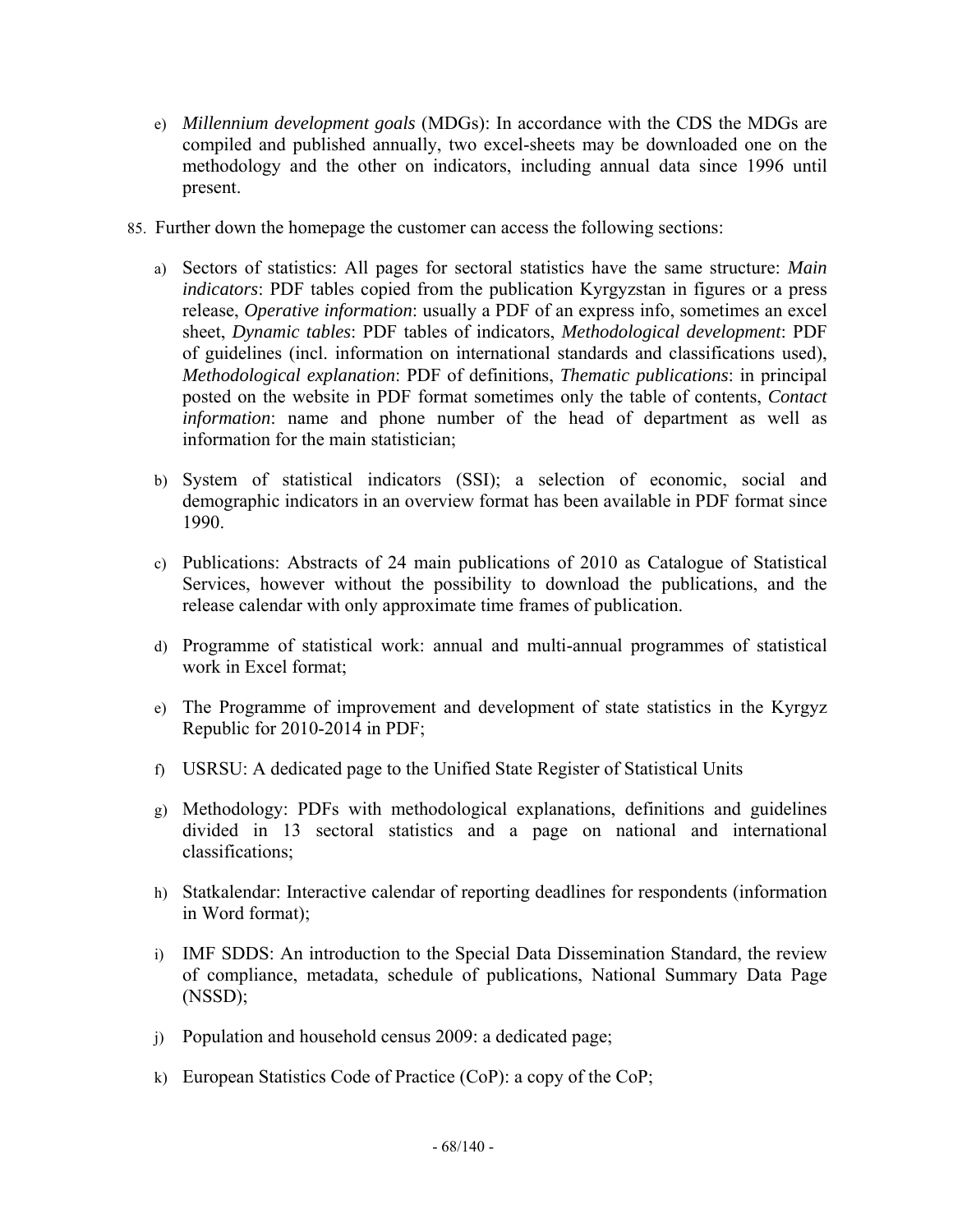- l) Access to DevInfo (dataset of basic social and economic indicators), to TransMONEE (dataset with indicators) that monitor the situation of women and children in Central , Eastern Europe and the Commonwealth of Independent States (CEE/CIS), and to select datasets on industry, prices and government finance;
- m) A search tool facilitates finding information on the website.
- 86. Finally, horizontal tabs at the top of the page lead to pages such as: *About NSC*, including the organisational chart, the LSS and information on international cooperation; *Services* with information on NSC's charging practice for publications; links; job offers; an archive of the monthly reviews; addresses of regional offices and sub-ordinate bodies of the NSC and a contact form for users.
- 87. The NSC can count the number of visitors on their website, but not which pages they access and of which institutions or countries the users come from.
- 88. The website is accessible in three languages: Kyrgyz, Russian, and English. The content of the English version is very limited, due to the lack of resources for translation. A coding problem exists in the NSC website for those whose PC is set up for a different alphabet than Cyrillic: the content of the Russian language version can only be accessed if the PC set-up is modified.
- 89. *Further channels of data dissemination* are the websites of international organisations and paid for articles in Kyrgyz newspapers. Several datasets are sent to – most prominently the Statistical Committee of the Commonwealth of Independent States (CIS) – but also to various UN organisations and other international official statistics providers. The NSC sometimes places an article on statistical news of general interest and relevance in Kyrgyz newspapers on a paid basis, e.g. one dedicated to the first World Statistics Day on 20 October 2010.

## *3.4.6. Access to statistics*

- 90. The NSC has divided the products they offer into three categories:
	- a) The first level is *aggregated statistical information*. This comprises the most common aggregate statistics listed in the annual programme of statistical works. Their formats are express information, statistical compilations, yearbooks, reports (see above for details). A copy is available free of charge to the users specified in the Government approved users' list. Other users have free access to these publications in the library and through the website: However, only a few publications are included in the website with their full content: Express Infos, the monthly *Socio-economic situation of the Kyrgyz Republic*, the quarterly publication *Informational Bulletin on food security and poverty*, and the annual publication *Living standard of the population of the Kyrgyz Republic*.
	- b) The second level is so-called *standardised statistical information* for a target audience. It aims to meet the needs of specific audiences through the dissemination of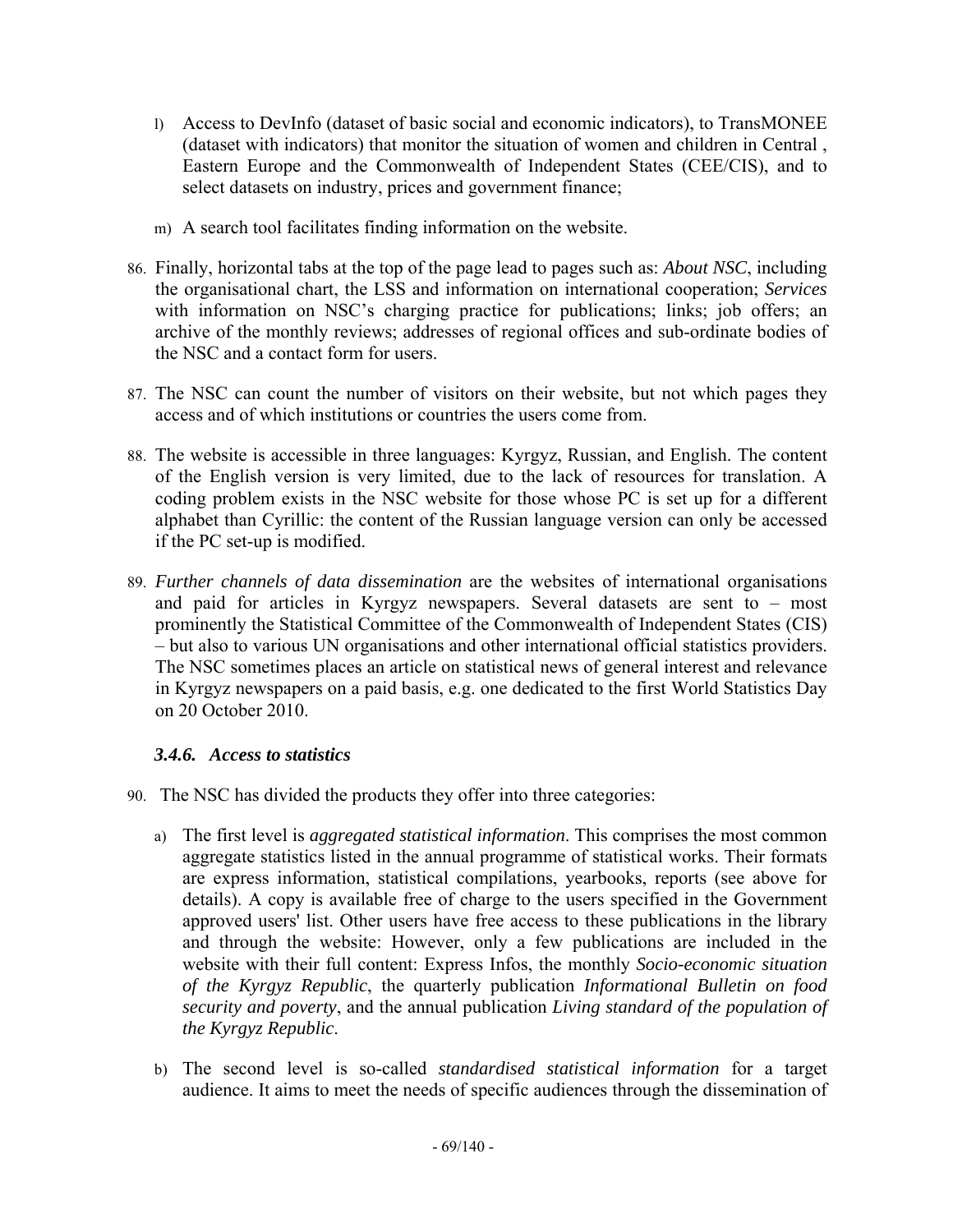standardised but targeted statistical products and services; they are available to any user requesting it. They are offered at a price that does not cover the full amount of the costs for generating the information. They can be publications on paper or in electronic form (e-mail, flash cards, access to the databases).

- c) The third level is the preparation of specific datasets on individual request. Here data is prepared according to needs of individual users, which requires some time to process (working with databases, services, registry, a sampling a set of data, consultation with experts, etc.) on a fee basis. A contract is concluded and the customer presented with an invoice upon completion of the order. The potential for producing tailor-made tables is limited, however, due to the fact that for many business surveys the unit-level data are not stored centrally, but remain at one of the territorial levels.
- 91. The users included in the above-mentioned government list receive Express infos, press releases, the monthly update on the social-economic situation and similar information by the means of emails and flash cards. At the same time this information is published on the website, but there is no exact release calendar for these products.
- 92. The involvement of users in the production of statistics and the organisation of dissemination is discussed in section 3.6 of this report.

## *3.4.7. Assistance in statistical literacy*

- 93. The NSC has complied with the Special data dissemination standard (SDDS) of the IMF since 2004. This ensures a state-of-the-art standard concerning coverage, periodicity and timeliness, public access, data reliability, and data quality. The NSC website dedicates a section to the SDDS on which the National Summary Data Page (NSSD) displays data and metadata on the real sector, the fiscal sector, the financial sector, the external sector and socio-demographic data in Russian and English.
- 94. Main statistical products contain brief methodological explanations. Basic information on methodological guidelines, international standards, classifications etc. can also be found on the website under *Methodology*. However, the methodological comments do not extend on differences between results on the same topic due to different sources or methods of aggregation (e.g. in the case of unemployment between registered unemployment and LFS-based results).
- 95. There are a few cases where comments go beyond mere factual information on definitions and sources, but provide interpretational guidance to users or even include analytical comments on relationships between different observed phenomena. The examples found are mainly in the social and demographic area; the monthly report about the socio-economic situation in Kyrgyzstan mentioned above is another example.
- 96. In cases of incorrect use or wrong interpretation of official statistics the NSC has the right to provide comments, but it has not made use of this possibility in a public media so far.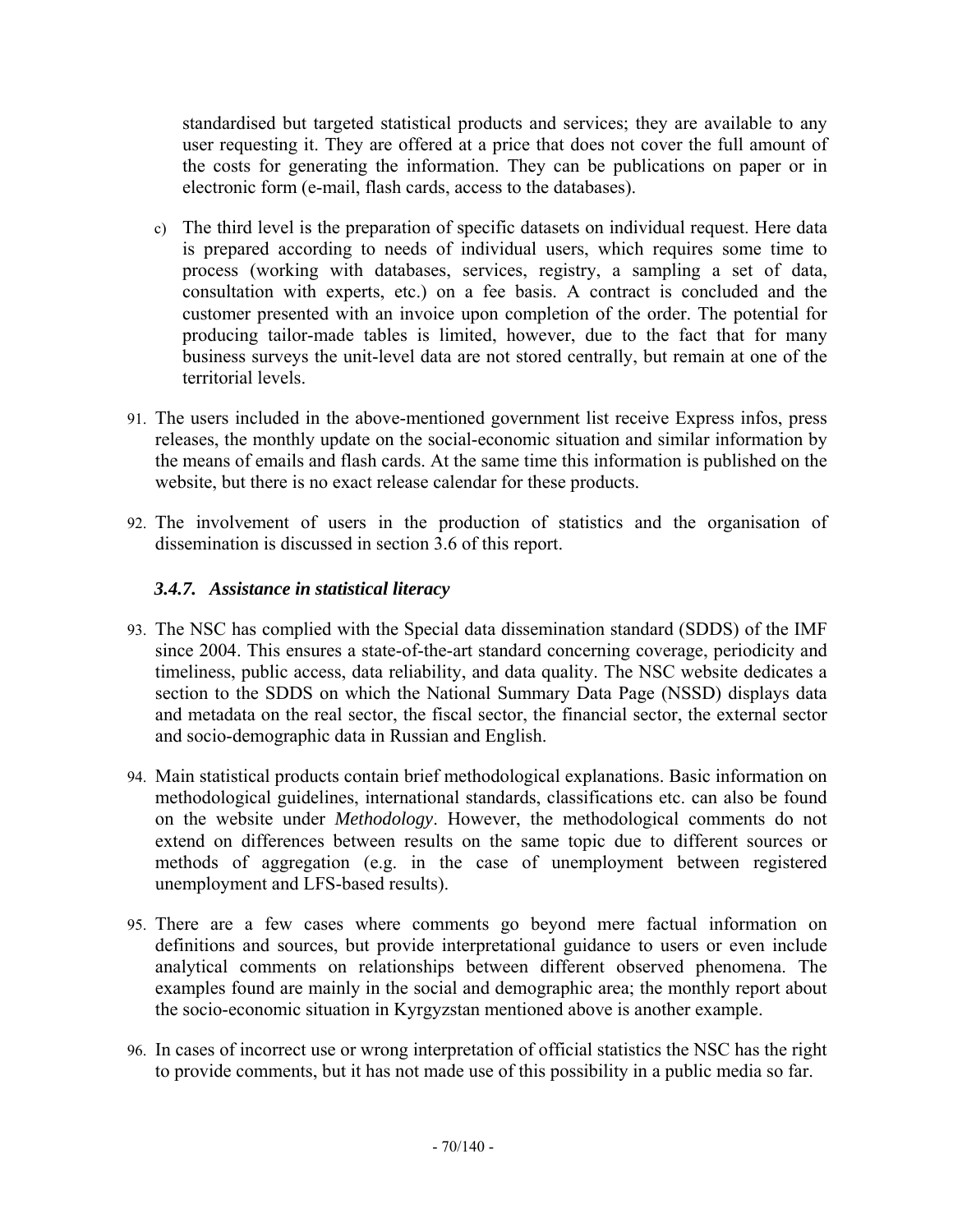#### *3.4.8. Assessment*

- 97. The NSC's scope of dissemination activities is quite broad; the number of publications is substantial. The establishment of a marketing unit and a unit responsible for contacts with the press shows the NSC's commitment to make progress in the dissemination and accessibility of its statistics.
- 98. The organisation of dissemination and marketing is split between several units of the NSC and MCC. It would gain in efficiency and impact if the various parts were merged into one department of dissemination. This organisational consolidation together with a communication strategy that includes all aspects of modern dissemination and communication would take the NSC a long way in effectively responding to users' needs. The two main recommendations in this section are the establishment of a communication department and the development of a modern dissemination and marketing strategy in the current Programme of improvement and development of state statistics in the Kyrgyz Republic. The following recommendations could be tackled in the to-be-developed strategy.
- 99. The NSC's output is remarkable; however, the dissemination activities are mostly understood as distribution of publications and putting statistical information in PDF format on the website. Further information in EXCEL-format is needed, which would make it possible for users to work with the data. The final goal should be an online public database – such as PC-Axis – that gradually contains all results of official statistics, with new releases and all available breakdowns as starting points for time-series that go back in time as far as comparability of results is ascertained. Such a true on-line database provides users with a tool that allows them to generate tailor-made tables and figures without asking the MCC for extra compilation, and which includes a search tool to facilitate the location of data, metadata, methodological information and statistical products. New results can only be released in other forms, i.e. in printed form, if the data are also made available to the public through this database. It is not limited to results produced by the NSC; it should become the place where users can find all results of official statistics based on activities listed in the statistical programme, including e.g. results produced by the National Bank of the Kyrgyz Republic (NBKR) in their field of competence. This database should be multi-lingual, including English.
- 100.Distribution seems to be well organised for the limited group of key users on the government approved list. For other users this is not the case. In particular, equal access for all users is not fully realised. It is therefore recommended to:
	- a) Add a paragraph in the LSS, which stipulates a clear legal obligation to publish all statistical data simultaneously to all users and the public at large;
	- b) Establish a dissemination policy that ensures all user groups' access to the same statistics at the same time. Any pre-access for selected ministries, if they still exist, should be discontinued. Even with simultaneous access, ministries in the Kyrgyz Republic will still have enough time to prepare for possible questions on policy implications that may be addressed to them by media;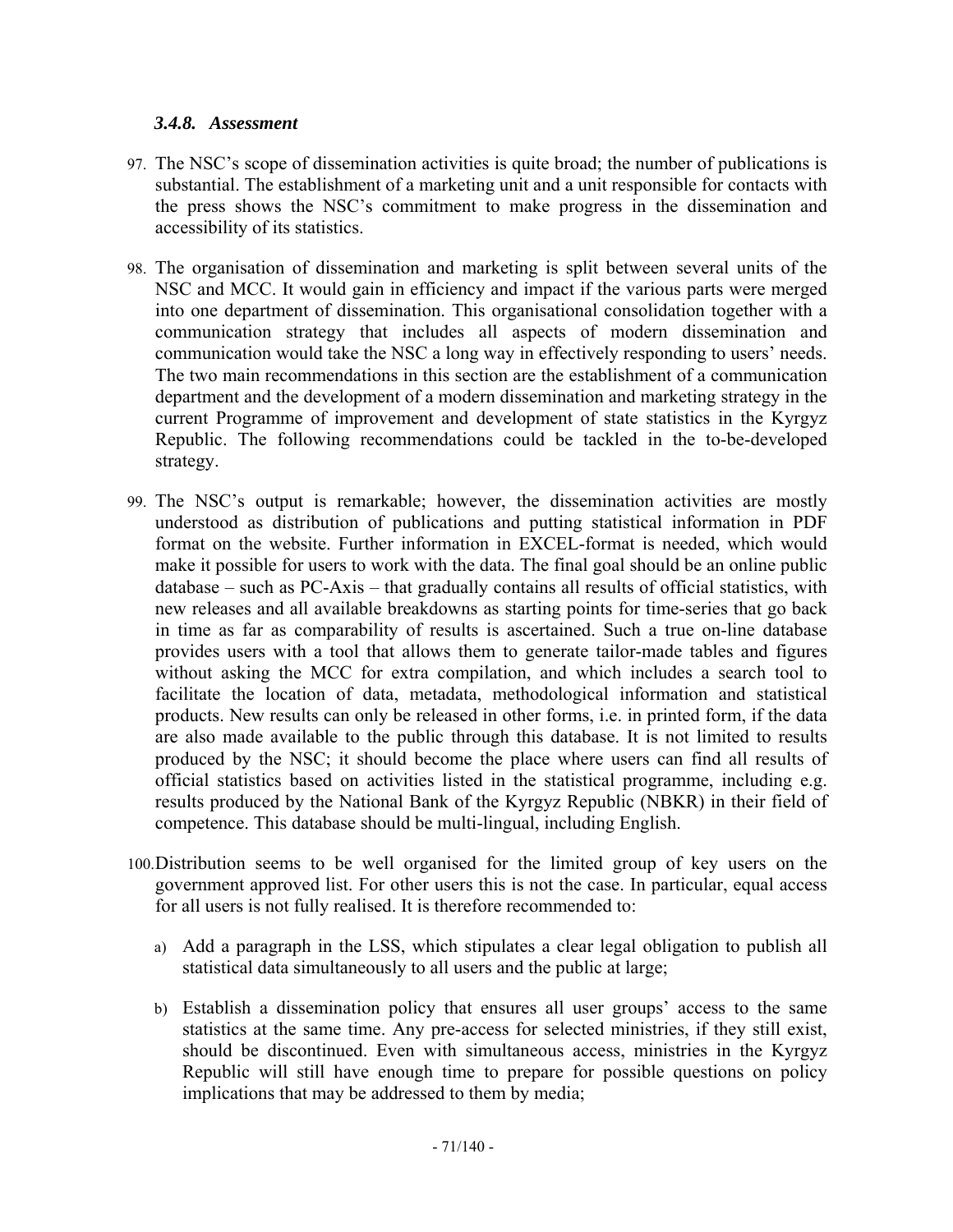- c) Include press releases and express infos in the release calendar. In the overview release calendar actual release dates should be given, relative proxies i.e. *8 days after data collection* only at a very early stage. A precise and uniformed timing of all press releases is also recommended (e.g. always at 9 am). The calendar should be a living document. Unlike the dates contained in the statistical programme, these dates have no legal value; if exceptionally they cannot be honoured, the reasons have to be communicated publicly so as to avoid any appearance of interference;
- d) Make all printed publications available for download free of charge on the NSC website;
- e) Ensure better content of the English version of the website.
- 101.Most of the NSC's publications do not provide any explanations and interpretation of the data and are most often presented as tables. In order to facilitate better understanding of the results, to put them in the right context and to help to improve the statistical literacy of users, it is highly recommended to
	- a) Make press conferences on the data that is published with explanations by the NSC's experts on the subject matter;
	- b) Add interpretative texts to press releases, express infos and other statistical information;
	- c) Include explanations about differences between results on the same topic that are produced from different sources/according to different methodologies;
	- d) Make the presentation of statistics on the website more attractive, illustrative and explanatory through using graphs, maps, and texts.
	- e) Other recommendations concerning regional offices:
	- f) Training staff of territorial offices so as to be able to better assist local users, notably from regional and local governments, in the correct interpretation and use of statistics
	- g) Establishing small libraries in regional offices with PCs that allow access to the NSC website (and possibly other statistical websites)
- 102.All these measures would also serve to provide easier access to statistics to the general public.

## **3.5. Relations with main stakeholders**

103.Main stakeholders of the NSC are in the first instance the users of official statistics. Other important stakeholders are respondents in surveys (businesses, households), and holders of administrative data in their capacity as providers of such data to NSC.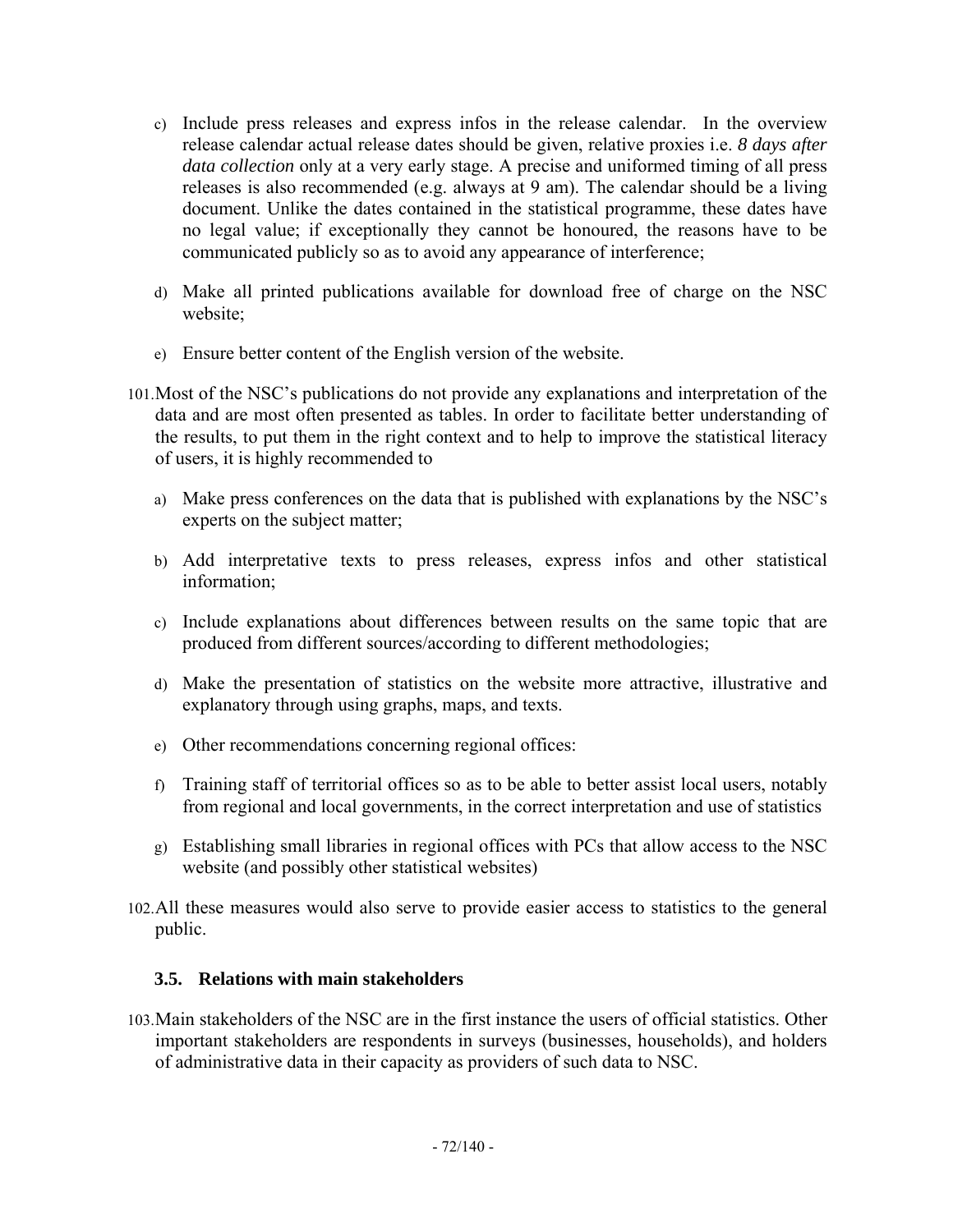- 104.Article 4 of the Law on State Statistics (LSS) states that the State policy in statistics aims at providing statistical information to satisfy the needs of all administrative bodies and economic entities, mass media and the general public. The relations that NSC maintains with its stakeholders to find out about their needs are manifold:
- 105.The Annual Statistical Work Programme (or programme of statistical works) is a tool for the NSC to involve users in the planning of its activities. In an iterative process the NSC drafts the programme incorporating comments of ministries, state departments, the academy of science, trade unions and business before it is presented to the Kyrgyz Government for approval. The Government also approves the budget.
- 106.Article 4 of the LSS provides for the establishment of a State Council for Statistics. The Council would constitute a possibility for users to rather directly influence strategic planning and monitoring and the content of the statistical production. However, this instrument is seen as an important step towards the democratisation of official statistics it is not functional at present. The first composition of the Council was approved by the president of the Kyrgyz Republic in 2008 including ministers, heads of state departments, state agencies and academia. However, the member list needs to be updated with current incumbents of the relevant positions in the represented bodies to become operational.
- 107.As provided in article 18 of the LSS, the NSC presents free-of-charge statistical information to key users. These are identified in the Kyrgyz Government's decree on the *approval of the list of users having the right to receive statistical information from state statistical bodies free of charge* since 2007.
- 108.Every year, the NSC organises an Open Door Day for representatives of government offices, international organisations and the mass media.

#### *3.5.1. Relations with government and administration*

- 109.Government and state administration are strongly involved in the development of the Annual Statistical Work Programme. They are also well represented on the list of key users mentioned above and shall have an important role to play in the State Council for Statistics. Some ministries and other state bodies have a dual role as data users and providers of administrative data to the NSC. Therefore, they are in close and frequent contact with the NSC. In many cases agreements on cooperation and data exchange govern their collaboration. Working groups are also established to coordinate activities and strategies. Thanks to this involvement they can directly influence mutual statistical production and cooperation.
- 110.On the local level the information flow is secured through proximity. The staff collecting and processing statistical information on rayon and oblast level are situated in the local administration and under the NSC's budget. The territorial statistical offices provide statistical information to regional and local bodies.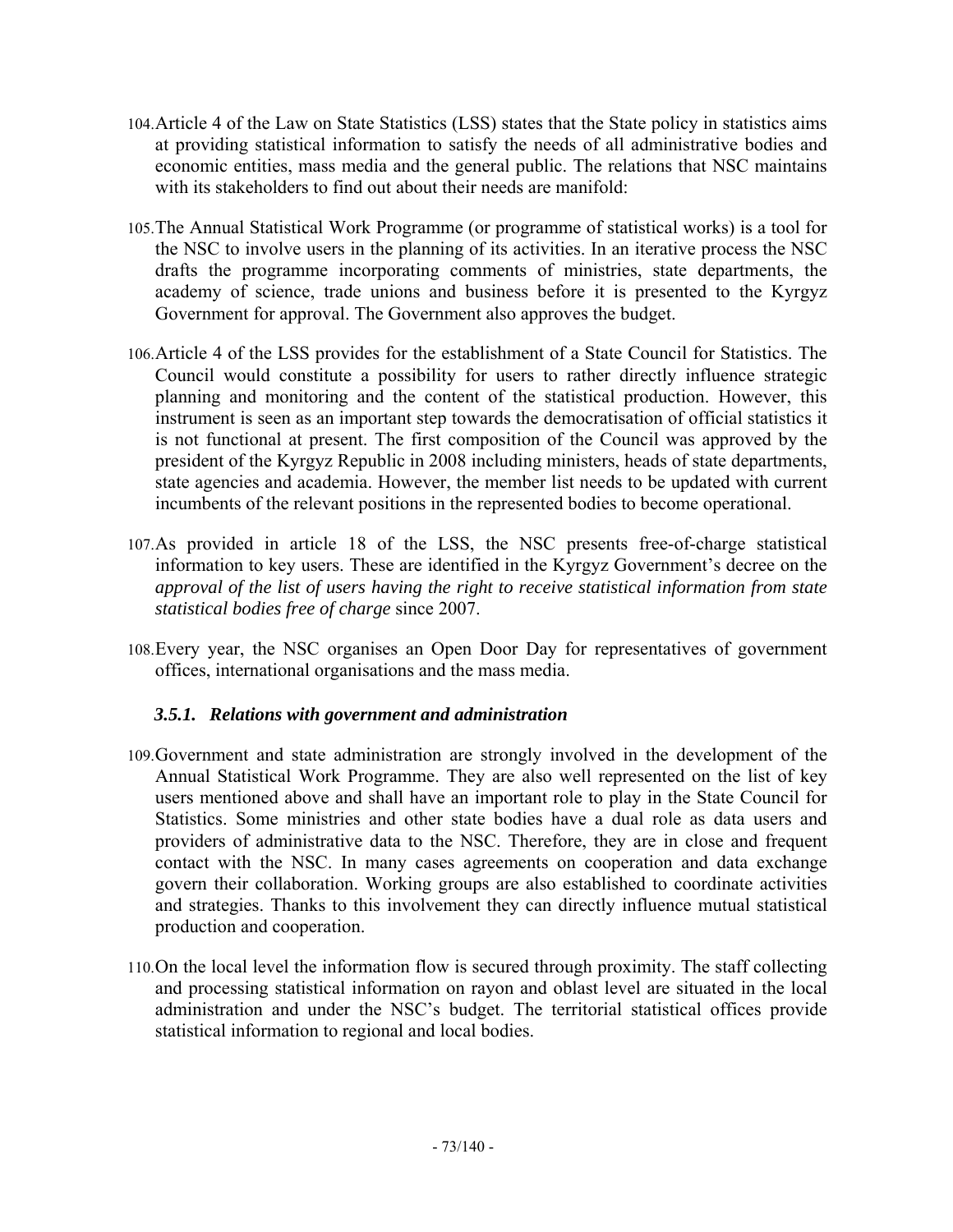#### *3.5.2. Liaison with Research Institutions and Universities*

111.The NSC mainly cooperates with two universities in Bishkek. Bishkek State University of Economics and Business it funds scholarships for excellent students in statistics and guide diploma works in the field. NSC staff gives lectures at the university. The Director of the NSC's Institute of Statistical Researches (ISR) is also a Deputy Dean of this University. His double role allows for a certain amount of exchange between the NSC and the Kyrgyz scientific community as well as for the recruitment of assistants from the university to the ISR. Cooperation also takes place with the National Kyrgyz University, the Kyrgyz National Agricultural University, the Kyrgyz-Russian Slavic University, the Kyrgyz Economics University, and the American University of Central Asia: They are provided with the necessary statistical information they need and students of these universities do internships in different sectors of NSC. NSC Management are members of certain University Admission Committees. Fellowships are granted to two talented students from the National Kyrgyz University with a specialisation in statistics in their final year of studies.

#### *3.5.3. Relations with Mass Media*

- 112.In the NSC's *Dissemination policy of official statistical information of National Statistics Committee* a chapter is dedicated to relations with mass media, wherein the importance of the press and other media as intermediaries for transmitting statistical information is recognised.
- 113.Accordingly, the NSC has installed a unit responsible for direct contacts with the press and other media. It provides the mass media with regular press releases, which describe the socio-economic state of the country, in a special format and at the same time as the information is put on the NSC's website. Given that the most effective source of public information is television, there are plans to establish an agreement for providing news programmes on television with economic and social press releases on a regular basis.
- 114.Press conferences are prepared and held by the NSC's senior management and the executive on on-going NSC activities and other events such as special surveys and extraordinary statistical publications, however not in relation with the publication of data. The Chairman from time to time invites the media to his office for an interview or a speech on newsworthy topics to be broadcasted on radio or television.
- 115.Finally, statistical information is also provided to the media on demand, and they can discuss questions with heads of units. Media representatives showed an active general interest in statistical products.
- 116.The media landscape seems to consist of around a dozen daily or weekly newspapers, approximately eight TV Channels and Radio stations each and four to five news agencies. Of each type of media one provider is state owned, the others are private companies.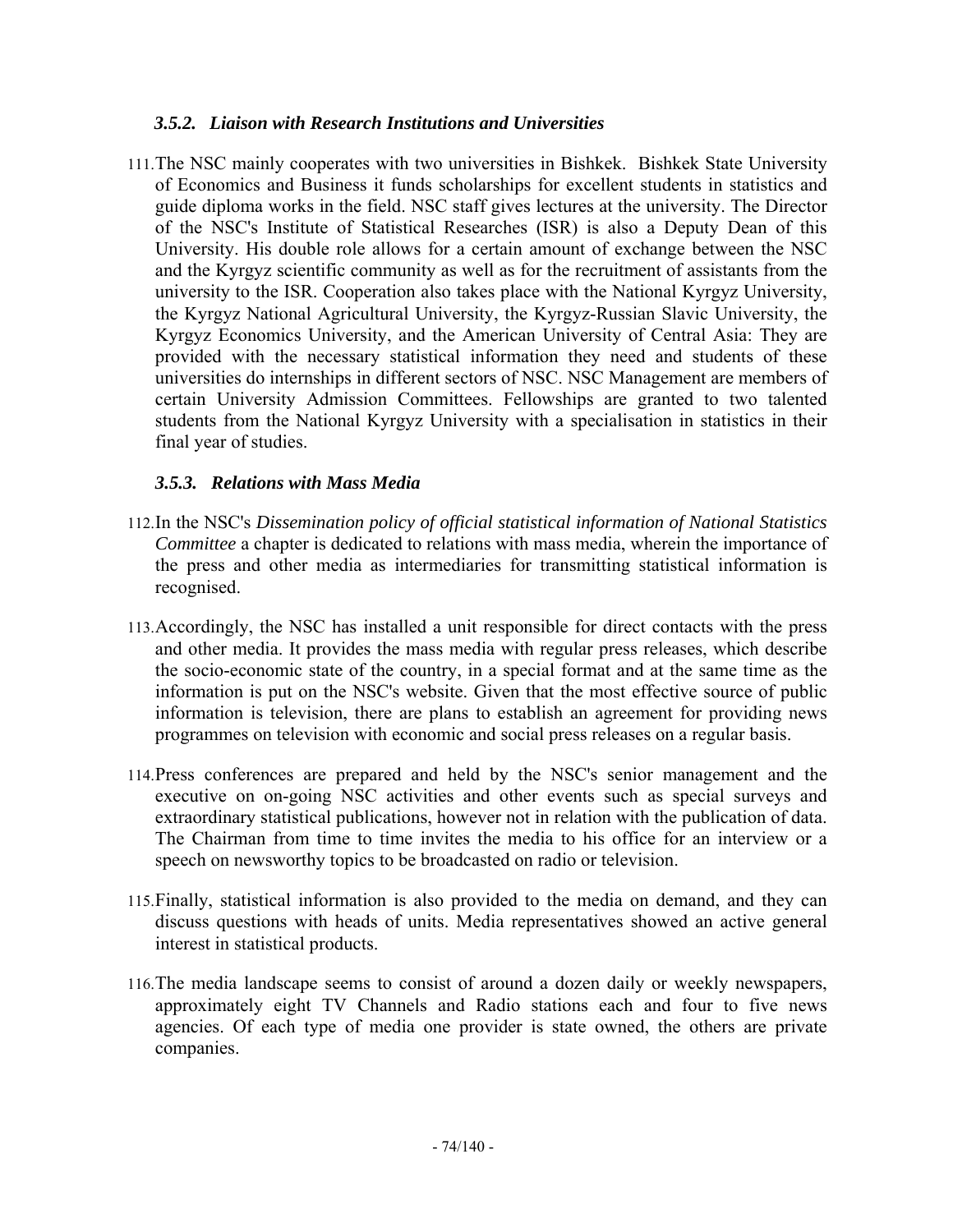#### *3.5.3. Relations with other users*

- 117.In order to know more about the requirements of various users of statistical information, the NSC recently developed a questionnaire. The questionnaire is included in every printed publication of the NSC and also distributed via the Main Computing Centre's marketing sector and the library.
- 118.The relations with the National Bank of the Kyrgyz Republic (NBKR) are established through the regular delivery of data from the NSC to the National Bank for the Bank's production of statistics.
- 119.There are no mechanisms for regular and systematic exchange with the Business Community.
- 120.International organisations working in the Kyrgyz Republic and domestic nongovernment organisations are primary and educated users of official statistics. The NSC provides them with statistical information on demand; however, there is no regular platform of exchange in place.

### *3.5.4. Relations with respondents*

- 121.Respondents also belong to the group of stakeholders in the sense that they are main providers of data. They comprise the following two categories:
	- a) Legal entities and their subsidiaries, branches, representative offices and other separate structural divisions, including foreign entities located on the territory of the Kyrgyz Republic
	- b) Natural persons staying in the Kyrgyz Republic irrespective of their citizenship, or cumulative group of such persons
- 122.Their relations are mostly formal. The participation in surveys in many cases is mandatory when it concerns legal entities. The NSC has the right to obtain statistical data and bookkeeping reports free of charge from all respondents, even if sometimes individuals or households are rewarded with a small amount of money for participating in non-mandatory surveys. The NSC may also ask respondents to introduce corrections in their statistical reporting if it detects distortions, or, in case of non-fulfilment, may insert corrections itself. The respondents are guaranteed that primary data which would allow identifying them is considered confidential and their disclosure forbidden or only permitted with the consent of the respondent concerned.

#### *3.5.5. Assessment:*

123.The relations between authorities and administration are well established. Other stakeholders are less well served and should become more of a focus of the NSC. It is especially important to establish a regular network with representatives from the business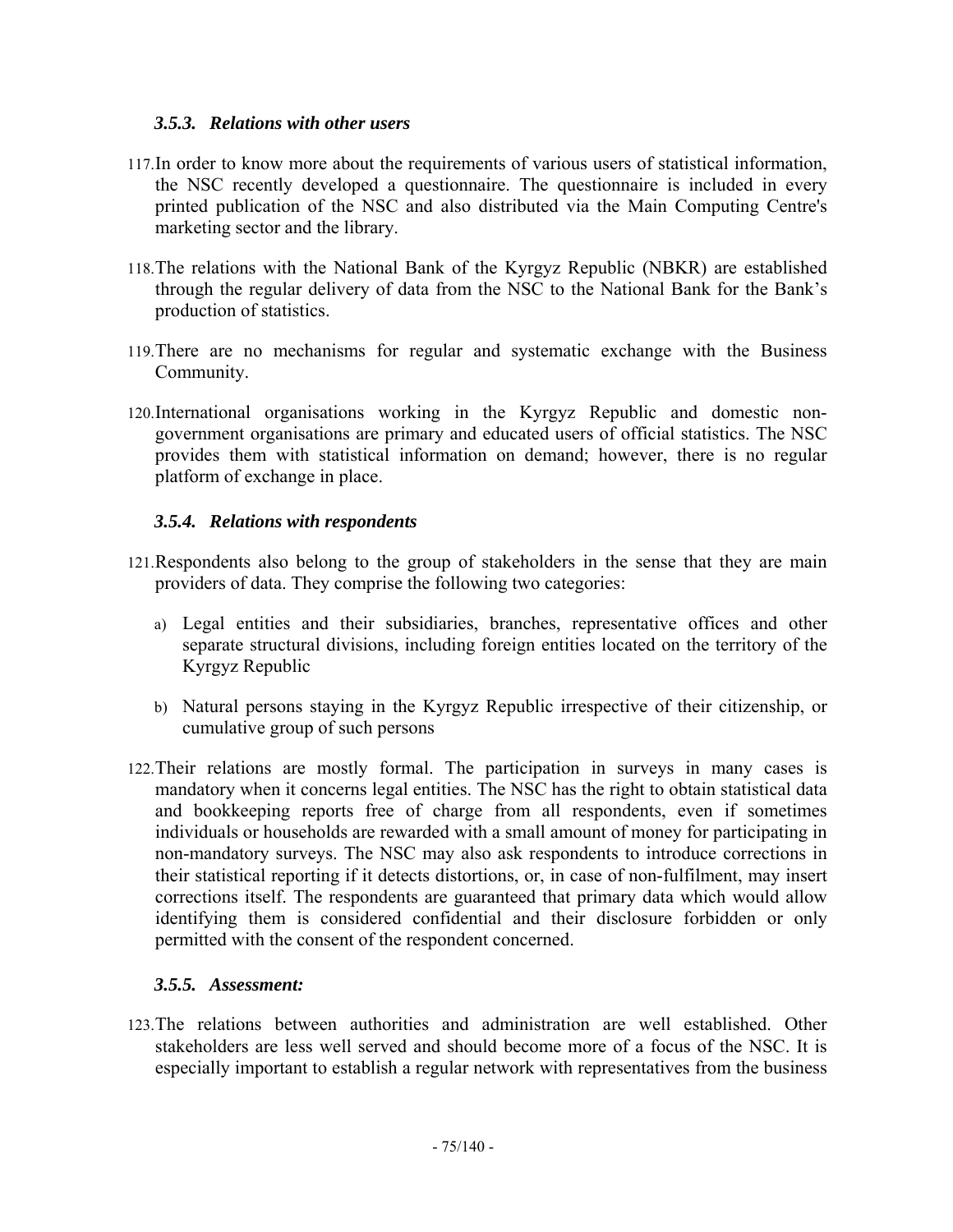community, both in their capacity as actual and potential users of statistics and as respondents to surveys.

- 124.The State Council for Statistics has great potential to become an effective advisory body to the NSC's activities. The provision about the Council gives it functions, tasks and competences that are well tailored to facilitate a fruitful exchange between producers and users of official statistics as well as direct access for NSC to hear about users' needs, ideas, recommendations and feedback. Hence, it is highly recommended to reanimate it. However, it is primordial that in the new composition of the Council a broader variety of users will be represented (business community, journalists, education and research institutions, NGOs).
- 125.More active communication through a regular continuation and development of existing user surveys and the establishment of website satisfaction surveys would reveal the needs of various users with their specific characteristics, profiles, knowledge and experience with official statistics. The results of these surveys could serve as a basis for more targeted activities.
- 126.In view of improving the service for the business community and in particular potential investors in the Kyrgyz economy, also from abroad, the translation of press releases and express infos concerning the socio-economic development of the KR in English should be envisaged.
- 127.To promote the use of statistics by less expert users it is important to give support and to closely follow if and how statistics are presented in the media. It is recommended to enhance statistical information with explanatory texts and interpretation of the data. Statistical literacy can also be improved through offering training on how to read statistics for journalists, teachers and other information brokers. Training events of this kind are already foreseen in the multi-year programme (Programme of improvement and development of state statistics in the Kyrgyz Republic for 2010-2014) and should be transformed into a permanent offer. Another recommendation is to set up a systematic procedure to analyse the use of statistics in the media and by other user groups. This will also give a basis to intervene in cases in which data is misinterpreted or incorrectly used.
- 128.Finally, in the relations with respondents the reduction of response burden needs to be addressed. This issue should be taken up in the revision of each single survey, but even more so a screening exercise across different surveys should be put in place. The exercise would on the one hand assist in avoiding unnecessary overlaps and asking the same information two or three times, on the other hand detecting potential synergies and information collected in one survey be used in several statistics. It is recommended to develop a coherent policy for response burden reduction issue and make it an integral part of the development of annual and multiannual programmes.

# **3.6. International cooperation**

129.The word *international* is mentioned 13 times in the LSS: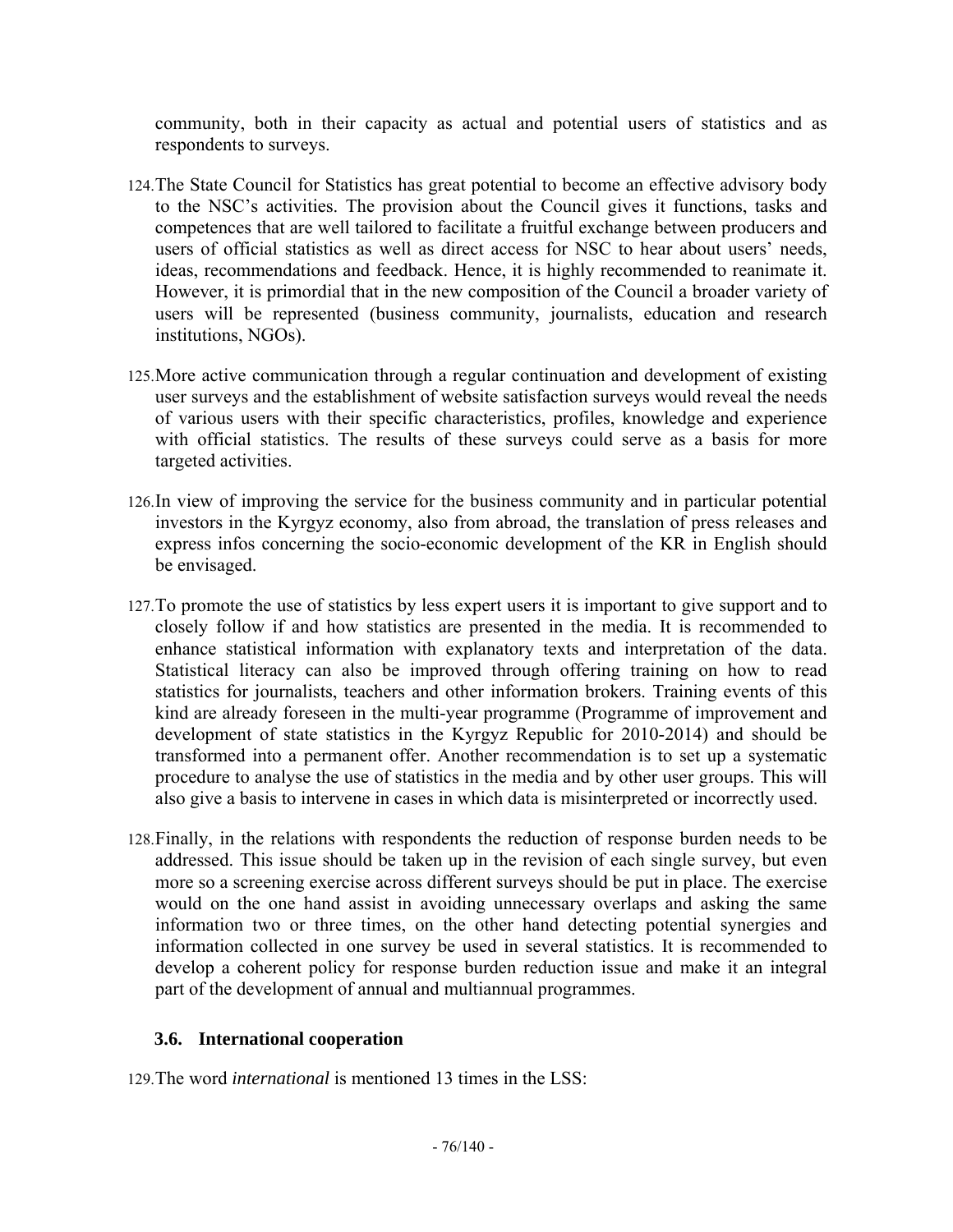- a) Articles 4, 5, and 13 stipulate that Kyrgyz official statistics should be compiled according to international standards in order to ensure worldwide comparability of its statistical information. Article 7 mentions that bodies of the State Statistics can use, along with administrative records and statistical data collections, statistical information from international organisations and statistical services from other countries.
- b) Article 12 of the LSS mentions that bodies of the state statistics shall have the right to carry out cooperation activities with international organisations and statistical offices of other countries. Furthermore, according to article 11 of the LSS, one of the objectives of the state statistical bodies is to ensure interaction of the state statistical information system with information systems of international organisations and statistical services of other countries.
- c) Last but not least, article 2 of the LSS states that international agreements and contracts might have primacy over the LSS. This could be seen as a major achievement for the integration of the NSC in the international statistical system. On the other hand, this article opens the doors for agreements with international partners outside the statistical community that do not respect a certain number of principles; one of them being confidentiality.
- 130.There is an international cooperation department comprising of 4 people, which provides organisational and logistics support to the NSC for its relations with all international organisations and statistical agencies from foreign countries. The international cooperation department also plays the role of facilitator for the implementation of multilateral and bilateral capacity building programmes. The overall coordination of international cooperation is the responsibility of the Chairman and its implementation delegated to one of his deputies.
- 131.Staff of the NSC actively participates in international conferences, workshops and training seminars organised by international organisations. The NSC has a good reputation within the international statistical community and is committed to the development of international statistical standards and nomenclatures. The NSC chairman represents the State Statistics in high-level international events like the UN Statistical commission, the UNECE Conference of European Statisticians, the recently reestablished UNESCAP Committee on Statistics and the Statistical Committee of the CIS.
- 132.International organisations and bilateral donors are strongly involved in the development of the statistical capacity in the Kyrgyz Republic. The State budget barely covering the regular activities of the State Statistics, the NSC has to rely on international funding and expertise to implement its development strategy and to modernise its IT infrastructure. In 2011, international partners involved in major capacity building programmes were the European Union, Statistics Finland and Statistics Norway, the United Nations Population Fund (UNFPA), the United Nations Child's Fund (UNICEF) and regional commissions of the United Nations. All these activities are mentioned in the annual statistical programme of work.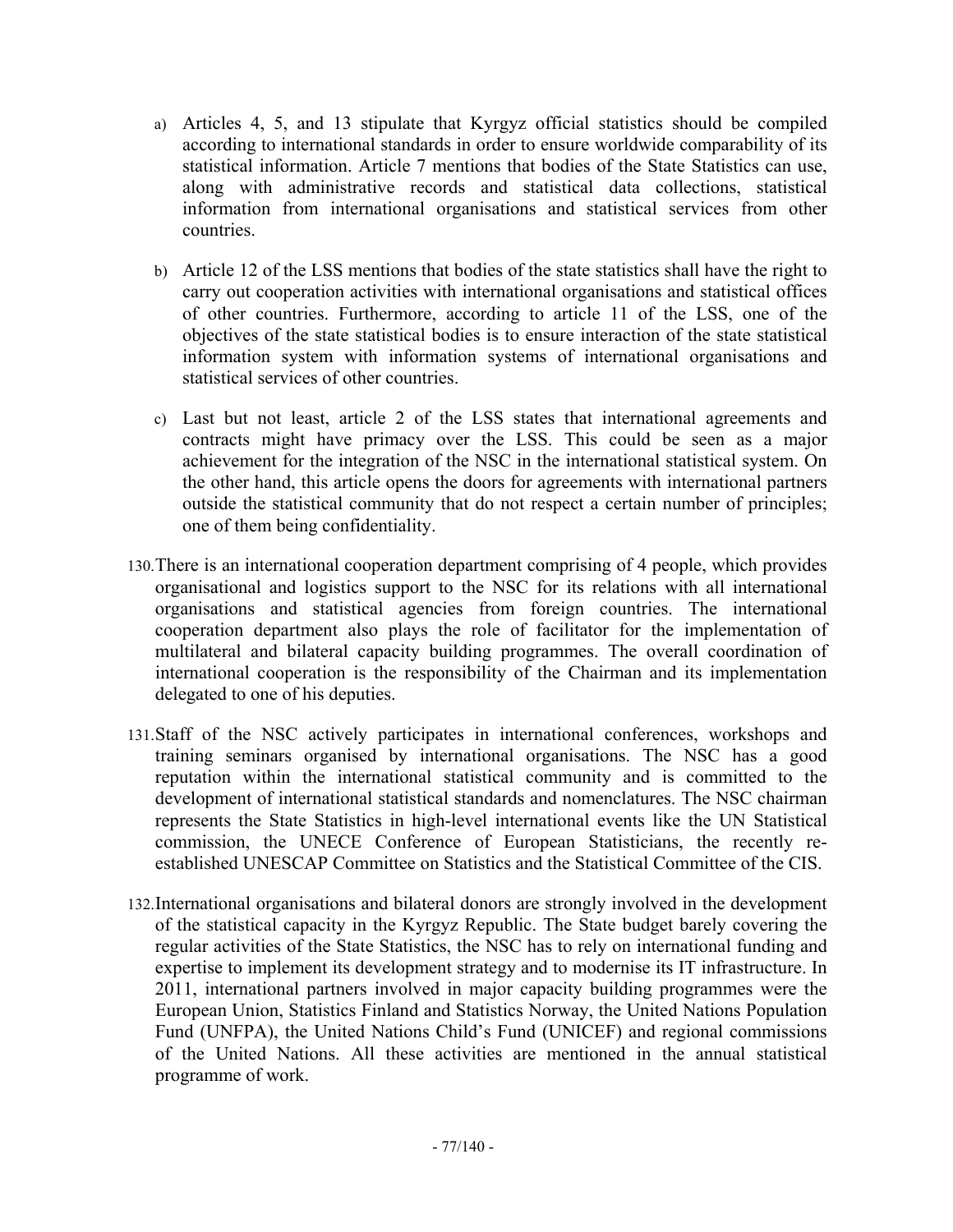#### *Assessment:*

- 133.International organisations are also users of statistical information for the design and monitoring of their technical assistance activities. A stronger involvement of these organisations in the preparation of the annual and multi-year statistical programmes could create positive synergies, reinforce the visibility of the NSC as the provider of official statistics and, potentially, increase the opportunities for external funding. The international cooperation department of the NSC could be more actively implicated in this communication strategy.
- 134.In order for NSC experts to participate actively in workshops and training seminars organised by the international community, the NSC training programme should give priority to the improvement of English skills among staff members.

# **4. PRIMARY DATA SOURCES AND REGISTERS**

### **4.1. An overview**

- 1. The National Statistics Committee from the Kyrgyz Republic (NSC) collects primary data for statistical purposes from all type of sources.
- 2. In accordance with article 12 of the Law on State Statistics (LSS), the NSC is entitled to receive and use administrative data for the update of statistical registers and the processing of statistical information. At present, roughly 20 % of the statistical information processed by the NSC is based on administrative sources. This information enters the statistical services in aggregated form either from central ministries and agencies to the NSC or from regional and local authorities to territorial statistical bodies.
- 3. The Unified State Register of Statistical Units (USRSU) was established in 1992 and is an administrative unified system of state registration and identification of all business entities, created and operating on the territory of the Kyrgyz Republic: enterprises, state organisations and agencies, public associations, peasants and individual entrepreneurs. At national level, The USRSU is maintained and updated by the Main Computing Centre (MCC) and at regional and local level by the respective departments of registers of the state statistics territorial bodies. The USRSU is an administrative business registers and serves as a basis for the maintenance and update of three distinct business statistical registers: the register of legal business entities, the register of individual entrepreneurs and the agricultural register.
- 4. This cooperation with ministries and agencies takes place on the basis of agreements on data exchange under the Annual Work Programme: Some of these agreements foresee a two-way exchange of information and entail the risk that confidential micro-data on economic operators or citizens are transmitted from the NSC to administrative authorities (see chapter 1.6 of this report on statistical confidentiality).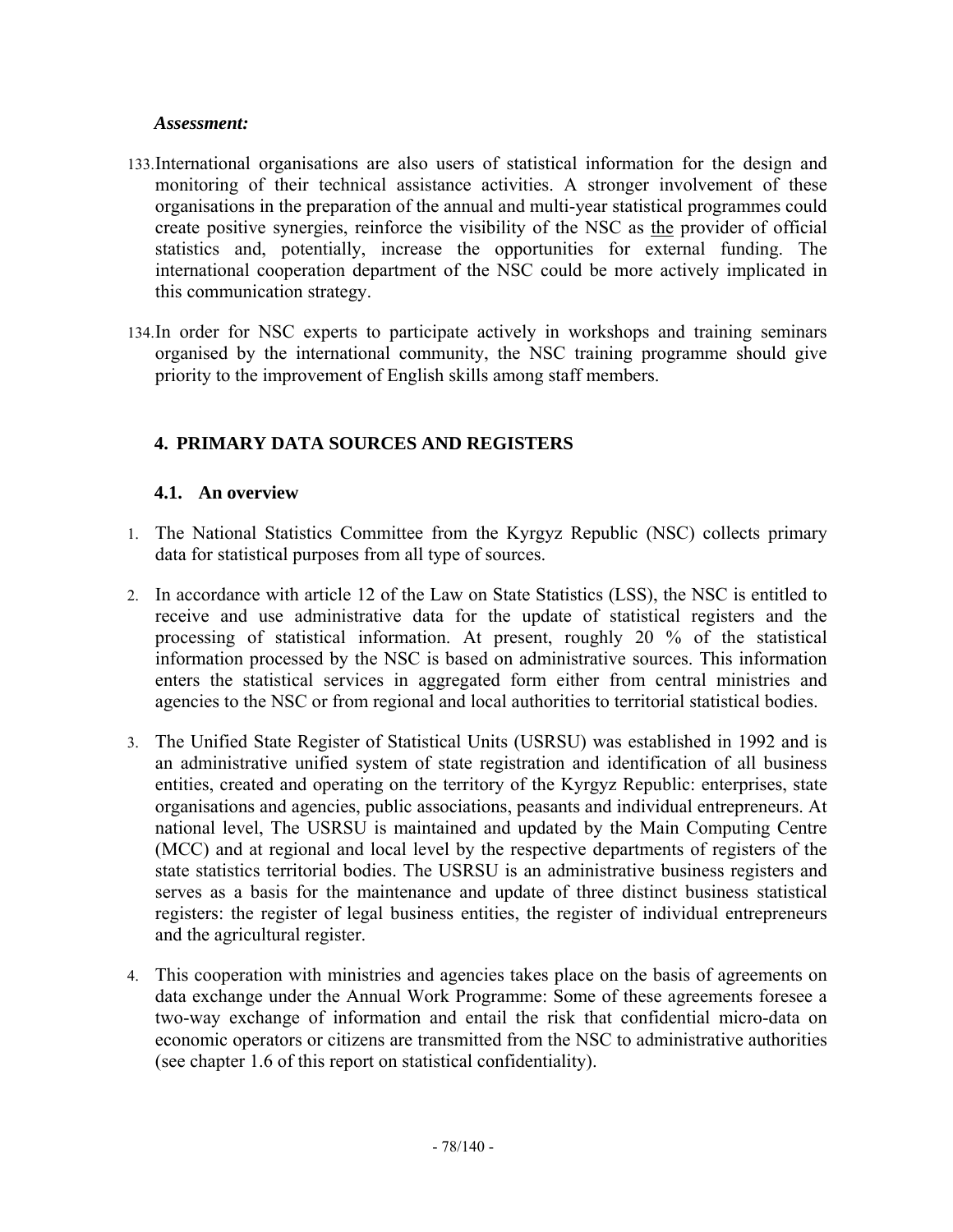- 5. Currently, there is no administrative or statistical population register in the Kyrgyz Republic. The State Registration Service is leading inter-agency discussions on the establishment of an administrative population register.
- 6. Primary data from population, households, farms and enterprises collected through surveys are gathered at local level. Territorial bodies, mainly at district level, are responsible for collecting the information and transferring aggregated data via the next territorial level (regions) to the Main Computer Centre (MCC) by electronic mail or on diskette. Overall statistical processing is carried out at the MCC, and the processed results are transferred down to lower levels.
- 7. In rural areas, State statistics departments ensure, through local self-government bodies, collection of statistical data from the administrative household book on population, activities of private farms, agricultural production in the private plots and individual entrepreneurship activities.
- 8. The NSC is gradually switching from exhaustive statistical reporting system to sample surveys. In the framework of the present multi-year programme (2010-2014), further transition to sampling survey will be operated and mathematic methods for extrapolation will be introduced in the production process. So far, these efforts have benefited to the household sector and the agriculture. For economic statistics, data are mainly collected through monthly, quarterly and annually exhaustive reporting systems.

# **4.2. Social and demographic statistics**

# *4.2.1. Population census*

- 9. The National Statistics Committee (NSC) was the main responsible agency for both the 1999 and 2009 population censuses. The 2009 census was based on the Law on Population and Housing Census adopted in April 2008. It was the first time the housing component was included in a Kyrgyz census. The methodology followed latest recommendations of the United Nations Statistical Commission and the Conference of European Statisticians. Before implementation, the census methodology was examined by experts of the United Nations Population Fund (UNFPA) and the Interstate Statistical Committee of the Commonwealth of Independent States (CIS-Stat). The recommendation on the post-enumeration survey however was not followed. Both the 1999 and 2009 censuses included an extended module on migration.
- 10. The 2009 census was conducted from 24 March to 2 April with the census moment at midnight of 24 March. The population was enumerated irrespective of availability of registration and right to housing space. The results thus pertain to the *de facto* population. Enumeration difficulties were known to be related mainly to temporarily absent persons (4.7% of the population) for whom proxy reporting was used. Their proportion was particularly high in the Djalal-Abad and Osh regions.
- 11. The census applied a definition of the place of usual residence that differs from the internationally agreed one, in that it included those household members who had been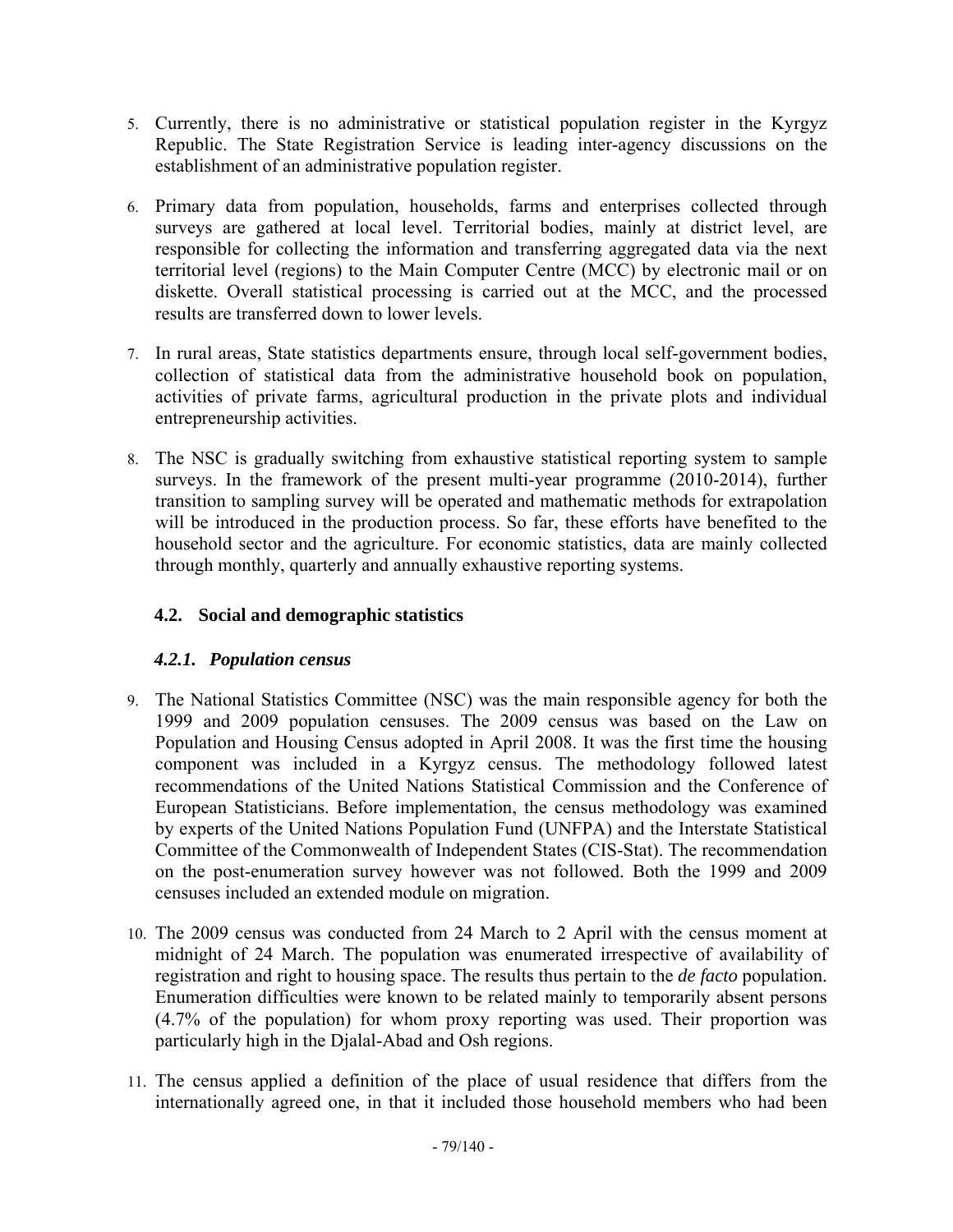living abroad for more than a year in the resident population of the country if a household member indicated that the absent household member intends to return. Altogether, 101.5 thousand such individuals were included in the population count.

- 12. The data were entered manually and processed within five months. A post-enumeration check of a ten per cent sample of households in each census district was carried out within three days after the census, to improve the census coverage. The check recorded data on the additional individuals and households that were not included in the census. Similarly, the place of usual residence of enumerated persons was corrected if an enumeration error was discovered. However, the information about the corrections was not recorded electronically and therefore does not allow for an analysis of the extent and character of the corrections.
- 13. Census results are available on the NSC website. The first preliminary results were published in December 2009. As of 1 March 2011, the NSC has produced 13 publications with the 2009 census results and is planning to publish a further two in 2011, after which the publication programme of the census results is completed. All the publications are available in Kyrgyz, Russian and English in printed form.
- 14. The 2009 census database is currently used as the sampling frame for the Integrated Survey of Household Budget and Labour Force. A microdata sample of the 1999 census has been made available through the Integrated Public Use Microdata Series International and a sample of the 2009 is being prepared for this purpose.

#### *Assessment:*

- 15. The 2009 census provided important and valuable information on the state and living conditions of the population. The results have been processed and published reasonably soon after conducting the census. However, the inclusion of individuals who had lived abroad for more than twelve months in the resident population weakens the comparability of the published results and population-based indicators with countries that followed the definition of usual place of residence recommended by the United Nations.
- 16. The extensive post-enumeration check covering ten per cent of households has contributed to a better coverage of the census. However, the way its results were processed does not allow for an analysis of the extent and character of the corrections. The assessment of the coverage of the census is therefore difficult.
- 17. The census data is put to good use (a) through an extensive publication programme of results, (b) in the recalculation of population estimates for the intercensal period, (c) as a sampling frame for surveys, and (d) through the provision of the microdata sample that will soon become available for research internationally.
- 18. It is recommended to calculate the number resident population in Kyrgyzstan according to the United Nations definition of the place of usual residence. Figures according to this definition should also be used (a) in the calculation of all the indicators based on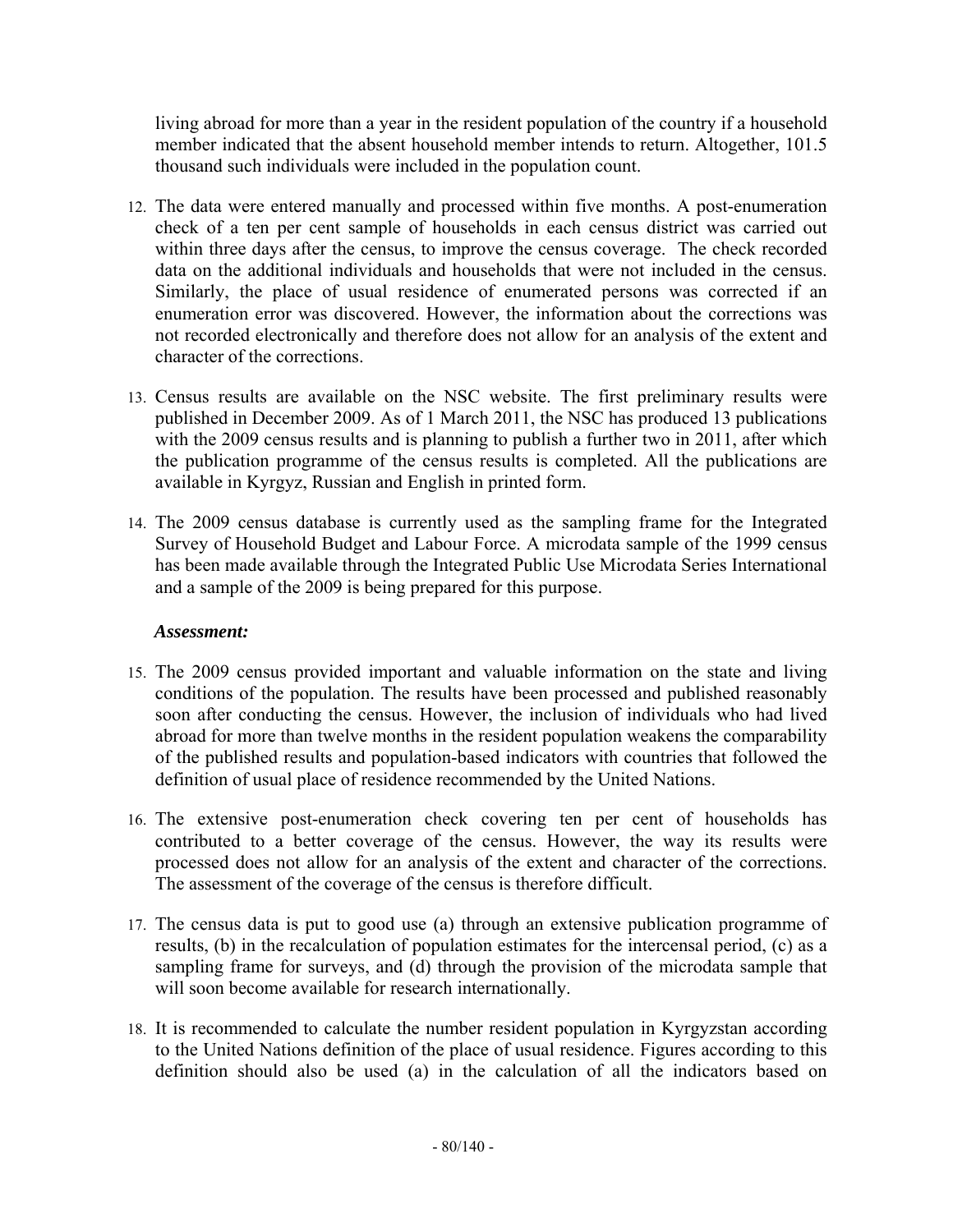population, (b) in the annual estimation of population size starting from 2010 and (c) in the recalculation of population estimates for the 1999-2009 intercensal period.

19. Recommendations for future censuses include (a) adhering to the recommendations of the Conference of European Statisticians, including the recommendation on the definition of usual place of residence, (b) implementing a post-enumeration survey that provides information on the coverage and accuracy of the census, (c) the use of geographic information systems and (d) the use of new tools for quick and reliable data entry.

# *4.2.2. Vital registration*

- 20. The vital registration system records births, deaths, marriages, divorces and residential changes. The system is organised as the State Registration Service under the Government, which operates through offices of civil acts registration (ЗАГС) and passport offices in each district and town. In rural areas, the registration of birth, death, marriage and residential change is carried out by the rural self-government authorities (ayil okmoty). The registration of births and deaths in the offices of civil acts registration and in the rural self-government is based on the medical birth and death certificates issued by a doctor or a nurse. The rural self-government authorities send the birth, marriage and death certificates to the district office of civil acts registration at the end of each month.
- 21. The district or town offices of civil acts registration submit the second copies of the civil registration documents of birth, death, marriage and divorce to the corresponding district or town statistical department once a month. A copy of the medical death certificate is submitted together with the corresponding civil registration document. The migration coupons are submitted to the district or town statistical offices by the passport office.
- 22. Information from all these primary documents for statistical recording are entered in the district or town statistical departments, except the causes of death. Coding and entry of data on causes of death, based on the medical death certificate, is carried out by the regional statistical offices. The data entry and processing software includes logical controls.
- 23. The data are submitted from the district and town statistical departments to the regional statistical offices that enter data on causes of death, compile a regional level data file and submit this to the NSC Main Computing Centre that compiles the data at the national level. After processing, the civil registration and medical certificates are returned to the civil acts registration offices.
- 24. In Bishkek, pilot projects have been carried out to computerise the civil acts registration offices and organise entry of civil registration acts by them. As of this time, the data used for compiling demographic statistics continue to be entered by the district or town statistical departments.
- 25. Each rural community manually keeps the so-called household books to maintain an overview of their population. Such accounting covers the entire rural population of the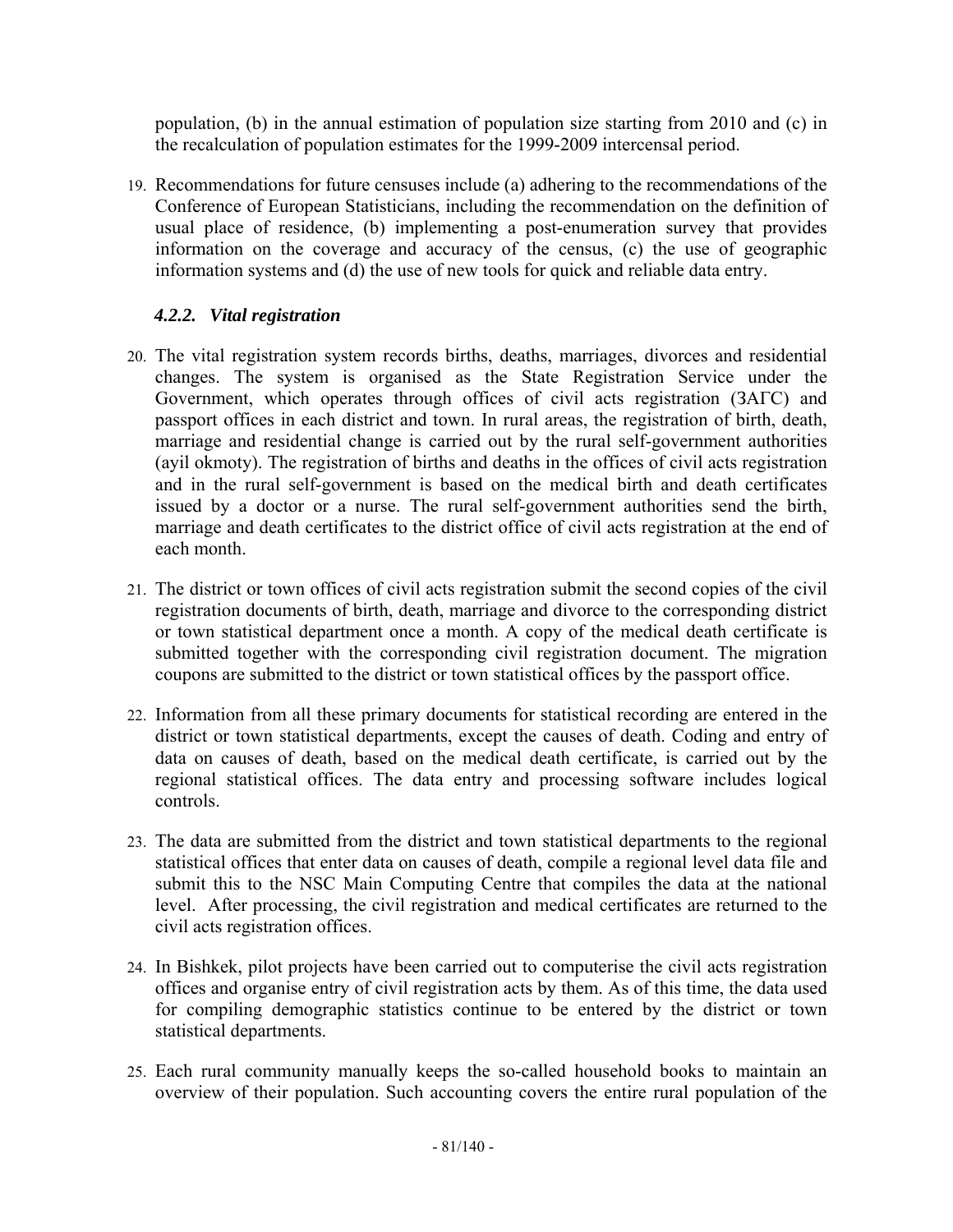country. Each month, the rural communities submit the documents on vital events to the district office of civil acts registration from where the district statistical department receives them. The information recorded in the household books is used for estimating the annual figures of population size between censuses. A process of their computerisation is under way with support from Statistics Norway.

- 26. The coverage of the registration system is believed to be good. About three per cent of births in rural areas are known to occur outside of a medical establishment. In remote regions, registration of a birth sometimes occurs later. About eight per cent of births are registered in the subsequent calendar year only. It also appears that some infant deaths that occur outside of a hospital are not reported or are recorded with considerable delay. Since people have several incentives to register the birth, the coverage of birth registration is believed to being close to total. Since 2004, the WHO definition of live birth is applied.
- 27. The Ministry of Health has established the register of the new-born to improve the measurement of child mortality and maternal mortality — phenomena identified in the Millennium Development Goals. These registers link the information recorded for the corresponding birth and death. After a regional statistical office completes the coding and entry of causes of death, the results on the regional level are checked against maternal mortality records and the possible discrepancies are resolved. A medical register of the new-born is expected to be established in 2012 with expert support from Statistics Finland.
- 28. Migration is recorded monthly based on coupons of statistical recording of arrivals and departures designed for statistical processing in state statistical bodies. Coupons of statistical recording are filled in by the passport service during the registration or deregistration of population by place of residence. In rural areas, these coupons are filled in by the rural self-government who submits them to the district passport service. Since 2009, the passport service is part of the State Registration Service.
- 29. The migration coupons are designed to capture changes of usual place of residence. Administrative fines are foreseen if a person who is at least 16 years old does not register the change of his or her place of residence. Apparently, the authorities in the Russian Federation, the major destination country of Kyrgyz emigrants, require documentary proof of emigration when registering them for residence in the Russian Federation. However, most of the large internal migration flow from the Osh region to Bishkek in 2010 has probably not been covered with this registration system.
- 30. Additional information on migration can be obtained from quarterly reports of the border patrol on cross-border movements and from a semi-annual report on foreign labour migration of the Ministry of Labour, Employment and Migration. The NSC is not involved in producing or publishing these reports. It is known that the labour migration is grossly underestimated in those reports because they record only those few labour migrants who organise their employment abroad through the Kyrgyz State Employment Agency.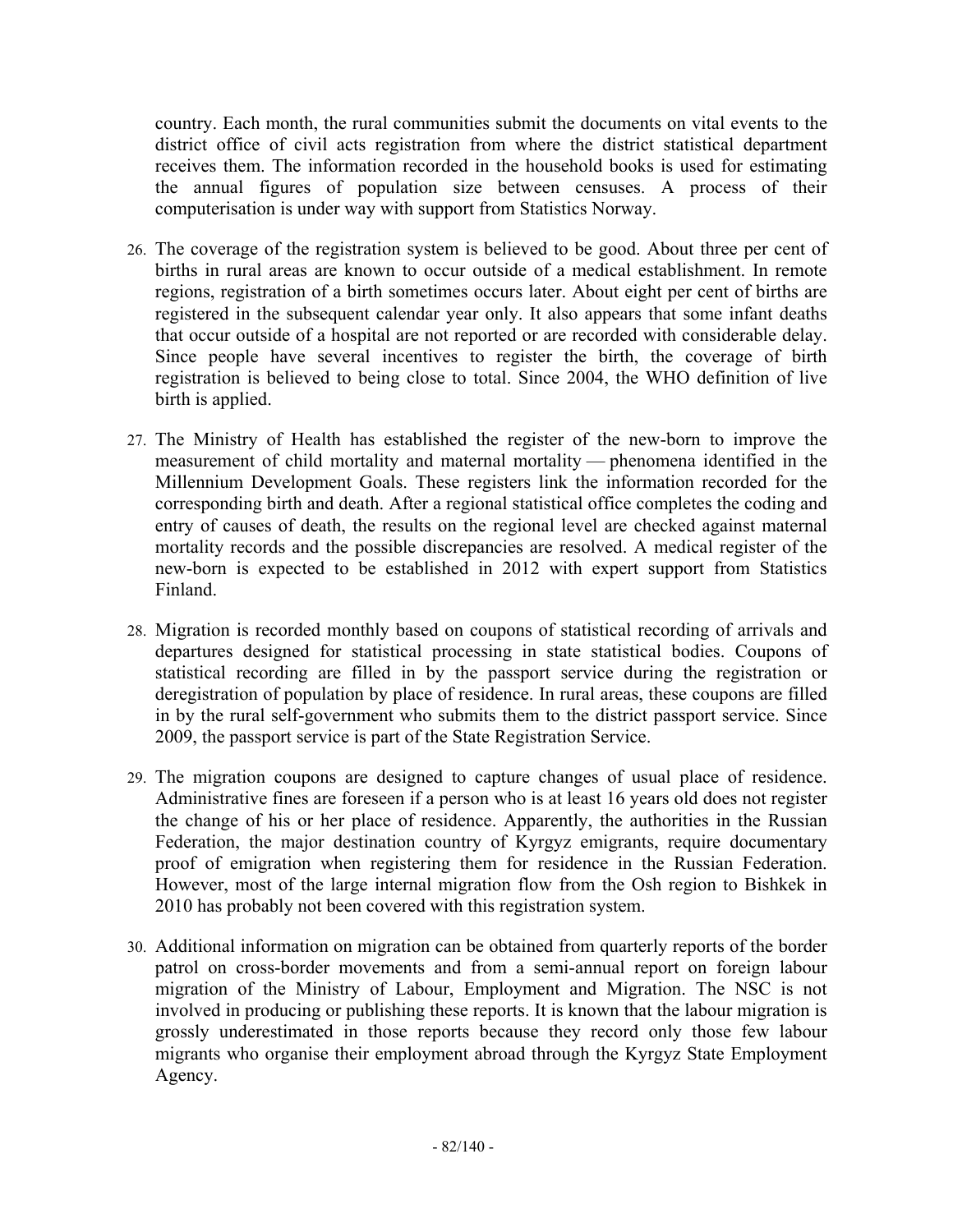31. The five-year development programme foresees steps towards establishing the population register, which could rationalise data collection and processing for demographic statistics. The State Registration Service is leading inter-agency discussions on this topic. A database of issued passports is being compiled for further use in such a population register.

#### *Assessment:*

- 32. The system of vital registration works and it is believed births, deaths, marriages and divorces are well covered. The current system of registration of residential changes would presumably not capture many emigrants who leave the country for working abroad, including those who remain to live there for more than a year. A periodic data exchange with authorities in the main destination countries of Kyrgyz labour migrants, such as Kazakhstan and the Russian Federation, would help the NSC to check the consistency of its migration estimates.
- 33. Other issues for consideration include modernisation of data entry and introduction of common identification numbers as a basis for coordination between different information systems. These challenges can be solved in the context of developing the population register. It would be important to pursue this project that would essentially improve the accuracy of the estimates of the *de facto* population.

#### *4.2.3. Integrated Survey of Household Budget and Labour Force*

- 34. The NSC Department for Sampling Survey is responsible for this data collection that integrates a household budget survey and a labour force survey.
- 35. The survey is carried out with seven questionnaires that collect data on the household structure, education, migration, health status, reproductive health, expenditures, consumption, inflation expectation, work, other activity, production for own consumption, income and ownership of durable goods. The questionnaires are the following:
	- a) A control card collecting basic data on the household, updated quarterly;
	- b) A questionnaire on education, migration, health and reproductive health, collected annually;
	- c) A diary of food expenditures, collected quarterly;
	- d) A questionnaire on employment and unemployment, collected quarterly;
	- e) A diary of expenditures on non-food items, collected quarterly;
	- f) A questionnaire on household income and expenditures, collected quarterly;
	- g) A questionnaire on living conditions and durable goods, collected annually.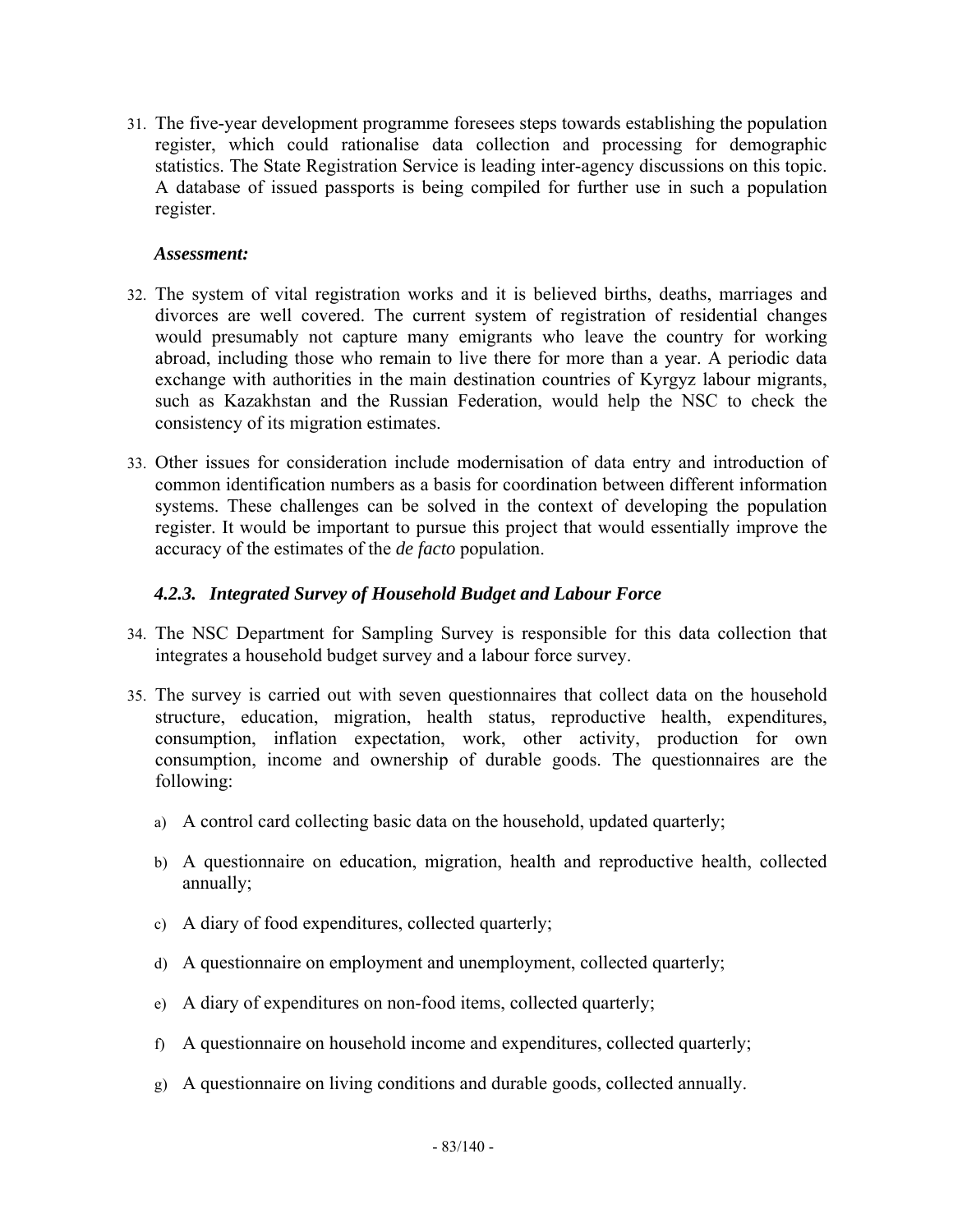- 36. The survey is conducted quarterly, whereby one third of the sample is interviewed each month. Results are published quarterly and for the whole year five months after the corresponding reporting period. The current system was established and tested in 2003 with support from the United Kingdom Department for International Development. The five-year development plan foresees a review of the sample design of the Survey to allow providing national estimates on a monthly basis.
- 37. The survey is based on random two-stage stratified sampling. The sample is representative for urban and rural areas on the regional level. The current sample size is 5016 private households, of which 3036 are in urban and 1980 in rural areas. The census provides the sample frame. The survey definition of the household corresponds to the definition adopted in the framework of the System of National Accounts and is consistent with the definition recommended and applied in the census. Weights are used to correct for differential representation of regions and urban and rural areas; consistency checks are carried out with demographic statistics. Replacement of households who refused to continue in the survey is done once a year according to a clear procedure. The annual dropout is estimated at six per cent. However, information on refusal or attrition rates is not available and assessment of non-response bias of the results is therefore difficult.
- 38. Interviewers are employees of regional statistical offices of the NSC system. They do not have the status of a civil servant. Quality control of information collected by interviewers is carried out by the specialists of the regional offices through field checks and logical checks of the completed questionnaires. Altogether, 76 interviewers work full time on this survey, which make on average 22 interviews each month. Respondents receive a small quarterly compensation of KGS 128 (~USD 2.80).
- 39. Until the second half of 2010, the paper questionnaires were entered on the NSC Main Computing Centre only. Currently, the Chui and Osh regional statistical offices and the Bishkek city statistical office enter the data from their corresponding region. The data entry software checks the data for arithmetic and logical errors. Using a virtual private network (VPN) of NSC, data are sent to the head server of the Main Computing Centre. After installing the appropriate equipment and training of specialists, entry and control of primary information is expected to be carried out at the regional level.
- 40. Data are stored in the Main Computing Centre and results disseminated by the NSC. Paper copies of questionnaires are destroyed after three years, to become two years according to the current plan. Under the programme of the International Household Survey Network, the World Bank is supporting the implementation of its Microdata Management Toolkit to improve the documentation of metadata on the Survey. The microdata of the survey are accessible for research based on an application to the NSC.

#### *Assessment:*

41. The Survey is well aligned with internationally accepted methodologies and has been elaborated with expert support from outside. It provides socio-economic data and poverty measurements of adequate quality. The issues that require attention include: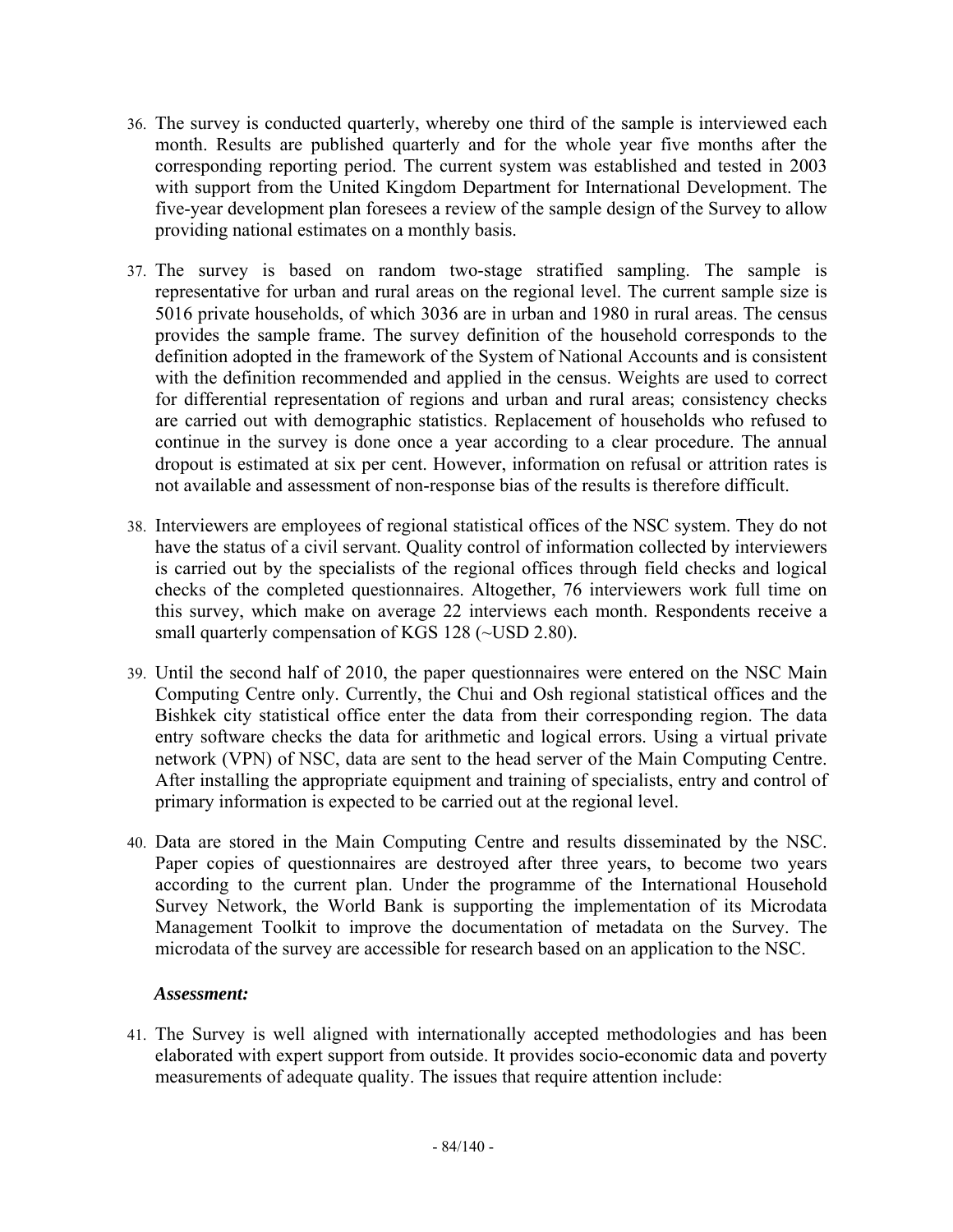- a) The regular funding for the Survey falls short, which results, among others, in higher than optimal interviewing burden per interviewer;
- b) Transition to computer-assisted interviewing;
- c) Division of work between the regional offices and the NSC Main Computing Centre could be better organised. For example, there seems to be no need for carrying out similar logical checks on both the regional and national level.

#### *4.2.4. Classifications and nomenclatures*

- 42. The NSC Main Computing Centre mentions harmonising of classifications among its tasks.
- 43. Since 2000, the 10th edition of the WHO International Statistical Classification of Diseases and Health Related Problems (ICD-10) is used for coding causes of death and in 2004; the WHO definition of live birth was adopted. This allows international comparison of Kyrgyz statistics on fertility and infant and child mortality.
- 44. The census uses:
	- a) State classification of the System of Designation of Objects of Administrative-Territorial and Territorial Units of the KR (SOATE)
	- b) Systematic dictionary of types of economic activity
	- c) Handbook of qualification of higher, secondary, special and professional education
	- d) Alphabetical dictionary of nationalities and languages
	- e) All republican classification of occupations
- 45. The Integrated Survey of Household Budget and Labour Force uses:
	- a) State Classification of Individual Consumption by Purpose (KIPTS)
	- b) State Classification of the System of Designation of objects of administrativeterritorial and territorial units of the Kyrgyz Republic (SOATE)
	- c) State Classification of the Kyrgyz Republic Types of Economic Activity (GKED)
	- d) State statistical classification of products (good and services) (GSKP)
- 46. In addition, the following classifications are used in labour market statistics:
	- a) State classification of regulatory bodies (GKOU);
	- b) All republican Classification of types of enterprises (KTP);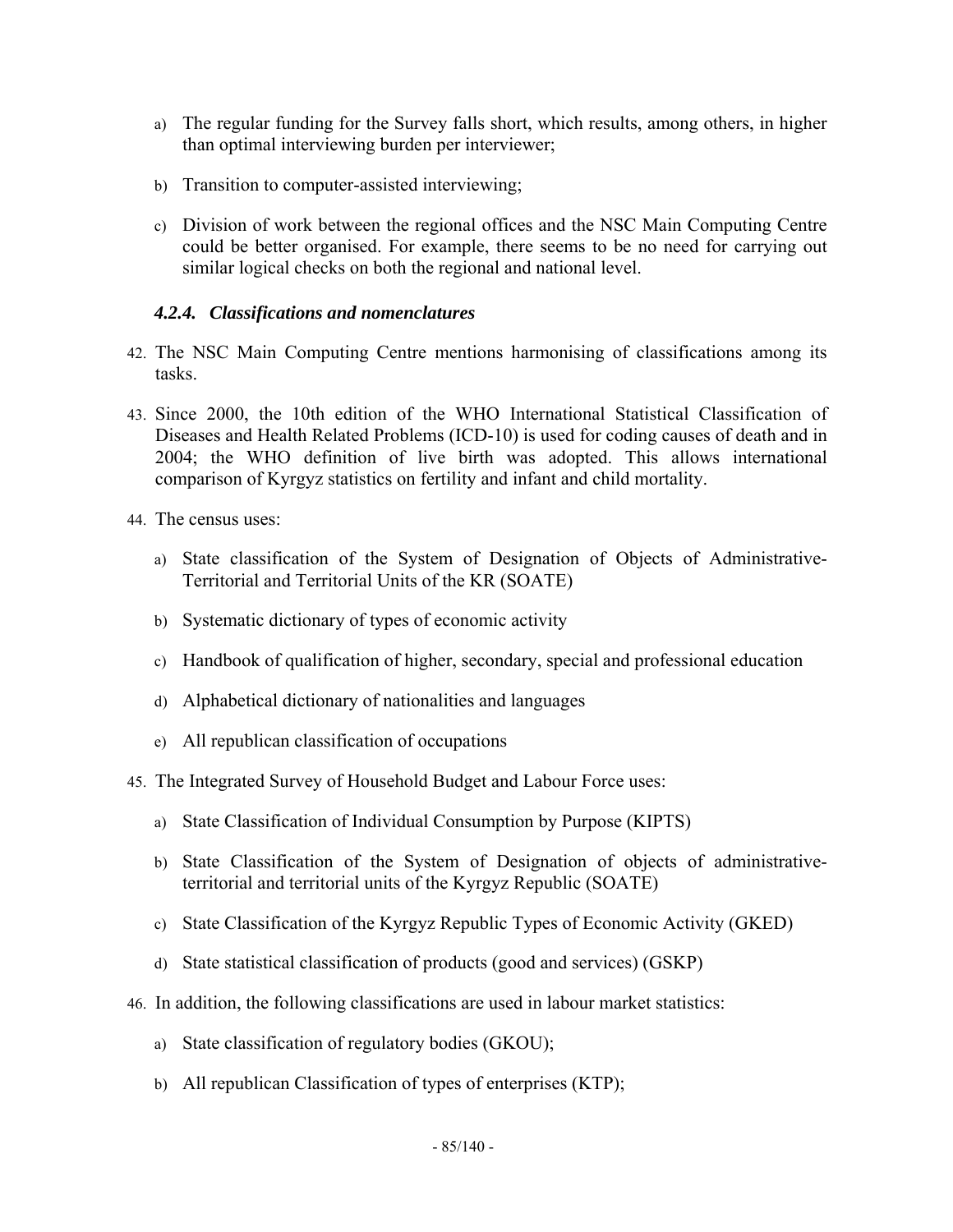- c) State classification of organisation and legal forms of economic entities (GKOPF);
- d) State classification of types of property (GKFS);
- e) State classification of sectors of economy (GKSE).
- 47. According to the information provided, these national classifications are consistent with the corresponding international classifications, such as the International Classification of Status in Employment (ISCE), the International Standard Classification of Occupations (ISCO), the International Standard Classification of Education (ISCED) and the Classification of Individual Consumption by Purpose (COICOP).

#### **4.3. Economic and business statistics**

#### *4.3.1. Main primary data sources and Business surveys*

- 48. There are two main sources for primary data:
	- a) **Administrative data**: data obtained from authorities and public administration bodies, bodies of local self-government and other legal persons collected for administrative purposes
	- b) **Statistical surveys and observations**: data obtained through exhaustive and sample statistical surveys, census (polling) questionnaires and all other statistical forms necessary for carrying out statistical observations;
- 49. According to the LSS and in particular its article 7, bodies of the State Statistics can decide on the data source independently taking into account the data quality, timeliness, processing costs and burden on respondents.
- 50. Reporting and survey forms are developed by substantive departments of the NSC in cooperation with the department of planning, organisation and coordination of statistical work and the MCC. In some cases, questionnaires are tested on business entities. The list of reporting forms or surveys are reviewed annually and in some case, outdated variables are withdrawn or replaced in consultation with major users and the reporting enterprises.
- 51. In accordance with articles 12 and 16 of the LSS, all legal business entities are obliged to submit activity reports and completed questionnaires requested by the State Statistics. Enterprises with legal form are surveyed by comprehensive method. Three hundred different reporting forms are filled out by enterprises monthly, quarterly and annually depending on the kind of activity. The NSC has the right to request respondents to introduce corrections in statistical reporting when through routine data quality check errors or inconsistencies are detected. If necessary, state statistical bodies can introduce corrections independently. This is nevertheless not common practice and in general, reports, once officially acknowledged by the state statistics bodies, are not modified.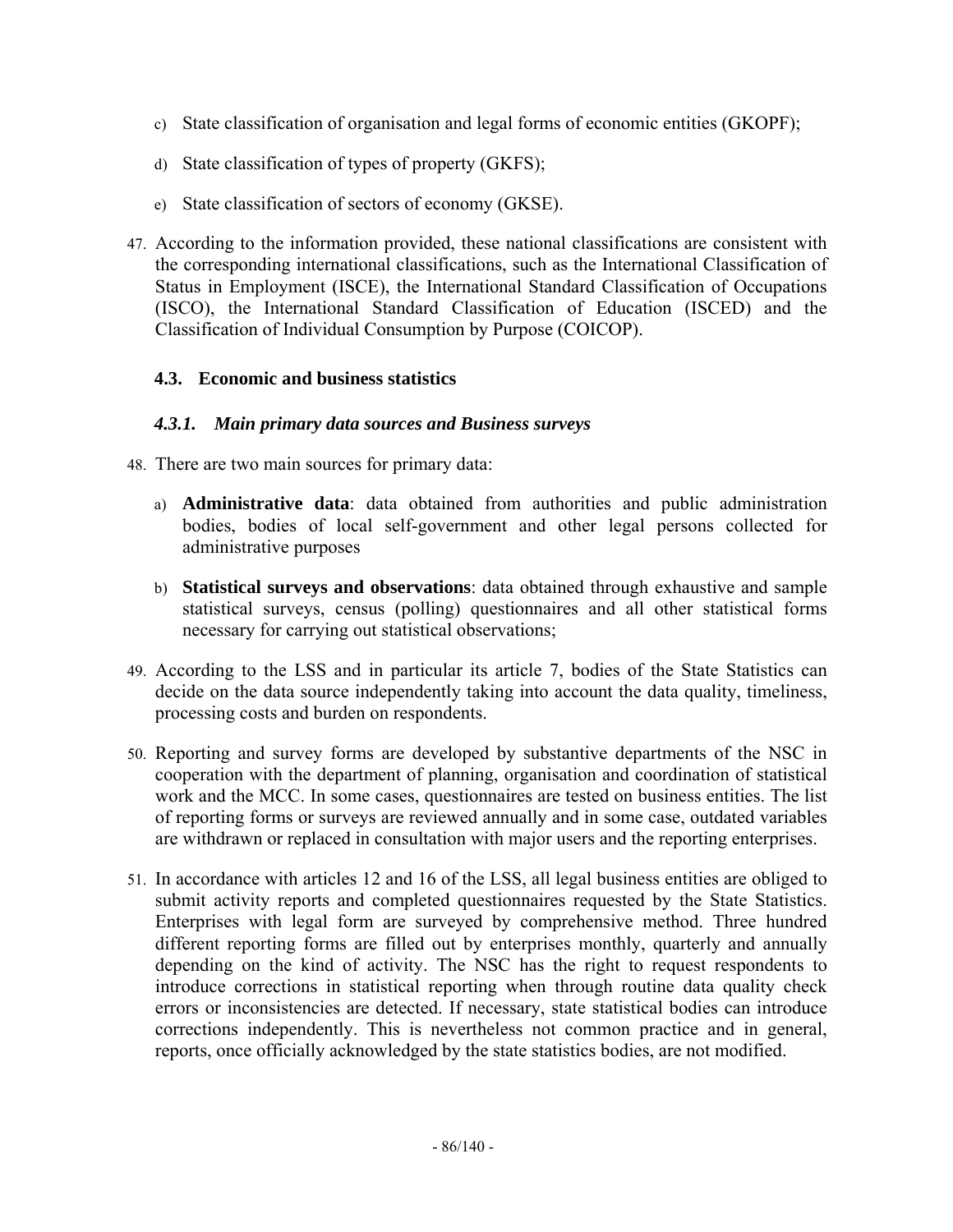- 52. In the Kyrgyz Republic, individuals may engage in entrepreneurial activities as long as they have registered with the competent territorial statistical body or that they have purchased a specific license (patent) issued by the tax authorities and confirming the payment of a lump-sum tax by the individual entrepreneur. An individual engaged in entrepreneurial activities on the basis of a patent is allowed to have a simplified income statement from tax authorities but is not subject to statistical data reporting, with the exception of entrepreneurs engaged in industrial production. Patents are issued by tax authorities for each type of entrepreneurial activity and therefore, an individual engaged in different economic activities will have to purchase a patent for each activity.
- 53. The information on the number of patents issued for entrepreneurial activity is sent by the tax authorities to the state statistical bodies on a quarterly basis but this information does not allow the NSC to identify the patent holder. Additional information is collected through sample surveys based on the 2004 business census on services and then roughly grossed up with the number of patents communicated by the tax authorities. The next census for services was planned for October 2011.
- 54. In accordance with the Law on State Statistics, the NSC is entitled to receive and use administrative data for the update of statistical registers and the processing of statistical information. With a view of increasing the quality of administrative and statistical registers, the NSC has concluded bilateral agreements with the following ministries and agencies:
	- a) State Taxation Service for information about the number of patent issued, annual tax declaration of legal entities and cooperation for the maintenance and update of the Unified State Register of Statistical Units (USRSU);
	- b) State Customs with the objective to improve the uniform database of foreign trade statistics, ensuring the quality and reliability of the data on customs cargo declarations;
	- c) Ministry of Finance of the Kyrgyz Republic on providing the information on the execution of the central and local budgets, the amount and structure of public debt, and the budget development performance;
	- d) National Bank of the Kyrgyz Republic (NBKR) on the exchange of economic and statistical information;
	- e) State Agency for Architecture and Construction on the preparation of calculations for determining the price index for capital investments and the volume of contractual work;
- 55. There are two main comments that can be made at the stage about primary data collection for economic statistics:
	- a) The NSC should extend the collection of primary data through sample surveys. The main problem so far is that the coverage of statistical registers for individual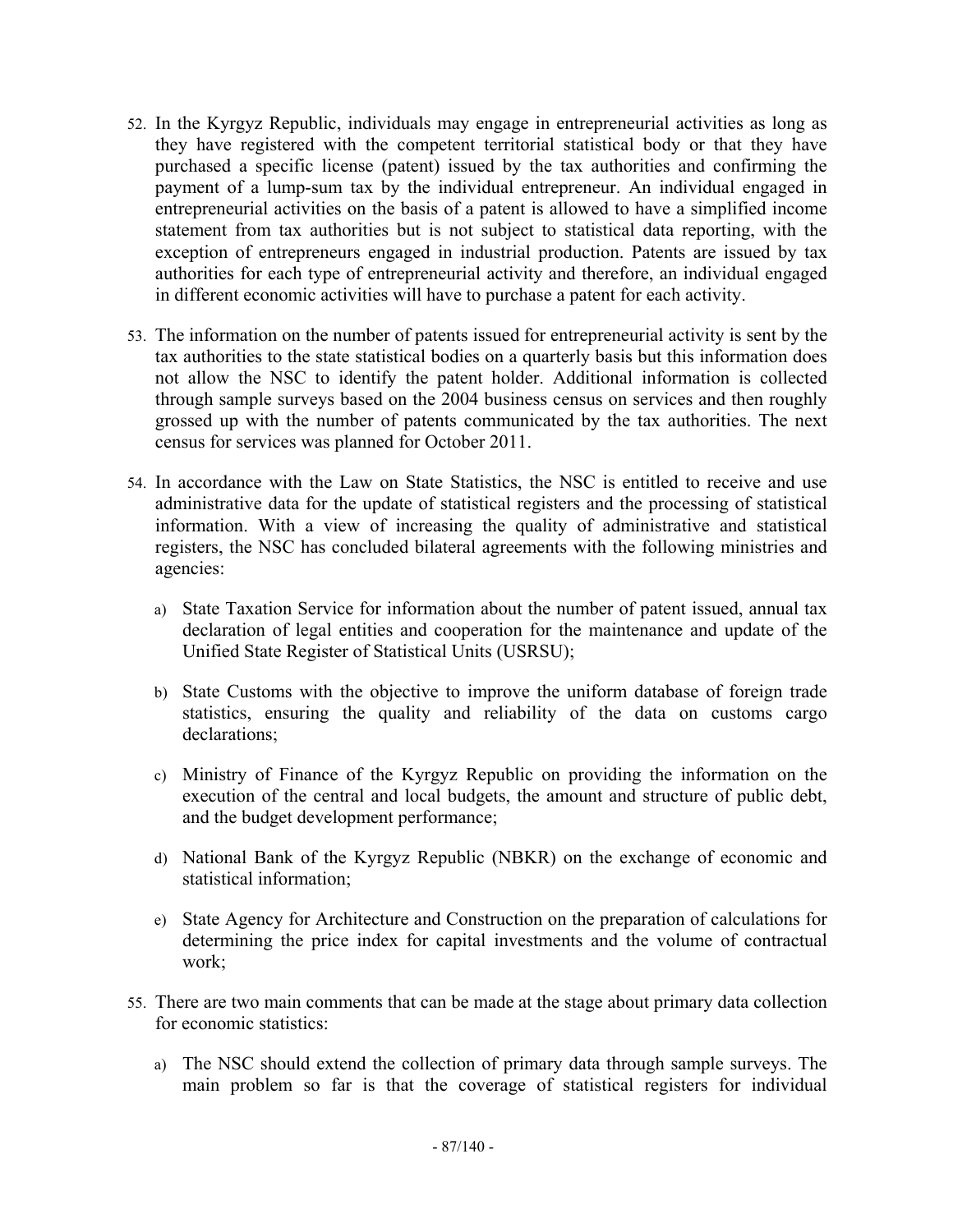entrepreneurs does not allow determining the correct sample frame. This will be further discussed in the next chapter on business registers.

b) The data collection from administrative records, statistical surveys and reports are organised by distinct statistical end products. For each statistical domain, the whole production process from the data collection and processing to dissemination takes place independently of other domains. A business model allowing the combination of various data sources in order to streamline the production process should gradually replace the one survey for one statistics.

# *4.3.2. Statistical Business registers*

- 56. First of all, it is important to stress that statistical business registers are key elements in the construction of integrated statistical information systems. They serve multiple purposes, of which identification of resident economic entities in terms of territorial location, size and type of activity, relation between local units and institutional units, determination of the population universe (sample frame) for sample surveys, and studies on enterprises demography.
- 57. The development and maintenance of business registers necessarily entails use of administrative records. The latter encompasses any information resulting from fiscal, taxation or other requirements to assist administrative operation or to supervise at unitlevel the compliance with legal obligations. The main purpose of administrative records is to identify each entity, legal or physical, in the country, differing from the final objective of official statistics which, is to provide a global picture of economic, social and environmental phenomena in the country. Furthermore, data obtained from administrative sources are collected for a specific purpose and often do not comply with international statistical standards and nomenclatures.
- 58. The maintenance of business registers are to be conceived as a system transforming data from administrative sources (administrative registers and records) into data fitted for statistical purposes. To a certain extent, the overall quality of the statistical registers can improve over time as the statistical registers receive feedback from business census and other surveys. Gradually, coverage and accuracy of statistical registers can be much higher than these provided by administrative records. According to the principle of the one-way flow of data between administrative sources and statistical business registers, information contained in the latter should not be sent back to the administrative data providers.
- 59. The Unified State Register of Statistical Units (USRSU) is to be considered as an administrative register and was established in 1992 based on the All-union classifier of enterprises and organisations (OKPO). At national level, the USRSU is maintained and updated by the MCC and at territorial level by the respective departments of registers of the state statistics territorial bodies.
- 60. The USRSU is a unified system of state registration and identification of all entities, created and operating on the territory of the Kyrgyz Republic: enterprises, state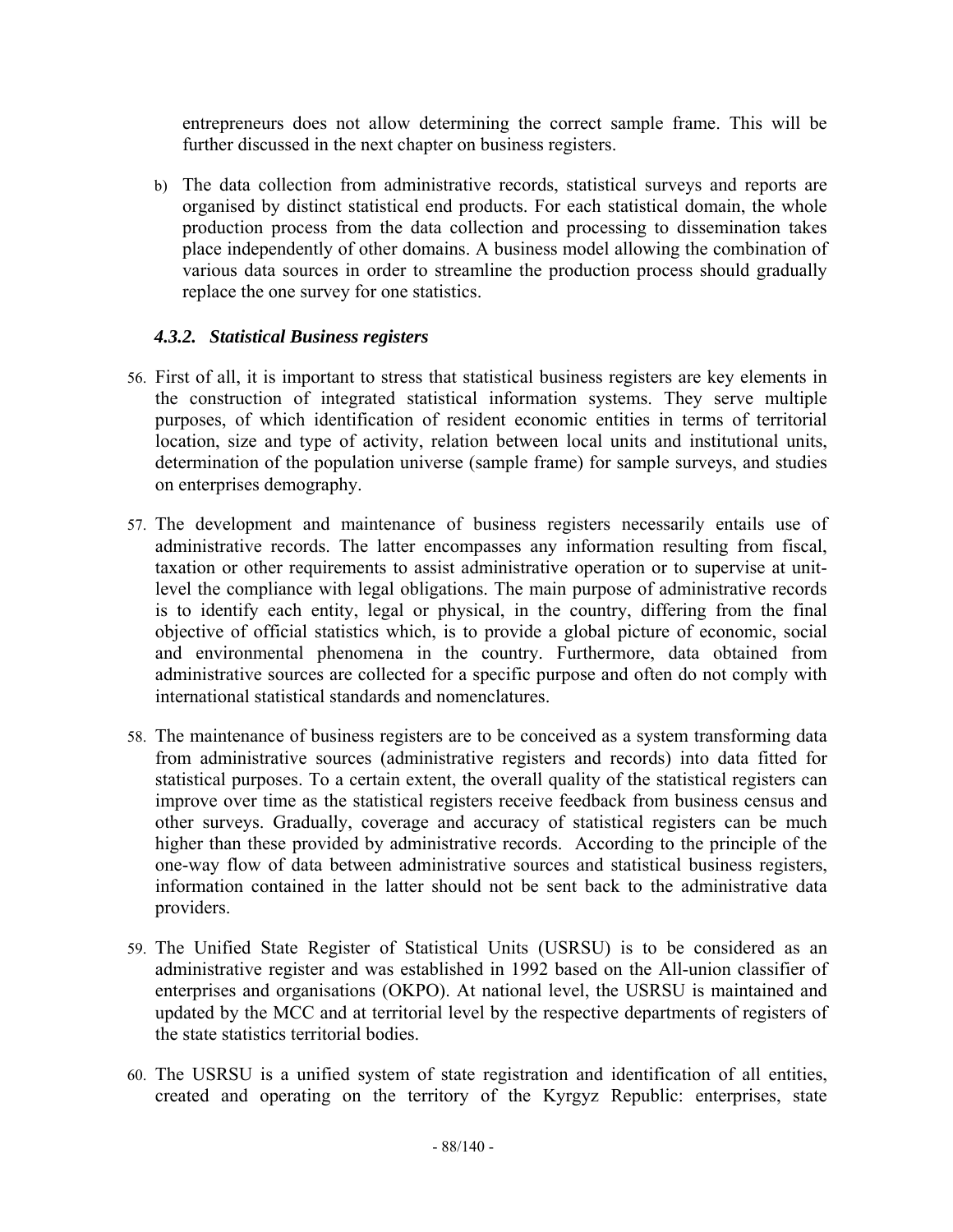organisations and agencies, public associations, peasants and individual entrepreneurs. The register is based on an institutional approach (enterprises) and local units. The register is updated based on administrative and statistical information on registration or re-registration of businesses, normative-reference documentation, statistical reporting data, economic censuses and the household books for rural communities. Subjects registered and included in the USRSU, are assigned a unique common identification code (OKPO), which should be shared and used by all ministries, departments and agencies involved in administrative registration of such entities. In order to ensure consistency of the USRSU, a range of regulations were adopted by the Kyrgyz Government therefore, establishing mandatory application of the common identification code of enterprises, organisations and individual entrepreneurs (OKPO) and the single system of classification and coding of technical, economic and social information for the update of the variables of the USRSU.

- 61. As of 1 January, 2011, 620,000 local units were registered in the USRSU and out of them 475,000 were active (75 %). From the 89,000 units with legal personality about 25,000 were active, from 264,000 peasants farms 262,000 were active and from 261,000 individual entrepreneurs 182,400 were active. The number of active economic entities is published in the quarterly collection of *Socio-economic situation of the Kyrgyz Republic*.
- 62. USRSU serves as a basis for the establishment, maintenance and update of business statistical registers:
	- a) Register of legal business entities,
	- b) Register of individual entrepreneurs,
	- c) Agricultural register (see chapter 4.4 of this report).
- 63. For legal business entities, a systematic procedure for updating the statistical register was gradually implemented. It determines the order of interaction between the state statistical agencies at all levels and provides guidance for professionals, both at the domestic and regional level, to update variables of the statistical register. In order to determine the state of activity of legal units in the statistical register, a survey of newly established enterprises, organisations and institutions is conducted on a regular basis.
- 64. Data on physical persons is updated in the territorial database of the USRSU based on information received from tax authorities and territorial statistical bodies on a monthly and quarterly basis. The estimated share of individual entrepreneurs in the total value added of the Kyrgyz economy is about 40%.

#### *4.3.3. Assessment*

a) The USRSU is a purely administrative register since all ministries and state agencies have access to confidential unit-level information. For these reasons, the NSC and its subordinated bodies should not be involved in the maintenance of the USRSU.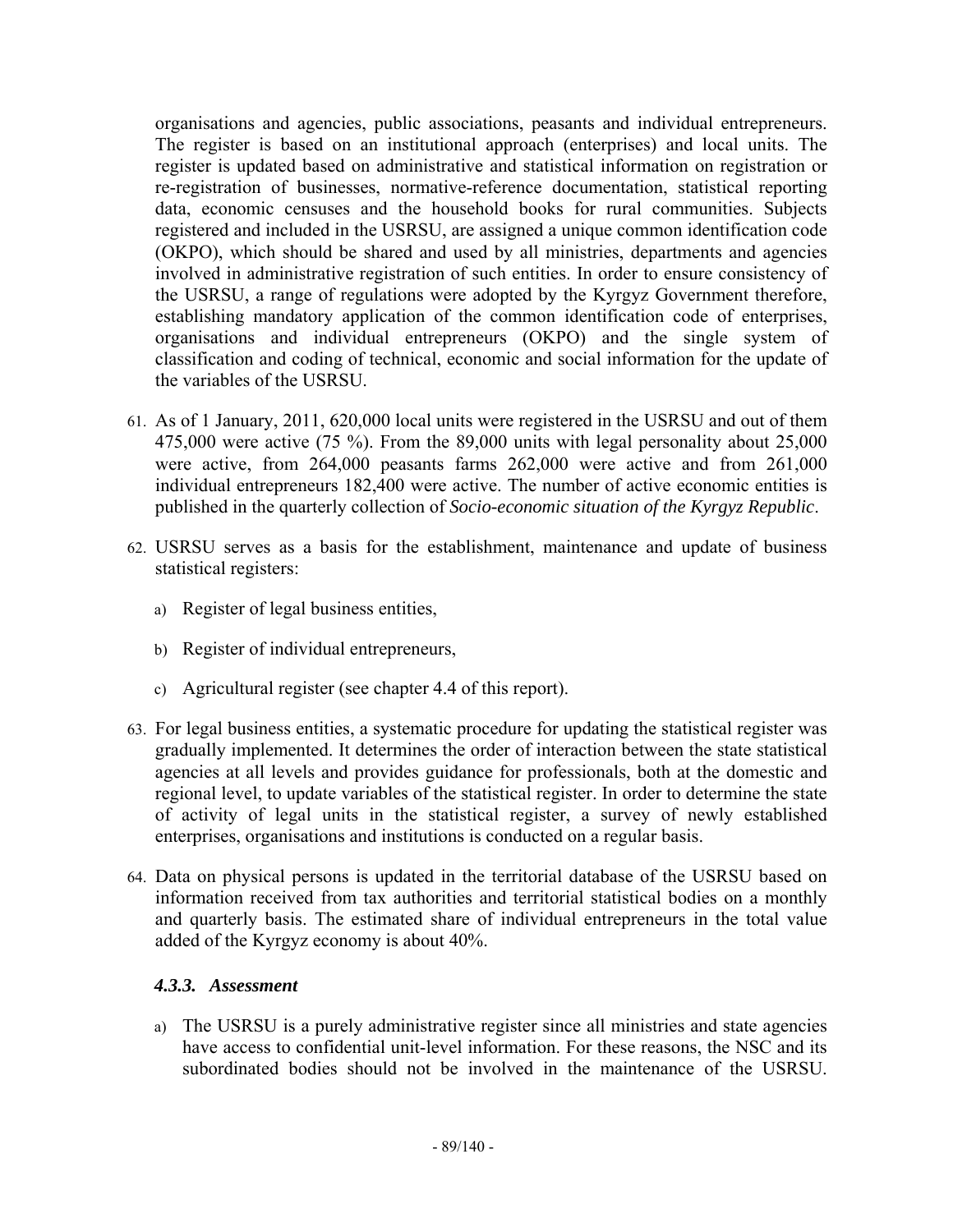Furthermore, territorial bodies of the State Statistics should not be the place for the registration of new legal business entities.

- b) It is not possible for the NSC and its subordinated bodies to maintain good quality statistical business registers without having full access to all kind of administrative data and records. If necessary the LSS should underpin this right for the NSC to obtain access to all administrative data at unit-level.
- c) Coverage of legal entities might be satisfactory, for individual entrepreneurs this still has to be improved. Information provided on patent holders by the tax authorities is not sufficient to get an adequate coverage of individual entrepreneurs in the statistical register. As a major pitfall, this will not allow the NSC to perform sample survey data collection for this growing constituent of the Kyrgyz economy. It is therefore proposed that the NSC carries out regular business censuses in order to capture information about individual entrepreneurs. A new department in charge of the maintenance of statistical business registers could be created and made responsible for such censuses. In order to keep the NSC workload reasonable and constant over time, these censuses could be organised based on a rotating scheme, covering alternatively each major economic activity. Ideally, all kind of activities should be covered within five years.
- d) The NSC should extend the collection of primary data through sample surveys mainly for those units that are not covered by the regular reporting system. In most cases, conducting a sample survey costs less than an exhaustive survey. If conducted properly, the results of a sample survey can be generalized (extrapolated) to the entire population (sample frame) by different clusters (regions, kind of activities, size…). The respondents' burden is reduced and the amount of time required for analysing and processing the data also decreases.

# **4.4. Agricultural statistics**

#### *4.4.1. Main data sources*

- 65. Agriculture is an important activity in the Kyrgyz Republic; it contributes a fraction over 18 % to GDP. The total number of farms is estimated at 331,000. Agricultural statistics is the responsibility of the Department of agricultural statistics in the NSC (7 employees). The development plan for the period 2010 to 2014 foresees an agricultural census for 2014, but funding is not yet ascertained (the census has already been postponed from 2012). This would be the second agricultural census since independence; the first took place in 2002, but the data collected at this occasion were unfortunately not used as starting point for creating a statistical register of farms immediately after the census taking.
- 66. Currently, there are two address lists in the NSC for agricultural units. The first, kept centrally, is taken from USRSU and consists of approximately 1300 legal entities of the private sector, approximately 600 collective or state-owned farms, and approximately 67,000 registered individual entrepreneurs. Only a minority of individual farmers did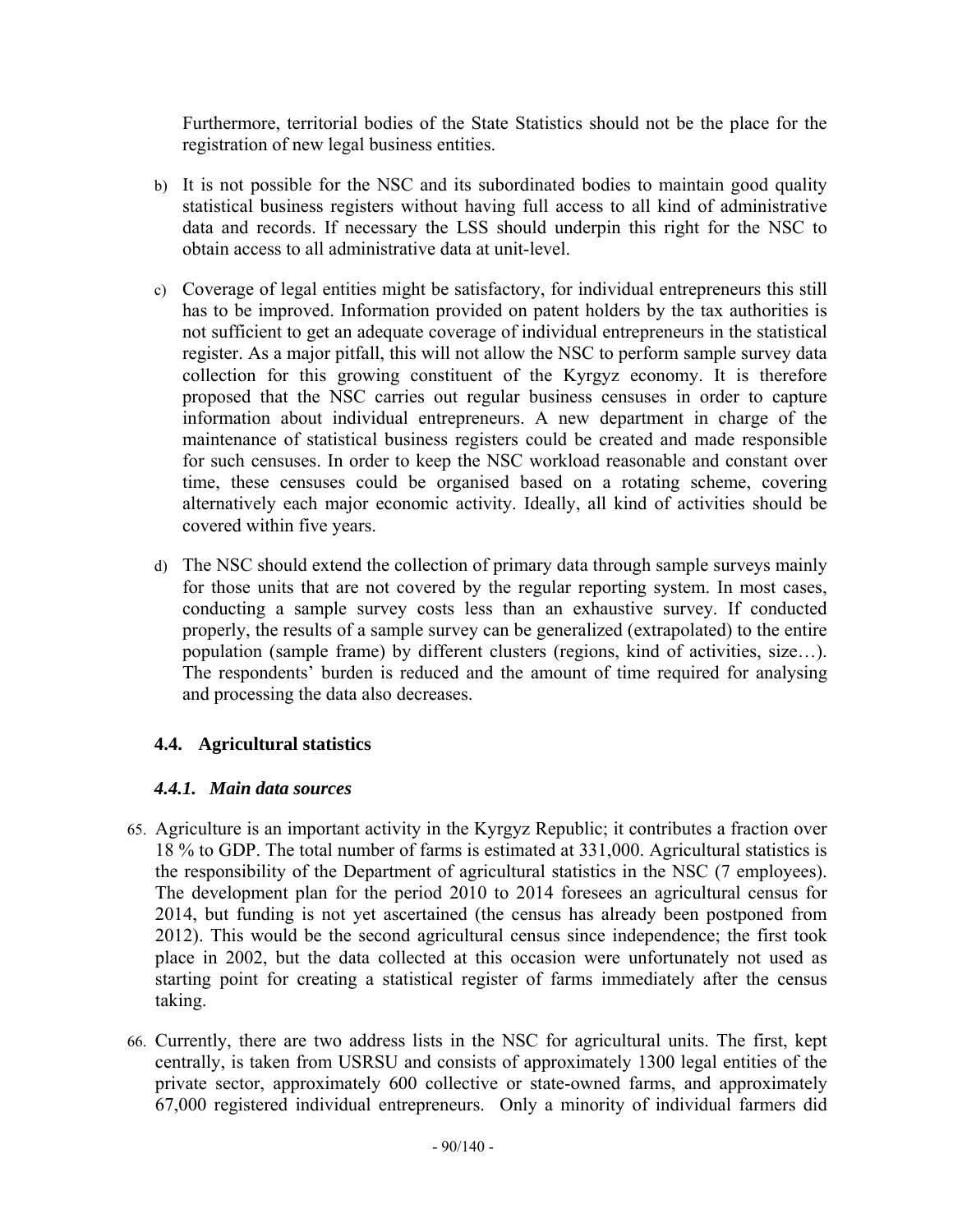register, but because of a government system of loans tied to registration, their number has increased recently.

- 67. The second list, kept by each NSC district office for its rayon, is a listing of peasant farms as physical units other than private or state-owned legal units. These lists are based on information received from rural districts governments (ayil okrugs). A match between the first and second list at district level was possible for 180,000 units. For units that are not in the USRSU, the percentage of active units is unknown.
- 68. The agricultural enterprises constituted as private legal persons or state-owned or collective farms; are covered in the NSC data collections in an exhaustive way, similar to legal units that are part of the industry or services sectors. These farms have to complete forms and deliver them to the district statistical offices. Most of these forms have a monthly or quarterly periodicity.
- 69. Data from the physical entities types of farms are collected by the NSC district offices through reports sent by the village municipalities on the agricultural activities in their territory. Some of this information is contained in the household book that each community has to keep as an administrative data source. With the exception of the enumeration of livestock and sown areas, where an exhaustive approach is required, the okrug administration can select typical farms within their territory for observation; grossing-up to the estimated total for the okrug is based on surface, but the methodology of grossing-up is basically left to the okrug administration. The advantage of this method of data collection is that it is a low cost for the NSC budget, compared to surveys in the industry or service sector where individual economic units report directly to a territorial statistical office. The disadvantage of this process is the lack of control by the NSC about the selection of units and the only partial control of the way the first level aggregates at okrug level are compiled.
- 70. This aggregate type of reporting from okrugs to the NSC district office does not allow the NSC district offices to keep their local lists of farms updated through deleting inactive units and adding new units, nor does it allow in-depth analytical data analysis. The separate reporting regarding such changes from the okrugs is not systematic, and therefore the lists held by the NSC district offices, are more comprehensive that the centrally kept lists extracted from the USRSU, are not a true reflection of the universe of agricultural units, both in terms of coverage and homogeneity across districts. Furthermore, although the NSC tries to capture agricultural activities in which residents from cities and towns are engaged, there is no way to gross-up this part to an estimated total; other CIS countries have discovered that the contribution of agricultural activities by city residents is not negligible.
- 71. The definitions and classifications used are broadly in line with the FAO recommendations.
- 72. Statistical surveys do not only address qualitative characteristics and quantitative characteristics expressed in physical units. Some surveys explicitly address monetary characteristics; their results are especially used for national accounts (omitting the second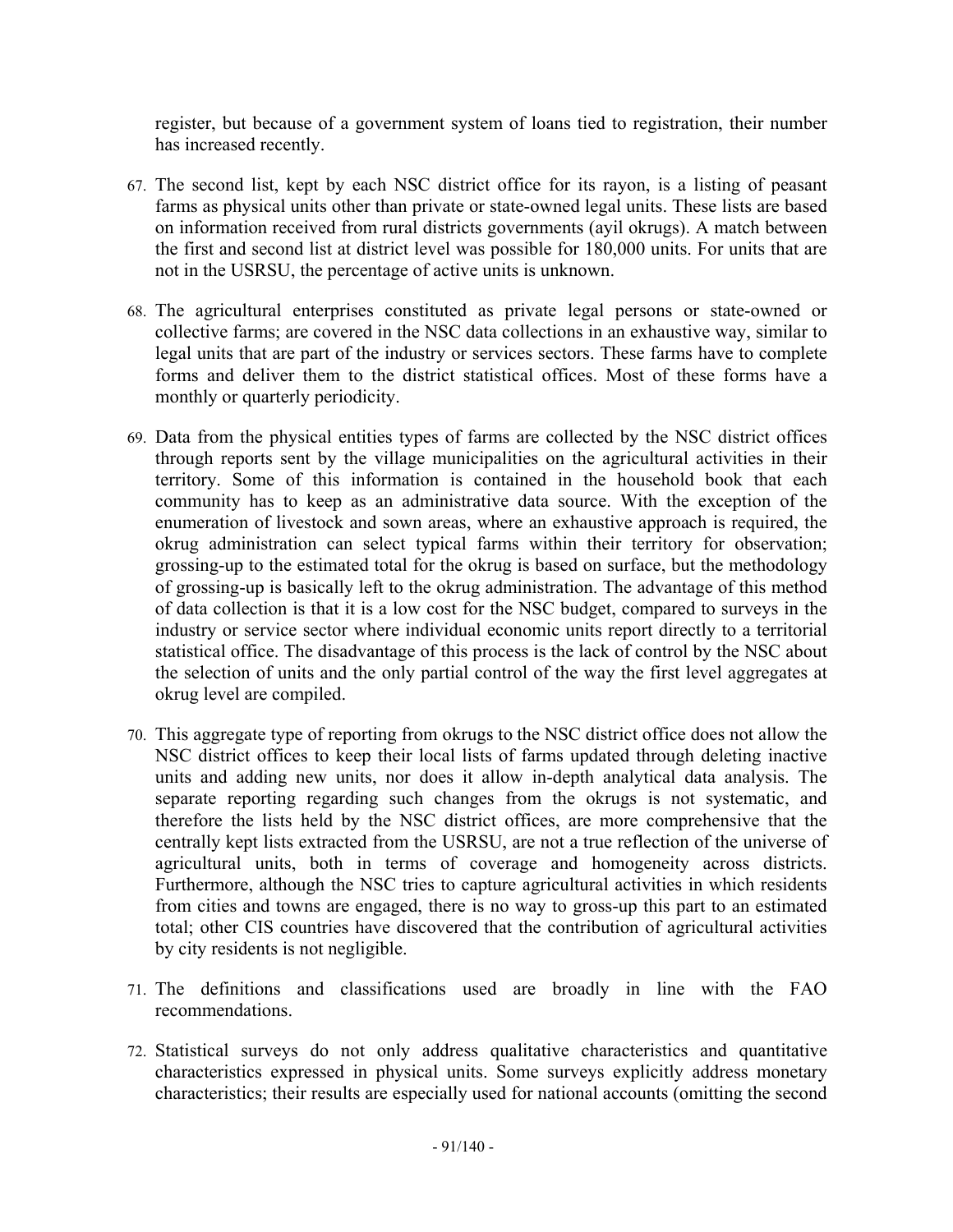category of farms). For certain parts of agricultural statistics, sources other than statistical surveys with the above three categories of farm are used. This is the case for agricultural producer prices. Data on items like fertilizers and equipment are based on administrative sources from the ministry of agriculture.

# *4.4.2. Statistical output*

- 73. The amount of agricultural statistics published by the NSC is impressive, both in terms of coverage of issues (including value added, prices and labour force), frequency, and timeliness. This involves the combination at the aggregate level of two different types of data collection to estimate comprehensive totals.
- 74. The NSC also publishes synthetic statistics in terms of food balances, in which agricultural statistics are combined with other economic and social statistics (exports; imports; consumption); this work requires consistency checks across data collections. The week point in these balances seem to be the absence of reliable information on stocks and their variations, but the uncertain degree of coverage of the productions side is likely to be relevant as well.

# *4.4.3. Assessment*

- 75. Agricultural statistics are a part of economic statistics where a form of (non-random) sampling, and grossing-up methods for some parts of the universe, are used. The first steps in the direction that economic statistics in general has to follow in the future are already present for the agricultural sector.
- 76. However, the quality and reliability of the results, especially for the physical unit's types of farms, are difficult to assess in the absence of benchmark data about the universe of farms and its structure. This affects results on the level of production, but also those changes over time. An agricultural census is therefore essential to be able to calibrate the various data collections; this census should also be used as the starting point for a statistical register of farms, to be kept centrally by the NSC in Bishkek (it would have to be mentioned in the revised LSS). This census should not only cover rural areas, but also include a method to identify units engaging in agricultural production that are resident in towns and cities. Thoughts have to be given to identify sources that allow the register of farms to be updated regularly (births and deaths of units; key characteristics); it would be risky to use the unchanged 2014 universe totals for grossing-up sample results some years after the census.
- 77. The forthcoming register of farms would also have to identify individual farms within okrugs, and sample them directly rather than leave the selection at this level to an undefined process in the hands of local administrations. After the agricultural census, all samples should be redrawn as (stratified) random samples, and the processes of data collection redefined in time so as to ensure that the grossing-up is carried out centrally according to the same method for the whole country. Unit-level data should be stored centrally, so as to enable the analytical use of these data. The reporting by okrugs on the aggregates concerning livestock and sown areas can be kept as a statistical use of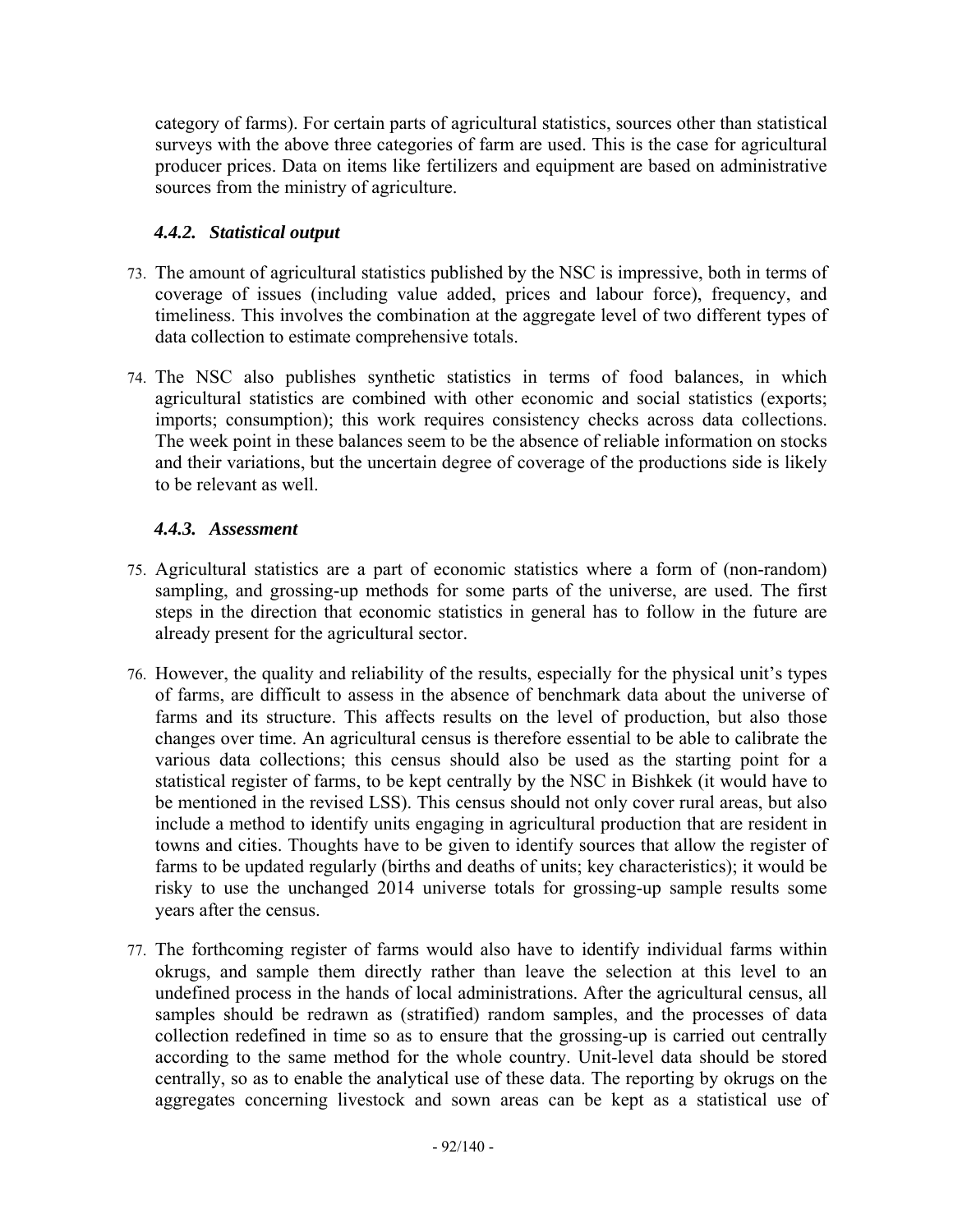administrative data collected by okrugs, which allows the production of frequent and timely statistics, but their quality should be checked periodically against the information from the sample surveys directed at individual units within okrugs.

- 78. The new way of collecting data from a sample of agricultural units, with unit-level information being first directed to the NSC district offices, where a first quality check will take place, and subsequently passed onto the central office, needs to be carefully prepared and tested. Asking farms to deliver completed forms to the district offices may cause too much burden to farmers. Other options may be to use interviewers as for household surveys, or to use staff from the okrug administration in this capacity. However, the second option is fraught with difficulties concerning the clear separation between data collection for administrative purposes, with which they are familiar, and data collection for exclusively statistical purposes. Whatever the option taken, a much greater part of the whole process will have to be financed from the NSC budget compared to the present situation.
- 79. In view of the new system of sample surveys, the crucial determinant of sample size will be the extent of regional breakdowns required. Until now, it was taken for granted that all districts (rayons) require sub-annual statistics about agriculture in their respective territories. A careful analysis of this information needs and the use of statistics of decision-making should precede the design of the future system of agricultural statistics.
- 80. In the intermediary period until the results of the agricultural census will be available, some questions about agricultural production (and not only about consumption) might be included in household surveys. Household surveys are also likely to be a more reliable source through which data on agricultural production by city residents can be collected between censuses. Grossing-up to the population totals is likely to give a more comprehensive and more reliable estimate of the total than grossing-up samples of farms on the basis of the present ad hoc lists; however, the possibility for regional breakdowns will be limited.

# **5. STATISTICAL DOMAINS**

# **5.1. Social and demographic statistics**

#### *5.1.1. Demographic statistics*

- 1. Demographic statistics are under the responsibility of the Department for Demographic Statistics.
- 2. Monthly estimates are calculated and published in the monthly statistical overview for the number and corresponding crude rates of the total population, births, deaths, infant deaths, marriages, divorces, and in and out-migration. These estimates are calculated and presented for the whole country and by region. In addition, the distribution of deaths by main classes of cause of death is presented for the whole country. All these figures become available one month after the end of the reference month. In the monthly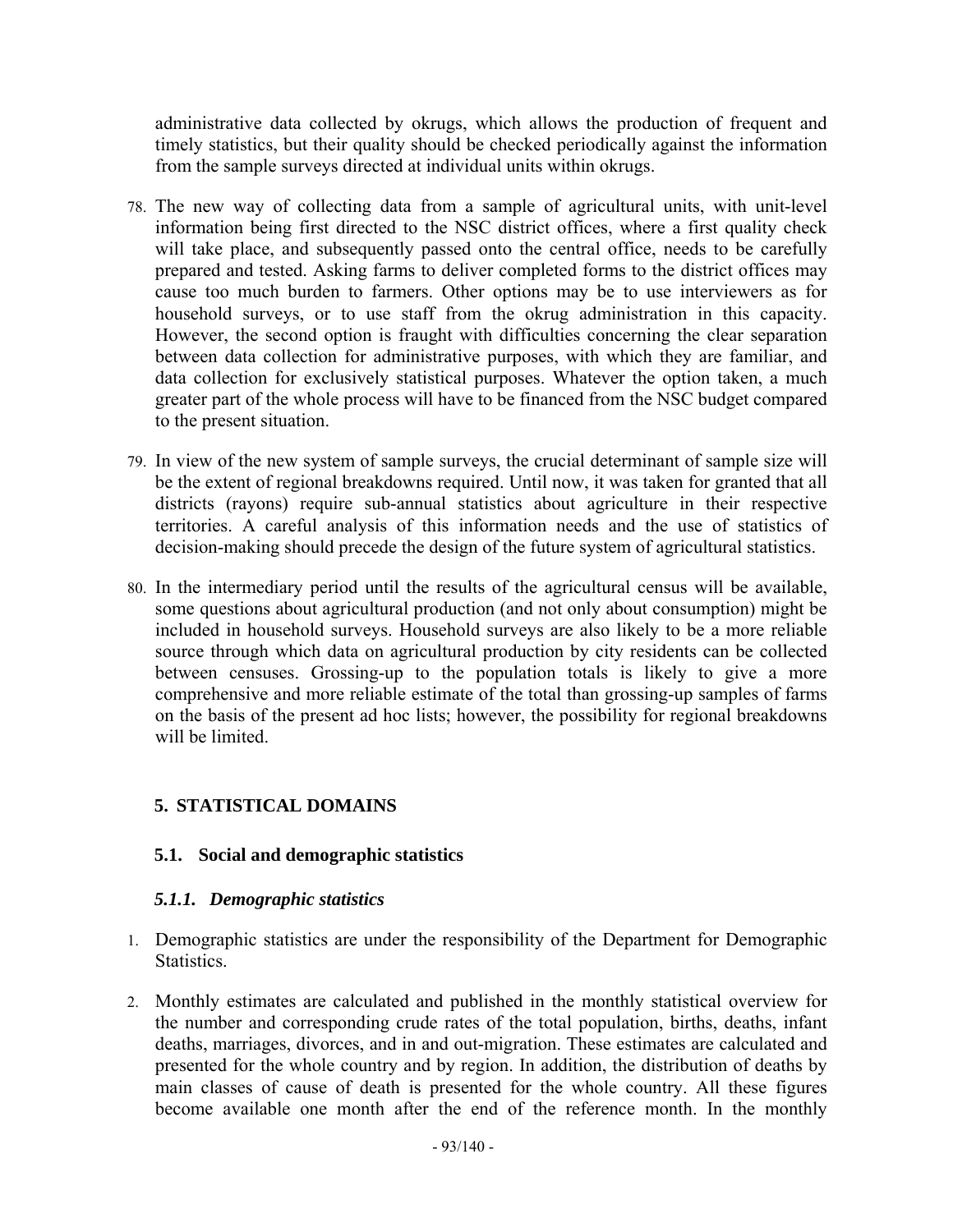overviews, the data are summed up across the elapsed calendar months of the current year.

- 3. Reports on demographic statistics are compiled annually. They present the distribution of the population by sex, age, ethnicity and the urban-rural dimension, as well as the number and corresponding crude rates of births, deaths, infant deaths, marriages, divorces, and in and out-migration, for the whole country as well as by region. The annually published statistics also include the distribution of the number of births and infant deaths by birth weight, life expectancy for men, women, and the total population, and the total fertility rate. Definition of population categories, which is given in the publication Methodological Guidelines for Statistics, Section *Methodological Guidelines for Demographic Statistics*, is similar to the UN definition.
- 4. The annual data becomes available as follows:
	- a) Migration: 1.5 months after the reporting period
	- b) Births, deaths, marriages, divorces: 2 months
	- c) Population size: 2.5 months
	- d) Causes of death: 4 months
	- e) Life-tables and age-specific fertility: 4.5 months
- 5. Based on the census, population estimates for the last intercensal period are recalculated. Correspondingly, all the indicators that use population in the denominator are recalculated as well. This is indicated in the publication of the recalculated data. The comparison of estimated data with population census data for 2009 showed that data on total number of resident population according to population census is higher by 72 thousand or 1.3 per cent due to underreporting of migrants.
- 6. Statistical data are provided for users on website of NSC (http://www.stat.kg), in express information and in following annual publications of NSC: *Demographic yearbook of the Kyrgyz Republic*, *Kyrgyzstan in figures*, *Statistical yearbook of the Kyrgyz Republic*, *Living standard of population of the Kyrgyz Republic*, *Social trends of the Kyrgyz Republic*, *Women and Men of the Kyrgyz Republic*.
- 7. The statistical system does not currently produce population projections. However, the five-year development programme foresees the development of methodological guidelines for preparing projections in the future.

#### *Assessment:*

**8.** Most key demographic indicators are being produced and disseminated and can be considered reliable. Apparently, the NSC and the Ministry of Health cooperate in ensuring consistency of the medical and civil registration records.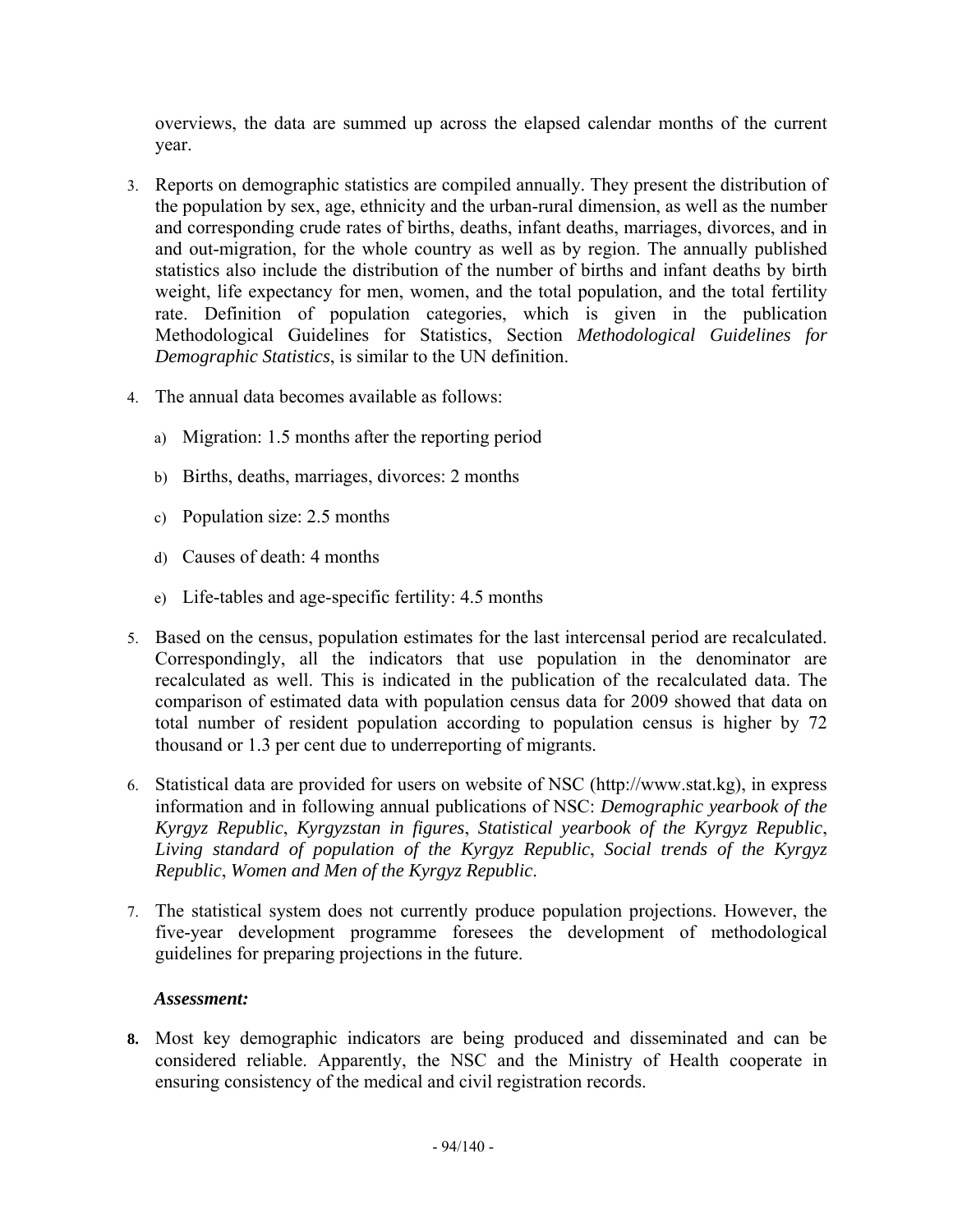- *9.* The system of registering residential changes would need to be simplified in connection with the establishment of the population register. Unless it becomes a practical necessity for a citizen to inform authorities of the change of place of residence, the system is likely to continue under-register residential changes.
- *10.* A periodic data exchange with authorities in the main destination countries of Kyrgyz labour migrants, such as Kazakhstan and the Russian Federation, would help the NSC to check the consistency of its migration and population estimates*.*

# *5.1.2. Living conditions statistics*

- 11. Statistics on living conditions and well-being are based on the Integrated Survey of Household Budget and Labour Force (see section 4.2.3) and are compiled by the NSC Department of Sample Surveys. Quarterly statistics are produced on food consumption and its energy value, wages, monetary income and expenditure of households, the purchasing power of disposable income, deciles of selected indicators of household budgets, distribution of households and population by income. In addition, annual information is published on indicators of poverty, inequality, household structure and health. The information on food consumption is used in the production of synthetic statistics on food balance.
- 12. For users, statistical data are submitted in express information, economic notes, monthly reports, quarterly and annual publications, which are posted on the NSC website. Brief methodological notes are published in the annual thematic publication "Living standard of the population of the Kyrgyz Republic" and in the "Methodological guidelines on statistics". The 2009 population and housing census provides important information for statistics on living conditions, such as the dwelling size, number of rooms and utilities. These data are included in the census publications.
- 13. Only the final results of household surveys are published. In the case of detecting an error, the corrected data are published and the reason for the change of an indicator is marked. Ahead of the published figures, the National Bank receives preliminary data on food security in electronic format.

# *Assessment:*

**14.** The Integrated Survey of Household Budget and Labour Force is well aligned with internationally accepted methodologies and has been elaborated with expert support from outside. It provides socio-economic data and poverty measurements of adequate quality. For further details, see section 4.2.3. There is a broad programme of publishing data on living conditions.

# *5.1.3. Labour market statistics*

15. Labour market statistics are under the responsibility of the NSC Department for Labour Statistics and Employment. They are compiled on the basis of the Integrated Survey of Household Budget and the Labour Force (see section 4.2.3), statistical reports from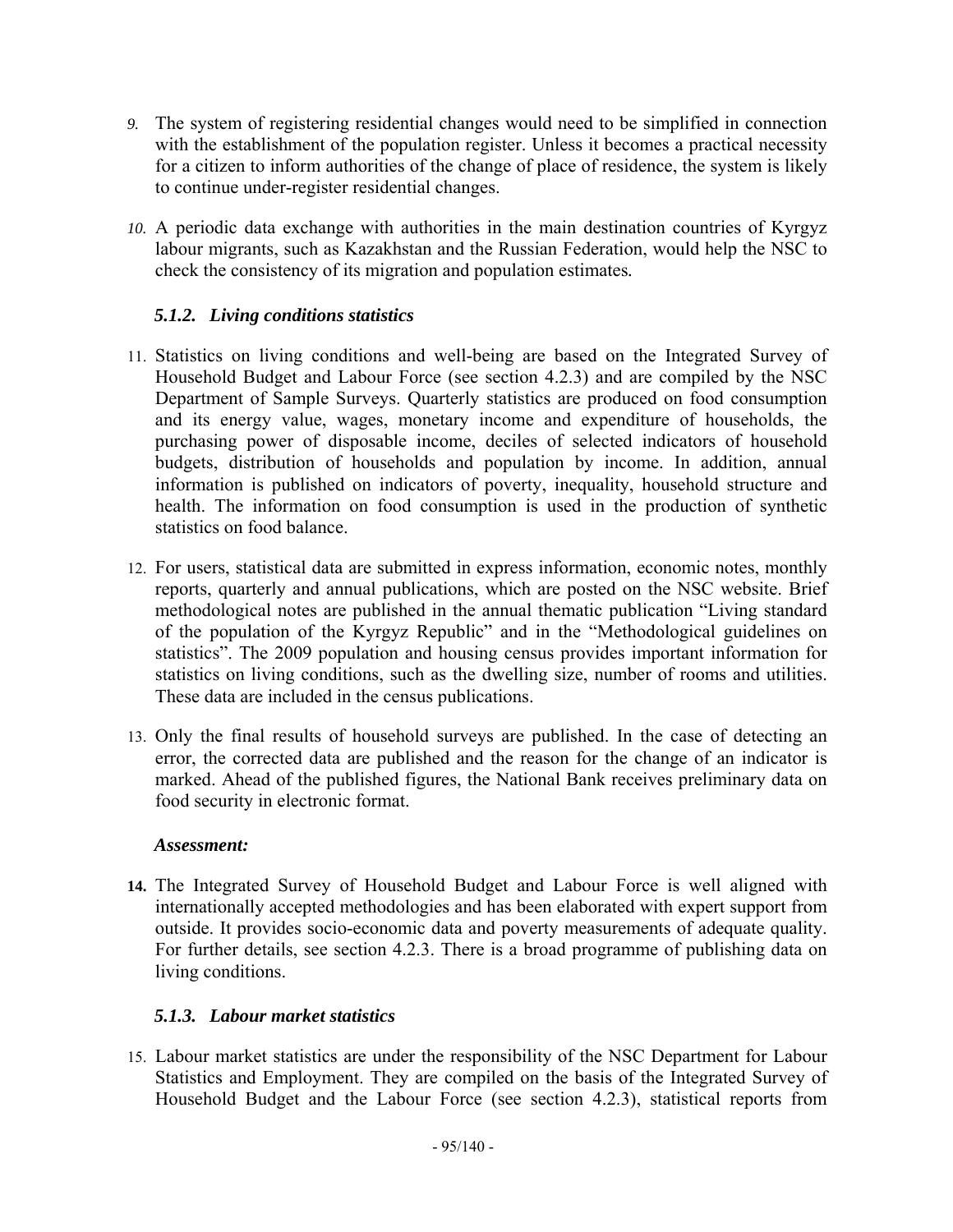enterprises and organisations and from the state employment services under the Ministry of Labour, Employment and Migration.

- 16. The data on wage, salary and number of persons employed in enterprises and organisations are provided by all legal entities according to the state statistical reporting forms approved by NSC. The state employment services submit statistical forms on the registered unemployed persons, foreign citizens working in Kyrgyzstan and refugees. Data from the Integrated Survey is used for estimating the number of employed persons, other statistics on economic activity, education level, marital status, employment status, place of work, occupation, unemployment and part-time employment, by urban and rural areas and regions.
- 17. The data from enterprises and organisations on wages and employees and the data on registered unemployed from the state employment services are collected and published monthly, quarterly and annually; the data on labour cost and the statistics from the survey data, including unemployment, are published annually. The data collected from enterprises and organisations are entered in district or town statistical departments at the district level. The district or town statistical departments transmit their primary database to regional statistical offices that transmit it further to the NSC's Main Computing Centre. All three levels of the statistical system — district or town, regional and national — use the same software for aggregating the data.
- 18. Data are published in monthly, quarterly and annual publications of the NSC. Results of the Integrated Survey on employment are published in annual publication "Employment and unemployment".
- 19. Concepts and definitions are based on standards and methodological approaches of ILO, ensuring their comparability at the international level. In cooperation with ILO, a sample survey of child labour has been conducted. The five-year development programme foresees conducting a sample survey for measuring labour migration and informal employment.

#### *Assessment:*

- **20.** The NSC seeks to implement international definitions and standards in the field of labour market statistics and the compliance level is considered good.
- *21.* Difficulties are found due to the lack of statistical data on wages and salaries of employees employed by individual entrepreneurs (about a quarter of all employees) and of employees engaged in the informal sector of the economy. About 45% of the labour force consists of the self-employed persons whose income cannot be reflected in wage statistics. Additional special data collection for capturing the informal sector and informal employment would need to be developed and implemented. Estimates from the Survey of Household Budget and Labour Force could be used for indirect estimation, as these data do not distinguish between formal and informal employment.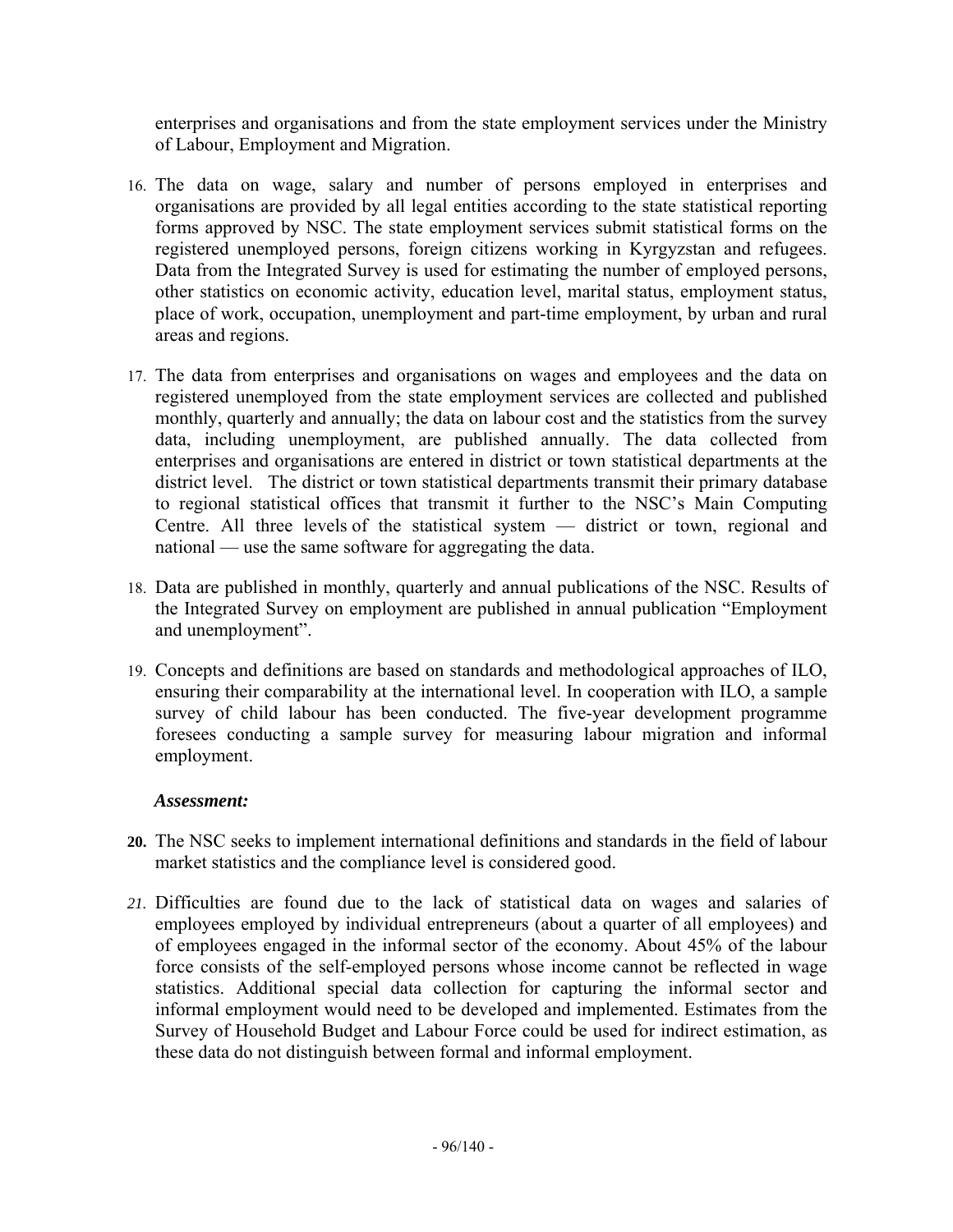- *22.* The NSC must ensure that the published figures of registered unemployment and the survey-based estimates of unemployment are documented in the way that allows users to understand the difference between them. Since the figures based on the Survey are published annually, it is important that the published commentary to the survey-based figures explicitly refers to their methodological difference from the monthly figures of registered unemployment.
- *23.* The district or town statistical departments and the regional statistical offices produce their own aggregate statistics. This process could be organised more efficiently through the centralised production of the tables with the necessary regional and district breakdown. This would also help to ensure the consistency of estimates by territorial units with those on the national level.

### *5.1.4. Education and science statistics*

- 24. Education and science statistics are under the responsibility of the NSC Department for Social and Ecological Statistics.
- 25. Data are collected by complete enumeration based on 16 forms of annual statistical reporting. The statistical reports from all preschool and general educational establishments and from rural communities and district and town administrations are all delivered to the district or town statistical offices that enter the data and forward it electronically to the regional offices. The regional offices prepare regional aggregates and forward the information electronically to the NSC's Main Computing Centre for further processing and checking. Reports from specialised and higher education establishments and research organisations are submitted directly to the corresponding regional statistical office, because such establishments are predominantly in regional centres. The Ministry of Education and Science and the State Agency for Professional and Technical Education submit their administrative forms directly to the NSC's Main Computing Centre.
- 26. The NSC publishes education and science statistics in annual publications *Kyrgyzstan in figures*, *Statistical yearbook*, *Social trends*, *Living conditions of the population* and *Women and men*. The publication *Education and science* is issued in Russian, Kyrgyz and English once every three years. Information about the level of education of population is collected in the population census and published in the corresponding publications.
- 27. Summary indicators on education and science are updated annually according to the System of Statistical Indicators (SSI). Data on main educational indicators are provided for national programmes as *Monitoring indicators of the National Development Strategy* and *Monitoring of MDG indicators*. The published indicators include literacy and illiteracy rates, index for gender parity of literacy, share of women teachers, share of teachers with higher educational background and statistical indicators of elementary education. Statistical data on education and science is provided for users on website of the NSC (http://www.stat.kg), as well as in monthly publications and express information.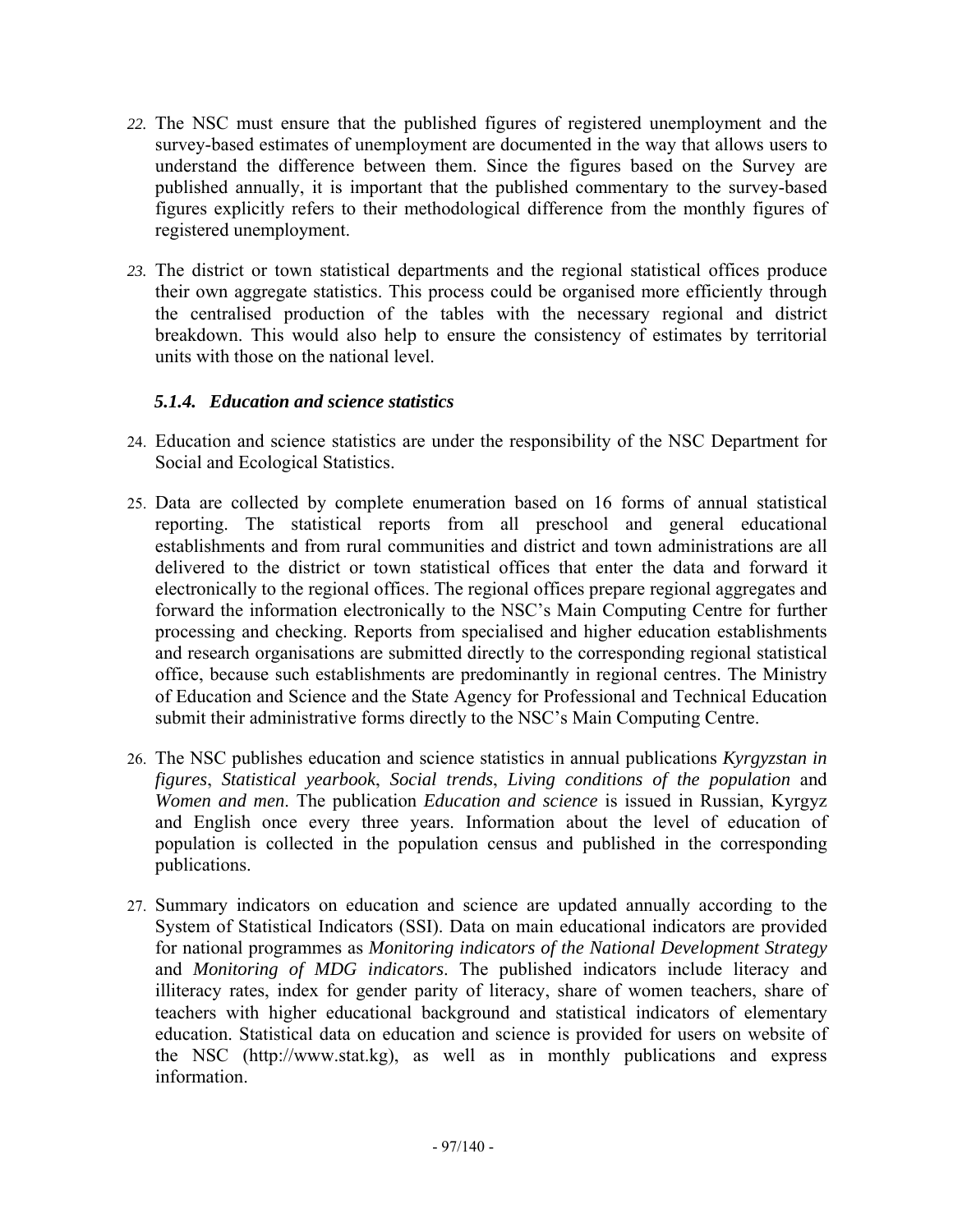28. The NSC has developed a method for estimating the number of 7-15 year old children who are not in education. It also conducts ad hoc sample surveys on various education related issues, such as assets and equipment of schools, and informal education services. A child database has been developed and maintained. The National Classification of Education has recently been edited for improved compatibility with ISCED. With technical support from Statistics Norway, an electronic version of the reporting form for general schools is being tested in Bishkek.

#### *Assessment:*

**29.** Data collection on education is designed to provide good coverage and the scope of publication of education statistics is good. The recent efforts in harmonising the national classification with ISCED are an important step. The main issues for improvement are: the quality of completion of the statistical reporting forms by educational establishments and the efficiency of information flow through the different layers of the statistical system. Introduction of electronic reporting by the respondents and consolidation of the reporting forms could contribute to resolve some of these issues.

### *5.1.5. Public health statistics*

- 30. Public health statistics are under the responsibility of the NSC Department for Social and Ecological Statistics and are collected and processed in cooperation with the Ministry of Health and the Ministry of Social protection. They include statistics on health care, morbidity, disability and occupational injuries. The tenth revision of the International Statistical Classification of Diseases (ICD-10) is used for morbidity statistics.
- 31. The Ministry of Health and medical establishments of the Ministries of Interior, Justice, Defence and Emergencies provide to the NSC Main Computing Centre 20 forms that include aggregated data. Some of the data are transferred to the Main Computing Centre electronically. Three forms with summary statistical data on the incidence of disability are submitted to NSC by the Head Office of Medical and Social Expertise of the Ministry of Social Protection. Data on occupational injuries is collected with one form submitted by all enterprises and organisations to the district or town statistical offices that enter the data and submit them electronically to the regional statistical office. The regional offices submit the regional data to the NSC's Main Computing Centre.
- 32. The NSC Main Computing Centre processes all public health statistics, except the forms on primary disability. It conducts logical and arithmetic checking of the received reports, prepares summary information and verifies compliance of codes of health institutions, enterprises and organisations with the Unified State Register of Statistical Units (EGRSE). The forms of the Ministry of Social Protection already provide summary data by region. They are processed directly by the NSC Department of Social and Environmental Statistics.
- 33. Public health statistics are published in the following annual publications of NSC: *Kyrgyzstan in Figures*, *Statistical Yearbook*, *Social trends*, *Living conditions of the*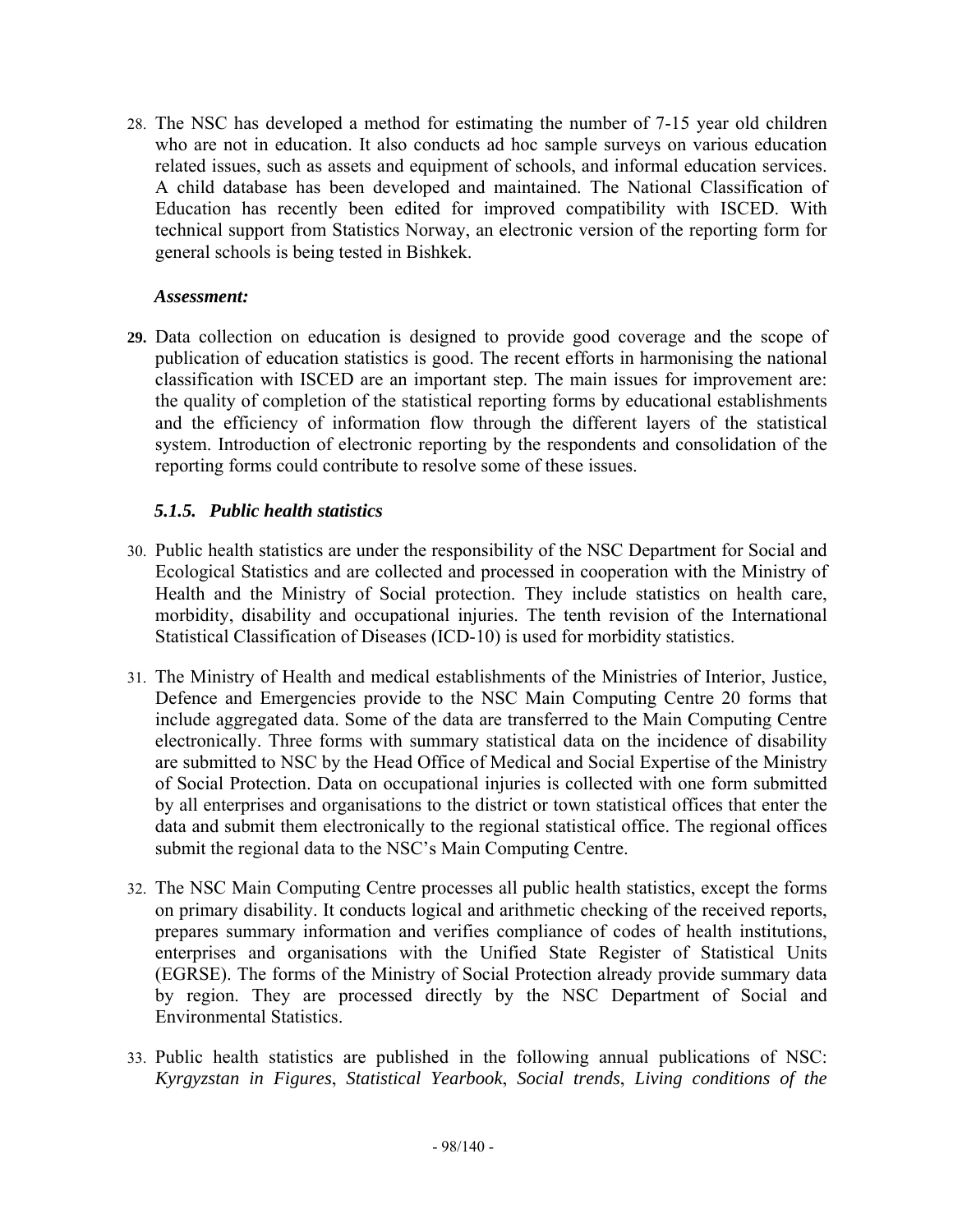*population* and *Women and me*n. The monthly report *Social and economic situation* contains a brief analysis of morbidity.

- 34. The annual database of summary indicators on morbidity, primary disability and occupational injuries is updated in accordance with the System of Statistical Indicators (SSI). Data are presented by main indicators of the national programs: *Monitoring indicators of the National Development Strategy*, *Monitoring of MDG indicators*. Statistical data are presented at the NSC website, in monthly publications, expressreleases, quarterly bulletins and annual publications. The latter contain metadata on public health statistics.
- 35. Some general health-related information is collected in the Integrated Survey of Household Budget and Labour Force. In 1997, the Research Institute of Obstetrics and Paediatrics of the Ministry of Health conducted the Demographic and Health Survey with support from the United States Agency for International Development. This is the latest health survey in Kyrgyzstan.

#### *Assessment:*

- **36.** The central elements of health statistics are covered through administrative sources. However, survey data on the health status and health behaviours of the population are scarce. The latest survey dates back to 1997. Targeted health surveys would be needed.
- *37.* Morbidity statistics follow the relevant international classification (ICD-10). For disability statistics and for measuring the health status, NSC could take steps towards implementing the International Classification of Functioning, Disability and Health (ICF). The five year development plan mentions this.
- *38.* The efficiency of information flow through the different layers of the statistical system could be improved. Introduction or expanding of electronic reporting and consolidation of the reporting forms could contribute to the resolving of this. The five year plan also mentions these areas for development.

#### *5.1.6. Social protection statistics*

- 39. Social protection statistics pertain to state and private pension plans, compulsory social protection and services. They are under the responsibility of the NSC Department for Social and Ecological Statistics and are collected and processed in cooperation with the Ministry of Social protection and the Social Fund.
- 40. Statistical observation is carried out through submission of nine annual statistical reports, which include aggregated data on the regional and national levels. Ministries and agencies that have pension departments submit hard copies of their annual reports to the NSC Main Computing Centre where they are entered and processed. The software includes logical arithmetical checks as well as consistency checks with codes of data of ministries and departments with the Unified State Register of Statistical Units. Four reports from the Ministry of Social Protection, three from the Social Fund and one from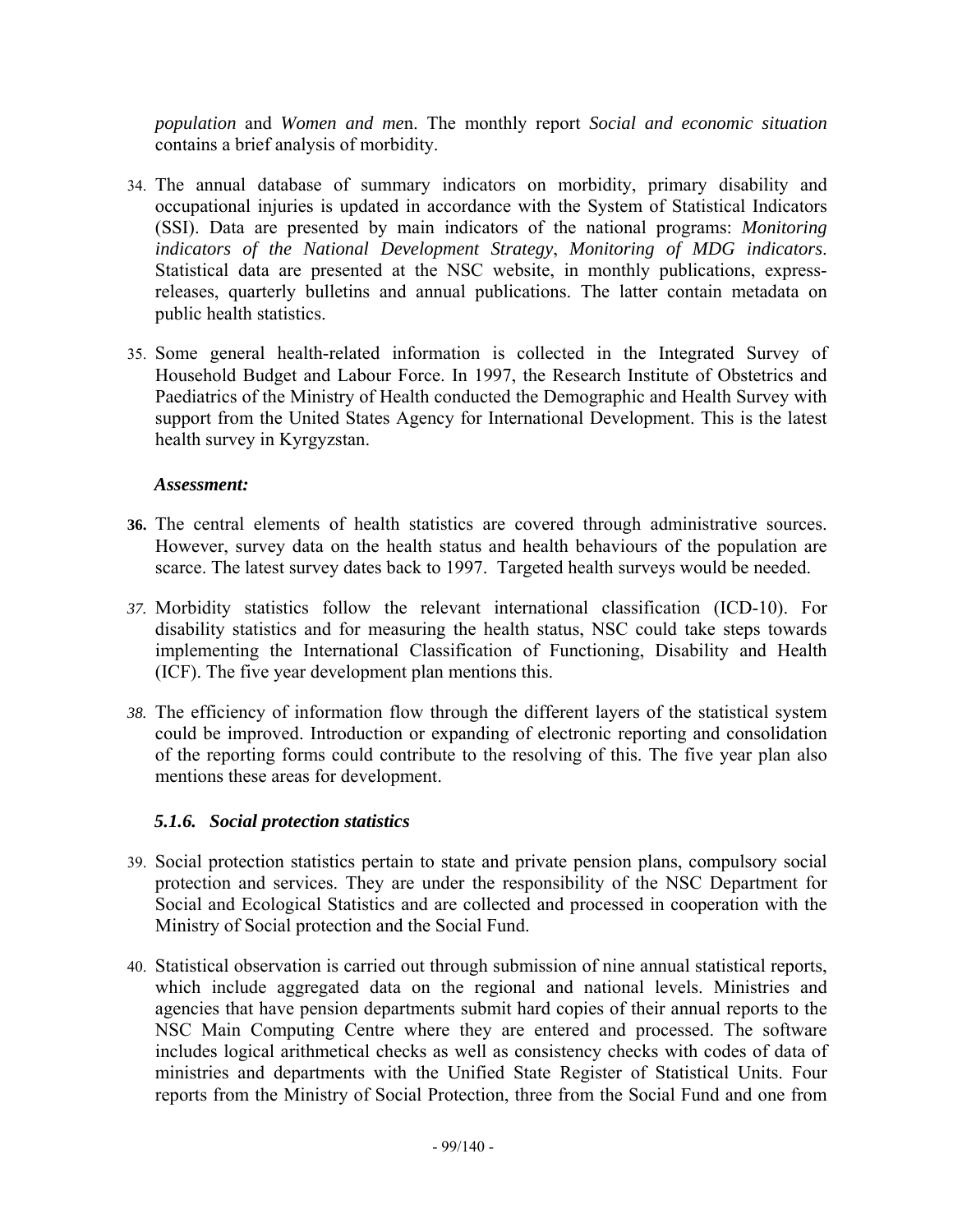the non-governmental pension fund are submitted electronically directly to the NSC Department for Social and Ecological Statistics. They contain data by region.

41. Social protection statistics are published in annual publications *Kyrgyzstan in figures*, *Statistical yearbook*, *Social trends*, *Living conditions of the population*, *Women and men* as well as in monthly and quarterly publications. Brief metadata on indicators of social protection and security are published in annual publications. NSC updates annually the database of summary indicators on social protection and security in accordance with System of Statistical Indicators (SSI).

### *Assessment:*

**42.** Key areas of social protection are covered with statistics on a regular basis. However, regular sample surveys would also be needed to measure accessibility and needs for social protection.

# **5.2. Macroeconomic statistics**

# *5.2.1. National accounts*

- 43. The national accounts of the Kyrgyz Republic are compiled by the department of national accounts of the NSC according to main concepts, categories, definitions and other methodological principles of the System of National Accounts – 1993 (1993 SNA). Since 2000, National accounts are compiled according to a NACE rev.1 based nomenclature (GKED).
- 44. The full sequence of accounts, excluding the financial accounts, is compiled on annual basis. GDP is calculated by the reconciliation of the production and the expenditure approach on a quarterly base and exclusively by the production approach on a monthly base. Macroeconomic indicators are produced by 15 types of economic activities. Rough estimates of the non-observed economy are done mainly by the departments producing primary economic statistics and indicators before these data are incorporated in the framework of the national accounts. Monthly GDP estimates are published 8-10 days after the reporting month, quarterly estimation 90 days after the reporting period and the annual national accounts in November after the reporting year.
- 45. Primary data sources for the calculation of GDP by the production approach are the following:
	- a) Annual and quarterly reporting on income and expenditures of state and private enterprises covering all types of enterprises – juridical persons and all types of economic activity of the real sector of economy;
	- b) Integrated sample survey of households and labour force and other surveys conducted by the NSC;
	- c) Employment and wage survey;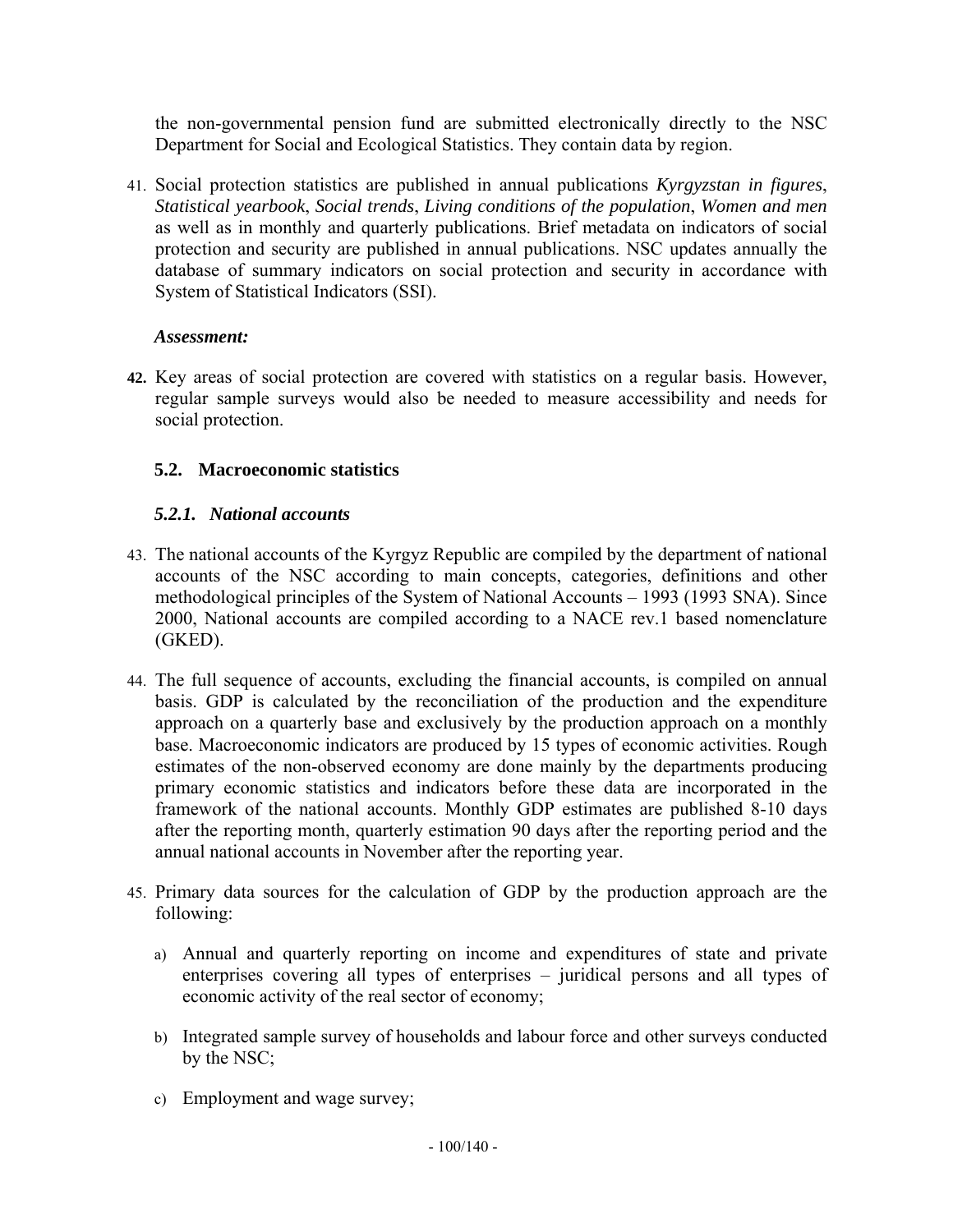- d) Banking statistics provided by the National Bank of the Kyrgyz Republic (NBKR) and commercial banks;
- e) Report on state budget execution provided by Central Treasury of the Ministry of Finance of the Kyrgyz Republic;
- f) Reports on customs payments and taxes provided by the Customs and Tax Inspection
- 46. The NSC conducts special sample surveys and use data from administrative sources for peasant farms and individual entrepreneur. Since 2004, the NSC has collected quarterly data on financial statistics of real and financial sectors of the economy.
- 47. The estimation of the expenditure approach is based on Integrated Survey of Household Budget and Labour Force data (see also 4.2.3), retail trade turnover and chargeable services surveys, and the balance of agricultural products for the calculation of value of agricultural production for own final consumption. Administrative data from the Ministry of Finance are used for the calculation of expenditures of public administration, reports of enterprises for the calculation of capital formation and change of stocks of tangible current assets, and balance of payment data of the National Bank – to calculate volumes of export and import of goods and services.
- 48. The main data source for the income approach is the annual statistical report on labour submitted by enterprises and organisations of all types of ownership as well as reports on related payments to social insurance.
- 49. Calculations of taxes and subsidies on production are based on annual reports by the Ministry of Finance on execution of the national and local budgets, and reporting on customs payments and taxation. The majority of the operations are recorded on an accrual basis, which is consistent with the general principle of 1993 SNA, with the exception of current expenditure and income of general government units, which are recorded on a cash basis.
- 50. In 2009, a methodological provision for calculation of the non-observed economy was developed, reflecting determination of volumes of the hidden and informal sectors by economic activities, evaluation of the NOE according to the modular method of Eurostat. The estimate non-observed economy for the overall economy is close to 20% of the GDP.
- 51. Input Output tables are compiled annually by types of economic activities (34\*34) (GKED). The statistical discrepancy in annual calculations is narrowed by means of an iterative process based on input and output data, and the small remaining balance is distributed to output (production) and household final consumption.
- 52. Moreover, the NSC calculates Gross Regional Product (GRP) on an annual basis in current prices and prices of the previous year for the 7 regions and the 2 main cities (Bishkek and Osh). GRP is calculated by the same structure like GDP. In current prices, the total GRP equals the national GDP. At constant prices, the difference accounts for 0.3-0.6% and therefore GPR at constant prices are not published. In 2010, the Board of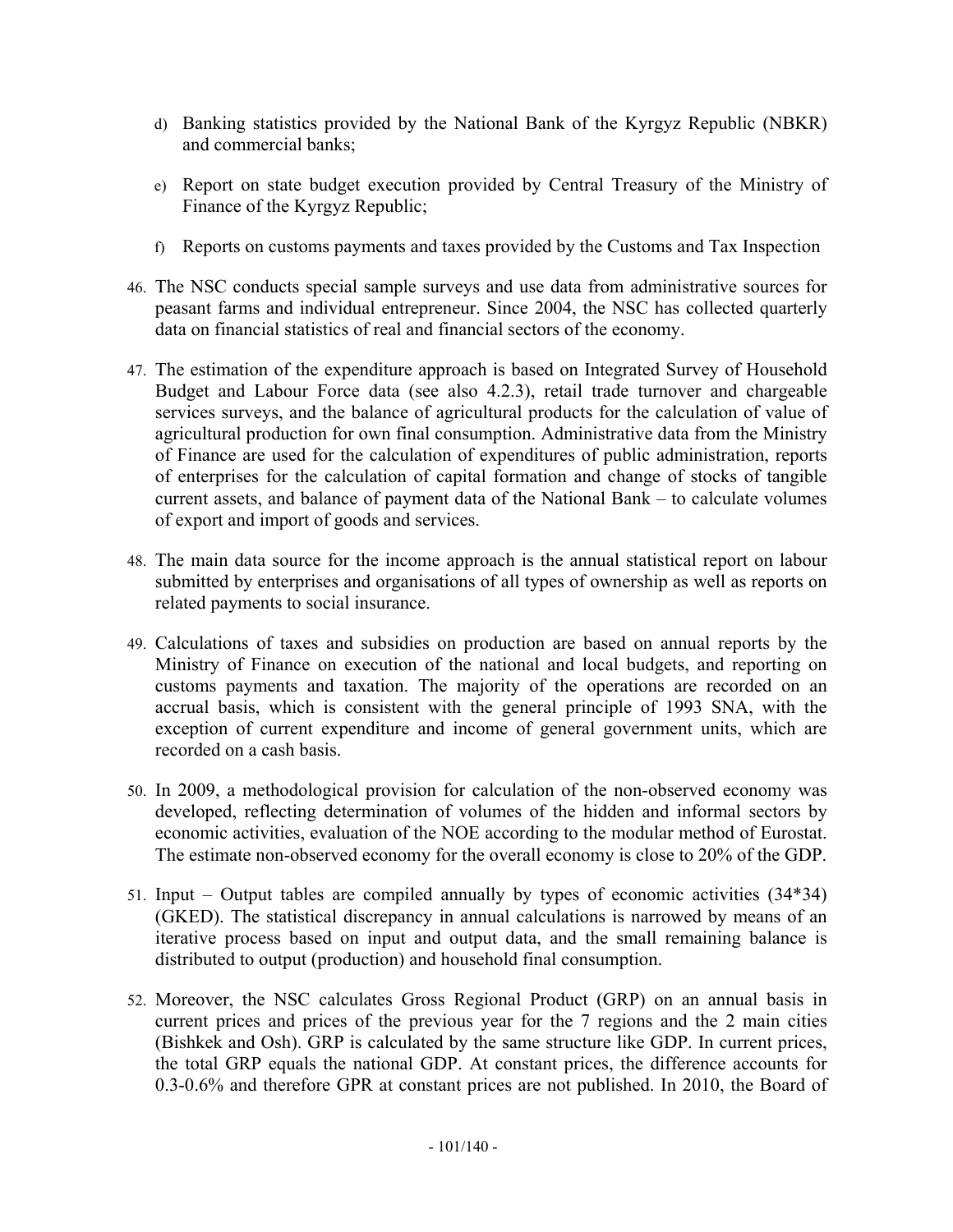the NSC approved the methodology and technique for calculation of regional domestic product in current and constant prices.

53. National accounts are compiled using Excel tables. Monthly and quarterly GDP estimations are revised based on the annual national accounts figures. Data are disseminated via the website of the NSC, as well as in electronic format and on paper (special publications on National Accounts). Preliminary estimation of monthly GDP are provided in Express information of the NSC (release), quarterly GDP – in the report *Social and economic situation of the Kyrgyz Republic*. National accounts data are then conveyed to international organisations through standard questionnaires to the UNECE and CIS-Stat and through the ISC system to the IMF. Methodology, techniques and methods of calculation are posted on the NSC website. In addition, brief methodologies on calculation of main SNA aggregates are included into the annual thematic and general publications.

### *Assessment:*

- 54. The national accounts are compiled on the basis of statistical data collection and administrative sources. GDP is calculated by three methods (production, expenditure, and income). The national accounts cover all transactions except for financial ones, and for all resident units. The system of national accounts is made up by five institutional sectors: non-finance corporations, finance corporations, public governance, non-profit organisations servicing households, and households themselves. Calculations of the sector of the rest of the world' are based on balance of payment data received from the National Bank of the Kyrgyz Republic. The production account, the generation of income account and capital account are compiled by types of economic activities.
- 55. The NSC should work further on the estimation of the non-observed economy. The NSC is currently implementing the modular approach developed by Eurostat and other techniques recommended by international organisations. However, the share of the nonobserved economy in GDP could be reduced by a better coverage of business activities of individual entrepreneurs. The statistical register of individual entrepreneurs could be considerably improved by a full access from the NSC to all administrative database and business censuses could provide additional information to improve coverage and accuracy.
- 56. Another issue related to the coverage of the informal economy is the lack of statistical information on wages and salaries collected directly through household surveys. This would allow the National Accounts department to confront these data with information obtained from the report on labour submitted by enterprises. In general, quality, reliability and coverage of national accounts could only benefit from a more extensive use of statistical data collected from the integrated survey of household budget and labour force.
- 57. Other major economic statistics impacting the quality of National accounts is the external trade statistics. According to a recent study, in 2009, China reported 9 times more exports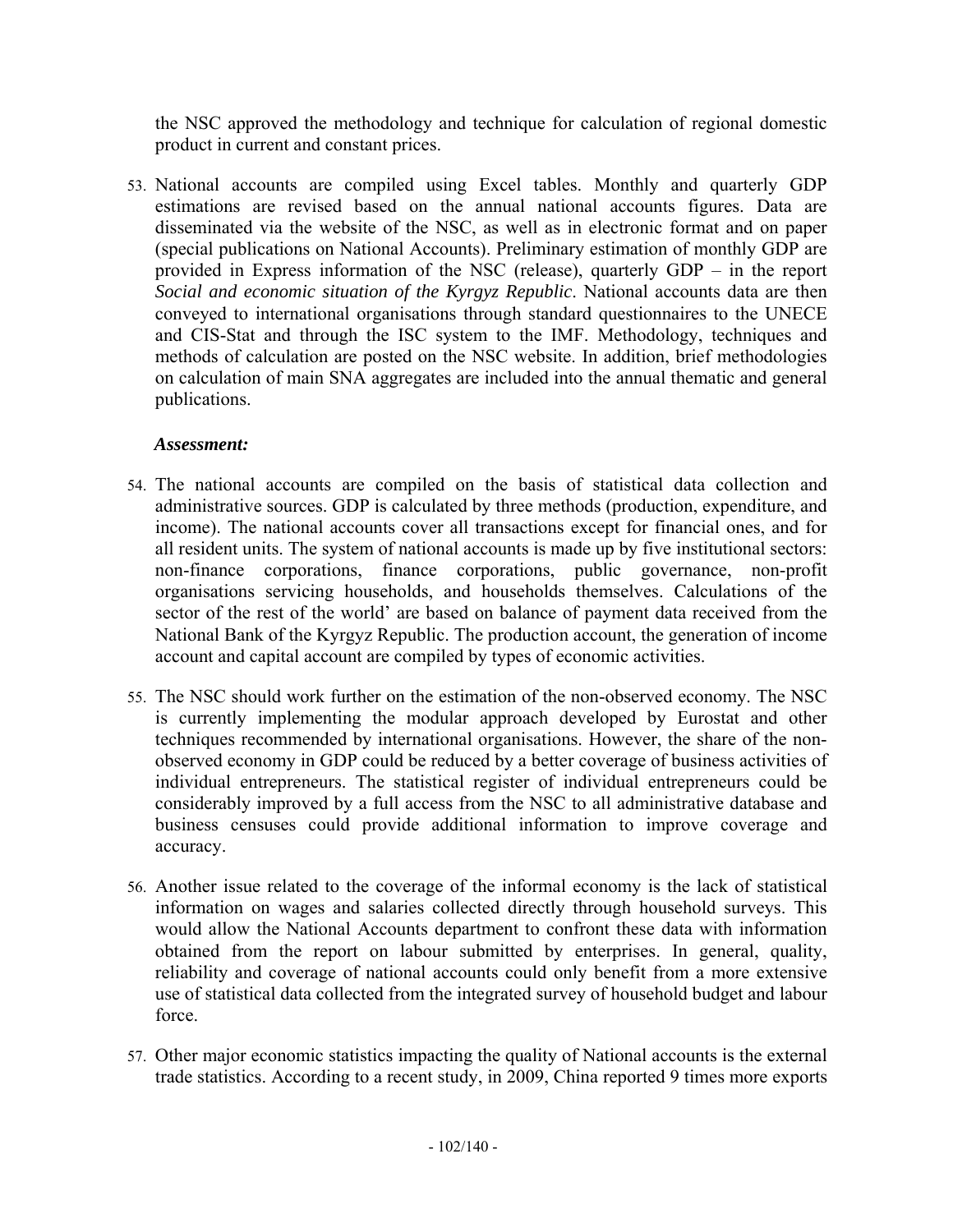of goods to Kyrgyzstan than Kyrgyzstan reported as import from China. The unbalance amounted to USD 4,600 millions which correspond roughly to 40% of the total GDP.

- 58. In the framework of the migration to the 2008 SNA, an implementation strategy should be developed focusing on measurement of financial services and transactions. Furthermore, the concept of accrual basis recording should be generalised and the NSC should continue to work on estimations of discrete (non-cumulative) seasonally adjusted aggregates at constant prices according to international methodology.
- 59. To maintain international comparability, the update of the economic activity classification to the latest version (ISIC rev. 4/NACE rev.2) will be necessary.

### *5.2.2. External trade statistics*

- 60. The external trade statistics (ETS) records exports and imports of goods and is compiled by the Department of External Trade Statistics from the NSC according to the methodological provisions of the Statistical Commission of the United Nations International Trade Statistics: Concepts and Definitions, UN, New York, 2000.
- 61. The compilation of the ETS is based on the following monthly data sources:
	- a) Data base of freight customs declarations (FCD) and customs paying in slip (CPS) received from the State Customs Service;
	- b) Additional data from reports of enterprises on export and import of gas, electric power and oil as well as data on local trade over the border of livestock and products of slaughtering;
	- c) Once a year, in June, the estimated volume of export of selected types of agricultural products, not observed by customs statistics, is added to the total of export of goods for the year.
- 62. The foreign trade statistics is conducted according to Commodity Nomenclature of External Economic Activity (CNEEA) of the Eurasian Economic Community based on the Harmonised System (HS) and the Standard International Trade Classification.
- 63. In 2008, a bilateral agreement on cooperation and exchange of information was signed between the NSC and the State Customs Service. According to this agreement, the State Custom Service sends the monthly databases of cargo customs declaration (CCD) to the MCC for quality check and validation. The CCD and CCR are then merged and supplemented with information from monthly reports of enterprises on export and import of electricity, natural gas and oil, export of livestock and meat.
- 64. The ETS keeps record of exports and imports on the basis of "general" foreign trade accounting system, under which all goods entering and leaving the economic territory of the country are recorded. The measurement of the value of exported goods is made at FOB prices (the value of good, including insurance and shipping costs at the Kyrgyz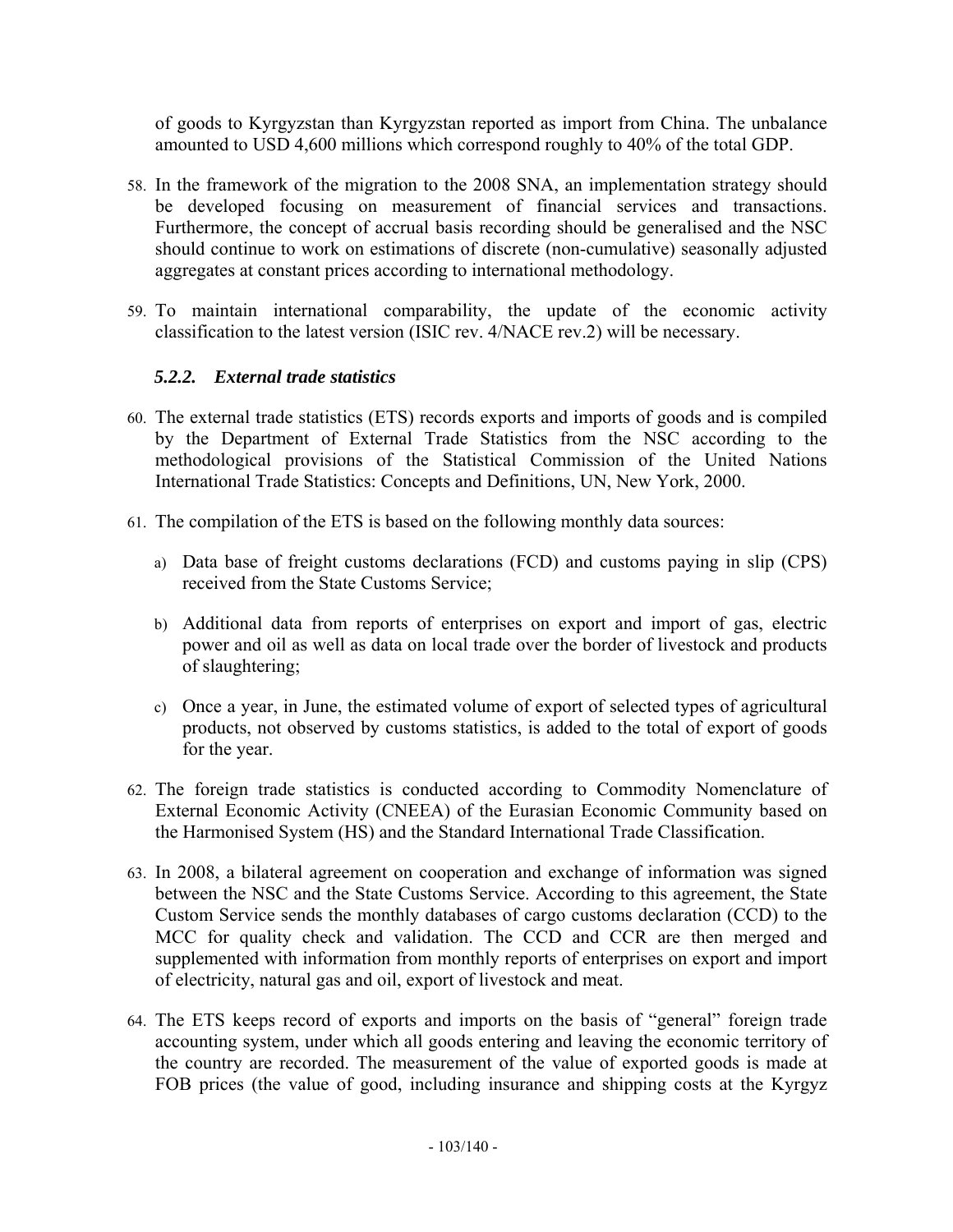border) and imported goods at CIF prices (the value of the good, including insurance and shipping costs at the Kyrgyz border).

- 65. Monthly data with cumulative total are available 47 days after the reporting month and preliminary annual data 50 days after the reporting year. Monthly ETS for the previous year are revised in the  $1<sup>st</sup>$  quarter of the next year. Data are published monthly, quarterly and annually in various NSC publications and are posted on the website along with regularly updated metadata.
- 66. It is common and somehow expected that mirror exercises reveal asymmetries in recorded flows of goods between two partner countries. . In ETS, differences between "mirror" figures can be generated by the application of the international methodology itself. The latter specifies for example that exports should be valued in FOB ('free on board') terms, whereas imports should be expressed in CIF ('cost, insurance and freight') value. Other sources of asymmetries are due to differences in the methodologies adopted by the partner countries. No strict single methodology for producing ETS. International recommendations by the United Nations exist, but countries frequently adopt methodologies that deviate from them slightly, with a greater or lesser impact on data comparability
- 67. According to the 2010 annual work plan, the NSC conducted a mirror exercise on external trade statistics with main partner-countries based on 2009 official figures: Russia, Ukraine, Kazakhstan, Tajikistan, Belarus and China. The mirror exercise was performed on volume and value of imports and exports flows of goods at 4-digit level of Commodity Nomenclature of External Economic Activity (CNEEA).
- 68. The two tables hereunder show the discrepancies in external trade statistics between the Kyrgyz Republic and each of the 6 partner countries selected for the mirror exercise (million US dollars):

| <b>Partner country</b> | <b>Export</b><br>recorded in<br>Kyrgyzstan | Import<br>recorded in<br>partner-country | Difference $(+,-)$ |
|------------------------|--------------------------------------------|------------------------------------------|--------------------|
|                        |                                            |                                          |                    |
| Kazakhstan             | 140,6                                      | 116,5                                    | $+24,1$            |
| Russia                 | 185,8                                      | 366,8                                    | $-181,0$           |
| China                  | 19,4                                       | 48,5                                     | $-29,1$            |
| Uzbekistan             | 167,6                                      | 20,9                                     | $+146,7$           |
| <b>Belarus</b>         | 3,5                                        | 3,2                                      | $+0,3$             |

69. Table 2: Exports from Kyrgyzstan to partner-countries in 2009 in million US dollars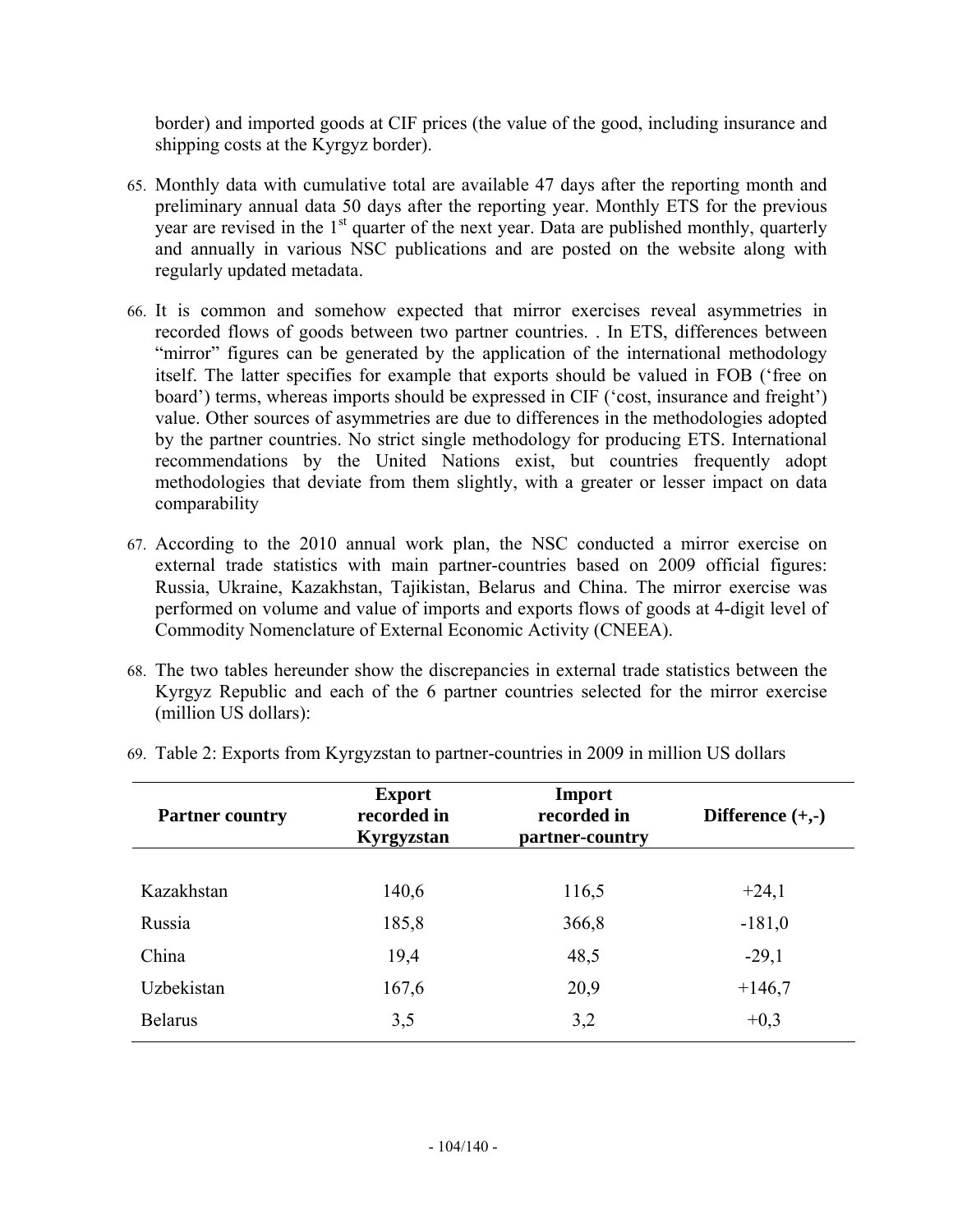| <b>Partner country</b> | Import<br>recorded in<br>Kyrgyzstan | <b>Export</b><br>recorder in partner-<br>country | Difference $(+,-)$ |
|------------------------|-------------------------------------|--------------------------------------------------|--------------------|
| Kazakhstan             | 340,0                               | 390,5                                            | $-50,5$            |
| Russia                 | 1090,4                              | 915,5                                            | $+174,9$           |
| China                  | 623,6                               | 5227,5                                           | $-4603,9$          |
| Uzbekistan             | 111,7                               | 114,9                                            | $-3,2$             |
| <b>Belarus</b>         | 74,1                                | 65,7                                             | $+8,4$             |

70. Table 3: Imports in Kyrgyzstan from partner-countries in 2009 in million US dollars

- 71. For exports as well as for imports, asymmetries with all partner-countries are relatively important. However, with China, discrepancies between recorded exports and recorded imports are huge, both in relative and absolute terms. According to the 2009 mirror exercise, China reported 9 times more exports of goods to Kyrgyzstan than Kyrgyzstan reported as import from China. The asymmetry amounted to USD 4,600 millions which correspond roughly to 40% of the total GDP. Discrepancies are observed almost for all commodity items, but are more important for consumer goods: shoes, clothes, fabrics, bed linen, and kitchen utensils.
- 72. The assumption according to some international studies is that Chinese data are more reliable. Indeed, it seems that consumption goods are imported illegally from China and are therefore not recorded by the Kyrgyz State Customs Service. The assumption was confirmed in the course of further surveys conducted in the border zones between both countries. Most of the goods not declared are then delivered to markets in the Kyrgyz Republic, mainly on transit to third countries or for final consumption in the country. If non-recorded imports from China to Kyrgyzstan are mainly on transit and therefore do not affect the macro-economic balance between resources and uses (national accounts), this business must generate important income in the border zone and ultimately illustrate the tremendous challenge for the NSC to incorporate estimation on the non-observed economy into official statistics.

#### *Assessment:*

73. The NSC is regularly held responsible for major asymmetries in the ETS. An international study, performed by the National Bank of the Kyrgyz Republic, confirmed that the issue is not of a statistical nature. In order to shun any doubts about the methodology and quality of Kyrgyz external trade statistics, a detailed mirror exercise between China and the Kyrgyz Republic should be undertaken by a group of experts. For each detailed position of the HS a description of the scale of the discrepancies that could be reasonably explained by differences in methodologies between the partner countries should be provided.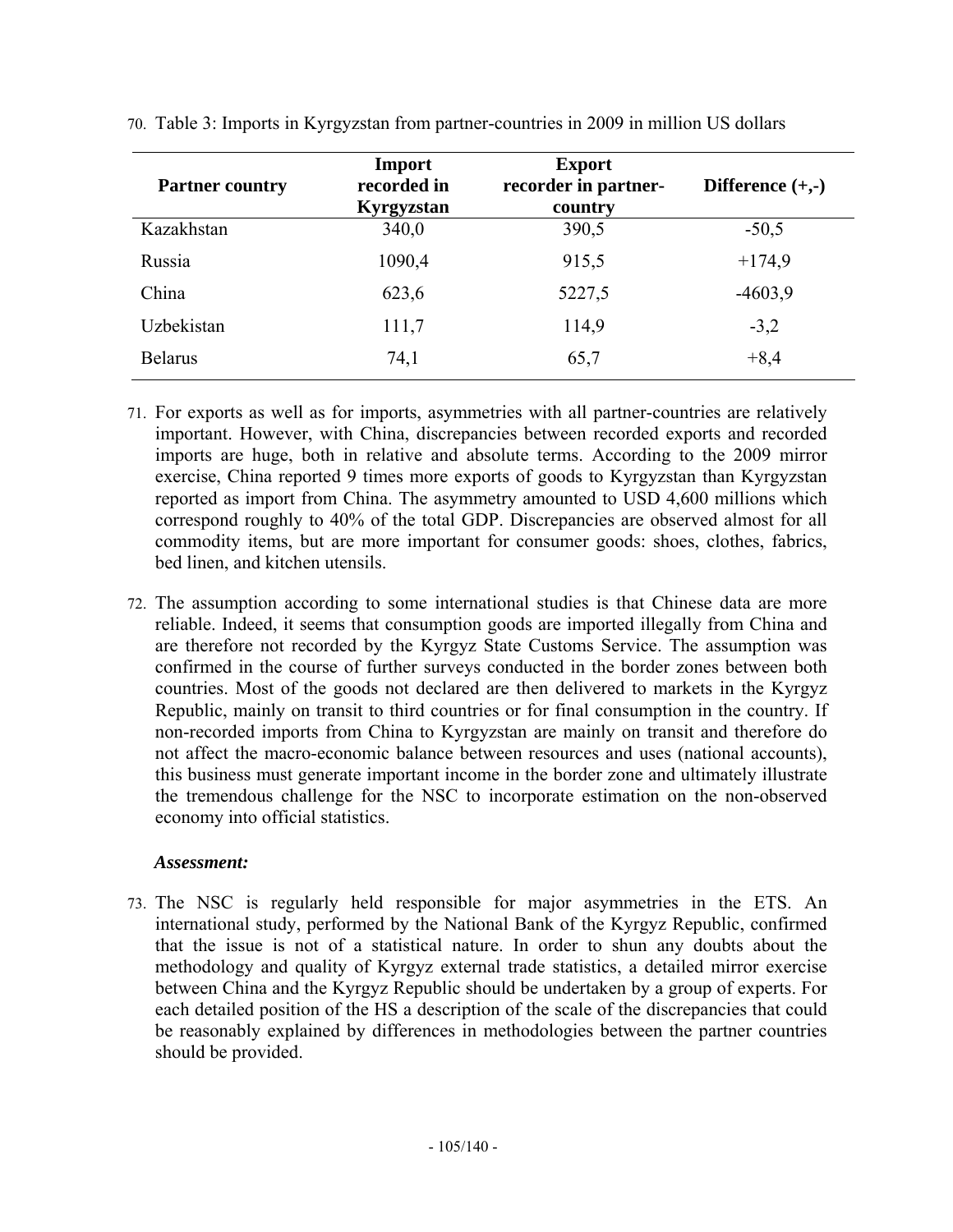- 74. In the future, such joint mirror exercises could be undertaken with other major partner countries.
- 75. Further improvement of the ETS could be foreseen for the calculation of price index and volume of exports and imports and the estimation of seasonally adjusted external trade statistics. In that respect, all ETS should be compiled on a discrete base.

### *5.2.3. Balance of payments*

- 76. The balance of payments is compiled by the Financial Statistics and Review Department of the National Bank of the Kyrgyz Republic (NBKR) in accordance with the methodological principles specified in the fifth edition of the IMF Balance of Payments Manual. Compilation and dissemination of data are governed by the terms and conditions of the Law on National Bank of the Kyrgyz Republic from 1997.
- 77. Data are available for the current account and the capital and financial account on a quarterly base and are published 3 months after the end of the quarter. Yearly data are released 4 months after the reporting period. Data are revised once a year, in May, when preparing the annual publication *Balance of Payments of the Kyrgyz Republic*. Revision can be made during 10 years. *Balance of Payments of the Kyrgyz Republic* is released quarterly in three languages: Kyrgyz, Russian and English. Balance of payments aggregates and other external economic indicators, including metadata, are posted on the website of the NBKR.
- 78. The main data sources are: international trade statistics, reports of commercial banks, non-banking financial institutions and non-financial organisations supplemented with internal information from the NBKR and data submitted by the Ministry of Finance, other ministries and state agencies, as well as other data sources for enterprises. For some specific BoP items such as remittances, goods and services and foreign direct investments are complemented with NBKR's estimates.
- 79. External trade statistics data are provided by the NSC however, in accordance with the IMF "Balance of Payments Manual", they need to be adjusted in order to bring the value of imports from CIF to FOB prices. For this purpose, a survey of the 400 biggest importers was conducted in 2007 to estimate the share of transport and insurance costs in the total value of imports.

#### *Assessment:*

80. Data on the balance of payments and international investment position are compiled and disseminated on a quarterly basis following the methodology recommended in the BPM5. However, deficiencies remain with respect to data on remittances, trade, services, and foreign direct investment. While progress has been made in several areas, further improvements are needed in the international transactions reporting system, data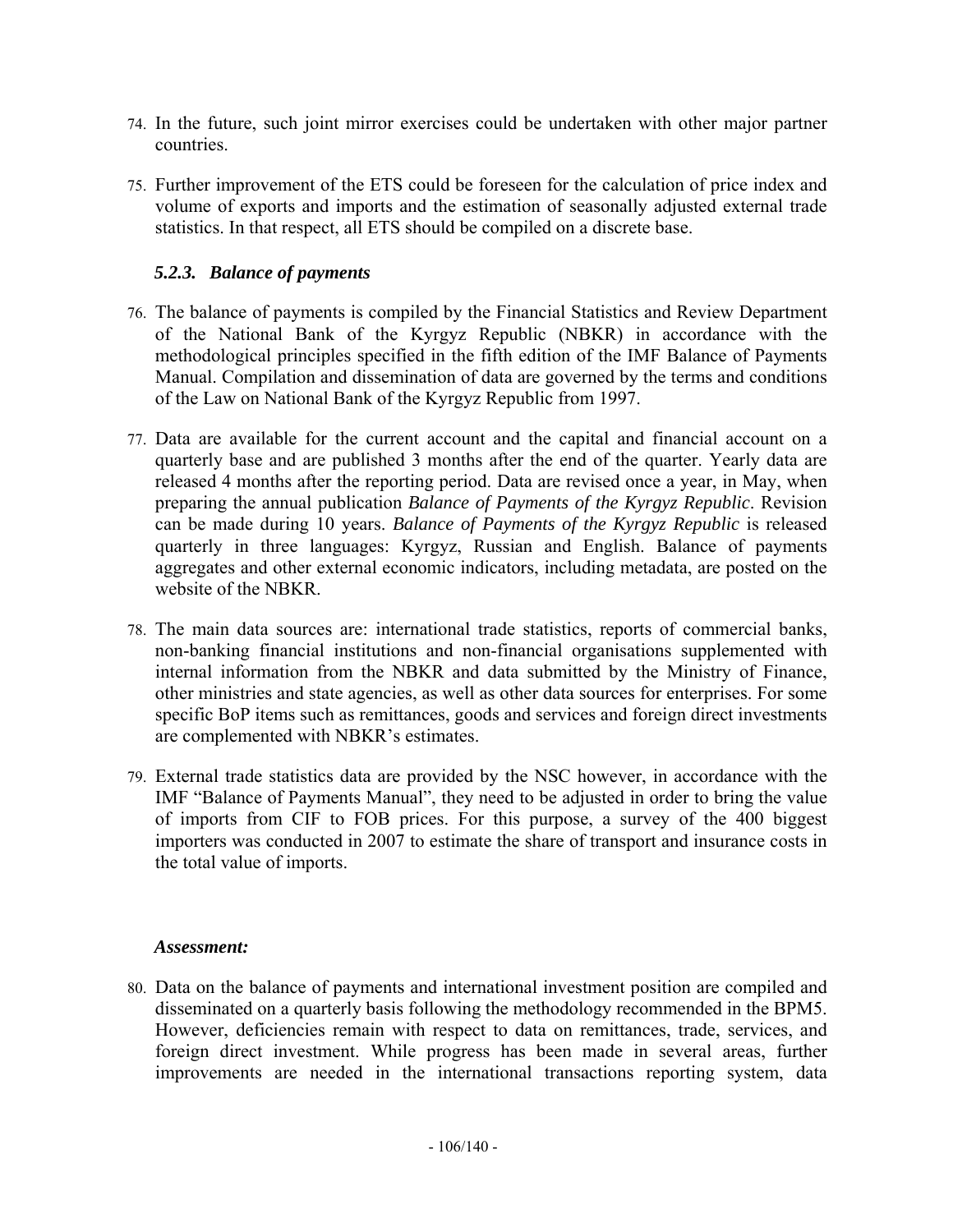sampling methods and data validation and coverage particularly on trade, services, private sector external debt, and foreign direct investment.

- 81. Seasonal adjusted series of the balance of payments statistics are not available.
- 82. The major challenge of the NBKR will be to implement the 6th edition of the IMF Balance of Payments Manual.

# *5.2.4. Price statistics*

# *Consumer Price Index (CPI)*

- 83. The Consumer Price Index (CPI) is compiled by the Department of Price Statistics of the NSC in accordance with major international recommendations: Consumer Price Index Manual (ILO) and the 1993 System of National Accounts (1993 SNA).
- 84. Information is collected in 7 regional urban centres and in Bishkek city by registrars (personnel of territorial statistical bodies). The CPI is based on the collection of retail prices for 369 different goods and services (consumer basket) acquired for nonproduction purposes. 1,496 enterprises engaged in trade and services are selected by the registrars based on purposive sample. Prices are reported on paper in *the workbook for registration of prices and tariffs on food and non-food goods/products and services for population*. The information is then recorded electronically and transferred to the MCC for quality checks, processing and calculation of the index. Collection of consumer prices and tariffs is done on a monthly basis. Prices for food products are collected weekly. Prices and tariffs for non-food goods/products and services for the population are recorded 1-2 times a month. Ultimately, the NSC is responsible for the dissemination of CPI data on a monthly, quarterly and annual base. The present reference period is 2009  $(2009 = 100)$ .
- 85. Weights used for the CPI calculation are based on annual data of consumption expenditure structure from the household budget survey and regional weights are based on population and consumer expenditure statistics. The Laspeyres formula is used to combine elementary indices. The CPI is compiled according to the classification of individual expenditure by purpose (CEBP), which corresponds to the COICOP. Goods and services that are unavailable for a prolonged period are subject to substitution. Substitution objects are duly chosen, usually at the end of the year and new items are usually incorporated at the time weights are updated. In the event of the temporary absence of a good, the last observed price is applied or the price movement of an equivalent good is used. No adjustments are made for seasonal fluctuations.

# *Producer Price Index (PPI)*

86. The Producer Price Index (PPI) is compiled by the Department of Price Statistics of the NSC in accordance with major international recommendations: UN Manual on Producer Price Index and the 1993 SNA. The classification used in the PPI calculation is consistent with international standards (CPA and NACE rev.1).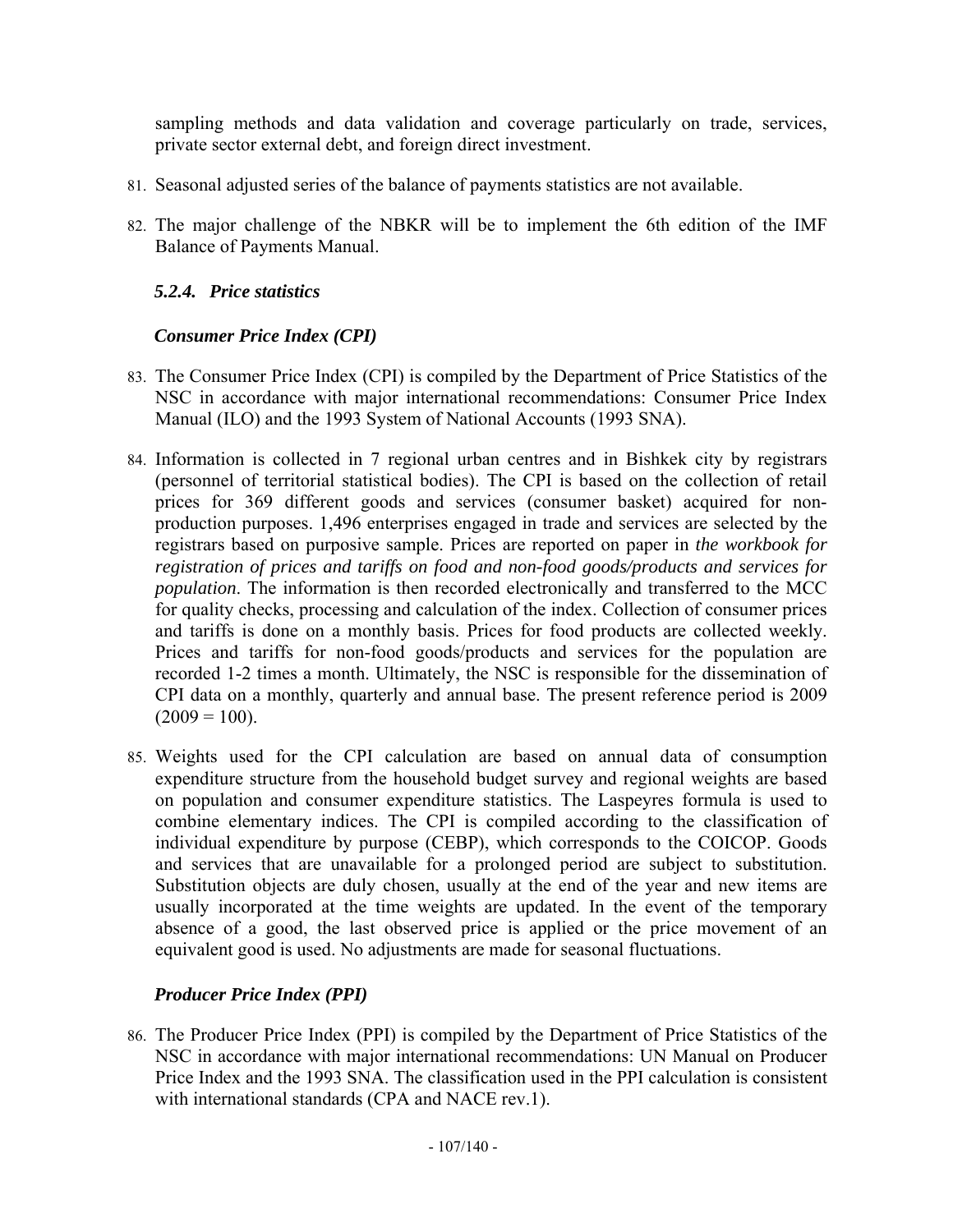- 87. Price observations are reported by industrial enterprises by 25th of the reporting month. 145 industrial enterprises, mainly large and medium enterprises operating permanently, are selected purposively by price specialists of territorial statistical bodies in consultation with the Price Statistics department of the NSC. Primary data are collected by territorial statistical bodies and transferred to the MCC for quality check, processing and calculation of the PPI. The NSC on a monthly basis publishes data, two weeks following the end of the reference period.
- 88. The index is calculated on 236 representative commodities. Weights used for the compilation of the PPI are based on the industrial production statistics in value terms by type of goods for the previous year. They are updated every year in July. Monthly, quarterly and cumulative price indices are calculated by Laspeyres formula. The present weight reference period is  $2010 (2010 = 100)$ .
- 89. The NSC is also compiling an Agriculture Products Price Index. For this index, prices for 54 kinds of agricultural products are inspected monthly to calculate the price index for agricultural products. Prices are registered during the first customer sales excluding taxes on goods and transport costs. A sample survey covers all state and collective farms, and 8 thousand peasant (farmers) and private farms.

# *Purchasing Power Parity (PPP)*

- 90. The NSC participates in the global programme of international comparisons of GDP for 2011. At present, the NSC is collecting prices for food products monthly in oblasts centres and Bishkek. Prices are collected by registrars (personnel of territorial statistical bodies). Prices for non-food products and services are collected quarterly in Bishkek with further distribution to the republic. This collection is performed by two employees of price statistics department of the NSC.
- 91. In order to implement international comparisons a list of representative goods and services with their technical and economic characteristics is compiled following the CISscheme, with the introduction of the necessary adjustments based on national specificities. The selected goods have to be on sale and sold on the domestic market. Prices for consumer goods and services are recorded in the oblast towns/centres and in the capital. For the international comparisons the same sample of outlets is used, as for calculation of the CPI. Average prices for goods and services across the whole country are calculated as a weighted average of prices prevailing in the surveyed regions. Specific scales of consumer spending of the population of regions in total expenditures are used as territorial scales. Annual prices of consumer goods and services are national average prices derived from monthly and quarterly records of prices for goods and services. Once a year, information on the average national prices is sent to the CIS-STAT.

#### *Assessment*

92. The concepts and definitions used in the CPI and the PPI, published respectively since January 1995 and October 1996 are consistent with international standards. Full descriptions of methodology used for the compilation of price indices are published in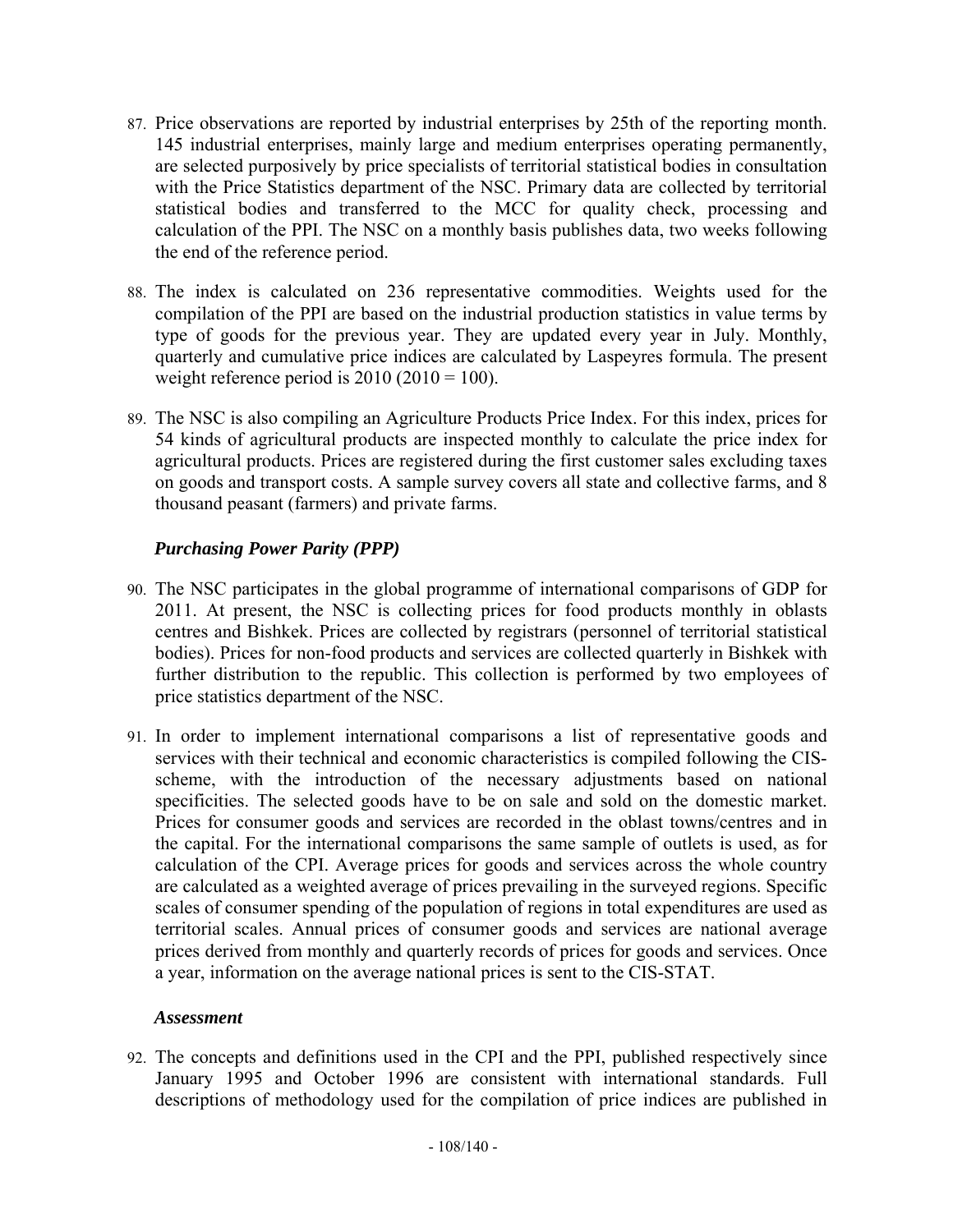Methodological Provision on Statistics, chapter "Price and tariffs". Also brief description of sources and methods of data calculations are given in the regular publication of the NSC, thematic books and are posted on the NSC website.

- 93. As the reference period for the CPI and PPI is usually a month, and it changes in every release, continuous time series is not formed. To solve this problem, the index reference period should be a year or chain-linking methodology should be implemented. Seasonally adjusted time series are not produced since there is no long time series of price statistics.
- 94. To maintain international comparability, the update of the economic activity classification to the latest version (ISIC rev. 4/NACE rev.2) will be necessary.
- 95. The CPI covers all urban resident households of all sizes and income levels, but needs also to be extended to rural households, which represent the majority of the population.
- 96. The coverage of the PPI needs to be extended to small enterprises and individual entrepreneurs and include agriculture, construction, transport and communication that are already compiled in parallel.

## **5.3. Business statistics**

## *5.3.1. Short-term business statistics (STS)*

- 97. The NSC produces a wide range of short-term business statistics, mostly on a discrete monthly basis: industrial production, output in construction, investment, as well as turnover in trade and services. In addition, the previous chapter (5.2.4) discussed the production of related short-term price indicators.
- 98. The NSC has organised the production of STS into the following departments: Innovation and Industry Statistics; Investment and Construction Statistics; and Consumer Market Statistics. The STS produced are largely consistent with major international recommendations: the UN Manual for the Index of Industrial Production, the UN Manual for Distributive Trade Statistics and the 1993 SNA. The classifications are consistent with international standards (ISIC rev. 3.1/NACE rev.1).
- 99. The STS on industry, construction, trade and services are based on complete enumeration of legal entities: The monthly reporting includes large and medium enterprises, and the quarterly reporting comes from the smaller enterprises. The NSC receives primary data on enterprises from the regions. In addition, construction permits are collected quarterly by the State Architectural-Construction Offices of the Gosstroi. The NSC also uses data from the Tax Authorities on patents given to physical persons.
- 100.For services, regular data collection started in 2008 by type of activity based on the classification of types of economic activities (GKED). A census of economic entities (legal and physical persons), for which services are the main type of economic activity, was conducted in 2004. To calculate the volumes of services rendered by individual entrepreneurs (physical persons), the NSC uses results of the census data as well as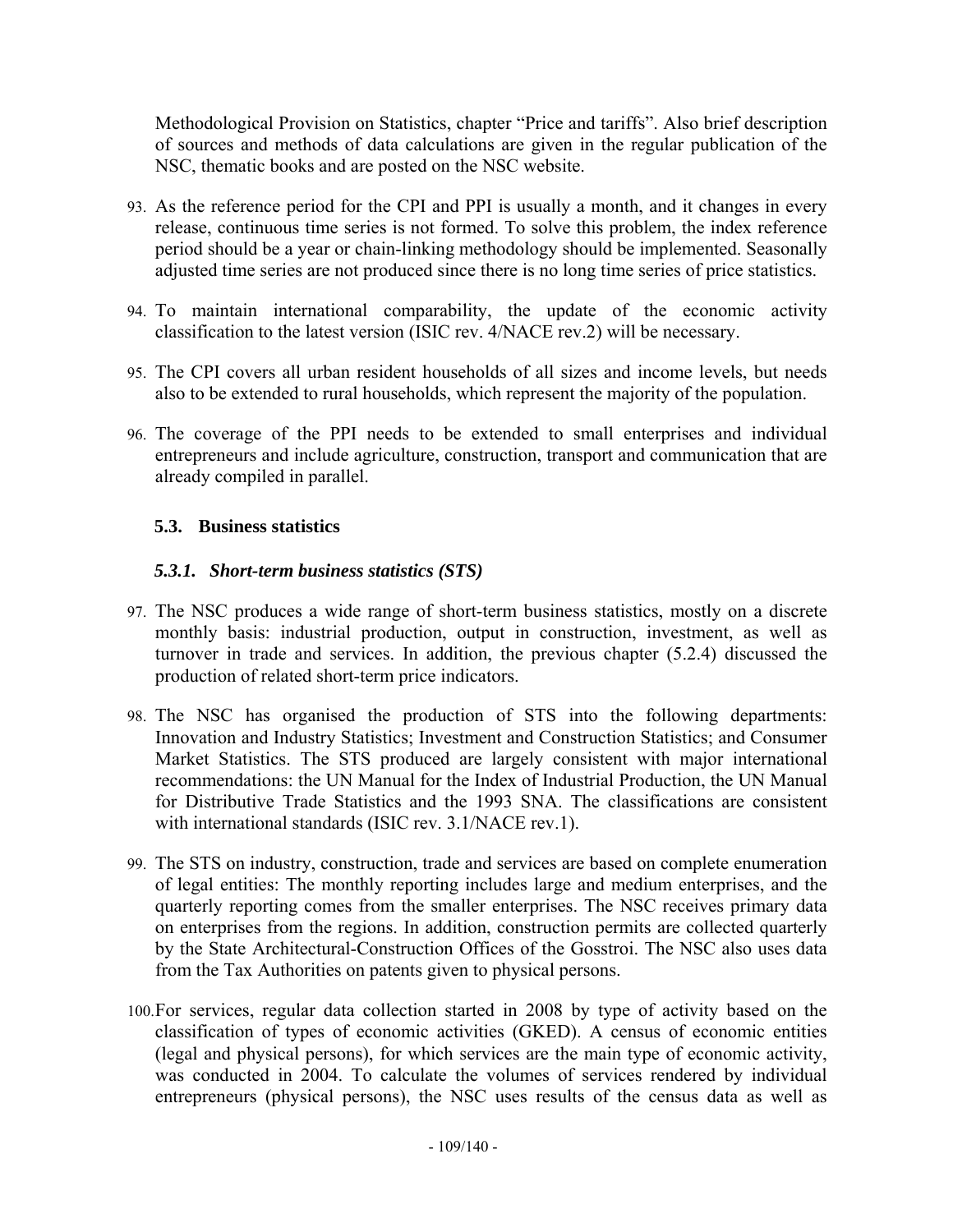information collected through sample surveys of selected types of services. Recently, NSC started also to collect information on all types of investments (non-financial, financial and foreign).

- 101.The weighting schemes of the STS follow the related international recommendations. For industrial production index, gross value added (GVA) at basic prices is derived from annual national accounts data, with a delay of 9 months. For index calculation, the NSC applies the Laspeyres formula with base period t-2 (t-reference year).
- 102.The STS are published according to an advance release calendar, for example industrial production index is released 15 days after each reference month. Short-term business statistics are published for all sectors in the National Statistics Committee's monthly report Social and economic status of the Kyrgyz Republic. Nowadays, this publication includes much more data on services, e.g. hotels and restaurants, transport, communication, financial services, education, social services and other services for consumers.
- 103.The NSC provides the users of statistics with detailed metadata on their website. The publication includes some descriptive analysis of the short-term business statistics for the reference month, and for a cumulative total of the current year. STS are published with a reference to the previous month, and/or to the corresponding month of the previous year.

## *Assessment:*

- 104.The short-term business statistics produced by the NSC are, to a large extent, in line with the international recommendations. There are two main problems related to STS that may hamper the analysis of economic development of the Kyrgyz Republic.
- 105.First, the lack of continuous monthly time series: As the reference period is usually a month, and it changes in every release, continuous time series is not formed. According to the UN recommendations, the index reference period should be a year. The NSC has performed some initial calculations for providing longer time series in industry.
- 106.Second, the monthly indicators are usually only revised during weight updates. Thus, the respondents cannot report revisions to earlier data. The NSC could benefit from a revision or publication policy to address these improvement needs. Longer time series on STS should be published and revised each month with new and corrected data.
- 107.Introduction of seasonal adjustment would improve comparability of data with other countries and provide faster information on the economy. Seasonal adjustment can be performed on a time series with a solid base year. The NSC currently participates in a capacity building programme on New Challenges in Economic Statistics, organised by UNECE, and is performing test calculations. These developments have been supported by several projects, e.g. TACIS and World Bank funded projects.
- 108.At present, some small enterprises and individual entrepreneurs are not fully covered by the short-term business statistics. There is a need to undertake a business census of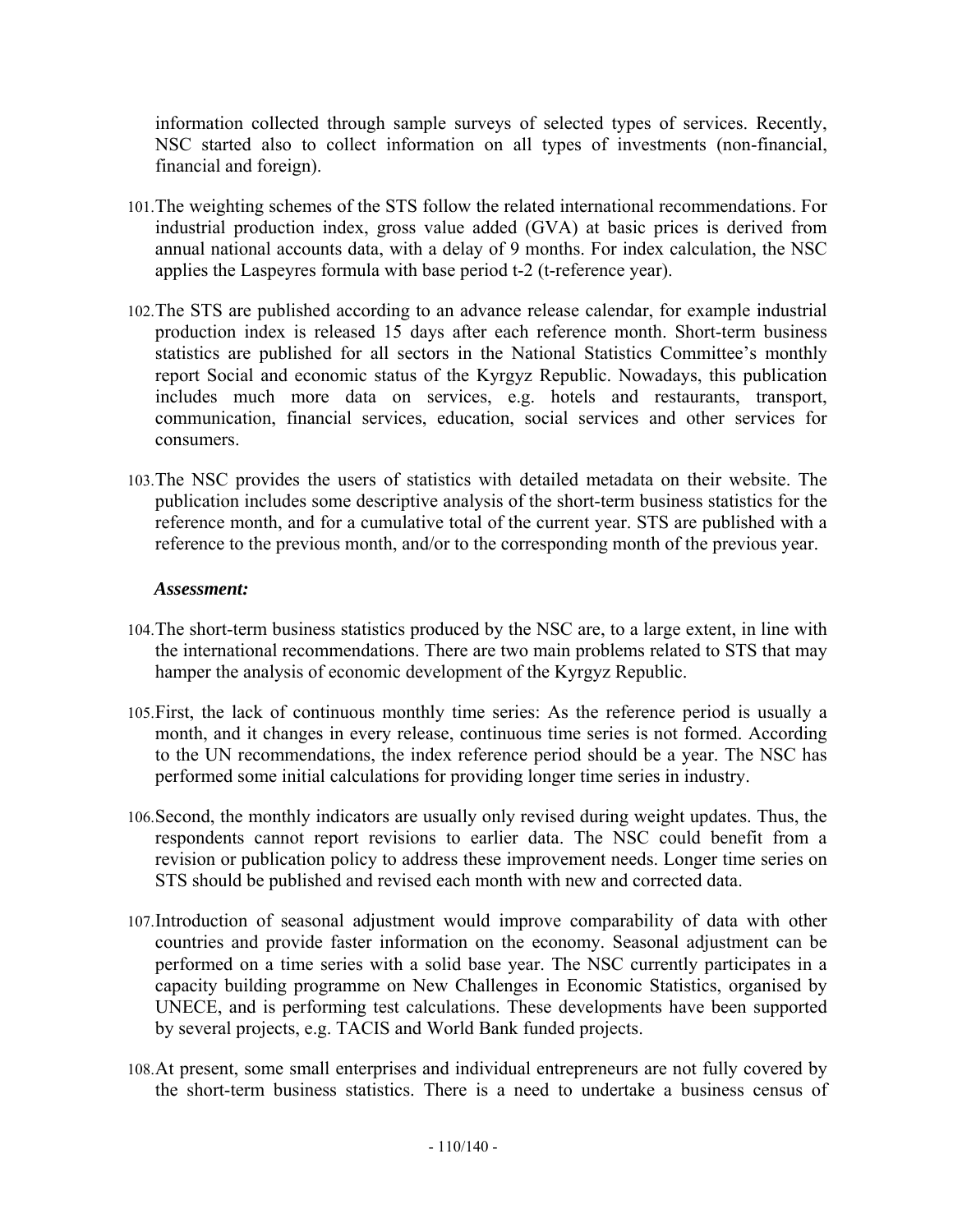enterprises and individual entrepreneurs, where complete data is not up to date, and to investigate further the possibility to introduce sampling techniques.

- 109.The NSC covers a wide range of service activities as part of STS. However, discrete monthly data or monthly time series data are not easily available for the service sector. Taking into account that service sector is one of the largest components in GDP it is necessary to continue improving the coverage and methods for the service sector statistics.
- 110.To maintain comparability, the update of economic activity classification (ISIC rev. 4/NACE rev.2) to the latest version will be necessary. Ideally, this would include provision of consistent historical time series data.

## *5.3.2. Structural business statistics (Finance Statistics)*

- 111.Finance Statistics are compiled by the Department of Enterprises and Finance Statistics of the NSC. Financed statistics are mainly based on financial and accounting information from legally registered entities collected through the regular reporting system (see also chapter 4.3.1 of this report on main primary data sources and business surveys).
- 112.The following sectors of the economy are covered by finance statistics:
	- a) Non-financial enterprises ("real sector"),
	- b) Financial sector enterprises,
	- c) Central (Republican) and territorial state entities (Government budget statistics),
	- d) Non-commercial organisations,

## *Non-financial enterprises ("real sector")*

- 113.The collection of data reflecting the financial situation of non-financial enterprises is based on the method of continuous statistical observation (reporting) on quarterly and yearly intervals. Reports are collected at territorial level and sent to the MCC for automated quality checks and processing, The NSC receives from the MCC aggregated figures. Observations unites are legal units (enterprises) holding financial accounts. On 1 July 2011, 11,585 enterprises were recorded under this category.
- 114.Information about operational and non-operation revenue and expenditure, financial results before financial tax, inventories, assets, liabilities and debts are recorded.

## *Financial sector enterprises statistics*

115.This sector consists of commercial banks, the NBKR and other non-banking financial institutions as insurance companies, investment funds, stock exchange, credit unions and microcredit institutions. The data collection is based on quarterly and annual comprehensive reporting system of registered financial enterprises.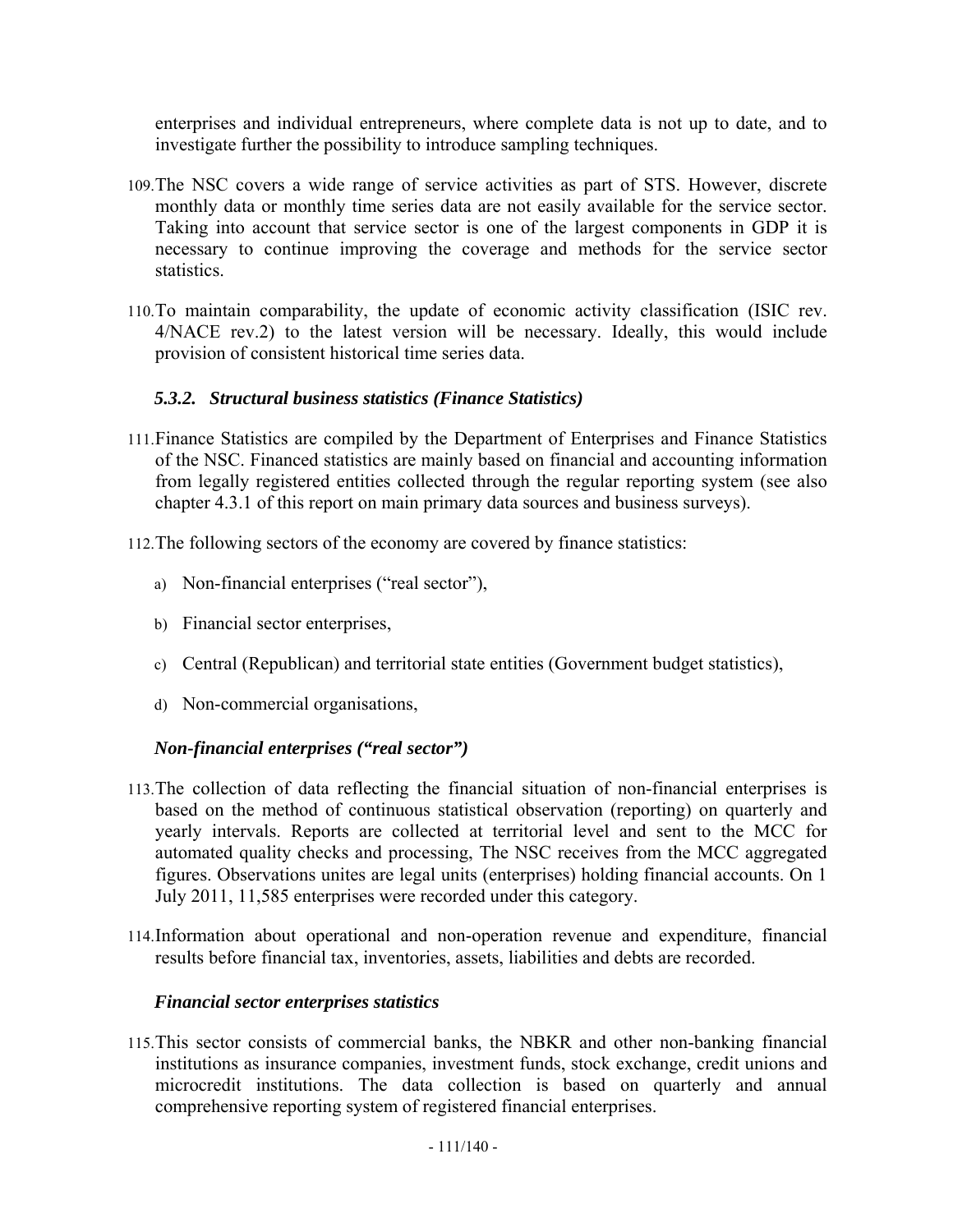116.Data collected cover not only the financial situation of the 923 financial enterprises sector but also indicators specific to the sector: credit provision, deposits, insurance provisions, and micro-credits...

## *Government budget statistics*

- 117.Statistics of the state budget at central and territorial level is compiled according to the 2001 IMF Manual on Government Finance Statistics and is based on monthly and annual reports submitted by the Central Treasury of the Ministry of Finance of the Kyrgyz Republic.
- 118.Data collected cover revenues and payments for operating activities, purchasing and sale of non-financial assets as well as financial operations. Off-budget operations and some specific social transfers are not included in the data. The fiscal year is the same as the calendar year and data are compiled on a cash basis.

## *Non-commercial organisations*

119.The Department of Enterprises and Finance Statistics of the NSC also collects data on non-profit organisations. Observation units are public associations and foundations, religious organisations and other non-profit organisations with financial resources based mainly on voluntary contributions and property income, and incidentally from the sale of goods and services. Data collected cover revenues and expenditures of non-profit organisations related to their activities.

## *Assessment:*

- 120.A draft concept for the modernisation of the Kyrgyz Republic Treasury was developed. Its implementation will improve the accounting system and reporting of government entities in compliance with the Manual on Government Finance Statistics (GFS) 2001. The Treasury modernisation will contribute to improve the Government Finance Statistics. Data will be available on an accrual basis.
- 121.The number of small enterprises and individual entrepreneurs is gradually increasing in the Kyrgyz economy. In order to extend the coverage of business statistics, taking into account the burden on respondents, it is necessary to build an effective system of data collection through sample surveys. Considering that a significant share of the nonobserved economy is buried in this sector, the NSC needs to carry out organisational and methodological studies on how to better measure small production entities. The first step would be to launch a comprehensive business census of individual entrepreneurs based on addresses of patent holders provided by the State Taxation Service. It would allow the NSC, to collect important information for the set-up of an elementary statistical business register for individual entrepreneur and for the design of sample surveys algorithms based on actual economic activity, number of workers, turnover, …
- 122.Finance statistics are important for the compilation of the balance of payments, foreign direct investment, international investment position and the external debt statistics,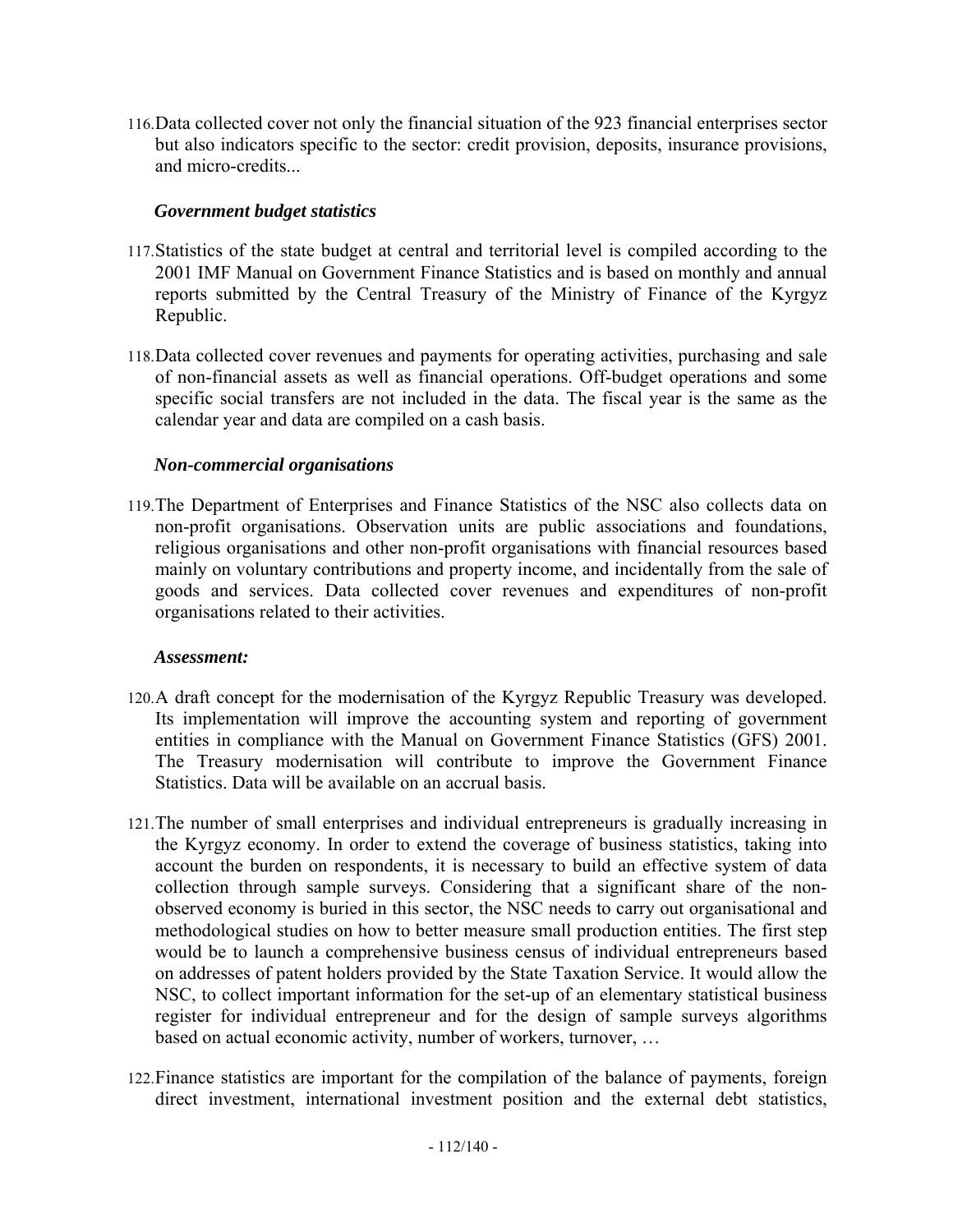development of new surveys and update of variables collected through regular reports by the NSC should be done in cooperation with the NBKR in order to take into account the requirements of the 6th edition of the Balance of Payment Manual.

## **5.4. Multi-domain statistics**

## *5.4.1. Environment statistics*

- 123.Environment statistics is a section of the Social and Ecological Statistics Department of the NSC. 12 statistical forms are used on an annual basis to report on environment statistics, 9 of which are collected by statistical authorities on rayon level and from there transmitted via oblast offices to the MCC. The 3 remaining are collected and processed one each by the State Agency for Environmental Protection and Forestry, the Ministry of Natural Resources and the State Committee for Water Resources and Land Reclamations. The first two transmit their aggregated data directly to the MCC, the last to the NSC.
- 124.The data is collected according to the Law "On State Statistics" and several other Laws that deal with the protection of the environment (like natural territories, animals, air, water, subsoil, and waste). The NSC reports on the following topics:
	- a) exploration of minerals
	- b) atmospheric air (Sources and emissions of pollutants into the atmosphere, their treatment and disposal)
	- c) reserves and national parks
	- d) sylviculture and reforestation, protection of forest resources, sanitary felling
	- e) protection of flora and fauna (conservation and reproduction of wild animals)
	- f) waste from production and consumption, including toxic waste (sources, emissions, treatment and disposal)
- 125.The production of data by other state bodies is included in the statistical work programme and governed by article 15 of the Law on State Statistics (LSS). They cover the following topics:
	- a) Ministry of Natural Resources: re-cultivation and use of soil
	- b) State Agency for Environmental Protection and Forestry: results of state control over the environmental protection and the rational use of natural resources including costs of environmental protection
	- c) State Committee for Water Resources and Land Reclamations: water resources (water use by consumers)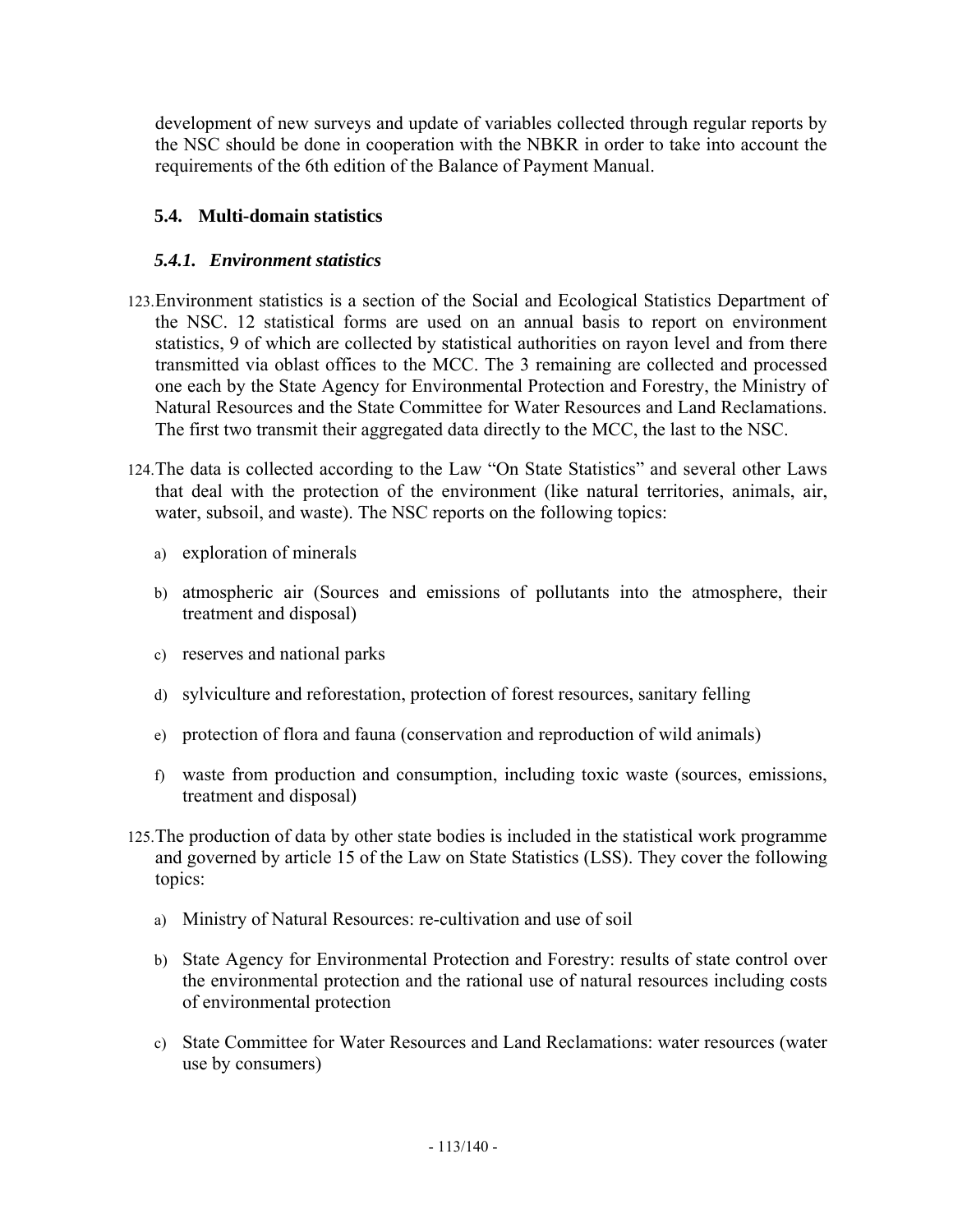- 126.Data collection is with few exceptions organised as a mandatory full-coverage survey of all enterprises, organisations and establishments that concerned by the mentioned environmental matters.
- 127.Environmental data is published and updated annually on the dedicated sections of the NSC website. Selected environmental indicators are included in the following annual publications: *Kyrgyzstan in figures*, *Statistical yearbook of the Kyrgyz Republic*, *Social trends of the Kyrgyz Republic* and *Living standard of the population in Kyrgyz Republic*. Bulletins on the republic's protection and rational use of natural resources and on the ecological situation in the Issyk-Kul region are also produced annually. Every 3-4 years the NSC publishes the statistical publication *Environment in the Kyrgyz Republic*. Information is prepared for the Statistical Committee of the CIS countries (CIS-Stat), several international organisations via questionnaires and for UN statistical bulletins.
- 128.The Programme of improvement and development of state statistics of the Kyrgyz Republic for 2010-2014 aims at improving methodology and practice of the production of environmental indicators according to international rules and standards, with a special emphasis on waste management costs. More concretely, the development of an integrated system of statistical indicators of environmental protection in accordance with the *Guidelines for the application of environmental indicators in EECCA* (2007) is planned. As a further field of future development the calculation of environmental accounts was mentioned.

## *Assessment:*

- 129.The NSC, together with three other state offices, collects and disseminates a range of environmental statistics, in particular on emissions and use of resources. The cooperation with these seems to be functioning well. Several of the major publications have a section on the environment, and the three-to-four-yearly publication on the *Environment in the Kyrgyz Republic* is another major output.
- 130.It is recommended to pursue the plans of developing a system of statistical indicators on the environment and the calculation of environmental accounts in accordance with international standards. Another recommendation is to start collecting data on the state of the environment in terms of quality (air, water, soil, biodiversity, forests, etc.).

## *5.4.2. Statistics on information and communication technologies (ICT)*

- 131.The Department for Consumer Market and Services Statistics is responsible for the compilation of the ICT statistics. Methodologically, the ICT statistics of Kyrgyzstan draw on the concepts, definitions and experiences of Russia, Uzbekistan, Lithuania and Estonia.
- 132.Data is collected annually by NSC on the state and use of ICT in the form of a full coverage survey of enterprises and organisations using ICT. The ministry of transport and communication is not involved in data collection.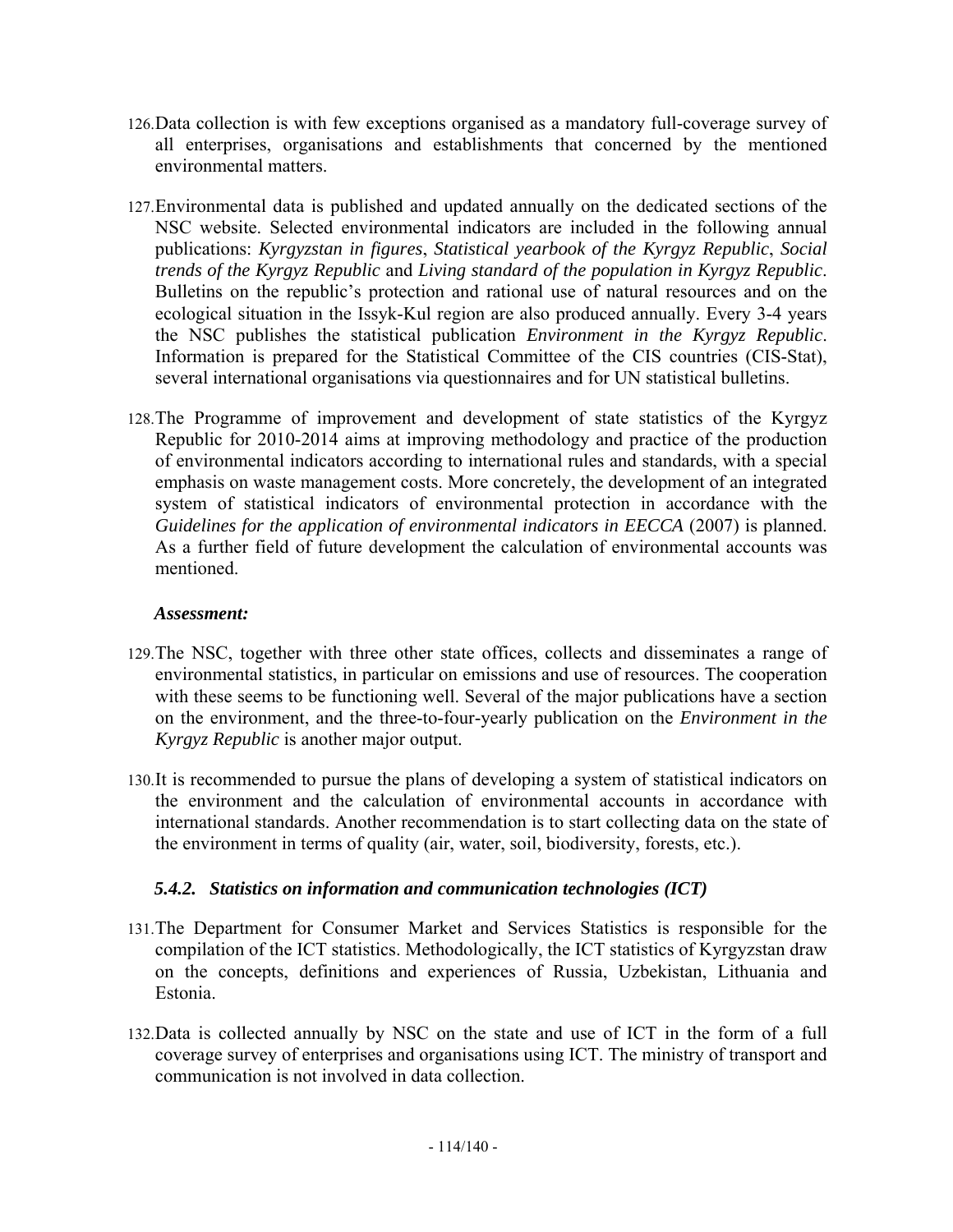- 133.The multi-year programme (programme of improvement and development of state statistics of the Kyrgyz Republic for 2010-214) foresee the development of programmes and tools for the collection of information on the use of ICT in education and a one-off sample survey on the issue was organised in 2011. Further developments include:
	- a) the introduction of data collection on the ICT use in household based on the experience of other countries;
	- b) the implementation of the electronic transfer of ICT data.
- 134.Data is available on the dedicated section of the NSC website and in the annual publication on "Information and Communication Technology of the Kyrgyz Republic".

## *Assessment:*

135.For enterprises, ICT is well developed and in line with international practice. However, it is recommended to expand the data collection to households.

## *5.4.3. Energy statistics*

- 136.The Department of Industry and innovation statistics is responsible for the compilation of energy statistics that cover production, transmission and distribution services of hydroelectric and thermoelectric energy, as well as the extraction of combustible minerals (fuel).
- 137.Statistical information is obtained through a structural survey of enterprises, (mandatory reporting system) complemented by a sample survey of small (sometimes individual) enterprises that produce/consume electric power and fuel materials. Large enterprises located in Bishkek submit their reports to the MCC. Information about affiliates received from large enterprises is sent to territorial regional statistical bodies. These surveys are complemented by information collected from the *integrated survey of household budget and labour force* and other available sources.
- 138.Energy statistics data are published in industrial statistics publications (monthly publications, express information and annual publications on industrial statistics).
- 139.The Department of External Trade Statistics of the NSC is involved in production of the annual fuel and energy balance figures, released in September. Energy balance statistics provide information on the resources, production, distribution and consumption of electricity and fuel that is used for the preparation of the national energy budget. Among others, the main users of energy statistics are the President's office, the Prime Minister's office, the Ministry of Energy and international organisations.
- 140.Primary data for compilation of fuel energy balance is received from statistical form submitted by all economic entities, regardless of their form of ownership, that produce or consume fuel and energy (oil, gasoline, diesel fuel, fuel oil, natural gas, coal, electricity, heat energy).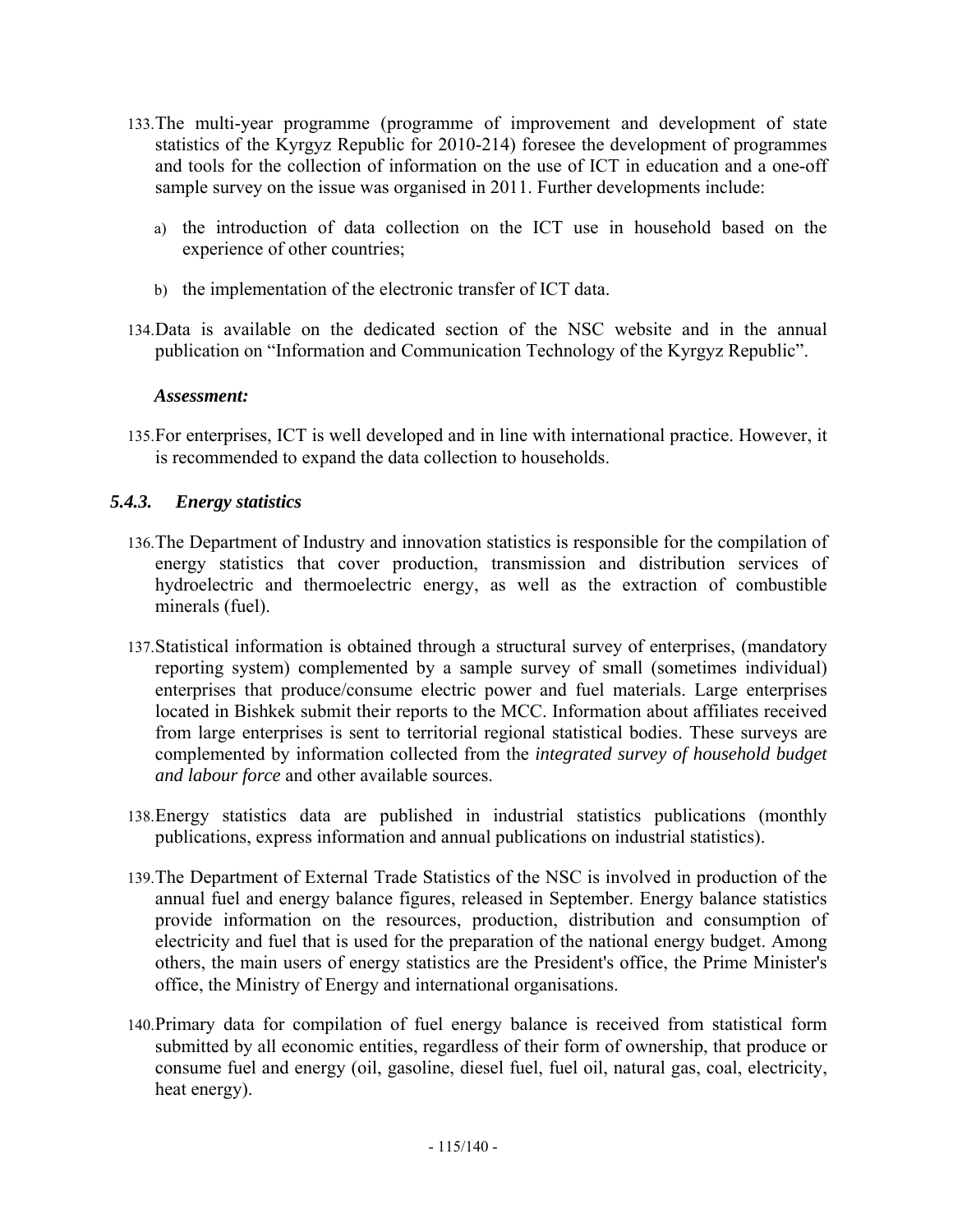141.The energy balance statistics has been useful to identify important losses of electricity in the distribution process.

### *Assessment*

- 142.It would be useful to explore whether the Ministry of Energy and other national administrations have administrative information which could simplify and decrease the cost of the statistics obtained currently through the structural survey of enterprises on production, transmission and distribution of energy, the small enterprises survey on energy consumption/production and the household budget survey on consumption of electricity and fuel. This approach could also help, as a side result, to identify new statistics necessary to meet needs for decision making on the national energy policy, and last but not least to have a better understanding of the issue of loss of electricity, and possible electric power smuggling. This exercise needs an effort of coordination with the concerned ministries or governmental agencies.
- 143.Attention should be paid on the differences between the Kyrgyz Republic and neighbouring countries reporting on bilateral electricity trade (as seen for example, in a simple mirror exercise), to achieve an understanding of the causes of these differences.

## *5.4.4. Water statistics*

- 144.The Department of Social and Ecological Statistics is responsible for the compilation of Water statistics. Currently, at the NSC one part-time staff member is involved in the compilation of this statistics.
- 145.Water statistics were compiled already at the time of the USSR and therefore, relatively long time series are available. Information is available by region and covers water extraction, use and sewage.
- 146.The State Committee on Water Resources and Irrigation (SCWI) provides the NSC with information on water extraction and its use on annual basis. The information is transmitted to the Department of Social and Ecological Statistics of the NSC, who is in charge of its publication.
- 147.The available information covers the needs expressed by the Kyrgyz Government, namely in relation to general laws and norms on water resources:
	- a) On Inter-state Use of water facilities and water resources of the Kyrgyz Republic: Law of the Kyrgyz Republic of 23 July, 2001, No. 76.
	- b) The Law of the Kyrgyz Republic On Protection of Environment, 16 June,1999 No. 53;
	- c) Water Code of the Kyrgyz Republic
- 148.Any extension, improvement or development would be discussed in accordance to any new needs expressed by the users, but nothing is currently envisaged.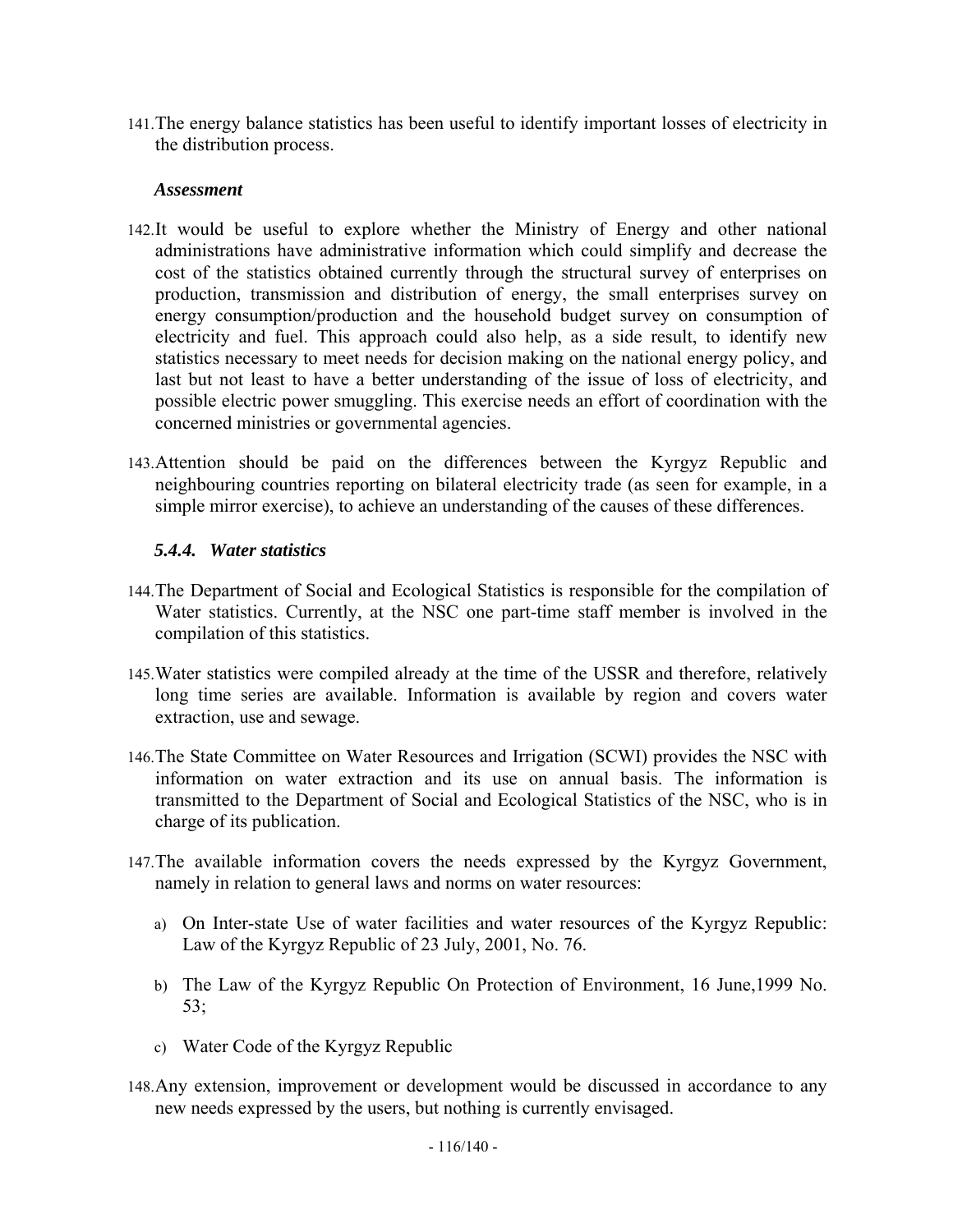- 149.Water statistics are produced following the methodological provisions of the NSC environmental statistics based on the UN international recommendations for water statistics.
- 150.During the implementation of the EU funded TACIS-11 project on the further development of national statistics in Central Asia, comparisons with water statistics reports from Tajikistan were attempted. However, this was not successful since the statistical reports from Tajikistan were, apparently, discontinued or not made available.

## *Assessment*

151.The system of water statistics of the Kyrgyz Republic has been established for a long time, and series of data exist. However, whilst no new needs to extend the existing information are expected by the NSC, the need for comparability of Kyrgyz water statistics is bound to increase quickly in the future. Hence attention should be paid to improve compliance of water statistics in Kyrgyzstan with UN recommendations.

## *5.4.5. Transport statistics*

- 152.Four staff members of the Department of Statistics on Consumer Market and Services are responsible for the production of transport statistics. Data are collected on water, rail, and air transport and pipelines as well as on vehicles, including electric buses. In total, 4 fulltime staff members are involved: 2 in the NSC and one in each city statistical office of Bishkek and Osh.
- 153.At NSC level, data collection is mainly organised by the districts (rayons), from where data are transmitted to the regional offices (oblasts), and from there to the Computer Centre at the NSC. Most data are collected monthly, quarterly and annually.

154.Information, independently of the mode of transport, is compiled on the following:

a) Total freight, total number of passengers and performance (tonnes and tonnes/km, passengers and passenger/km).

Sampling surveys are used for road transport enterprises but complete enumeration is used by the state owned Kyrgyz Railway Enterprise. For international transport, type of freight by transport enterprise is collected. The state classification of products (goods and services) of the Kyrgyz Republic is used. Passenger transportation volumes for rail are measured on the basis of tickets sold, including monthly and annual cards in the case of inter-urban trips. This system brings an important underestimation of the actual use of rail transport by persons. No sampling surveys are organised to face this issue.

- b) Income and turnover for freight and passenger transport.
- c) Rolling stock available and use given to it.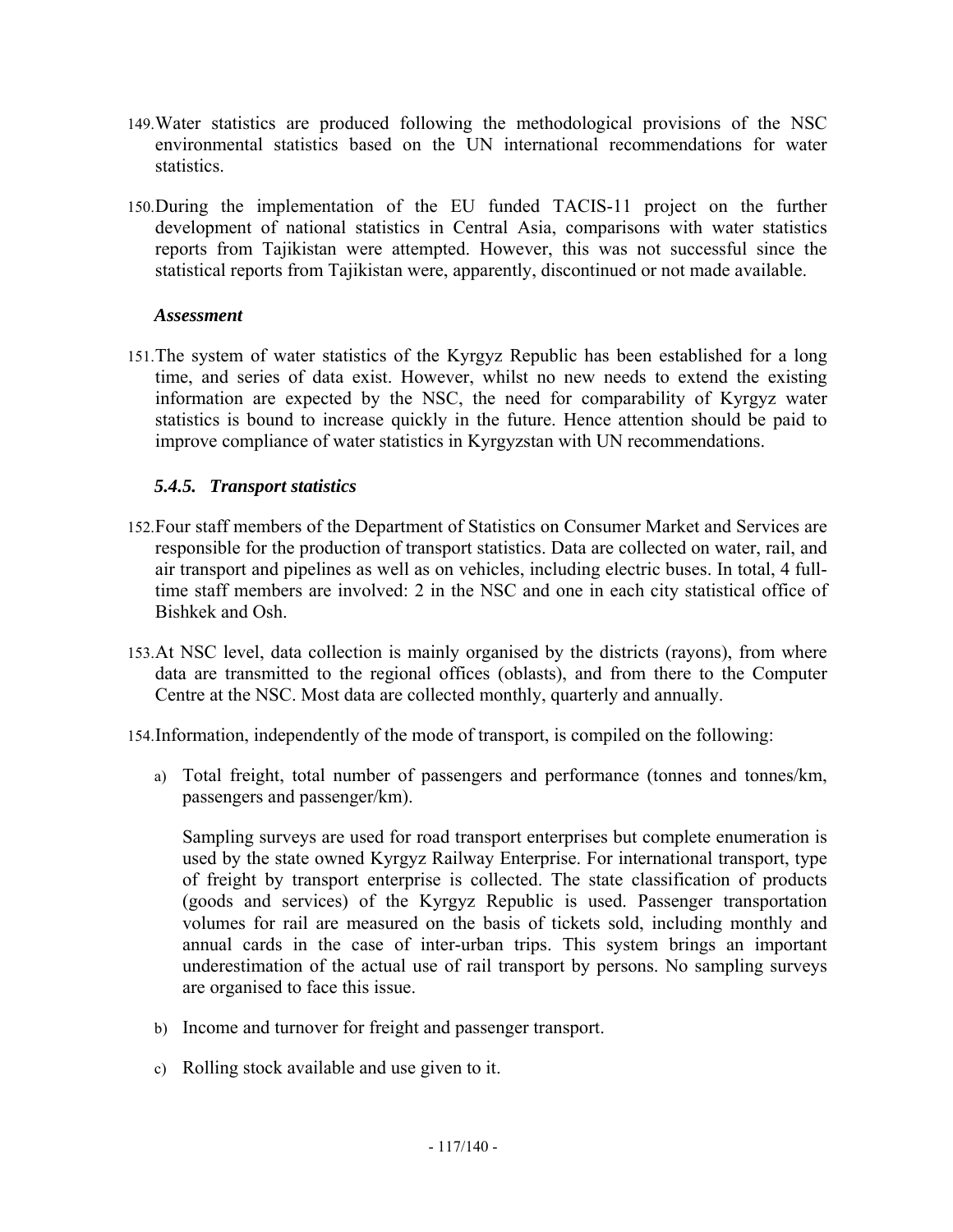- 155.However, no origin destination information is currently collected (neither international nor national). Quality control is done by the rayon statistical offices, which includes checks on availability of enterprise codes as well as logical and arithmetic control.
- 156.In addition, the Ministry of Transport collects annually and transmits to the NCS, information on:
	- a) transport infrastructure (length of highways, roads, railway system, navigable inland waterways and gas pipelines),
	- b) availability of rolling stock (locomotives, rail wagons, trucks, trailers, semitrailers, buses, trolley buses, cars, watercraft, aircraft).
- 157.The Ministry if the Interior (department on traffic safety) records the number of transport accidents by mode of transport (annual and quarterly).
- 158.No information on international transport of goods is obtained from custom sources.
- 159.The main internal users for monthly transport statistics is data are the Departments of National Accounts and of Social and Economic Conditions.

## *Assessment*

- 160.Further to the importance of measuring the contribution of transport activities to the national economy, transport statistics are also important, among others, for infrastructure development and for transport enterprises decision-making. For the latter, the lack of any information of origin and destination is an important handicap. For international transport (freight and passengers), custom documents can and should be used as an excellent source. When needed, for instance for air passenger transport, this can be completed by policy documents on immigration and emigration. Since the importance of national transport of freight by road/rail will be linked to national development, its measurement should also receive high attention. Whilst the Kyrgyz Railways would be the normal source for rail, a survey on haulers would be needed in the case of road, perhaps the existing survey could be completed with the appropriate additional questions. In that respect, the regional classification to be used as well as the appropriate frequency should be the object of careful discussion.
- 161.The issue of the underestimation of passenger transport by rail should also receive close attention; not only in order to obtain good information on the real use of this mode of transport but also as a reference to cross-check information on income and household expenditure. To do this, a first survey with daily and seasonal breakdown would be needed to assess the importance of the current underestimation. This could then be followed by a system of smaller (in size and coverage) surveys at appropriate intervals as a system to update the results of the main survey.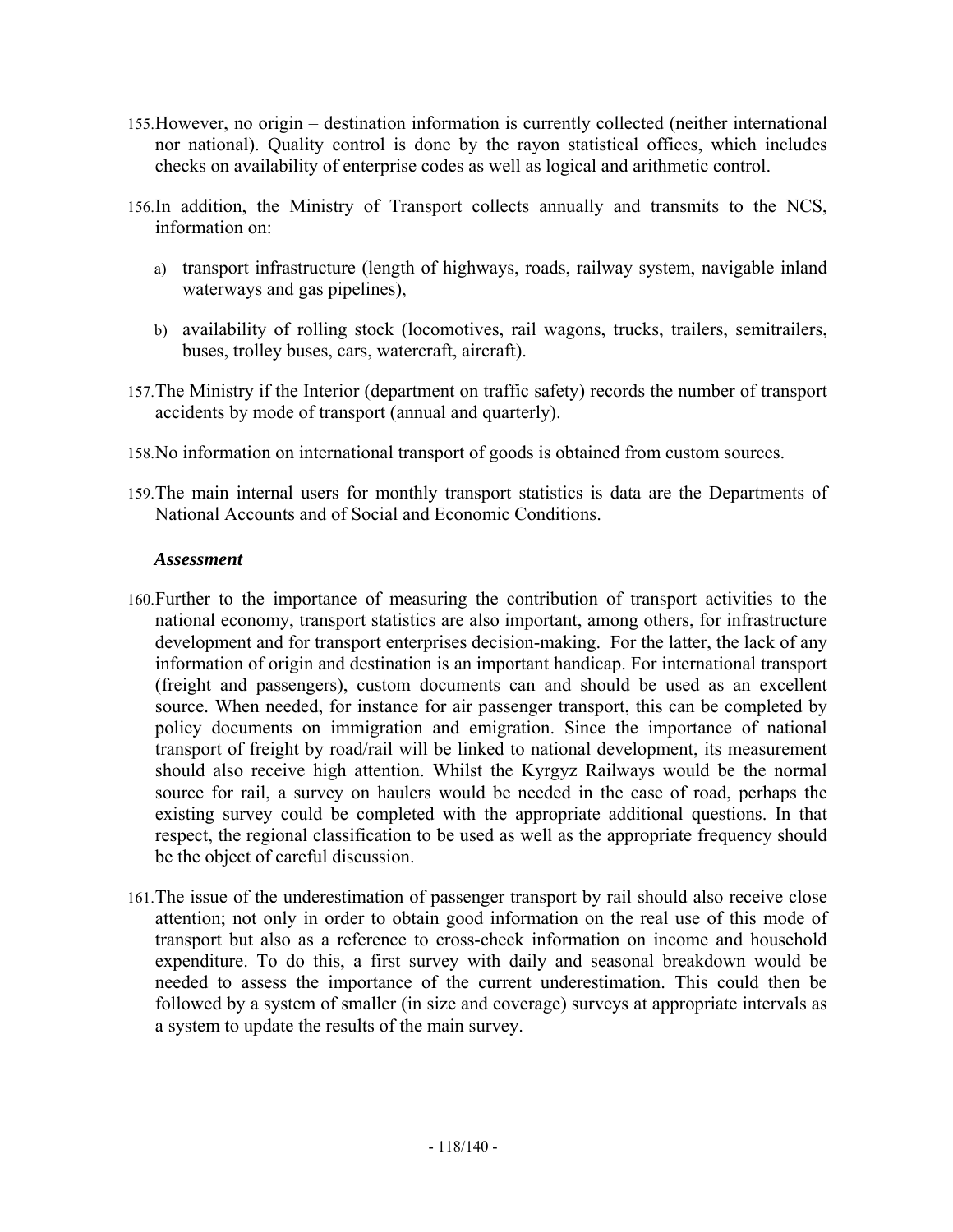### *5.4.6. Tourism statistics*

- 162.There is no specific department at the NSC responsible for the compilation of Tourism Statistics. The departments of Sampling Survey, Social and Ecological Statistics, External Trade Statistics, and Consumer Market and Service Statistics are all involved in one way or another in the production of Tourism Statistics. This rather broad distribution of competences leads to quality issues and makes it difficult to get a general overview of the situation in this field.
- 163.In 2010, and based on recommendations by the World Tourism Organisation (WTO), the decision was taken to improve the tourism statistics and include some new variables.
- 164.The department of external trade receives information on arrivals and departures by purposes of arrival/departure (to separate tourism from other purposes) from border authorities. Based on these received data the NSC calculates import and export of touristic services in monetary term and this information is transmitted to the National Bank of the Kyrgyz Republic for BoP purposes.
- 165.For legal entities (enterprises and other institutions) statistical observation by type of activities is conducted through quarterly statistical reporting (Form №1-Tourism). For tourism services provided by households and other private entrepreneurs, regional statistical offices carry out twice a year (June and August) specific household surveys to collect information mainly on accommodation services. The geographical coverage is limited to districts considered to be touristic in each region. The survey provides annual and quarterly information including place of origin (national or international), average length of stay, services provided and number of people accommodated.
- 166.Only scarce information on tourist operators exists.

### *Assessment*

- 167.The distributed competences of tourism statistics among several departments in NSC, and the inexistence of a well identified coordination department inevitably put responsibility of this coordination at the level of top management. This is an unfortunate solution having negative implications for process efficiency and quality control. This situation should receive closer attention so as to achieve a better-structured approach.
- 168.Expected development of tourism in the Kyrgyz Republic will bring consequences for which statisticians should be prepared. Thus, as the importance of users of tourism statistics will increase, a reassessment of the statistical needs will become a priority sooner than later and a strategy to develop statistics in this area should be developed according to WTO recommendations. Among these, a number of areas can be already identified, for instance the preparation of tourism satellite accounts to enhance the overall quality and consistency of Kyrgyz National Accounts, the estimation of domestic tourism, expenses of tourists abroad and export of tourism services.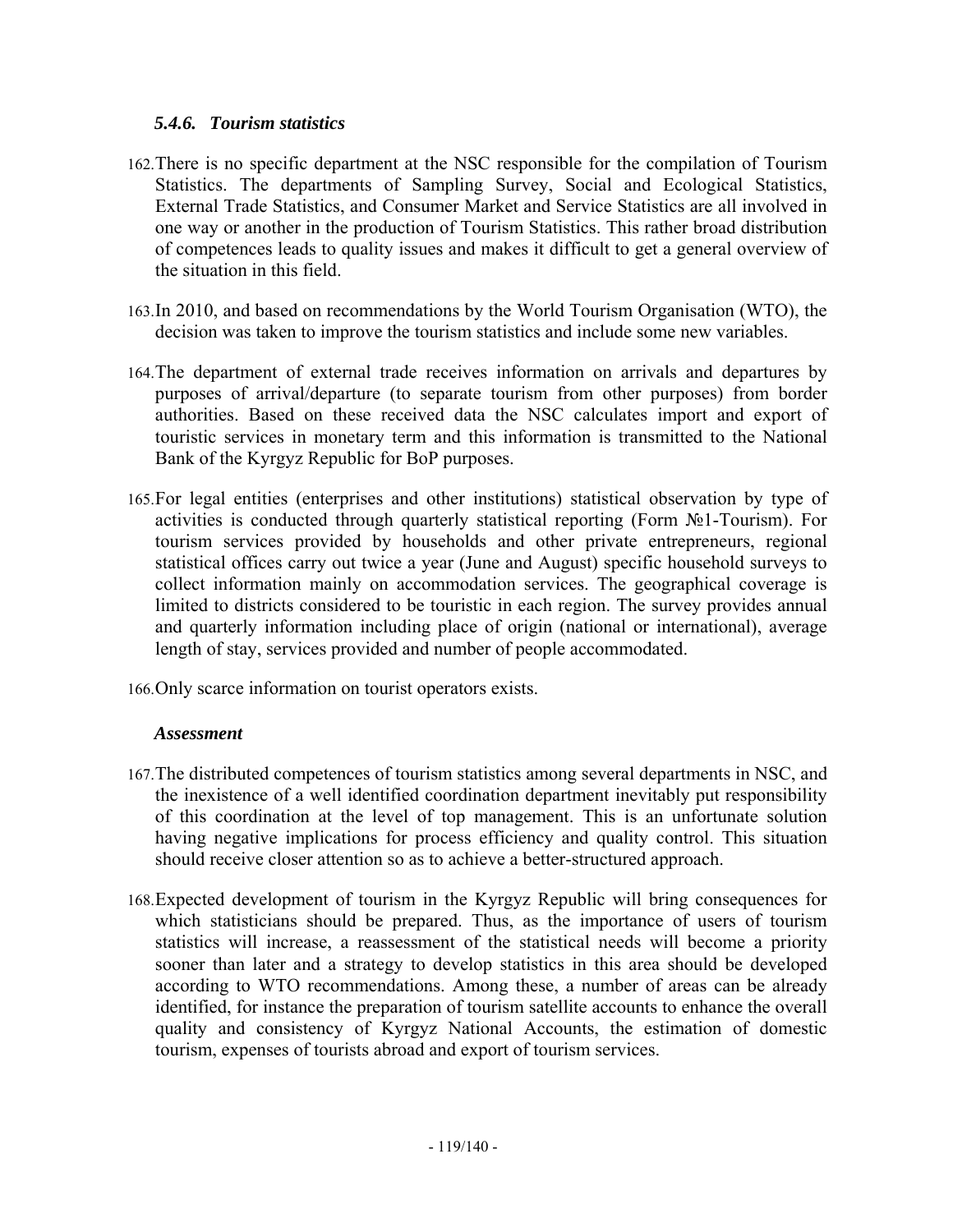## **ANNEX 1: ORGANISATIONAL STRUCTURE OF THE CENTRAL OFFICE OF NSC**

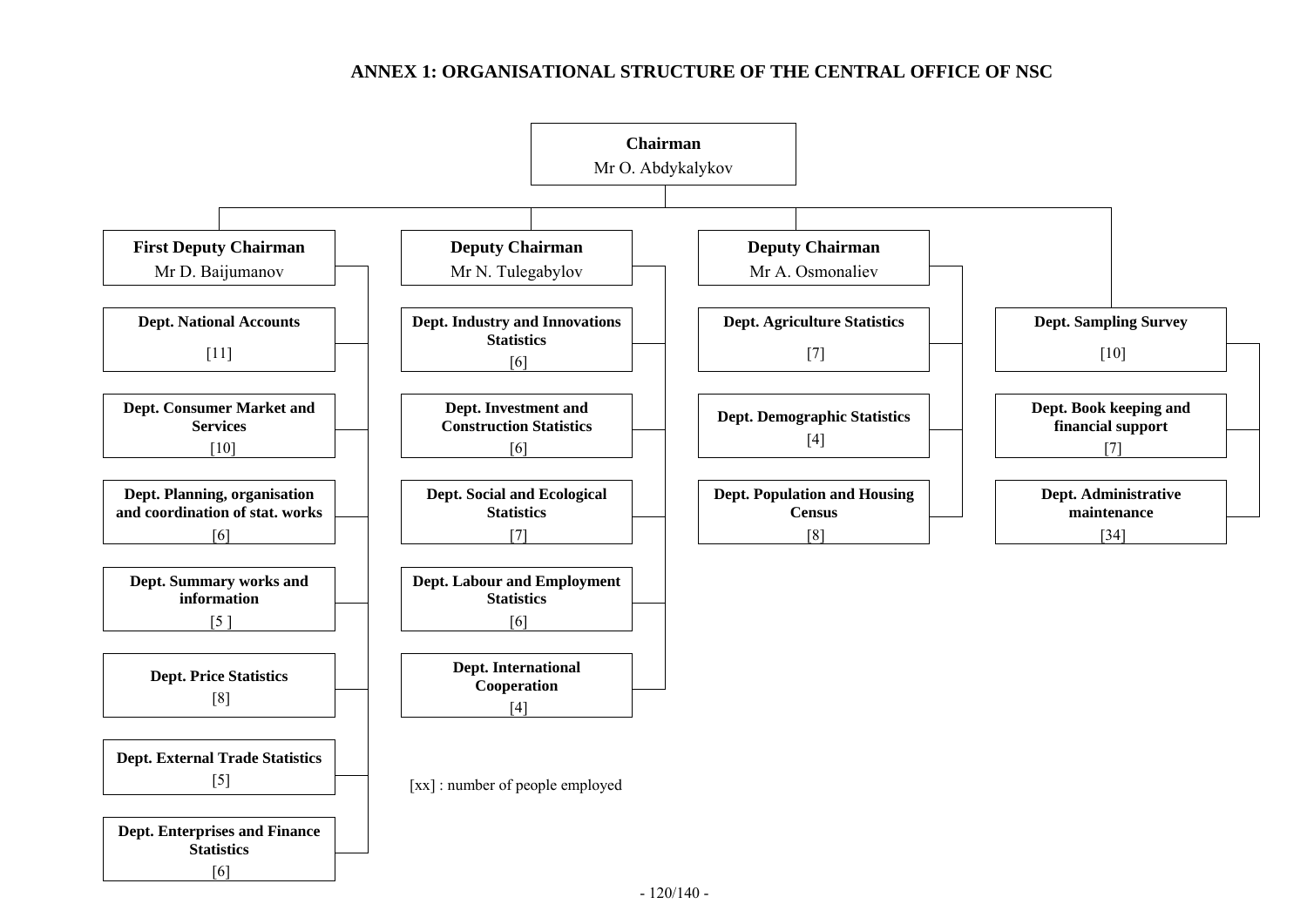### **ANNEX 2: ORGANISATIONAL STRUCTURE OF THE STATE STATISTICS OF THE KYRGYZ REPUBLIC**



[xx] number of people employed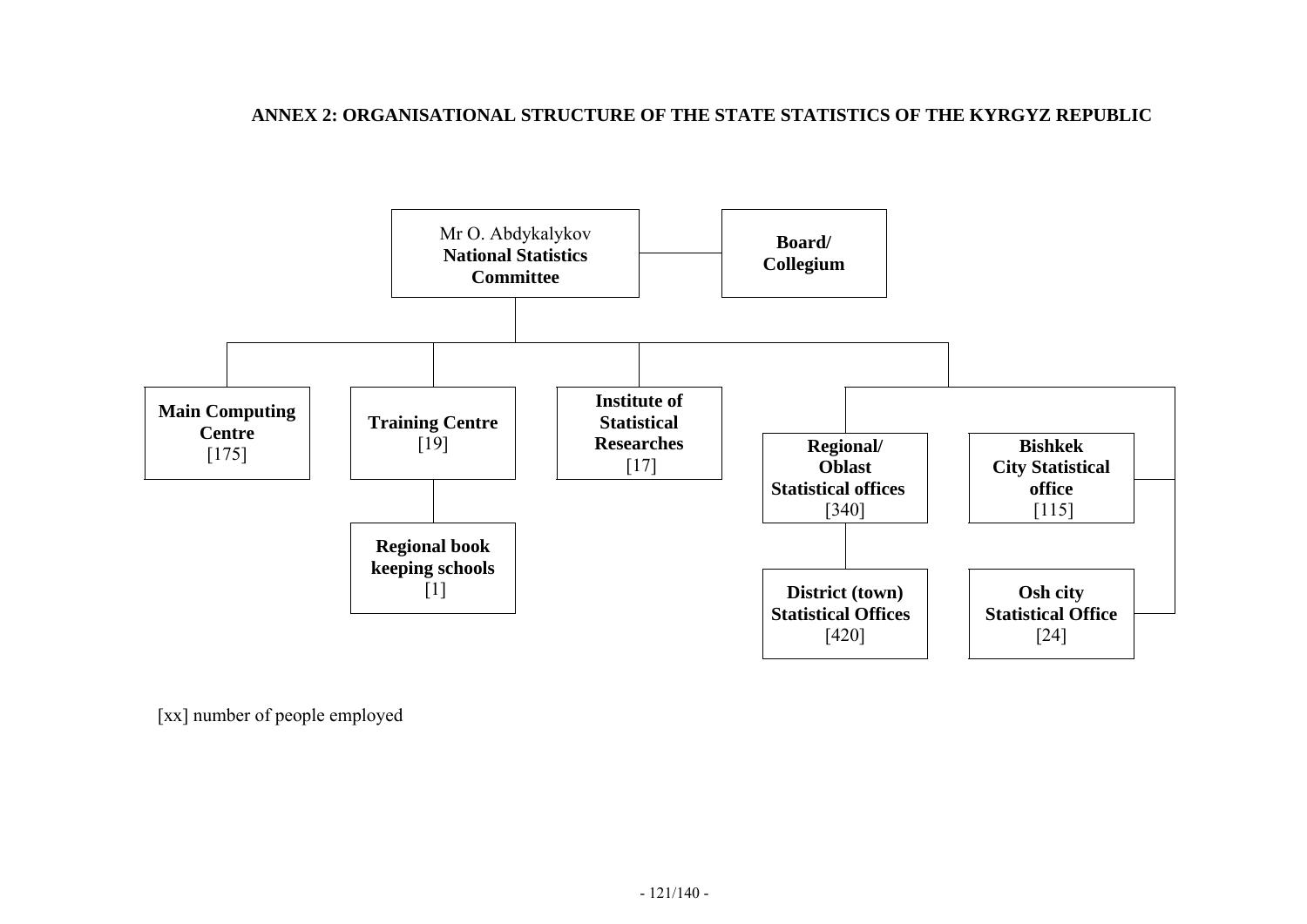## **ANNEX 3: PROPOSED NEW VERSION OF ARTICLES 1, 3 AND 19 FOR THE LSS**

### **Article 1: Basic concepts and definitions used in the present Law**

For the purpose of this law, the following basic concepts and definitions are used:

Official statistics activity (replaces state statistical activity): activities related to developing, producing and disseminating results of official statistics, or to the management and development of the national system of official statistics, which are carried out or mandated by a body of the national system of official statistics

*The National system of official statistics of the Kyrgyz Republic (replaces System of state statistics) comprises the following bodies of official statistics:* 

- The National Statistics Committee (NSC) as the main producer and coordinator of the system;
- The statistical departments of other producers of official statistics recognised in this Law or through the procedure established by this Law;
- The State Council for Statistics as the top-level advisory body for the system

*Results of official statistics (replaces official statistical information)*: authoritative quantitative information at the aggregate level about relevant social, economic, demographic and environmental phenomena in the Kyrgyz Republic and its regions, which are developed, produced and disseminated in full compliance with the principles of official statistics and the other provisions of this Law.

*Producers of official statistics (replaces the official statistical service subjects)*: The NSC and other producers of official statistics recognised by this Law or through the procedure established by this Law.

*Production of results of official statistics (replaces formation of the official statistical information):* design, organisation and execution of *data collection*, either through primary data collection with respondents (statistical surveys), or through the import into the system of official statistics of data the primary collection of which takes place outside the framework of this law, as well as the design, organisation and execution of the subsequent editing and processing of these data within the system of official statistics in view of the compilation and dissemination as results of official statistics.

*Statistical survey (replaces statistical observation):* systematic collection of primary statistical data from respondents by a producer of official statistics for exclusively statistical purposes. A statistical survey is based on questions structured in the form of *questionnaires (replaces statistical observation form).* Survey can be designed as exhaustive (covering all units of a target population), or as samples that allow representative estimates of the target population.

*Respondents in statistical surveys:* natural persons staying in the Kyrgyz Republic irrespective of their citizenship, or a cumulative group of such persons such as a private household or unincorporated business; legal entities, their subsidiaries, branches, representative offices and other separate structural divisions, including foreign entities located in the territory of the Kyrgyz Republic, and bodies of public administration and self-government insofar that they are included in the same statistical survey as legal entities from the private sector.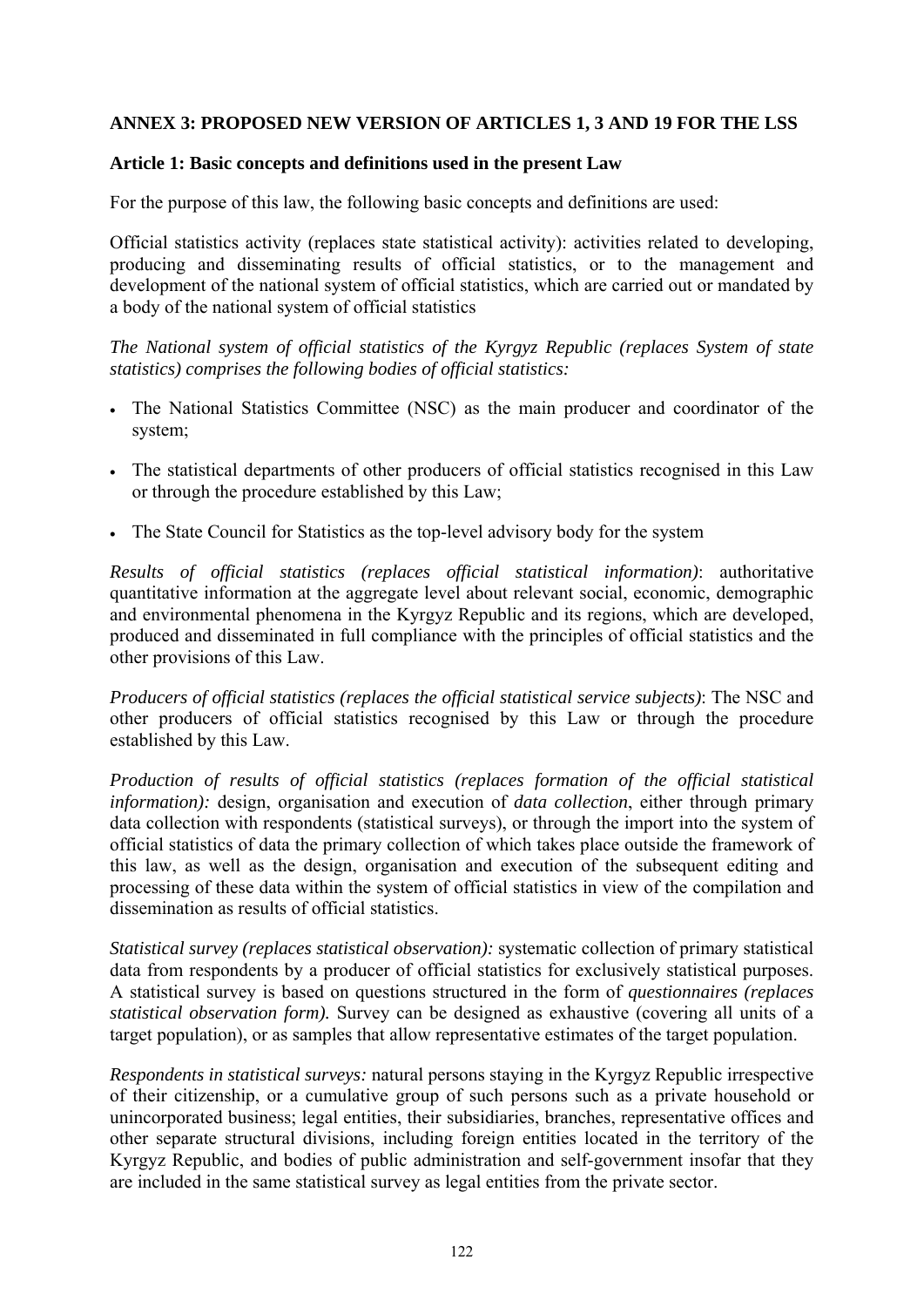*Administrative data:* data collected by or on behalf of a body of public administration or selfgovernment other than a body that is part of the national system of official statistics *(holder of an administrative data set)* with the purpose of use for administrative duties and the performance of non-statistical tasks assigned to this holder in conformity with legal acts other than those concerning official statistics or censuses.

*Statistical unit (presently not included in article 1):* Most detailed level for which relevant characteristics are collected or recorded by the national system of official statistics *(unit-level data, replaces primary statistical data).* Certain unit-level data have to be treated as confidential as specified in this Law. *(Do not include a definition of confidential unit-level data here, but rather in article 19)* 

*Metadata (replaces both official statistical methodology and reporting and statistical documentation):* Information about the methods used by producers of official statistics in the collection and processing of unit-level data (e.g. questionnaires), about the definitions and classifications underlying the results of official statistics, and about the structure and decisionmaking processes within the system of official statistics. Metadata include information about quality, as well as evaluations or assessments of the system of official statistics or selected parts or activities within this system.

*Statistical services (not included in the present article 1):* The processing, by a producer of official statistics, of unit-level data under its responsibility for statistical purposes that are not related to the production of results of official statistics, but are defined by a specific user or a specific use outside the system of official statistics. Statistical services include the transmission of unit-level data for research purposes following the specifications of this Law.

*User:* A body of public administration or self-government outside the system of official statistics, a legal entity or a natural person, or an international organisation receiving or accessing results of official statistics or commissioning statistical services.

*Statistical purpose (not included in the present article 1):* The use of unit-level data in the responsibility of the system of official statistics in any activity of official statistics at national, regional or international level, and for the provision of statistical services by a producer of official statistics.

## **Article 3 Scope of the Law on Official Statistics**

The provisions of the present law are applicable to all parts of the national system of official statistics with respect to all activities of official statistics in their respective responsibility, the coordination and management of this system, and the provision of statistical services. With respect to statistical surveys, the present Law is applicable for all phases including the primary data collection from respondents, whereas for all other forms of collection of data from a body outside the system of official statistics, the relevant provisions of this Law concerning processing and dissemination of such data for statistical purposes, and the confidentiality of such data to be observed by the producers of the system of official statistics, are applicable from the moment when these data enter the system of official statistics.

### **Article 19 Confidentiality of unit-level data collected and recorded by the system of official statistics**

Unit-level data that allow a specific natural person, a specific household or business unit composed of natural persons, or a specific legal person active in a private sector of the economy, to be either identified directly or indirectly, thereby disclosing information about this individual unit, has to be treated as confidential information.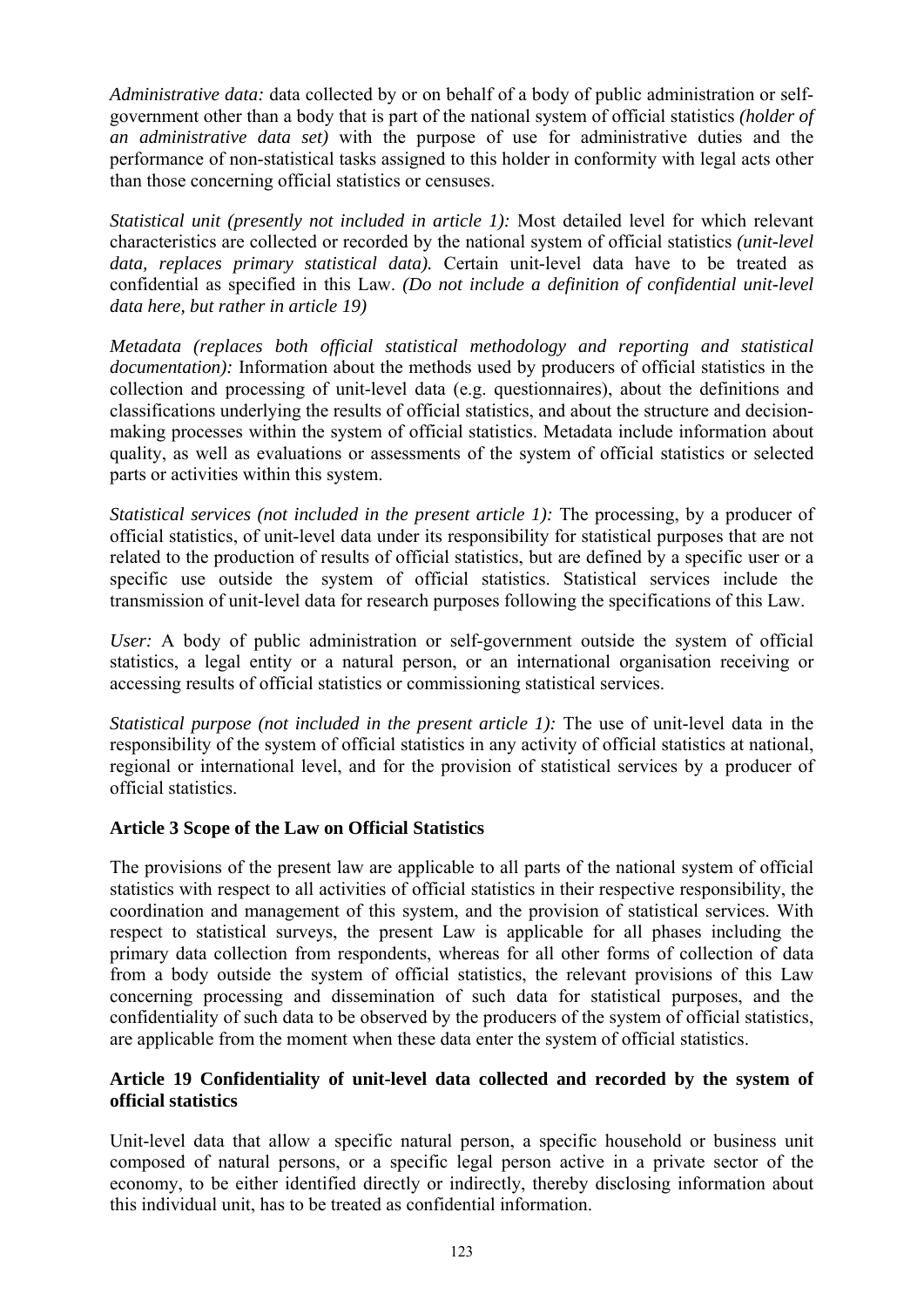Data that are confidential according to the present Law can never be used for non-statistical purposes, whatever the source of these data. In particular, they cannot be used by state or local self-government bodies, public civil associations, official and other persons for making decisions in relation to a specific unit protected by this Law.

The producers of official statistics in charge of such data cannot publicly disclose them, forward them to, or allow their access by, any person, any legal entity, or any body of public administration or self-government, that is outside the system of official statistics. For confidential data, the only authorised access from outside the system of official statistics is for exclusively statistical research purposes following the conditions of article XX *(new article to be introduced to this Law).*

With the exception of statistical registers, producers of official statistics have to separate identifiers and characteristics of units protected by confidentiality as soon as possible. Questionnaires of statistical surveys completed by respondents that contain identification information have to be destroyed as soon as possible. By decree, the NSC Chairman fixes the detailed rules of implementation, including the technical and organisational standards to be implemented by producers for preventing unauthorised access and use of confidential and other unit-level data.

All officials and temporary employees working for a body of official statistics shall be obliged to sign a written statement that they observe the confidentiality rules of official statistics: This obligation is applicable beyond the period of employment in official statistics.

The confidentiality provisions of this Law are fully applicable to unit-level data from population and housing censuses, or from agricultural censuses, that concern units protected under this Law. By decree, the NSC Chairman can further extend the range of protected units to public sector units that are active in a competitive market. In the same way, he can decide that certain basic aggregates without additional break-downs, including aggregates from censuses, can be published as results of official statistics according to detailed regional or economic activity classifications in spite of the possibility of indirect identification in some cases.

Confidential data can be exchanged between actors of the national statistical system if this is necessary for the execution of an activity of official statistics contained in the statistical programme, or for the evaluation of the quality of such an activity and its results. By decree, the NSC Chairman fixes the rules to be followed in such cases.

Concerning unit-level data about natural persons or groups of natural persons covered by the Law on Information of a Personal Character, producers of official statistics, in view of the non-personalised purpose of their collection and processing activities, are exempted from article 8, article 22, paragraph 2, and of that law. The right of access for the persons about whom data are stored in the system of official statistics (article xx LIPC) is limited to statistical registers, and does not extend to the right of correction or the right of asking for a ban of the use of his/her data (article xx LIPC) *(this paragraph may better be included in the LSS as an additional article in its own right, after article 19, rather than as a paragraph of article 19. The LIPC would have to be carefully scrutinised to identify all articles of the LIPC that have to be mentioned as not being applicable to statistical files with unit-level data about natural persons.)*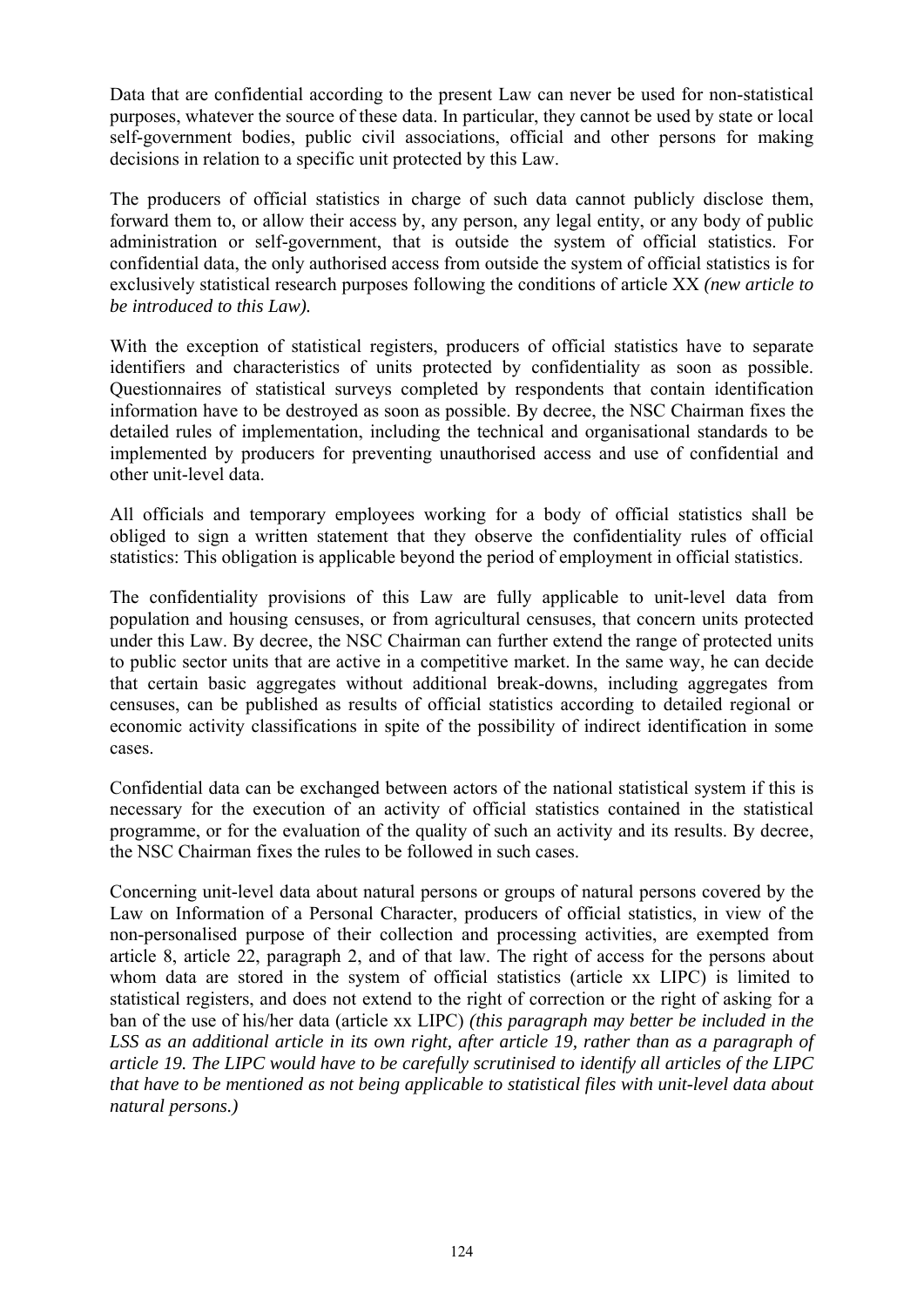### **ANNEX 4: TOR AND GUIDANCE QUESTIONNAIRE**

# **Global Assessment of the National System of Official Statistics of the Kyrgyz Republic**

## **Terms of Reference**

### **Background**

The main goal of the Global Assessment of the National System of Official Statistics (NSOS) of the Kyrgyz Republic (the assessment) is to evaluate the level of conformity vis-à-vis the accepted international and European standards, incorporating the Fundamental Principles of Official Statistics and European Statistics Code of Practice. It could serve as a basis to prepare a Development Strategy for the National Statistics Committee of the Kyrgyz Republic (NSC) and to define the priorities for future co-operation.

Detailed objectives of the Global Assessment are the following:

- To assess the compliance of the Kyrgyz NSOS with international standards, norms and recommendations, as well as the administrative capacity of the country in the field of statistics;
- To assess the institutional aspects of the NSOS and its technical and organisational capacity to produce and disseminate official statistics in all relevant areas;
- To assess the compliance level of the NSOS with International standards and requirements and to identify the areas where the adoption of European regulations (acquis *communautaire)*  is a relevant objective;
- To prepare recommendations regarding the prospective fields of co-operation within future technical assistance programmes of international organisations and other cooperation partners.

The Global Statistical Assessment of Kyrgyzstan is jointly undertaken by the United Nations Economic Commission for Europe (UNECE), the European Commission (Eurostat) and the European Free Trade Association (EFTA). The assessment process was initiated in response to the request by the NSC to the UNECE in February 2010.

English will be the working language of the assessment exercise (this includes papers, e-mail exchanges, and meetings).

### **Participants**

The assessment will be conducted in partnership between the assessors and the NSC. The team of assessors will include:

- Gabriel Gamez, Regional Adviser, UNECE
- Andres Vikat, Head of Social and Demographic Statistics, UNECE
- Andrea Scheller, Head of the EFTA Statistical Office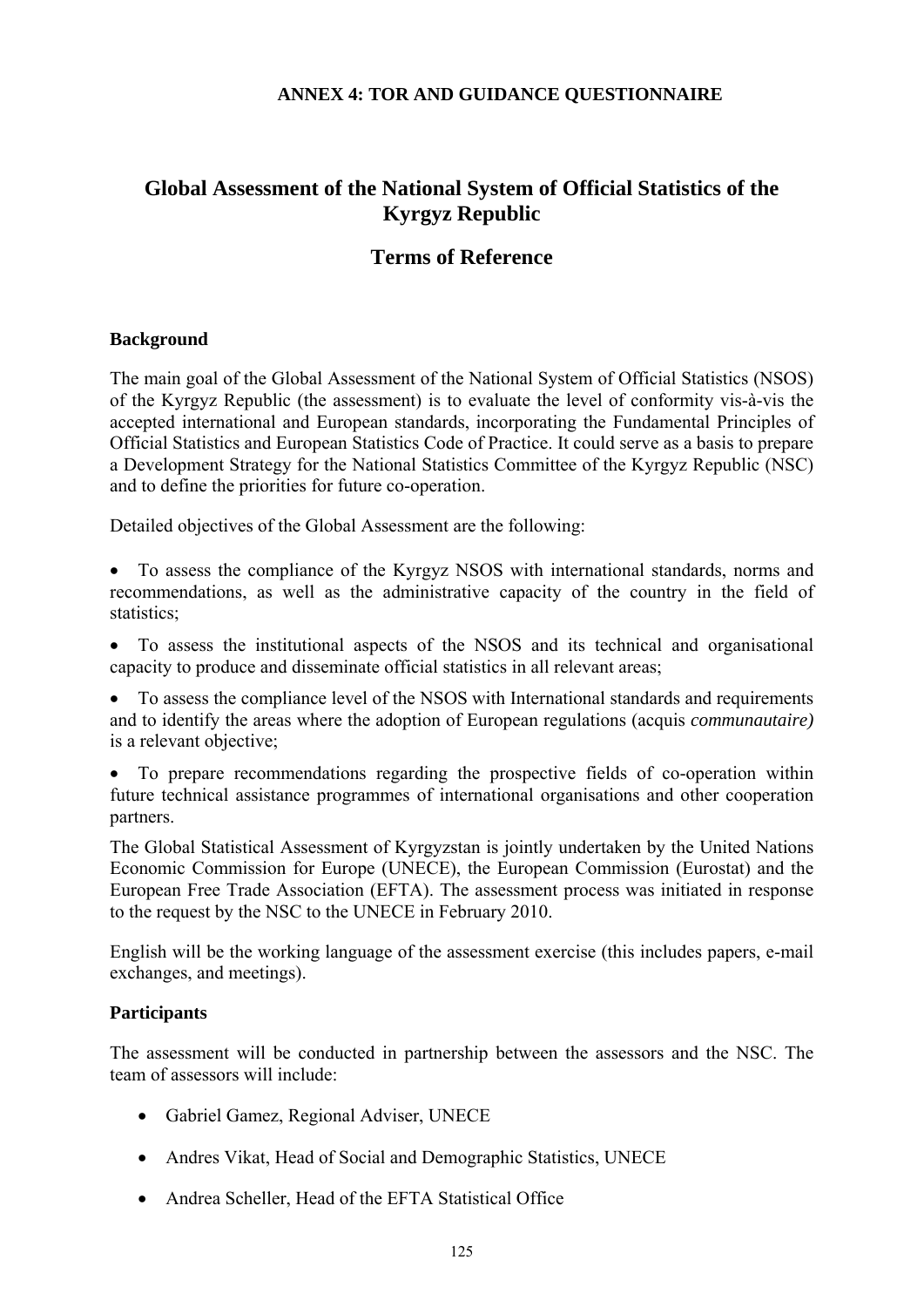- Heinrich Brüngger, consultant on behalf of EFTA
- Ernesto Azorin, International Statistical Cooperation, Eurostat

Other experts may participate in the assessment as needed.

## **Timeline**

The assessment will consist of 5 stages:

## **Stage 1 – Preparatory work**

Available reference and information materials will be collected. Missing information or translations will be requested from the NSC. An assessment guidance questionnaire will be produced and distributed to the NSC at least 6 weeks before the first assessment mission. The completed questionnaire will be sent back to UNECE at least 2 weeks prior the first assessment mission.

## **Stage 2 – First Assessment mission**

It is foreseen that the first assessment mission to Kyrgyzstan will take place during 4-8 April 2011. The mission will consolidate the information that is already available from the completed guidance questionnaire and will serve to provide an in-depth perspective on various assessment components.

The NSC will organise the logistics of the meetings based on the meeting request list provided by the assessors and will provide Kyrgyz/Russian-English translation and interpretation.

## **Stage 3 – Interim consultations**

The assessors will draw up a draft assessment report by the end of May 2011. The draft report will be provided for comments and inputs to the NSC. The consultation with the NSC will be ongoing when necessary.

## **Stage 4 – Second Assessment mission**

This mission will take place during the first half of July 2011 (exact time still to be confirmed). The objectives of the mission include discussing the draft report with the NSC, resolving outstanding items, as well as clarifying remaining issues and questions.

## **5 stage – Final reporting**

The Assessment report will be finalised during this stage, approved by the parties, and made available by the end of October 2011.

## **Report content and assessment approach**

The Global Assessment Guidance Questionnaire is enclosed in the Annex. The outline of the final global assessment report will follow the structure of the questionnaire.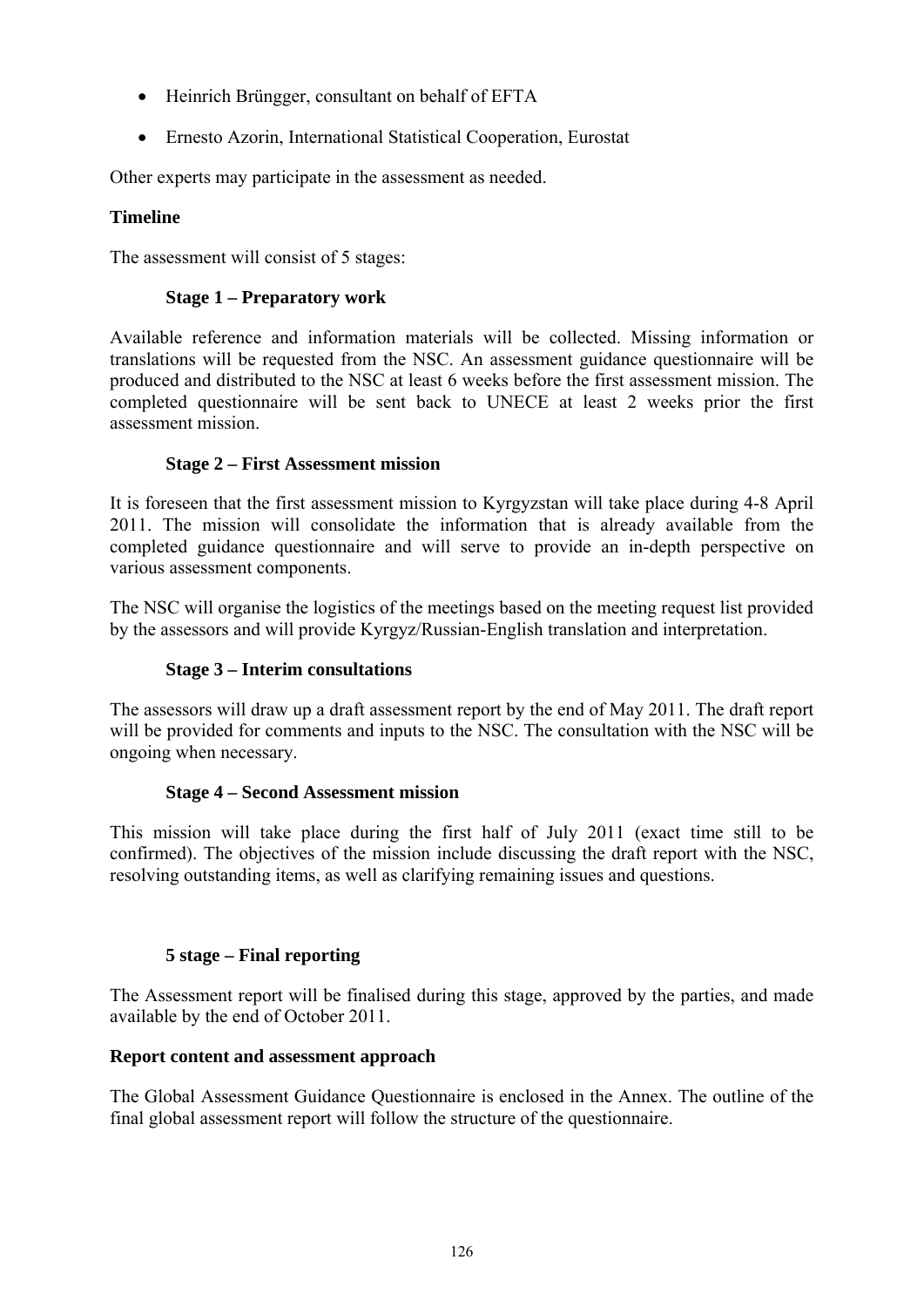## **Global Assessment Guidance Questionnaire**

The objective of this questionnaire is to provide the National Statistics Committee of the Kyrgyz Republic (NSC) with the framework of questions that will be addressed throughout the assessment process and to enable the NSC to prepare the relevant information. Short and concise answers would be appreciated.

#### **Legal setting**

#### **Law on state statistics**

**1.** Is the mandate to collect information for the production and dissemination of official statistics specified in the law?

**2.** Is the NSC allowed to use administrative sources for statistical purposes by legislation or by other forms of agreement?

**3.** Are the ministries and institutions allowed to provide data on the basis of their specific legislation?

**4.** Is the obligation to reply to a survey present in the statistical legislation of your country? If yes, which types of reporting units (entities) are included?

**5.** If households or enterprises refuse to reply to a survey, is there a system of sanctions in place? If yes, how often do you exercise it?

**6.** What actions you would take to strengthen the NSC mandate for data collection?

**7.** Does your Statistical Law require user consultation?

#### **Census-related legislation**

**8.** Please explain the Kyrgyz Republic's law on Population Census.

**9.** Are there specific legal acts relating to the Census?

#### **Other legislation affecting statistics**

**10.** What other legislation affects the official statistics in Kyrgyzstan?

**11.** Is the NSC responsible – through other legislation – for carrying out any non-statistical activities? If yes, please describe these activities and indicate their legal basis.

**12.** In your opinion, do these non-statistical activities lead to any complications with the core task of official statistics?

#### **Protection of independence**

**13.** Is the independence of the NSC from political and other external interference in producing and disseminating official statistics laid down in the law?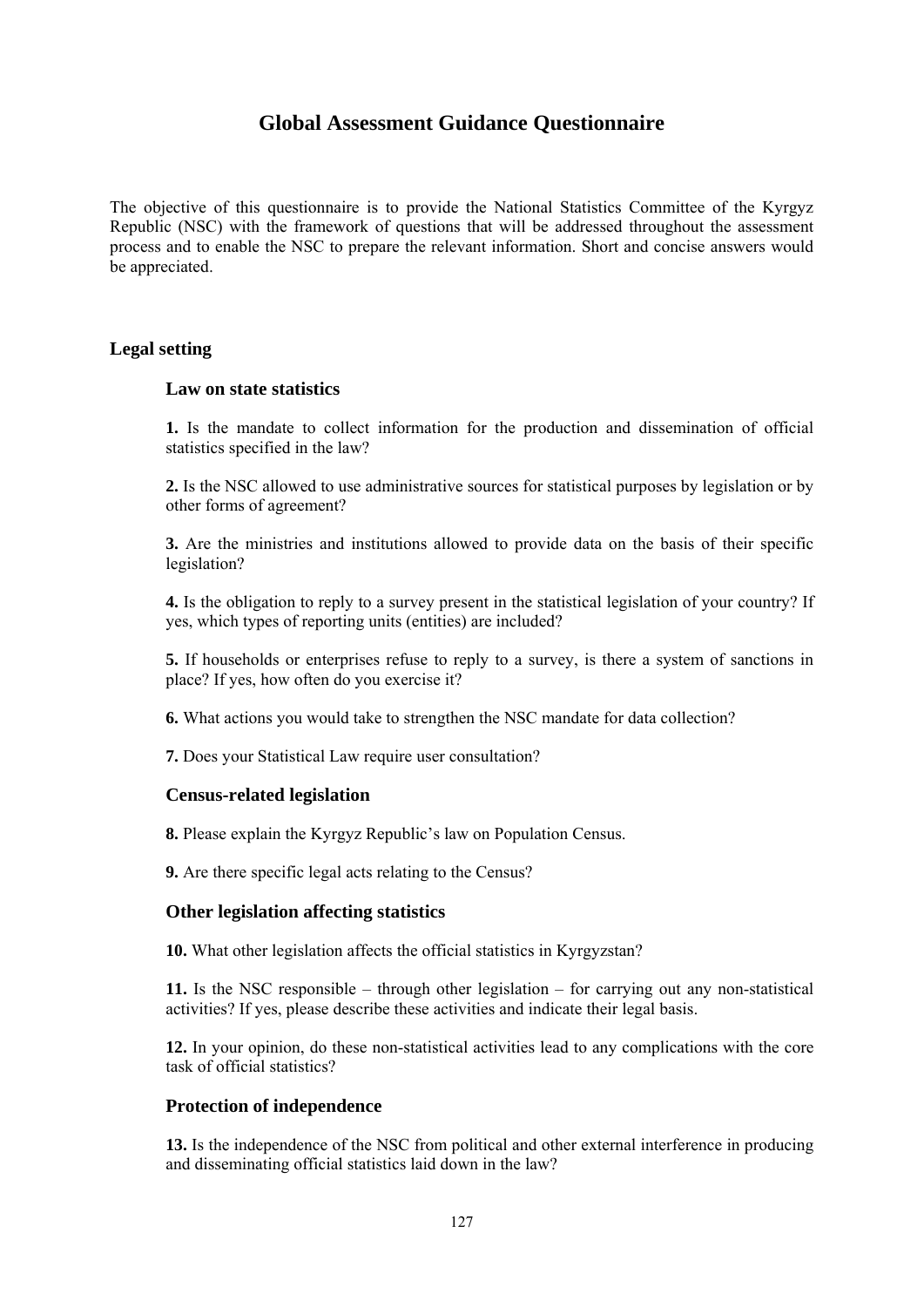**14.** Is the hierarchical level of the President of the NSC comparable to a ministerial position (or senior political position), top-level non-political public servant, or other authority (please explain)?

**15.** Is the appointment of the President of the NSC renewable?

**16.** Is the content and/or timing of statistical press releases subject to Ministerial approval?

**17.** Is the choice of statistical methods, standards and procedures subject to Ministerial approval?

**18.** Does the NSC produce and publish an Annual Report on its activities? How is it published and distributed?

**19.** What procedures are used to ensure objectivity in the content of statistical releases, statements made in press conferences and similar related events?

**20.** Are statistical releases issued separately from political/policy statements?

**21.** Have there been any political statements included in statistical releases during the last few years?

**22.** Does the NSC have a specific policy to intervene publicly on statistical issues, in case of criticism, misuse, or misinterpretation of official statistics? If yes, please explain the policy. Can the NSC publicly intervene without prior clearance by another authority?

**23.** What actions you would like to take to further promote the NSC professional independence?

**24.** What actions on a national level could lead to promotion of the NSC professional independence?

#### **Data security and statistical confidentiality**

**25.** Is statistical confidentiality guaranteed by national legislation?

**26.** Do NSC staff sign legal confidentiality clauses when appointed?

**27.** Are penalties prescribed for any wilful breaches of statistical confidentiality for the NSC employees? For other persons?

**28.** Do guidelines exist for the protection of statistical confidentiality for production and for dissemination processes? Are they made known to the public?

**29.** Are there procedures to guarantee the security and integrity of confidential data? If yes, please specify the procedures (legal provisions, special security protection entity within NSC, technical provisions, etc.).

**30.** Are there restrictions to the organisations/institutions to which access is granted to statistical microdata?

**31.** Can the NSC be obliged to grant access to statistical microdata to other authorities (for example, law enforcement) by legislation or political/administrative practices?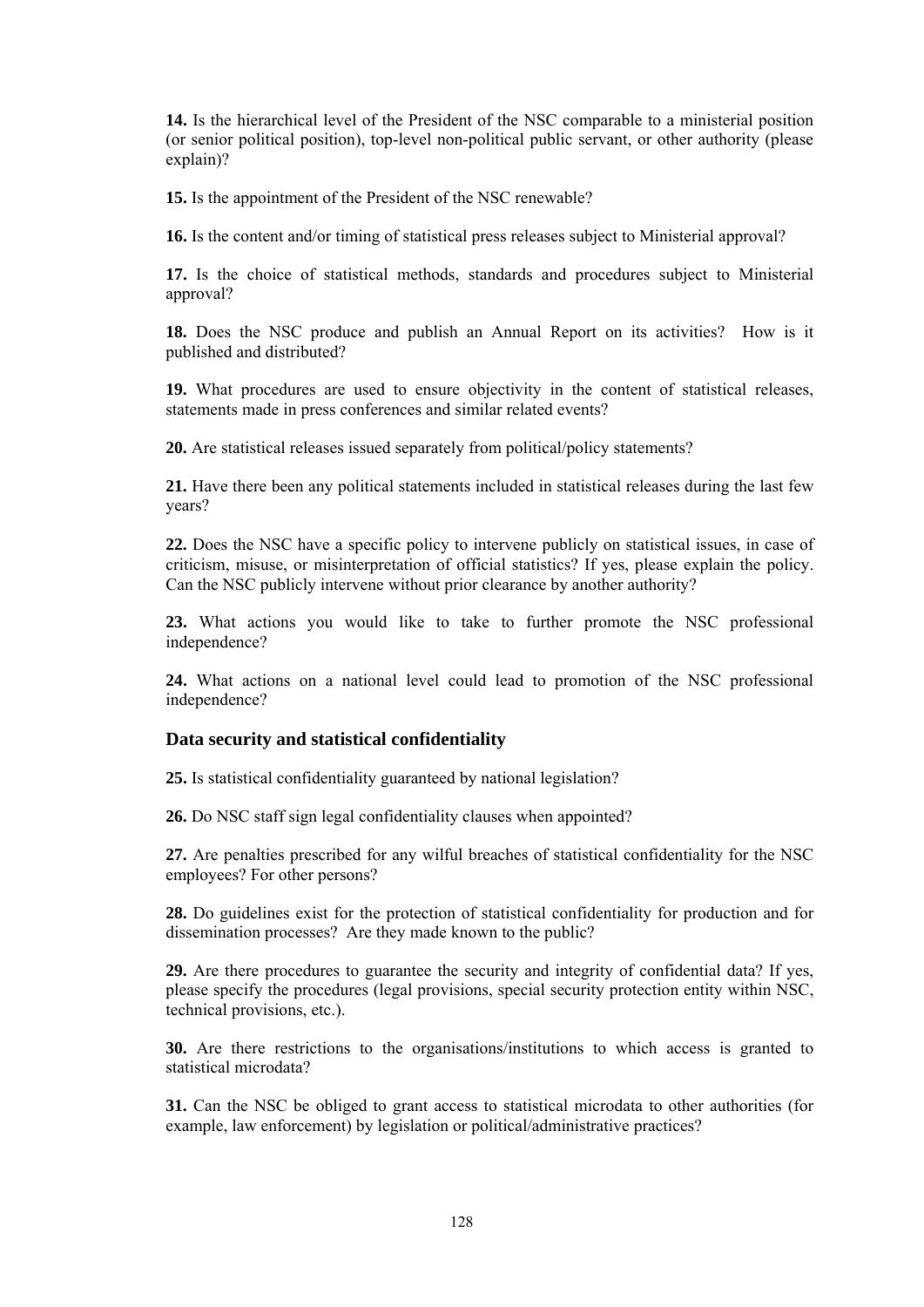**32.** Have there been examples in the past two years of the NSC granting access to confidential data for non-statistical (administrative) purposes? If yes, please describe the authority that was granted the access and the legal/administrative basis permitting this access?

**33.** Does the NSC grant access to statistical microdata for research purposes? If yes, on the basis of legal provisions, protocols, etc.? What are the procedures to release statistical microdata to external users for research purposes?

**34.** What actions could be taken to further promote statistical confidentiality in the work of the NSC?

**35.** What actions on the national level could lead to improvements in the area of statistical confidentiality?

**36.** Are all users given access to statistical releases at the same time? If not, is information about this pre-release access publicly available; also please explain the reasons, specify the user group(s) and situations.

**37.** Are there existing procedures to prevent leaks (occurrences of information divulged prior to its official release)?

**38.** Have there been any cases where information was divulged prior to its official release (leaks) in the last two years?

### **National statistical system**

#### **Structure of the system**

**39.** Please list the providers of official statistics and their areas of responsibility. Are these areas of responsibility reflected in the legislation?

**40.** Are producers other than the NSC required to have a special organisational unit for their statistical activities? If yes, is it a legal requirement?

#### **National statistical programming**

**41.** Who is in charge of preparing and approving both the multi-annual and annual statistical programme?

**42.** Considering annual and multi-annual programmes, are the statistical activities of all producers considered?

**43.** Are statistical activities based on administrative sources included in the annual and multiannual programmes?

**44.** Is the data collection for non-statistical purposes included in the annual and multi-annual programmes?

**45.** Are activities financed from other sources than the regular budgets (for example, international donors) included in the annual and multi-annual programmes?

**46.** Are activities not directly related to the collection or processing data (for example, training or information and communication technology infrastructure) included in the annual and multi-annual programmes?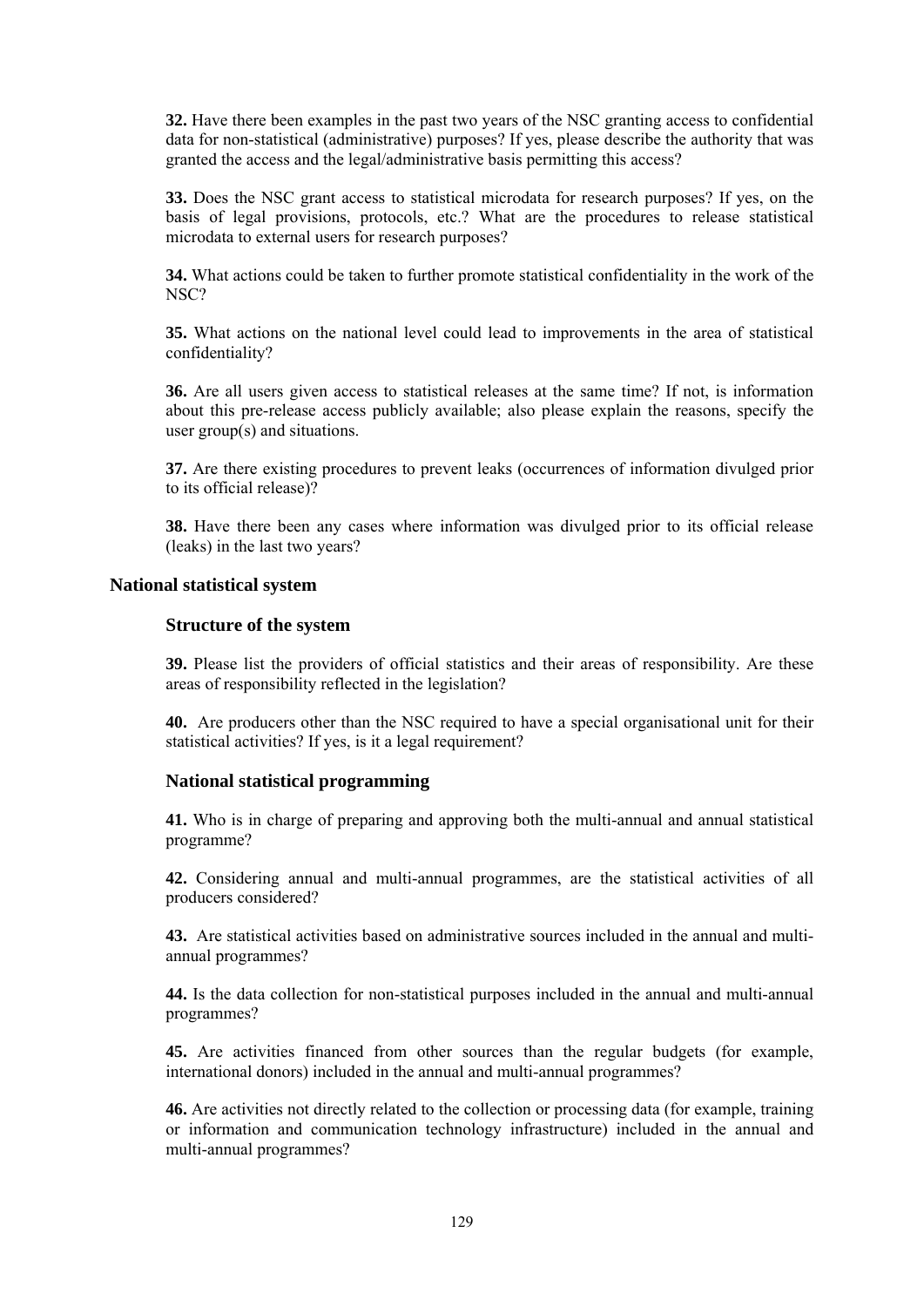**47.** What is the link between the activities listed in the statistical programmes and the resources?

**48.** To what extent is the compliance to international and European standards and requirements part of the statistical programme?

#### **System coordination mechanisms**

**49.** Are there formal provisions in place to allow for data sharing among statistical authorities?

**50.** How are data shared amongst statistical authorities and on which level (national versus regional)?

**51.** Who is responsible by law for ensuring coordination between the producers?

**52.** What instruments are foreseen by law to facilitate coordination?

**53.** What kind of national co-ordination mechanism is in place to avoid duplication of surveys at national level?

**54.** Is the NSC consulted before a new questionnaire for administrative purposes is implemented?

**55.** Does the NSC consult other administrations before introducing new statistical classifications?

**56.** What percentage of official statistics in Kyrgyzstan is produced by the NSC?

#### **National statistical Service**

#### **Institutional mission**

#### **Organisation of the National Statistical Service**

#### **Resource management**

**57.** Please provide the data for the last three years:

a) Total number of full time staff (excluding interviewers), by gender and education levels

b) Total number of full time IT staff

c) Total annual budget including administrative expenses (in KGS)

d) IT expenditures (in KGS)

e) Total annual budget (including administrative expenses) per 100,000 population (in KGS) and in per cent of GDP

**58.** In real terms (for example, adjusted for special occurrences or tasks of a specific year and for inflation), is your latest budget (2006, 2007, and/or 2008) compared to the previous years higher/lower/about the same?

**59.** To what extent are resources sufficient to meet current national statistics needs? Please indicate on a scale from  $1 =$  completely adequate to  $5 =$  completely inadequate.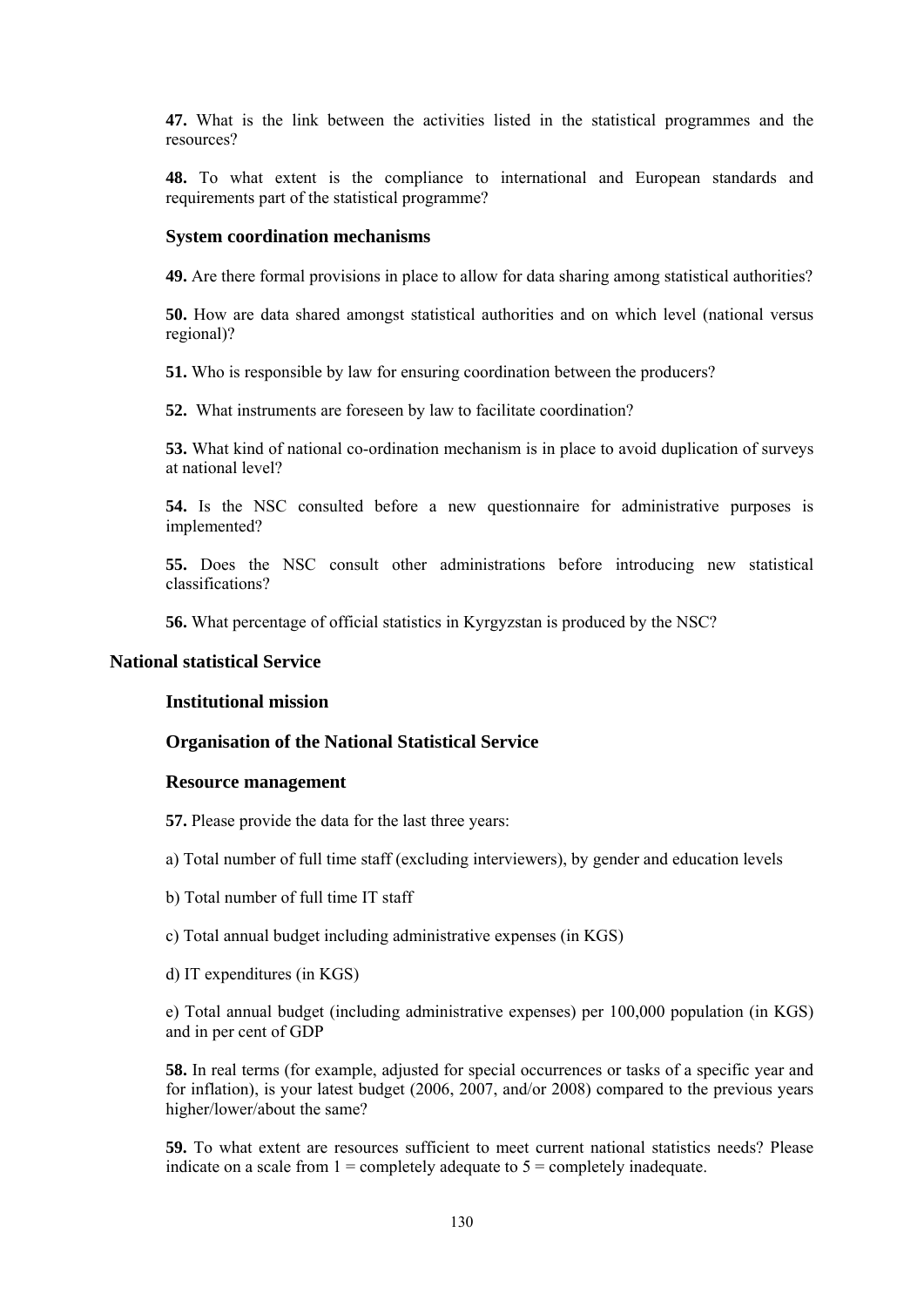Magnitude of staff resources .....................

Quality of staff resources...........................

Magnitude of financial resources...............

Magnitude of computing resources ...........

Quality of computing resources.................

**60.** Evaluate to what extent you consider resources adequate in order to carry out the current Statistical Programme? Please indicate on a scale from  $1 =$  completely adequate to  $5 =$ completely inadequate.

Magnitude of staff resources .....................

Quality of staff resources...........................

Magnitude of financial resources...............

Magnitude of computing resources ...........

Quality of computing resources.................

**61.** How would you assess the scope of Kyrgyzstan's statistics as compared to user needs (too low/adequate/excessive)?

**62.** How would you assess the detail of Kyrgyzstan's statistics as compared to user needs (too low/adequate/excessive)?

**63.** How would you assess the costs (production costs and respondents' burden) of Kyrgyzstan's statistics as compared to users' needs (too low/adequate/excessive)?

**64.** How would you evaluate the procedures in place to assess the continuing need for all existing Kyrgyzstan's statistics to see if any can be discontinued or curtailed to free up resources?

**65.** What actions would need to be taken to improve the adequacy of the NSC resources?

**66.** Do you have an internal team or process responsible for monitoring the way you allocate human and financial resources?

**67.** Do you have an external body responsible for monitoring or assessing the way you allocate human and financial resources?

**68.** To what extent do you use automated data capture/coding/validation techniques?

**69.** Does the NSC review the use of technology across the statistical value chain (collection, processing, analysis, dissemination)?

**70.** In your view, what are the obstacles for the NSC that prevents greater use of technology to improve statistical processing?

**71.** Are you able to influence the statistical potential of administrative data (i.e. the form or content of the data collected for administrative purposes, or the classifications used)?

**72.** What actions would you like to take to improve the NSC cost-effectiveness?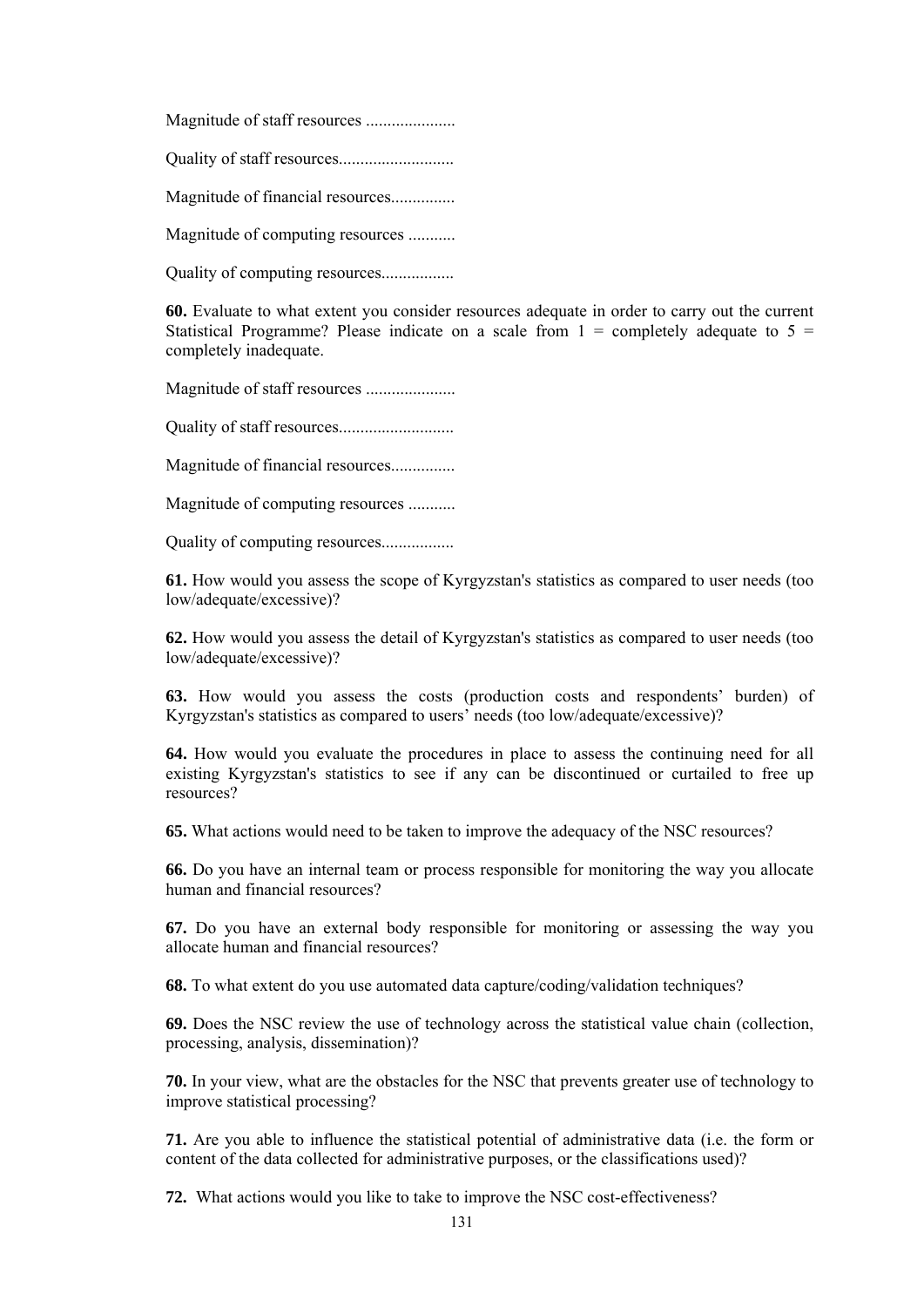**73.** Do you have free access to the labour market to recruit graduates from specific academic disciplines as needed? If no, please explain.

**74.** Do you have a training programme to improve the expertise of the staff? If yes, please explain.

#### **Internal and external monitoring of quality and performance**

**75.** Does your organisation conduct periodic reviews of individual staff performance? If yes, please elaborate.

**76.** Approximately for what share of your surveys are field operations, data entry, and coding routinely supervised and revised when required?

**77.** For what percentage of your statistical outputs do you regularly monitor quality? Where do you disseminate the results of this monitoring? Are the results made available to top management for action?

**78.** What are the procedures or methods to monitor the quality of the stages in the statistical production process (survey planning, survey design, data collection, data capture and processing, data analysis and dissemination)?

**79.** Do you have formal processes in place to deal with quality considerations, including tradeoffs within quality (for example between timeliness and accuracy)?

**80.** For what share of your statistics do you systematically collect information on punctuality? On timeliness?

**81.** Do you have a formal policy in place to guide the planning of the new surveys?

**82.** Do you have internal handbooks/guidelines/recommendations for the statistical production process? If yes, are they available as well to external users?

**83.** Do you have specific training to address quality issues at the NSC?

#### **Dissemination policy of the NSC**

**84.** Do you charge a fee for providing your data?

**85.** Do you publish in advance a release calendar comprising your main statistical outputs? If yes, is there a procedure in place on how to revise this release calendar?

**86.** Do you have a set time for the release of official statistics?

**87.** Do you publish in advance divergences from the pre-announced release calendar? If yes, do you include an explanation and publicly announce a new release time?

**88.** Do you disseminate preliminary results of acceptable aggregate quality when they are considered useful? If yes, do you mark them as such?

**89.** Do you actively provide statistical releases to all sectors of media and any media, requesting it?

**90.** Are statistical tables usually accompanied by an explanation (explanation on how the statistics should be used, pointers to related statistical information, etc.)?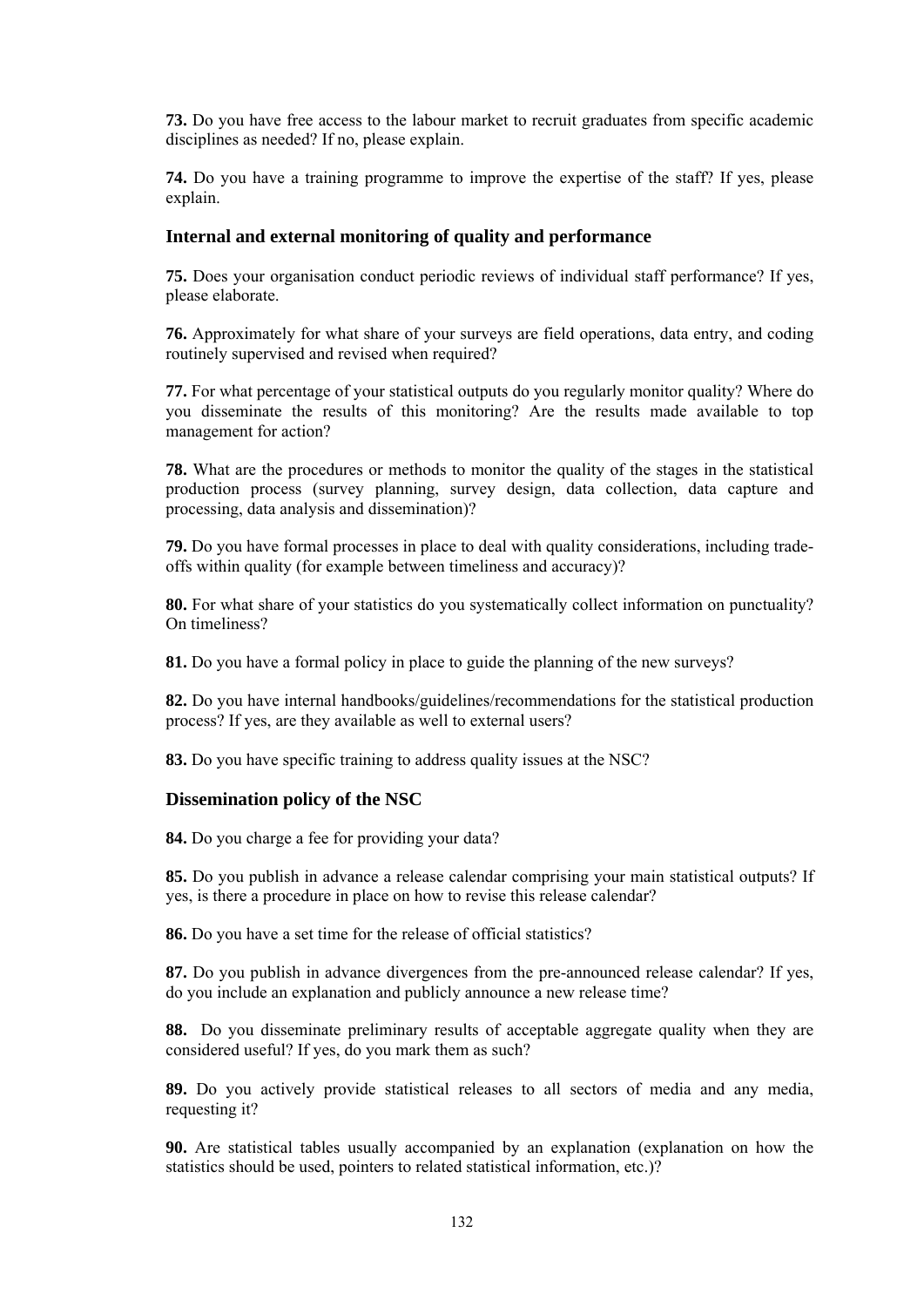**91.** To what extent do you publish on your website information on the methods and procedures used?

**92.** To what extent is information on methods and procedures regularly updated?

**93.** Do you invite user comments on the content and presentation of your statistical output? If yes, do you have active procedures in place to follow-up these user comments?

**94.** Do you offer training for your staff in writing press releases? Dealing with the media?

**95.** Approximately what percentage of your statistical output is available via the internet?

**96.** Do you provide adapted, custom-designed analyses of your statistical output upon request? If yes, do the results of the analysis become generally available?

**97.** Do you have a standard metadata format for your statistical output? If yes, do you follow an international metadata standard? Which one?

**98.** Do you apply measures to improve metadata quality?

#### **Relations with main stakeholders**

**99.** Do you have procedures in place to identify and profile your users across domains?

**100.** Do you have formal procedures to consult users on their statistical needs?

**101.** Do you have procedures in place to prioritise between different users' needs in your work programme?

**102.** Do you have official/unofficial agreements with your key users?

**103.** Do you carry out customer/user satisfaction surveys or studies with an office-wide scope on a regular basis? If yes, please state frequency.

**104.** Do you hold meetings with the scientific community?

**105.** Do you work with the scientific community to improve methodology? If yes, please provide a few examples.

#### **International cooperation**

**106.** Do you actively encourage your staff to participate in international conferences, seminars, workshops? How is this participation financed?

**107.** Currently, do you benefit from international support? If yes, please specify donors, project titles, goals, and financing amounts.

#### **Statistical Domains**

#### **Registers and surveys**

Population register

**108.** Do you have a population register at your disposal?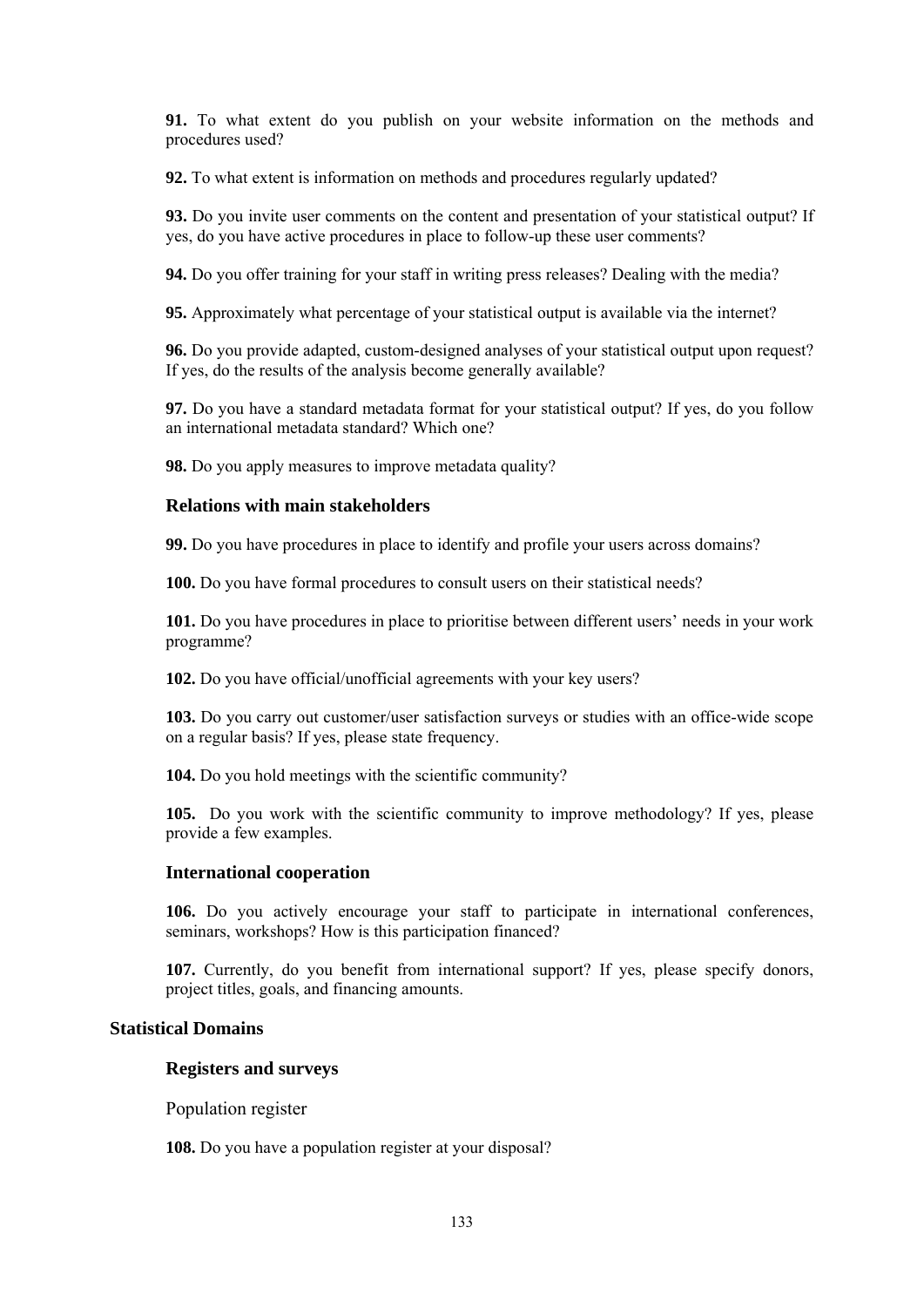**109.** What is the registration procedure for this register? What is the responsible registration authority?

**110.** How does the NSC get the information about registration?

**111.** What is the register updating procedure?

**112.** What kind of units (person, household, dwellings) is included in the population register? How many units are there?

**113**. Is there a unique identification number used for each unit in the population register? If yes, who gives the identification number to the unit?

**114**. For which statistics is the population register used?

**115.** Is the population register cross-checked with other registers?

**116.** What is the coverage of the population register, and what could be done in order to increase its coverage?

Business and farm registers

**117.** Do you have a farm register, a business register or an address register at your disposal?

**118.** What is the registration procedure for these registers? What is the responsible registration authority?

**119.** How does the NSC get the information about registration?

**120.** What is the register updating procedure?

**121.** What kind of units (legal, physical, local, local kind-of-activity) is included in the business register? How many units are there?

**122.** Is there a unique identification number used for all institutions in the business register? If yes, who gives the identification number to the unit?

**123.** What NSC divisions use the business register?

**124.** Is the business register cross-checked with other registers?

**125.** What is the coverage of the business register, especially for the small and medium enterprises?

**126.** Approximately how many sleeping units are in the business register?

**127.** What could be done to improve the quality of the business register?

Household surveys

**128.** What type of sampling frames are used for household surveys and how often are they updated?

**129.** How often are households surveyed and for which statistics?

**130.** Do you have procedures in place to evaluate the quality of the sampling frame used for household surveys?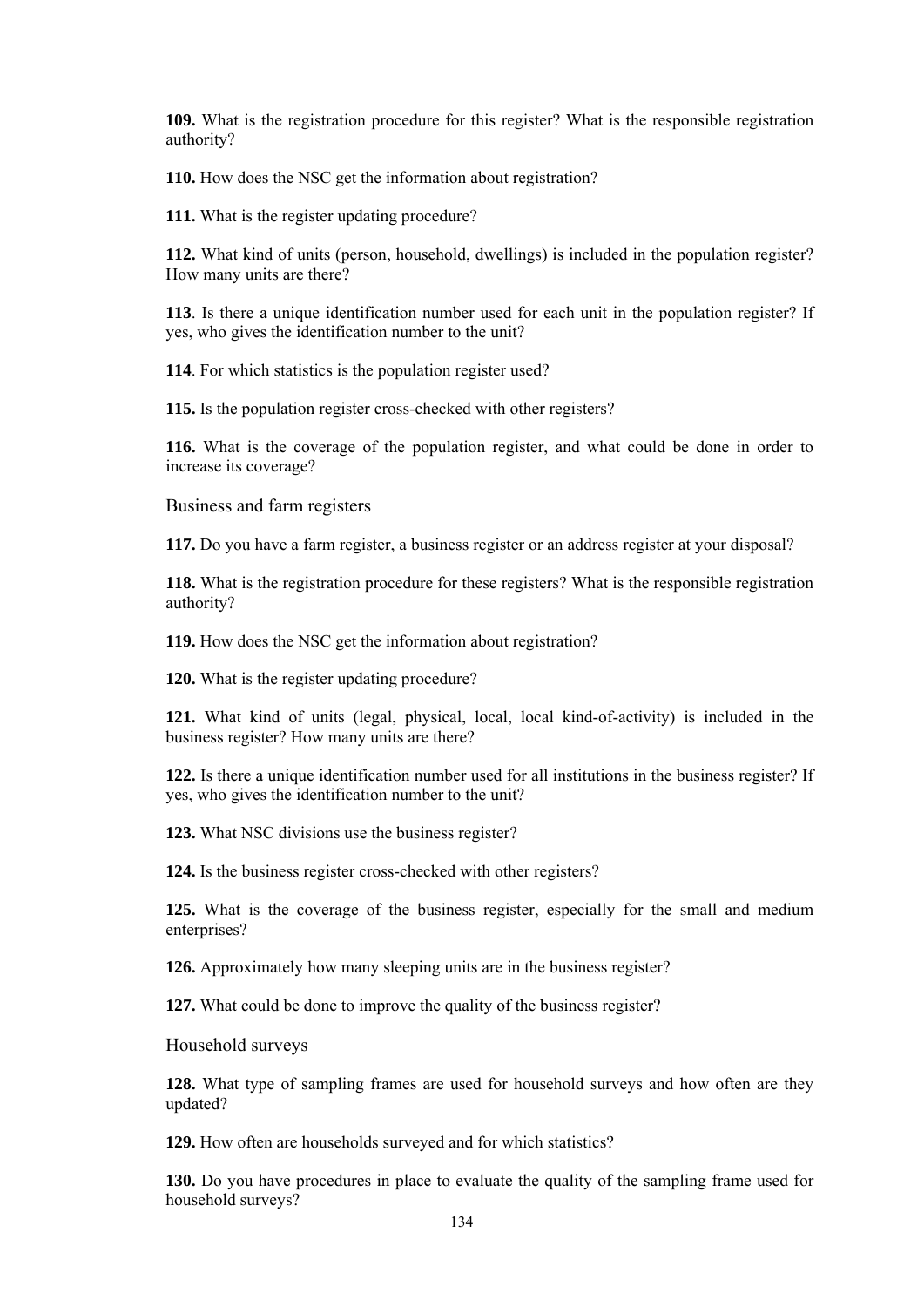Business surveys

**131.** To what extent are sampling surveys used? What surveys are still the exhaustive ones? What is the response rate in the surveys?

**132.** What type of sampling frames are used for business surveys and how often are they updated?

**133.** How often are the enterprises surveyed? For what kind of statistics/indicators?

**134.** Do you use integrated questionnaire for all sectors or are there differences? Please explain.

**135.** What classifications are used in the surveys? Are the classifications also used by other Ministries?

**136.** How are the national accounts' needs reflected when drafting the questionnaires?

**137.** Does your organisation have a definition of response burden for individual respondents, for institutional respondents (e.g. enterprises)?

**138.** Is your organisation required (by legislation or internal targets) to measure, reduce, and/or set targets for the response burden on enterprises?

**139.** To what extent has the NSC assessed if administrative sources can be used for the production of statistics?

For each subject area hereunder (4.2 to 4.6) please describe briefly all official statistics produced by the NSC and other national agencies using the following outline:

## **Administrative information:**

- Name of the statistics
- National legal framework (to be specified if other than the statistical law)
- Responsible Authority to collect process and disseminate the data

#### **Compliance with International guidelines and European regulations**

- Concepts, definitions and scope (if applicable, mention international standards used)
- Nomenclature/Classification/Sector
- Periodicity and timeliness

#### **Collection, Processing and dissemination:**

- Source data and validation/correction procedure
- Data processing including validation of statistical outputs
- Revision policy and practice
- Dissemination (forms of dissemination and punctuality)
- Documentation and metadata accessibility

#### **Main issues and future developments**

The main purpose of assessing the statistical domains is to evaluate the level of conformity with international and European standards and requirements.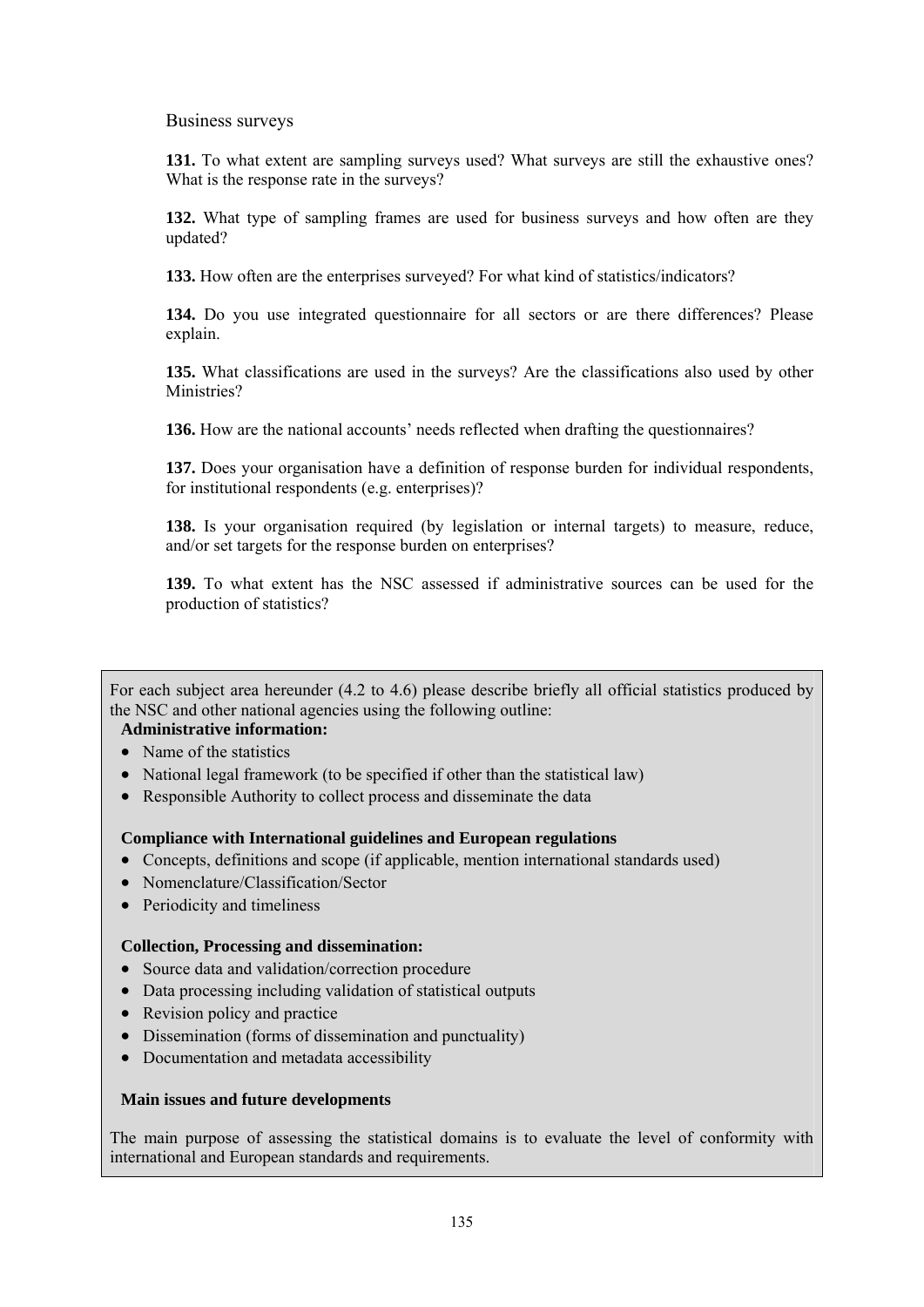## **4.2 Demographic and social statistics**

- *4.2.1. Demographic statistics*
- *4.2.2. Population census*
- *4.2.3. Living Conditions Survey*
- *4.2.4. Labour market statistics*
- *4.2.5. Education statistics*
- *4.2.6. Health statistics*
- *4.2.7. Social protection statistics*

## **4.3. Macroeconomic statistics**

- *4.3.1. National accounts*
- *4.3.2. External trade statistics (goods)*
- *4.3.3. Balance of payments*
- *4.3.4. Foreign direct investment, international investment position, external debt*
- *4.3.5. Price statistics*

## **4.4. Business statistics**

- *4.4.1. Short-term business statistics*
- *4.4.2. Energy statistics*
- *4.4.3. Transport statistics*
- *4.4.4. Tourism statistics*
- *4.4.5. Construction statistics*
- *4.4.6. Business registers*

## **4.5. Agriculture statistics**

## **4.6. Multi-domain statistics**

- *4.6.1. Environment statistics*
- *4.6.2. Statistics on information and communication technologies*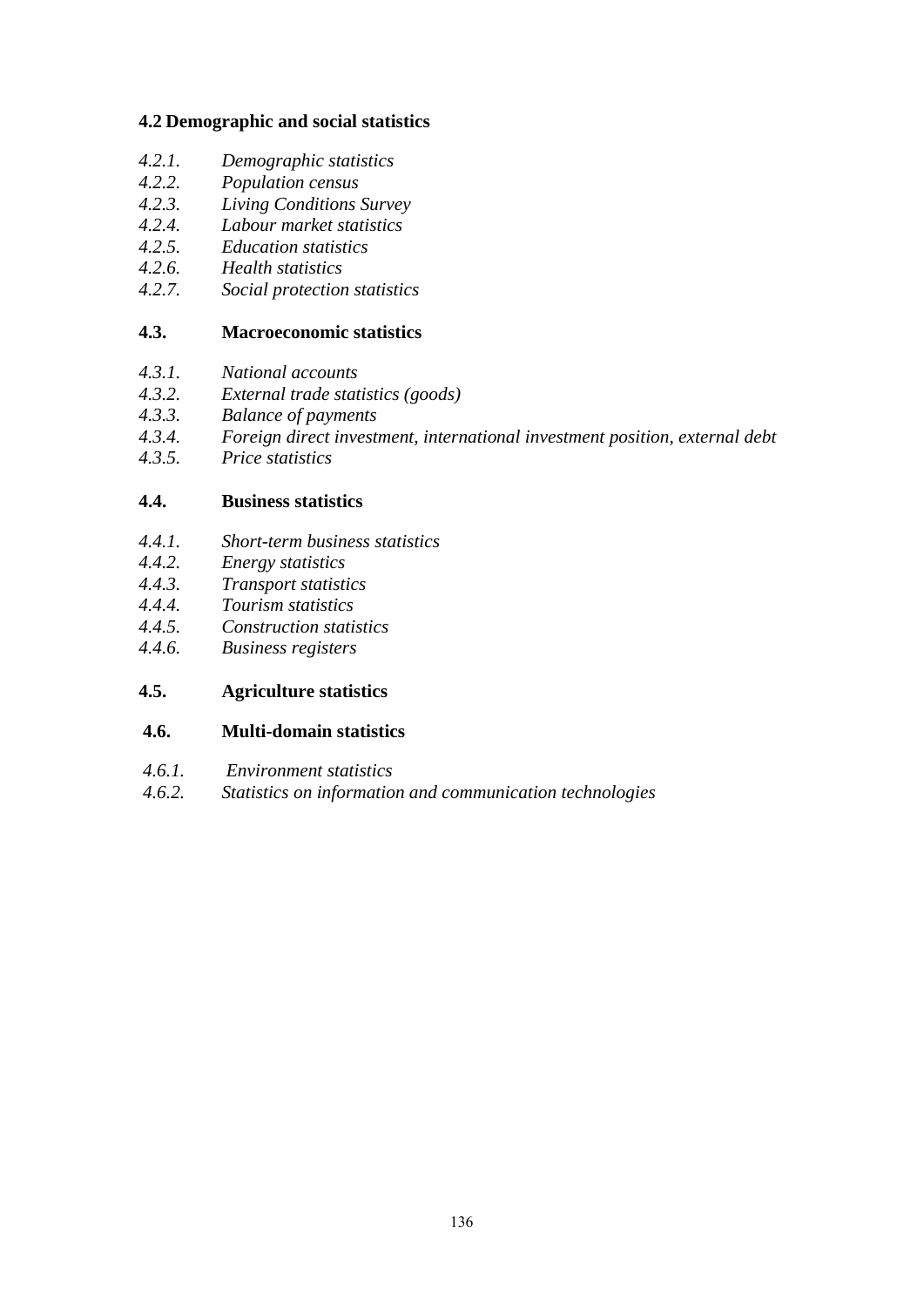# **ANNEX 5: PEOPLE MET DURING THE ASSESSMENT**

| <b>Name of participants</b>                                           | Organisation                                                               | <b>Position</b>       |  |  |
|-----------------------------------------------------------------------|----------------------------------------------------------------------------|-----------------------|--|--|
| National Statistics Committee of the Kyrgyz Republic (central office) |                                                                            |                       |  |  |
| Orozmat Abdykalykov                                                   | <b>NSC</b>                                                                 | Chairman              |  |  |
| Djanbulat Baijumanov                                                  | <b>NSC</b>                                                                 | First Deputy Chairman |  |  |
| Nurbek Tulegabylov                                                    | <b>NSC</b>                                                                 | Deputy Chairman       |  |  |
| <b>Akylbek Osmonaliev</b>                                             | <b>NSC</b>                                                                 | Deputy Chairman       |  |  |
| Raisa Plesovskih                                                      | National Accounts Department                                               | Head                  |  |  |
| <b>Azamat Orosbaev</b>                                                | <b>Enterprises and Finance Statistics</b><br>Department                    | Head                  |  |  |
| Galina Samohleb                                                       | <b>Sampling Survey Department</b>                                          | Head                  |  |  |
| Tursun Abdyldaeva                                                     | <b>Consumer Market and Services Statistics</b><br>Department               | Head                  |  |  |
| Chinara Turdubaeva                                                    | Summary Works and Information<br>Department                                | Head                  |  |  |
| Natalia Vlasova                                                       |                                                                            | Deputy Head           |  |  |
| Gulmira Ermekbaeva                                                    | Planning, organisation and coordination of<br>statistical works Department | Head                  |  |  |
| Natalia Iatsuk                                                        |                                                                            | Main specialist       |  |  |
| Elena Petrovskaia                                                     |                                                                            | Main specialist       |  |  |
| Malika Abdukadirova                                                   | Price Statistics Department                                                | Head                  |  |  |
| Nadejda Gaidamak                                                      | <b>Agriculture Statistics Department</b>                                   | Head                  |  |  |
| Chinara Abdrahmanova                                                  | <b>Industry and Innovations Statistics</b><br>Department                   | Head                  |  |  |
| Victoria Biriukova                                                    | <b>Investment and Construction Statistics</b><br>Department                | Head                  |  |  |
| Elvira Isenkulova                                                     | <b>External Trade Statistics Department</b>                                | Head                  |  |  |
| Guliyaim Shaiyahmetova                                                |                                                                            | Deputy Head           |  |  |
| Ludmila Torgasheva                                                    | Demographic Statistics Department                                          | Head                  |  |  |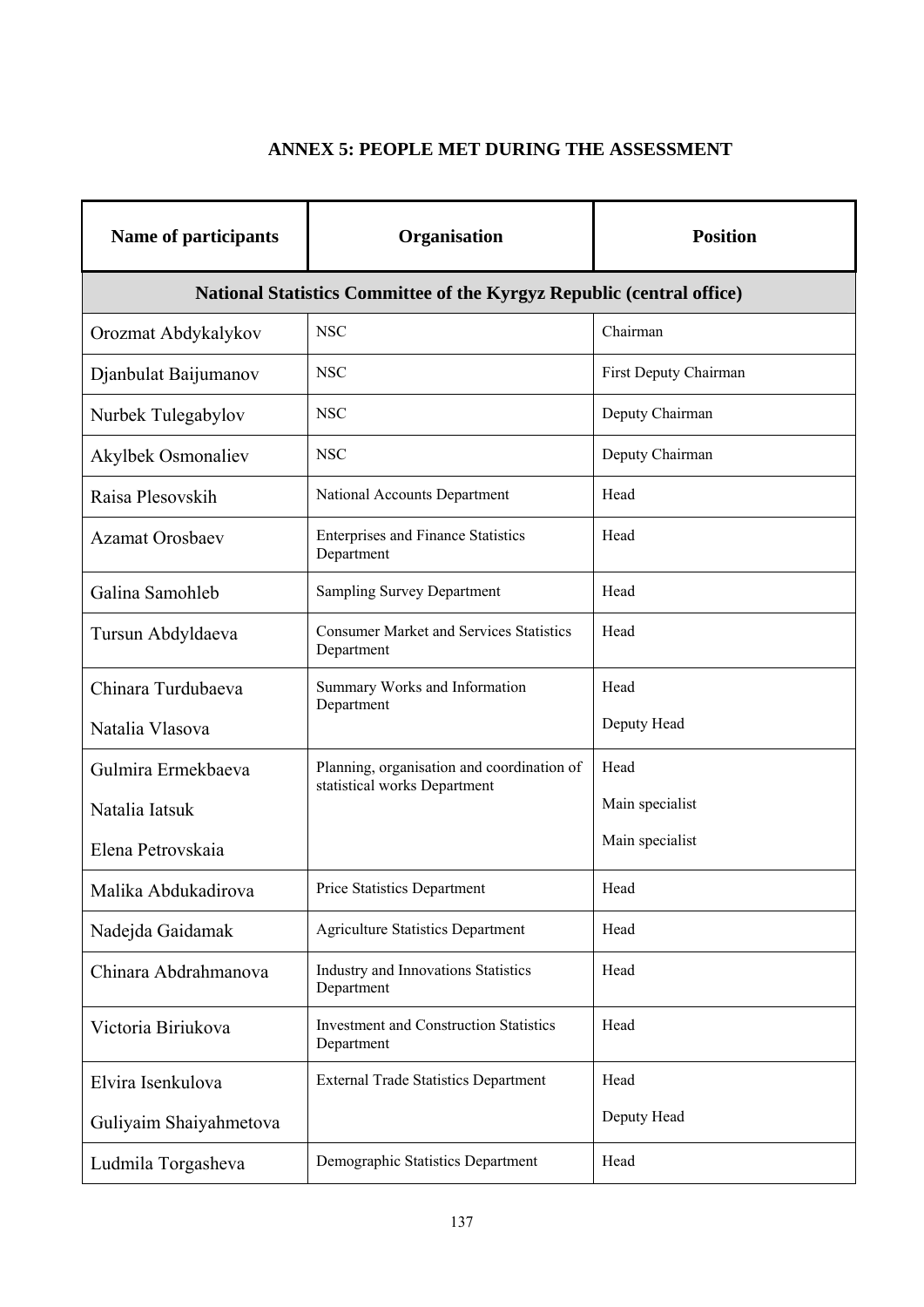| <b>Name of participants</b>                             | Organisation                                   | <b>Position</b>           |  |  |
|---------------------------------------------------------|------------------------------------------------|---------------------------|--|--|
| Gulsara Sulaimanova                                     | Social and Ecological Statistics<br>Department | Deputy Head               |  |  |
| Luksina Tekeeva                                         | Labour and Employment Statistics<br>Department | Head                      |  |  |
| Lola Baimatova                                          | <b>International Cooperation Department</b>    | Head                      |  |  |
| Gulzeinep Mursabekova                                   | Population and Housing Census<br>Department    | Head                      |  |  |
| Elmira Moltoeva                                         | <b>Administration Department</b>               | Lawyer, main specialist   |  |  |
| <b>Main Computing Centre (MCC) of NSC</b>               |                                                |                           |  |  |
| Beken Kenjebaev                                         | <b>MCC</b>                                     | Deputy Head               |  |  |
| Viacheslav Bodakov                                      | <b>MCC</b>                                     | Deputy Head, IT provision |  |  |
| Marina Sorokoletova                                     | GIS and New Technologies Department            | Head                      |  |  |
| Larisa Kobtsova                                         | <b>Information Funds Department</b>            | Head                      |  |  |
| Natalia Kipkalova                                       |                                                | Deputy Head               |  |  |
| Svetlana Tumakova                                       | Programming Department                         | Head                      |  |  |
| <b>Chui Regional Statistical Office (CRSO)</b>          |                                                |                           |  |  |
| Jyrgalbek Ishenov                                       | <b>CRSO</b>                                    | Head                      |  |  |
| <b>Training Centre (TC) of NSC</b>                      |                                                |                           |  |  |
| Shara Amanova                                           | TC                                             | Director                  |  |  |
| <b>Institute of Statistical Researches (ISR) of NSC</b> |                                                |                           |  |  |
| Baiysbek Kasymbekov                                     | <b>ISR</b>                                     | Director                  |  |  |
| <b>Mass Media</b>                                       |                                                |                           |  |  |
| Svetlana Ahmedshina                                     | Akipress                                       |                           |  |  |
| Olga Fedorova                                           | Barometer.kg                                   |                           |  |  |
| <b>Bermet Omurova</b>                                   |                                                |                           |  |  |
| Denis Parmenov                                          | Infox.kg                                       | Director General          |  |  |
| <b>International organisations</b>                      |                                                |                           |  |  |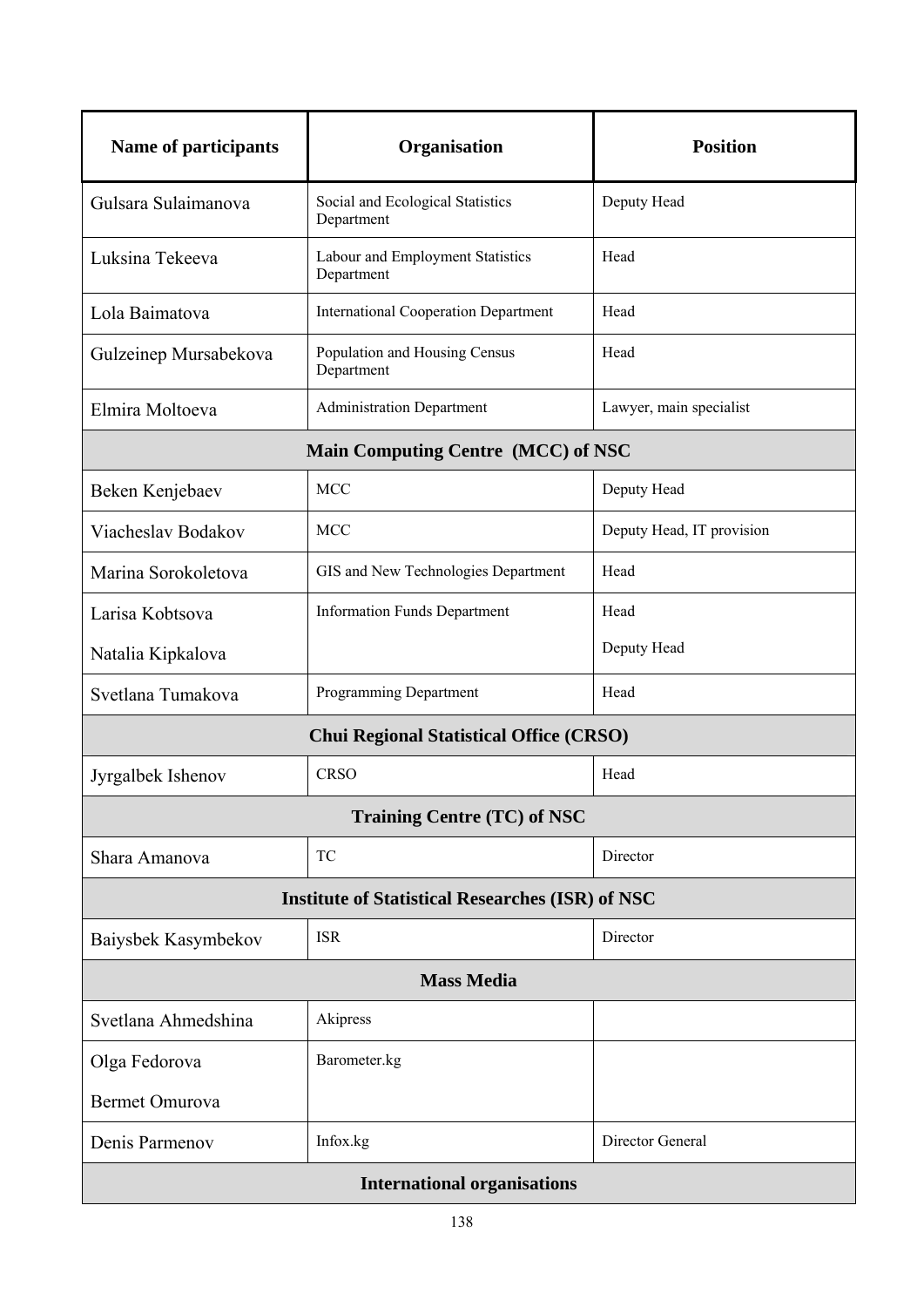| <b>Name of participants</b>    | Organisation                                               | <b>Position</b>                                                                                                                  |  |
|--------------------------------|------------------------------------------------------------|----------------------------------------------------------------------------------------------------------------------------------|--|
| Leonid Komarover               | <b>UNDP</b>                                                | Senior Policy Adviser                                                                                                            |  |
| Meder Omurzakov                | <b>UNFPA</b>                                               | Executive Representative of UNFPA<br>in Kyrgyzstan                                                                               |  |
| Tolgonai Berdikeyeva           | <b>UNFPA</b>                                               | Program Associate on Population<br>Development and Gender                                                                        |  |
| Muktar Minbaev                 | <b>UNICEF</b>                                              | UNICEF Project manager in<br>Kyrgyzstan                                                                                          |  |
| Baibagysh uulu Aibek           | World Bank                                                 | Economist on poverty issues                                                                                                      |  |
| Erkaim Shambetova              | International Monetary Fund (IMF)                          | Economist                                                                                                                        |  |
| Dr. Olaf Heidelbach            | Delegation of the European Union to the<br>Kyrgyz Republic | Project manager                                                                                                                  |  |
| Olga Tsziu                     | FAO                                                        | Project assistant                                                                                                                |  |
| <b>Bolotbek Orokov</b>         | <b>ILO</b>                                                 | National Coordinator in Kyrgyzstan                                                                                               |  |
| Tatyana Jiteneva               | UN Women                                                   | Gender Adviser/Program Specialist                                                                                                |  |
| Aigul Sydykova                 | <b>DFID</b>                                                | DFID Program officer in Kyrgyzstan                                                                                               |  |
| <b>Ministries and agencies</b> |                                                            |                                                                                                                                  |  |
| Aigul Berdigulova              | National Bank of the KR                                    | Head of division for balance of<br>payment and external debt,<br>Department of financial statistics and<br>review                |  |
| Olga Matuhova                  | National Bank of the KR                                    | Main specialist of division for<br>financial statistics Department of<br>financial statistics and review                         |  |
| Gulzana Baimatova              | National Bank of the KR                                    | Leading economist of Division for<br>balance of payment and external debt<br>of Department of financial statistics<br>and review |  |
| Ainura Alimova                 | National Bank of the KR                                    | Economist of Division for balance of<br>payment and external debt of<br>Department of financial statistics and<br>review         |  |
| Elena Ereshenko                | Ministry of Finance of the KR                              | Acting head of Division for financial<br>programming of Department of<br>financial programming and forecasting                   |  |